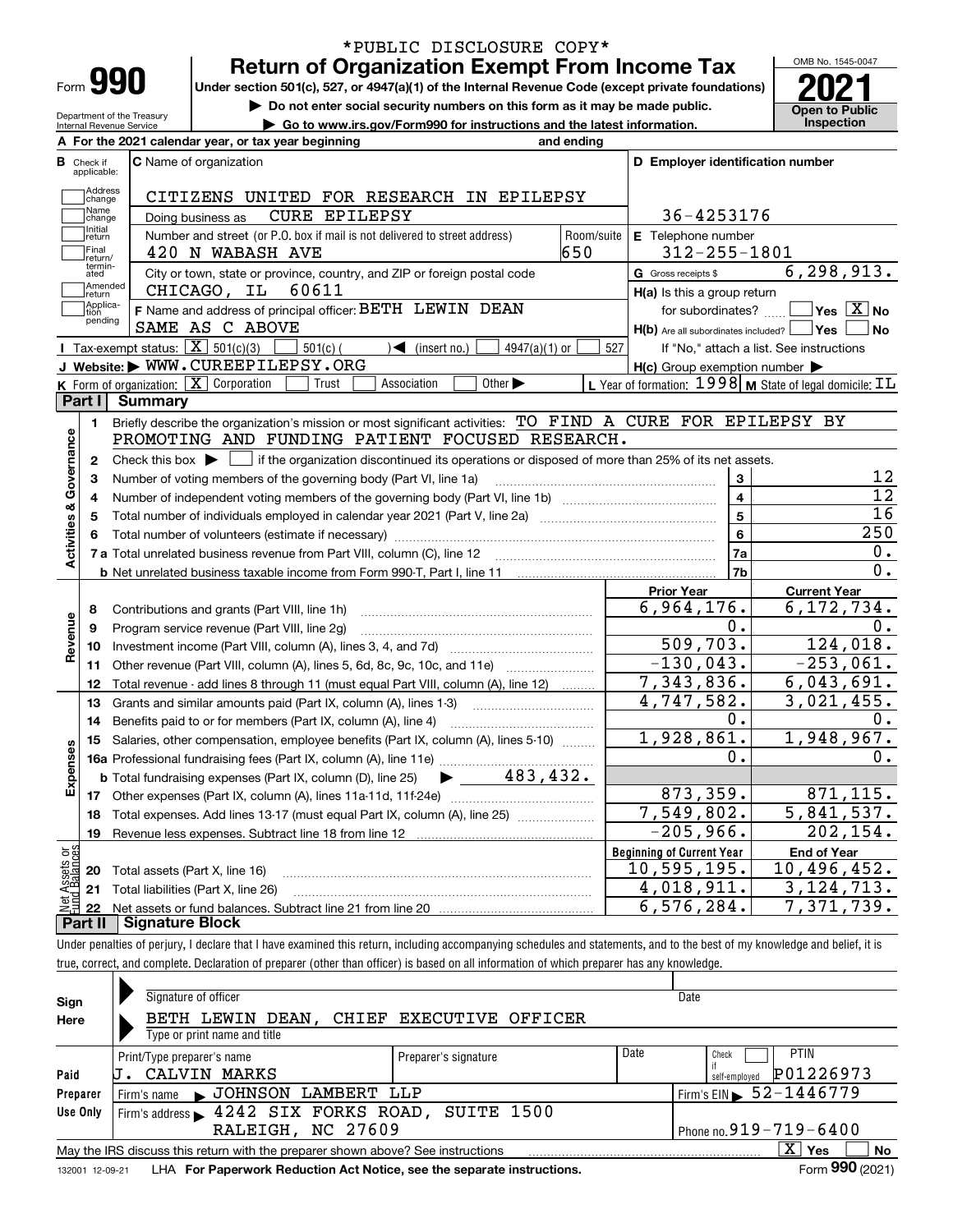|                                                     | Form 8453-TE                                                                                                                                                                                                                                                                                                                                                |                                                                                              |    | Tax Exempt Entity Declaration and Signature                                                                                                                                                                                                                                                                                                                                                                                                                                                                                                                                               | for Electronic Filing |                                  |          |                                 | OMB No. 1545-0047                                                                                                                                                                                                                                                                                                                                                                                                                                                                                                                                                                                                                                                                                                                                                                                           |
|-----------------------------------------------------|-------------------------------------------------------------------------------------------------------------------------------------------------------------------------------------------------------------------------------------------------------------------------------------------------------------------------------------------------------------|----------------------------------------------------------------------------------------------|----|-------------------------------------------------------------------------------------------------------------------------------------------------------------------------------------------------------------------------------------------------------------------------------------------------------------------------------------------------------------------------------------------------------------------------------------------------------------------------------------------------------------------------------------------------------------------------------------------|-----------------------|----------------------------------|----------|---------------------------------|-------------------------------------------------------------------------------------------------------------------------------------------------------------------------------------------------------------------------------------------------------------------------------------------------------------------------------------------------------------------------------------------------------------------------------------------------------------------------------------------------------------------------------------------------------------------------------------------------------------------------------------------------------------------------------------------------------------------------------------------------------------------------------------------------------------|
| Internal Revenue Service                            | Department of the Treasury                                                                                                                                                                                                                                                                                                                                  | For use with Forms 990, 990-EZ, 990-PF, 990-T, 1120-POL, 4720, 8868, 5227, 5330, and 8038-CP |    |                                                                                                                                                                                                                                                                                                                                                                                                                                                                                                                                                                                           |                       |                                  |          |                                 | 2021                                                                                                                                                                                                                                                                                                                                                                                                                                                                                                                                                                                                                                                                                                                                                                                                        |
| Name of filer                                       |                                                                                                                                                                                                                                                                                                                                                             |                                                                                              |    | Go to www.irs.gov/Form8453TE for the latest information.                                                                                                                                                                                                                                                                                                                                                                                                                                                                                                                                  |                       |                                  |          | EIN or SSN                      |                                                                                                                                                                                                                                                                                                                                                                                                                                                                                                                                                                                                                                                                                                                                                                                                             |
| PartT                                               |                                                                                                                                                                                                                                                                                                                                                             |                                                                                              |    | CITIZENS UNITED FOR RESEARCH IN EPILEPSY<br><b>Type of Return and Return Information</b>                                                                                                                                                                                                                                                                                                                                                                                                                                                                                                  |                       |                                  |          |                                 | 36-4253176                                                                                                                                                                                                                                                                                                                                                                                                                                                                                                                                                                                                                                                                                                                                                                                                  |
|                                                     | -0- on the return, then enter -0- on the applicable line below. Do not complete more than one line in Part I.                                                                                                                                                                                                                                               |                                                                                              |    |                                                                                                                                                                                                                                                                                                                                                                                                                                                                                                                                                                                           |                       |                                  |          |                                 | Check the box for the type of return being filed with Form 8453-TE and enter the applicable amount, if any, from the return. Form 8038-CP and Form 5330 filers may enter<br>dollars and cents. For all other forms, enter whole dollars only. If you check the box on line 1a, 2a, 3a, 4a, 5a, 6a, 7a, 8a, 9a, or 10a below, and the amount on that line<br>of the return being filed with this form was blank, then leave line 1b, 2b, 3b, 4b, 5b, 6b, 7b, 8b, 9b, or 10b, whichever is applicable, blank (do not enter -0-), if you entered                                                                                                                                                                                                                                                               |
| ťа.                                                 | Form 990 check here                                                                                                                                                                                                                                                                                                                                         | $\blacktriangleright$ $\mid$ X                                                               |    | b Total revenue, if any (Form 990, Part VIII, column (A), line 12)                                                                                                                                                                                                                                                                                                                                                                                                                                                                                                                        |                       |                                  |          | 1b                              | 6,043,691.                                                                                                                                                                                                                                                                                                                                                                                                                                                                                                                                                                                                                                                                                                                                                                                                  |
| 2a                                                  | Form 990-EZ check here                                                                                                                                                                                                                                                                                                                                      | ь                                                                                            |    |                                                                                                                                                                                                                                                                                                                                                                                                                                                                                                                                                                                           |                       |                                  |          | 2 <sub>b</sub>                  |                                                                                                                                                                                                                                                                                                                                                                                                                                                                                                                                                                                                                                                                                                                                                                                                             |
| Зa                                                  | Form 1120-POL check here                                                                                                                                                                                                                                                                                                                                    | ь                                                                                            |    |                                                                                                                                                                                                                                                                                                                                                                                                                                                                                                                                                                                           |                       |                                  |          | 3 <sub>b</sub>                  |                                                                                                                                                                                                                                                                                                                                                                                                                                                                                                                                                                                                                                                                                                                                                                                                             |
|                                                     | Form 990-PF check here                                                                                                                                                                                                                                                                                                                                      | ►                                                                                            |    | b Tax based on investment income (Form 990-PF, Part V, line 5)                                                                                                                                                                                                                                                                                                                                                                                                                                                                                                                            |                       |                                  |          | 4 <sub>b</sub>                  |                                                                                                                                                                                                                                                                                                                                                                                                                                                                                                                                                                                                                                                                                                                                                                                                             |
| őа                                                  | Form 8868 check here                                                                                                                                                                                                                                                                                                                                        | EL.                                                                                          |    |                                                                                                                                                                                                                                                                                                                                                                                                                                                                                                                                                                                           |                       |                                  |          | 5 <sub>b</sub>                  |                                                                                                                                                                                                                                                                                                                                                                                                                                                                                                                                                                                                                                                                                                                                                                                                             |
| 68                                                  | Form 990-T check here                                                                                                                                                                                                                                                                                                                                       | EL.                                                                                          |    |                                                                                                                                                                                                                                                                                                                                                                                                                                                                                                                                                                                           |                       |                                  |          | 6b                              |                                                                                                                                                                                                                                                                                                                                                                                                                                                                                                                                                                                                                                                                                                                                                                                                             |
| 7a                                                  | Form 4720 check here                                                                                                                                                                                                                                                                                                                                        | ►⊦                                                                                           |    |                                                                                                                                                                                                                                                                                                                                                                                                                                                                                                                                                                                           |                       |                                  |          | 7 <sub>b</sub>                  |                                                                                                                                                                                                                                                                                                                                                                                                                                                                                                                                                                                                                                                                                                                                                                                                             |
| 8a                                                  | Form 5227 check here                                                                                                                                                                                                                                                                                                                                        | ►                                                                                            |    |                                                                                                                                                                                                                                                                                                                                                                                                                                                                                                                                                                                           |                       |                                  |          | <b>Bb</b>                       |                                                                                                                                                                                                                                                                                                                                                                                                                                                                                                                                                                                                                                                                                                                                                                                                             |
| 9а                                                  | Form 5330 check here                                                                                                                                                                                                                                                                                                                                        |                                                                                              |    |                                                                                                                                                                                                                                                                                                                                                                                                                                                                                                                                                                                           |                       |                                  |          | 9 <sub>b</sub>                  |                                                                                                                                                                                                                                                                                                                                                                                                                                                                                                                                                                                                                                                                                                                                                                                                             |
| 10a                                                 | Form 8038-CP check here                                                                                                                                                                                                                                                                                                                                     | ь.                                                                                           | b. | Amount of credit payment requested (Form 8038-CP, Part III, line 22)                                                                                                                                                                                                                                                                                                                                                                                                                                                                                                                      |                       |                                  |          | 110 <sub>b</sub>                |                                                                                                                                                                                                                                                                                                                                                                                                                                                                                                                                                                                                                                                                                                                                                                                                             |
| <b>Part II</b>                                      |                                                                                                                                                                                                                                                                                                                                                             |                                                                                              |    | Declaration of Officer or Person Subject to Tax                                                                                                                                                                                                                                                                                                                                                                                                                                                                                                                                           |                       |                                  |          |                                 |                                                                                                                                                                                                                                                                                                                                                                                                                                                                                                                                                                                                                                                                                                                                                                                                             |
| b.<br>(name of entity).<br>Sign<br>Here<br>Part III | Under penalties of perjury, I declare that $[X]$ I am an officer of the above named entity or $\Box$ I am the person subject to tax with respect to<br>for rejection of the transmission, (b) the reason for any delay in processing the return or retund, and (c) the date of any refund.<br>$\tau$<br><b>Henature of officer or person subject to tax</b> |                                                                                              |    | taxes to receive confidential information necessary to answer inquiries and resolve issues related to the payment.<br>If a copy of this return is being filed with a state agency(ies) regulating charities as part of the IRS Fed/State program, I certify that I<br>executed the electronic disclosure consent contained within this return allowing disclosure by the IRS of this Form 990/990-EZ/<br>990-PF (as specifically identified in Part I above) to the selected state agency(ies).<br>Declaration of Electronic Return Originator (ERO) and Paid Preparer (see instructions) |                       | 22-10 ک                          |          | , (EIN)<br>Title, if applicable | and that I have examined a copy of the 2021 electronic return and accompanying schedules and statements, and, to the best of my knowledge and belief, they are true, and that I have examined a copy of the amount in Part I a<br>service provider, transmitter, or electronic return originator (ERO) to send the return to the IRS and to receive from the IRS (a) an acknowledgement of receipt or reason<br>CHIEF EXECUTIVE OFFI<br>I declare that I have reviewed the above return and that the entries on Form 8453-TE are complete and correct to the best of my knowledge. If I am only a collector, I am not<br>responsible for reviewing the return and only declare that this form accurately reflects the data on the return. The entity officer or person subject to tax will have signed this |
|                                                     | and complete. This Paid Preparer declaration is based on all information of which I have any knowledge.                                                                                                                                                                                                                                                     |                                                                                              |    |                                                                                                                                                                                                                                                                                                                                                                                                                                                                                                                                                                                           |                       |                                  | Check if |                                 | form before I submit the return. I will give a copy of all forms and information to be filed with the IRS to the officer or person subject to tax, and have followed all other<br>requirements in Pub, 4163, Modernized e-File (M<br>of perjury I declare that I have examined the above return and accompanying schedules and statements, and, to the best of my knowledge and belief, they are true, correct,                                                                                                                                                                                                                                                                                                                                                                                             |
|                                                     | ERO's<br>signature J                                                                                                                                                                                                                                                                                                                                        |                                                                                              |    |                                                                                                                                                                                                                                                                                                                                                                                                                                                                                                                                                                                           | Date                  | Check if<br>also paid            | 'self∗   |                                 | ERO's SSN or PTIN                                                                                                                                                                                                                                                                                                                                                                                                                                                                                                                                                                                                                                                                                                                                                                                           |
| ERO's<br>Ųsę                                        |                                                                                                                                                                                                                                                                                                                                                             | marle                                                                                        |    |                                                                                                                                                                                                                                                                                                                                                                                                                                                                                                                                                                                           | 4/27/2022             | preparer $\overline{\mathbf{X}}$ | employed |                                 | P01226973                                                                                                                                                                                                                                                                                                                                                                                                                                                                                                                                                                                                                                                                                                                                                                                                   |
| Only                                                | Firm's name (or yours)<br>if self-employed),<br>address, and ZIP code                                                                                                                                                                                                                                                                                       |                                                                                              |    | JOHNSON LAMBERT LLP<br>4242 SIX FORKS ROAD, SUITE 1500<br>RALEIGH, NC 27609                                                                                                                                                                                                                                                                                                                                                                                                                                                                                                               |                       |                                  |          | FIN<br>Phone no.                | 52-1446779<br>919-719-6400                                                                                                                                                                                                                                                                                                                                                                                                                                                                                                                                                                                                                                                                                                                                                                                  |
|                                                     | Under penalties of perjury, I declare that I have examined the above return and accompanying schedules and statements, and, to the best of                                                                                                                                                                                                                  |                                                                                              |    |                                                                                                                                                                                                                                                                                                                                                                                                                                                                                                                                                                                           |                       |                                  |          |                                 |                                                                                                                                                                                                                                                                                                                                                                                                                                                                                                                                                                                                                                                                                                                                                                                                             |
|                                                     | my knowledge and belief, they are true, correct, and complete. Declaration of preparer is based on all information of which the preparer has any knowledge.                                                                                                                                                                                                 |                                                                                              |    |                                                                                                                                                                                                                                                                                                                                                                                                                                                                                                                                                                                           |                       |                                  |          |                                 |                                                                                                                                                                                                                                                                                                                                                                                                                                                                                                                                                                                                                                                                                                                                                                                                             |
| Paid<br>Preparer                                    | Print/Type preparer's name                                                                                                                                                                                                                                                                                                                                  |                                                                                              |    | Preparer's signature                                                                                                                                                                                                                                                                                                                                                                                                                                                                                                                                                                      |                       |                                  | Date     | Check If<br>-llea<br>employed   | PTIN                                                                                                                                                                                                                                                                                                                                                                                                                                                                                                                                                                                                                                                                                                                                                                                                        |
|                                                     | Use Only Firm's name<br>▶                                                                                                                                                                                                                                                                                                                                   |                                                                                              |    |                                                                                                                                                                                                                                                                                                                                                                                                                                                                                                                                                                                           |                       |                                  |          | Firm's EIN                      |                                                                                                                                                                                                                                                                                                                                                                                                                                                                                                                                                                                                                                                                                                                                                                                                             |
|                                                     | Firm's address $\blacktriangleright$                                                                                                                                                                                                                                                                                                                        |                                                                                              |    |                                                                                                                                                                                                                                                                                                                                                                                                                                                                                                                                                                                           |                       |                                  |          | Phone no.                       |                                                                                                                                                                                                                                                                                                                                                                                                                                                                                                                                                                                                                                                                                                                                                                                                             |

LHA For Privacy Act and Paperwork Reduction Act Notice, see instructions.

Form 8453-TE (2021)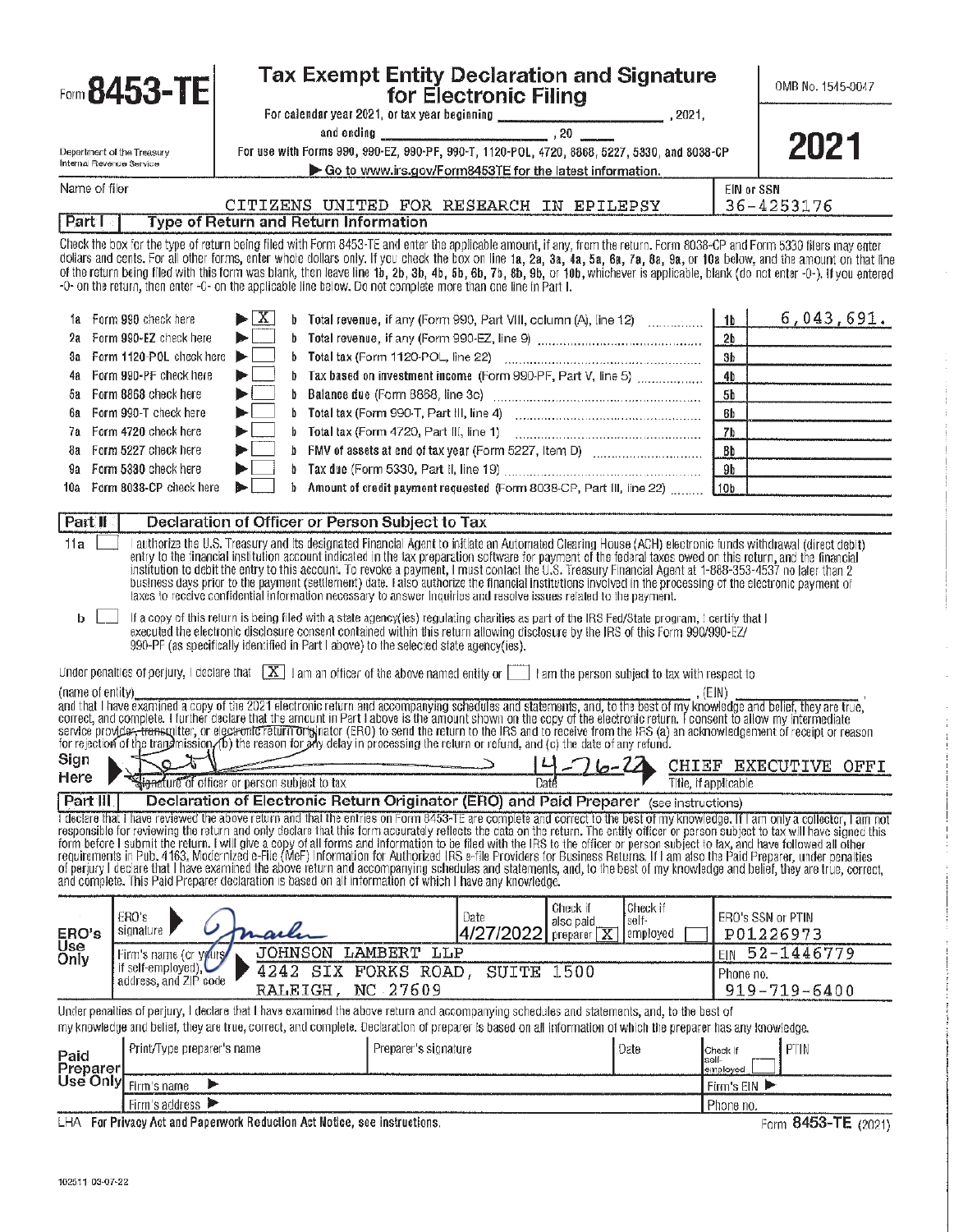### 4/27/22, 2.12 PM

### https://efile.prosystemfx.com/

| Product: Exempt<br>IRS Center: Ogden<br>Category:<br>Name: Citizens United for Research in Epilepsy<br>FEIN: *****3176<br>Plan Number:<br>Notification:<br>Bank Info:<br>Fiscal Year End Date: 12/31/2021 | e-Postmark: 4/27/2022 11:06 AM<br>Fiscal Year Begin Date: 1/1/2021<br>eSigned:<br>IRS Message:<br><b>Return Information</b> | 4/27/22, 2:12 PM |  |  | https://efile.prosystemfx.com/ |  |                    |
|-----------------------------------------------------------------------------------------------------------------------------------------------------------------------------------------------------------|-----------------------------------------------------------------------------------------------------------------------------|------------------|--|--|--------------------------------|--|--------------------|
|                                                                                                                                                                                                           |                                                                                                                             |                  |  |  |                                |  |                    |
|                                                                                                                                                                                                           |                                                                                                                             |                  |  |  |                                |  |                    |
|                                                                                                                                                                                                           |                                                                                                                             |                  |  |  |                                |  |                    |
|                                                                                                                                                                                                           |                                                                                                                             |                  |  |  |                                |  |                    |
|                                                                                                                                                                                                           |                                                                                                                             |                  |  |  |                                |  |                    |
| Return ID<br>Refund/(Due)<br><b>Type of Activity</b><br>Submission ID<br>Date                                                                                                                             |                                                                                                                             |                  |  |  |                                |  |                    |
|                                                                                                                                                                                                           |                                                                                                                             |                  |  |  |                                |  | Upo                |
| 04/27/2022<br>21X:364253176:V1<br><b>Upload Started</b>                                                                                                                                                   |                                                                                                                             |                  |  |  |                                |  | Mar<br>$0.4 - 0.0$ |

### Return Information

| Fiscal Year Begin Date: 1/1/2021<br>IRS Message: |                  | Fiscal Year End Date: 12/31/2021<br>eSigned:       |                      |              |                   |            |  |  |  |
|--------------------------------------------------|------------------|----------------------------------------------------|----------------------|--------------|-------------------|------------|--|--|--|
| <b>Return Information</b>                        |                  |                                                    |                      |              |                   |            |  |  |  |
| Date                                             | Return ID        | <b>Type of Activity</b>                            | Submission ID        | Refund/(Due) | <b>Updated By</b> | eSign Date |  |  |  |
| 04/27/2022                                       | 21X:364253176:V1 | <b>Upload Started</b>                              |                      |              | Marks, Calvin     |            |  |  |  |
| 04/27/2022                                       | 21X:364253176:V1 | Released for Transmission - Validation in Progress |                      |              | Marks.Calvin      |            |  |  |  |
| 04/27/2022                                       | 21X:364253176:V1 | Ready to transmit - Validation Complete            |                      |              |                   |            |  |  |  |
| 04/27/2022                                       | 21X:364253176:V1 | Transmitted to FD                                  | 56370820221170340e84 |              |                   |            |  |  |  |
| 04/27/2022                                       | 21X:364253176:V1 | Accepted by FD on 4/27/2022                        |                      |              |                   |            |  |  |  |

ID Status Date (Status Status State/Other State Category State Category State Category State Category State Category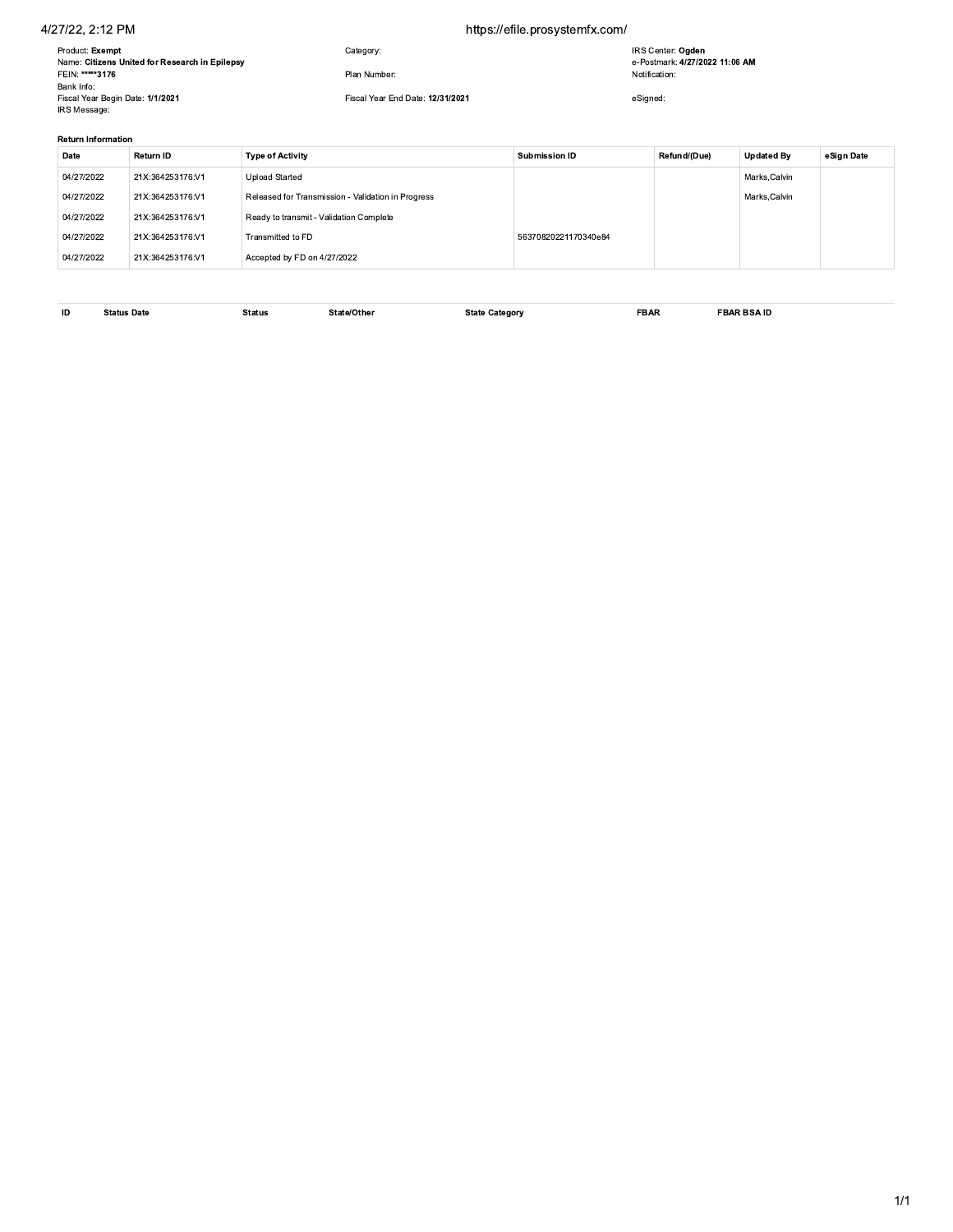|              | 36-4253176<br>CITIZENS UNITED FOR RESEARCH IN EPILEPSY<br>Page 2<br>Form 990 (2021)                                                          |
|--------------|----------------------------------------------------------------------------------------------------------------------------------------------|
|              | <b>Statement of Program Service Accomplishments</b><br>Part III I                                                                            |
|              |                                                                                                                                              |
| 1            | Briefly describe the organization's mission:                                                                                                 |
|              | THE MISSION OF CURE EPILEPSY IS TO FIND A CURE FOR EPILEPSY BY                                                                               |
|              | PROMOTING AND FUNDING PATIENT FOCUSED RESEARCH.<br>WE IDENTIFY AND FUND                                                                      |
|              | CUTTING-EDGE RESEARCH, CHALLENGING SCIENTISTS WORLDWIDE TO COLLABORATE                                                                       |
|              | AND INNOVATE IN PURSUIT OF A CURE FOR EPILEPSY                                                                                               |
| $\mathbf{2}$ | Did the organization undertake any significant program services during the year which were not listed on the                                 |
|              | $Yes \quad X$ No<br>prior Form 990 or 990-EZ?                                                                                                |
|              | If "Yes," describe these new services on Schedule O.                                                                                         |
|              | $Yes \ \boxed{X}$ No<br>Did the organization cease conducting, or make significant changes in how it conducts, any program services?         |
| 3            |                                                                                                                                              |
|              | If "Yes," describe these changes on Schedule O.                                                                                              |
| 4            | Describe the organization's program service accomplishments for each of its three largest program services, as measured by expenses.         |
|              | Section 501(c)(3) and 501(c)(4) organizations are required to report the amount of grants and allocations to others, the total expenses, and |
|              | revenue, if any, for each program service reported.                                                                                          |
| 4a           | 4,048,805. including grants of \$<br>$2,971,455.$ ) (Revenue \$<br>(Expenses \$<br>(Code:                                                    |
|              | SINCE ITS INCEPTION IN 1998, CURE EPILEPSY HAS RAISED MORE THAN \$85                                                                         |
|              | MILLION TO FUND EPILEPSY RESEARCH AND OTHER INITIATIVES THAT WILL LEAD                                                                       |
|              | THE WAY TO CURES FOR THE EPILEPSIES. CURE EPILEPSY AWARDS GRANTS FOR                                                                         |
|              | NOVEL RESEARCH PROJECTS TO PREVENT EPILEPSY RELATED TO PEDIATRIC                                                                             |
|              | EPILEPSY, POST-TRAUMATIC EPILEPSY,<br>TREATMENT-RESISTANT EPILEPSIES,                                                                        |
|              | SUDDEN UNEXPLAINED DEATH IN EPILEPSY (SUDEP),<br>AND SLEEP AND EPILEPSY                                                                      |
|              | ADVANCING THE SEARCH FOR A CURE, ELIMINATING TREATMENT SIDE EFFECTS,                                                                         |
|              | AND REVERSING DEFICITS CAUSED BY FREQUENT SEIZURES. CURE EPILEPSY FUNDS                                                                      |
|              | GRANTS FOR YOUNG AND ESTABLISHED INVESTIGATORS AND TODATE HAS AWARDED                                                                        |
|              | MORE THAN 270 CUTTING-EDGE PROJECTS IN 17 COUNTRIES AROUND THE WORLD.                                                                        |
|              |                                                                                                                                              |
|              |                                                                                                                                              |
| 4b           | $944, 103$ . including grants of \$<br>$0 \cdot$ ) (Revenue \$<br>(Code:<br>(Expenses \$                                                     |
|              | CURE EPILEPSY BELIEVES THAT AWARENESS IS A CRITICAL VEHICLE TO INCREASE                                                                      |
|              | THE AMOUNT OF FUNDING FOR EPILEPSY RESEARCH AND TO SHARE KEY LEARNINGS                                                                       |
|              | AND OPPORTUNITIES FOR THOSE IMPACTED BY EPILEPSY.<br><b>CURE EPILEPSY</b>                                                                    |
|              | CREATES, SPONSORS AND LEVERS OUR WEBSITE, WEBINARS,<br>SEMINARS, PODCASTS,                                                                   |
|              | EDUCATIONAL EVENTS AND OTHER DIGITAL COMMUNICATION TO DRIVE THIS                                                                             |
|              | CRITICAL AWARENESS.                                                                                                                          |
|              |                                                                                                                                              |
|              |                                                                                                                                              |
|              |                                                                                                                                              |
|              |                                                                                                                                              |
|              |                                                                                                                                              |
|              |                                                                                                                                              |
|              |                                                                                                                                              |
|              | 50,000. ) (Revenue \$<br>50,000. including grants of \$<br>4c (Code:<br>(Expenses \$                                                         |
|              | CURE EPILEPSY FUNDS AN ANNUAL EDUCATION ENRICHMENT SCHOLARSHIP.<br>THIS                                                                      |
|              | PROGRAM IS A ONE-TIME SCHOLARSHIP (UP TO \$5,000) FOR THOSE LIVING WITH                                                                      |
|              | EPILEPSY, THEIR FAMILY MEMBERS OR THEIR CAREGIVERS.<br>THESE SCHOLARSHIPS                                                                    |
|              | SUPPORT COURSEWORK IN SCHOLARS' CHOSEN FIELDS, SO THEY CAN USE THEIR                                                                         |
|              | KNOWLEDGE AND SKILLS TO BECOME AGENTS OF CHANGE IN THE EPILEPSY                                                                              |
|              | COMMUNITY.                                                                                                                                   |
|              |                                                                                                                                              |
|              |                                                                                                                                              |
|              |                                                                                                                                              |
|              |                                                                                                                                              |
|              |                                                                                                                                              |
|              |                                                                                                                                              |
|              |                                                                                                                                              |
|              | 4d Other program services (Describe on Schedule O.)                                                                                          |
|              | (Expenses \$<br>including grants of \$<br>(Revenue \$                                                                                        |
| 4e           | 5,042,908.<br>Total program service expenses                                                                                                 |
|              | Form 990 (2021)<br>132002 12-09-21                                                                                                           |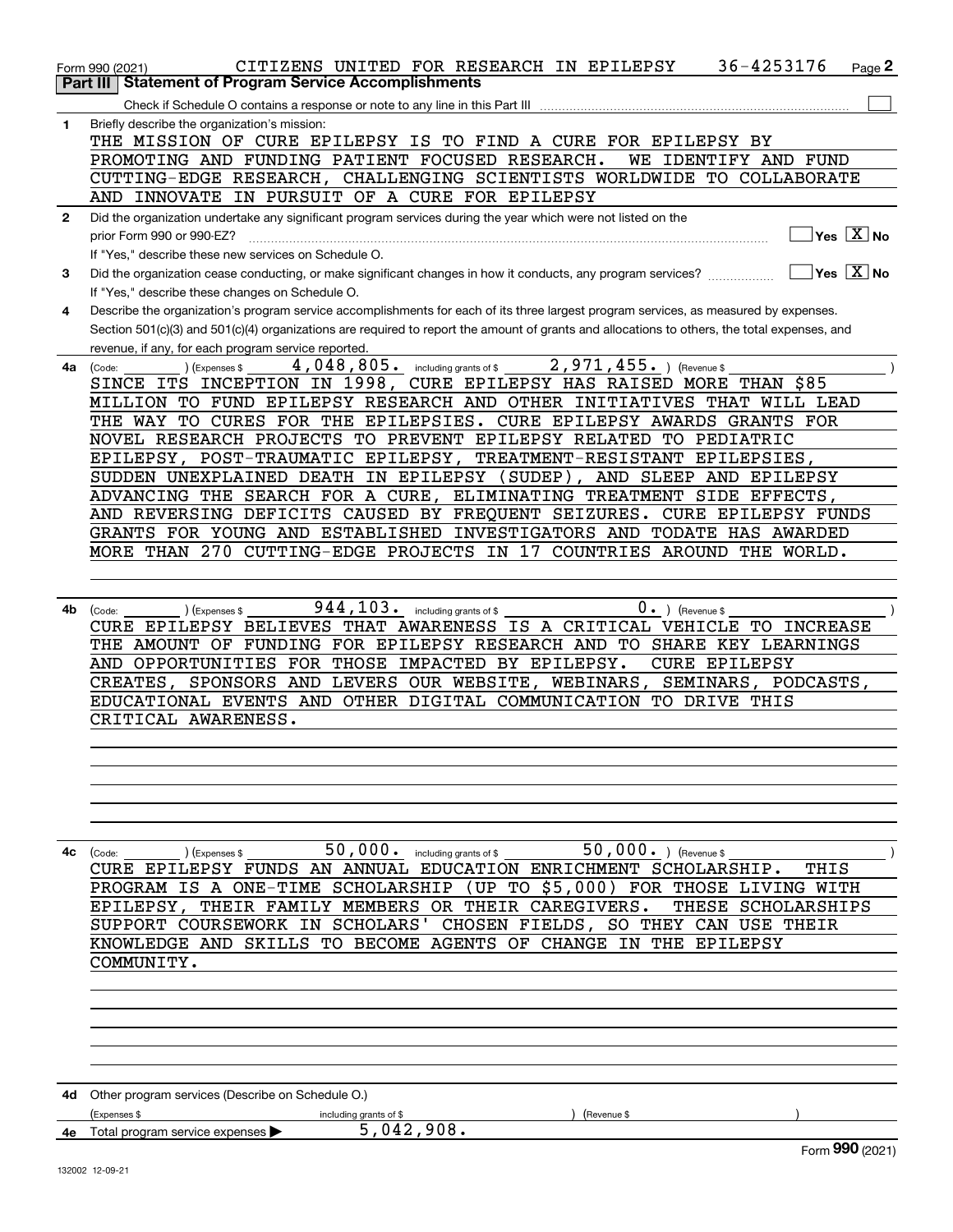|  | Form 990 (2021) |  |
|--|-----------------|--|
|  |                 |  |

|     |                                                                                                                                       |                 | Yes | No |
|-----|---------------------------------------------------------------------------------------------------------------------------------------|-----------------|-----|----|
| 1   | Is the organization described in section $501(c)(3)$ or $4947(a)(1)$ (other than a private foundation)?                               |                 |     |    |
|     |                                                                                                                                       | 1               | X   |    |
| 2   |                                                                                                                                       | $\mathbf{2}$    | X   |    |
| 3   | Did the organization engage in direct or indirect political campaign activities on behalf of or in opposition to candidates for       |                 |     |    |
|     |                                                                                                                                       | 3               |     | x  |
| 4   | Section 501(c)(3) organizations. Did the organization engage in lobbying activities, or have a section 501(h) election in effect      |                 |     |    |
|     |                                                                                                                                       | 4               | X   |    |
| 5   | Is the organization a section 501(c)(4), 501(c)(5), or 501(c)(6) organization that receives membership dues, assessments, or          |                 |     |    |
|     |                                                                                                                                       | 5               |     | x  |
| 6   | Did the organization maintain any donor advised funds or any similar funds or accounts for which donors have the right to             |                 |     |    |
|     | provide advice on the distribution or investment of amounts in such funds or accounts? If "Yes," complete Schedule D, Part I          | 6               |     | x  |
| 7   | Did the organization receive or hold a conservation easement, including easements to preserve open space,                             |                 |     |    |
|     |                                                                                                                                       | 7               |     | x  |
| 8   | Did the organization maintain collections of works of art, historical treasures, or other similar assets? If "Yes," complete          |                 |     |    |
|     |                                                                                                                                       | 8               |     | x  |
| 9   | Did the organization report an amount in Part X, line 21, for escrow or custodial account liability, serve as a custodian for         |                 |     |    |
|     | amounts not listed in Part X; or provide credit counseling, debt management, credit repair, or debt negotiation services?             |                 |     |    |
|     |                                                                                                                                       | 9               |     | x  |
| 10  | Did the organization, directly or through a related organization, hold assets in donor-restricted endowments                          |                 |     |    |
|     |                                                                                                                                       | 10              |     | x  |
| 11  | If the organization's answer to any of the following questions is "Yes," then complete Schedule D, Parts VI, VII, VIII, IX, or X,     |                 |     |    |
|     | as applicable.                                                                                                                        |                 |     |    |
|     | a Did the organization report an amount for land, buildings, and equipment in Part X, line 10? If "Yes," complete Schedule D,         |                 |     |    |
|     |                                                                                                                                       | 11a             | X   |    |
|     | <b>b</b> Did the organization report an amount for investments - other securities in Part X, line 12, that is 5% or more of its total |                 |     |    |
|     |                                                                                                                                       | 11b             |     | x  |
|     | c Did the organization report an amount for investments - program related in Part X, line 13, that is 5% or more of its total         |                 |     |    |
|     |                                                                                                                                       | 11c             |     | x  |
|     | d Did the organization report an amount for other assets in Part X, line 15, that is 5% or more of its total assets reported in       |                 |     |    |
|     |                                                                                                                                       | 11d             |     | х  |
|     | e Did the organization report an amount for other liabilities in Part X, line 25? If "Yes," complete Schedule D, Part X               | 11e             |     | X  |
|     | f Did the organization's separate or consolidated financial statements for the tax year include a footnote that addresses             |                 |     |    |
|     | the organization's liability for uncertain tax positions under FIN 48 (ASC 740)? If "Yes," complete Schedule D, Part X                | 11f             | X   |    |
|     | 12a Did the organization obtain separate, independent audited financial statements for the tax year? If "Yes," complete               |                 |     |    |
|     |                                                                                                                                       | 12a             | X   |    |
|     | <b>b</b> Was the organization included in consolidated, independent audited financial statements for the tax year?                    |                 |     |    |
|     | If "Yes," and if the organization answered "No" to line 12a, then completing Schedule D, Parts XI and XII is optional matures         | 12b             |     | X  |
| 13  |                                                                                                                                       | 13              |     | X  |
| 14a | Did the organization maintain an office, employees, or agents outside of the United States?                                           | 14a             |     | х  |
| b   | Did the organization have aggregate revenues or expenses of more than \$10,000 from grantmaking, fundraising, business,               |                 |     |    |
|     | investment, and program service activities outside the United States, or aggregate foreign investments valued at \$100,000            |                 |     |    |
|     |                                                                                                                                       | 14b             | X   |    |
| 15  | Did the organization report on Part IX, column (A), line 3, more than \$5,000 of grants or other assistance to or for any             |                 |     |    |
|     |                                                                                                                                       | 15              | X   |    |
| 16  | Did the organization report on Part IX, column (A), line 3, more than \$5,000 of aggregate grants or other assistance to              |                 |     |    |
|     |                                                                                                                                       | 16              |     | х  |
| 17  | Did the organization report a total of more than \$15,000 of expenses for professional fundraising services on Part IX,               |                 |     |    |
|     |                                                                                                                                       | 17              |     | x  |
| 18  | Did the organization report more than \$15,000 total of fundraising event gross income and contributions on Part VIII, lines          |                 |     |    |
|     |                                                                                                                                       | 18              | х   |    |
| 19  | Did the organization report more than \$15,000 of gross income from gaming activities on Part VIII, line 9a? If "Yes."                |                 |     |    |
|     |                                                                                                                                       | 19              |     | х  |
| 20a |                                                                                                                                       | <b>20a</b>      |     | х  |
| b   | If "Yes" to line 20a, did the organization attach a copy of its audited financial statements to this return?                          | 20 <sub>b</sub> |     |    |
| 21  | Did the organization report more than \$5,000 of grants or other assistance to any domestic organization or                           |                 |     |    |
|     |                                                                                                                                       | 21              | X   |    |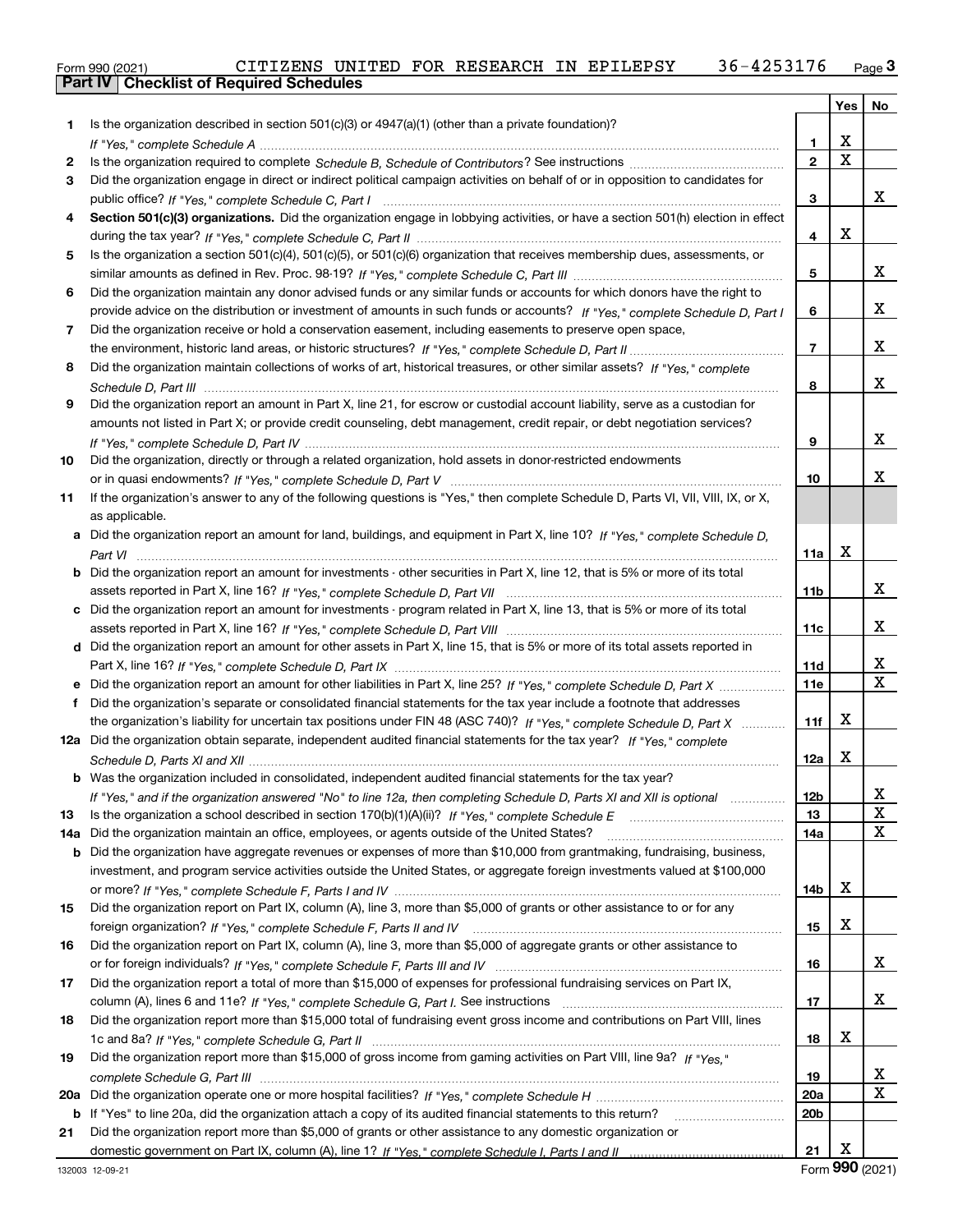Form 990 (2021) CITIZENS UNITED FOR RESEARCH IN EPILEPSY 36-4253176 <sub>Page</sub> 4<br>**Part IV | Checklist of Required Schedules** <sub>(continued)</sub>

|    | Part IV   Griecklist of Required Scriedules (continued)                                                                                     |     |     |    |
|----|---------------------------------------------------------------------------------------------------------------------------------------------|-----|-----|----|
|    |                                                                                                                                             |     | Yes | No |
| 22 | Did the organization report more than \$5,000 of grants or other assistance to or for domestic individuals on                               |     |     |    |
|    | Part IX, column (A), line 2? If "Yes," complete Schedule I, Parts I and III [[11]] [11] [11] [11] [11] [11] [1                              | 22  |     | x  |
| 23 | Did the organization answer "Yes" to Part VII, Section A, line 3, 4, or 5, about compensation of the organization's current                 |     |     |    |
|    | and former officers, directors, trustees, key employees, and highest compensated employees? If "Yes," complete                              |     |     |    |
|    |                                                                                                                                             | 23  | х   |    |
|    | 24a Did the organization have a tax-exempt bond issue with an outstanding principal amount of more than \$100,000 as of the                 |     |     |    |
|    | last day of the year, that was issued after December 31, 2002? If "Yes," answer lines 24b through 24d and complete                          |     |     | х  |
|    |                                                                                                                                             | 24a |     |    |
|    | <b>b</b> Did the organization invest any proceeds of tax-exempt bonds beyond a temporary period exception?                                  | 24b |     |    |
|    | c Did the organization maintain an escrow account other than a refunding escrow at any time during the year to defease                      | 24c |     |    |
|    |                                                                                                                                             | 24d |     |    |
|    | 25a Section 501(c)(3), 501(c)(4), and 501(c)(29) organizations. Did the organization engage in an excess benefit                            |     |     |    |
|    |                                                                                                                                             | 25a |     | x  |
|    | b Is the organization aware that it engaged in an excess benefit transaction with a disqualified person in a prior year, and                |     |     |    |
|    | that the transaction has not been reported on any of the organization's prior Forms 990 or 990-EZ? If "Yes," complete                       |     |     |    |
|    | Schedule L, Part I                                                                                                                          | 25b |     | x  |
| 26 | Did the organization report any amount on Part X, line 5 or 22, for receivables from or payables to any current                             |     |     |    |
|    | or former officer, director, trustee, key employee, creator or founder, substantial contributor, or 35%                                     |     |     |    |
|    |                                                                                                                                             | 26  |     | x  |
| 27 | Did the organization provide a grant or other assistance to any current or former officer, director, trustee, key employee,                 |     |     |    |
|    | creator or founder, substantial contributor or employee thereof, a grant selection committee member, or to a 35% controlled                 |     |     |    |
|    | entity (including an employee thereof) or family member of any of these persons? If "Yes," complete Schedule L, Part III                    | 27  |     | x  |
| 28 | Was the organization a party to a business transaction with one of the following parties (see the Schedule L, Part IV,                      |     |     |    |
|    | instructions for applicable filing thresholds, conditions, and exceptions):                                                                 |     |     |    |
|    | a A current or former officer, director, trustee, key employee, creator or founder, or substantial contributor? If                          |     |     |    |
|    |                                                                                                                                             | 28a |     | X  |
|    |                                                                                                                                             | 28b |     | х  |
|    | c A 35% controlled entity of one or more individuals and/or organizations described in line 28a or 28b? If                                  |     |     |    |
|    |                                                                                                                                             | 28c |     | х  |
| 29 |                                                                                                                                             | 29  | х   |    |
| 30 | Did the organization receive contributions of art, historical treasures, or other similar assets, or qualified conservation                 |     |     |    |
|    |                                                                                                                                             | 30  |     | х  |
| 31 | Did the organization liquidate, terminate, or dissolve and cease operations? If "Yes," complete Schedule N, Part I                          | 31  |     | X  |
| 32 | Did the organization sell, exchange, dispose of, or transfer more than 25% of its net assets? If "Yes," complete                            |     |     |    |
|    | Schedule N, Part II                                                                                                                         | 32  |     | х  |
| 33 | Did the organization own 100% of an entity disregarded as separate from the organization under Regulations                                  |     |     |    |
|    |                                                                                                                                             | 33  |     | x  |
| 34 | Was the organization related to any tax-exempt or taxable entity? If "Yes," complete Schedule R, Part II, III, or IV, and                   |     |     |    |
|    |                                                                                                                                             | 34  |     | х  |
|    | 35a Did the organization have a controlled entity within the meaning of section 512(b)(13)?                                                 | 35a |     | х  |
|    | b If "Yes" to line 35a, did the organization receive any payment from or engage in any transaction with a controlled entity                 |     |     |    |
|    |                                                                                                                                             | 35b |     |    |
| 36 | Section 501(c)(3) organizations. Did the organization make any transfers to an exempt non-charitable related organization?                  |     |     |    |
|    |                                                                                                                                             | 36  |     | X  |
| 37 | Did the organization conduct more than 5% of its activities through an entity that is not a related organization                            |     |     |    |
|    | and that is treated as a partnership for federal income tax purposes? If "Yes," complete Schedule R, Part VI                                | 37  |     | x  |
| 38 | Did the organization complete Schedule O and provide explanations on Schedule O for Part VI, lines 11b and 19?                              |     |     |    |
|    | Note: All Form 990 filers are required to complete Schedule O<br>Part V<br><b>Statements Regarding Other IRS Filings and Tax Compliance</b> | 38  | х   |    |
|    | Check if Schedule O contains a response or note to any line in this Part V                                                                  |     |     |    |
|    |                                                                                                                                             |     |     |    |
|    | 10<br>1a                                                                                                                                    |     | Yes | No |
|    | 0<br><b>b</b> Enter the number of Forms W-2G included on line 1a. Enter -0- if not applicable <i>manumumum</i><br>1b                        |     |     |    |
| c  | Did the organization comply with backup withholding rules for reportable payments to vendors and reportable gaming                          |     |     |    |
|    | (gambling) winnings to prize winners?                                                                                                       | 1c  | х   |    |
|    |                                                                                                                                             |     |     |    |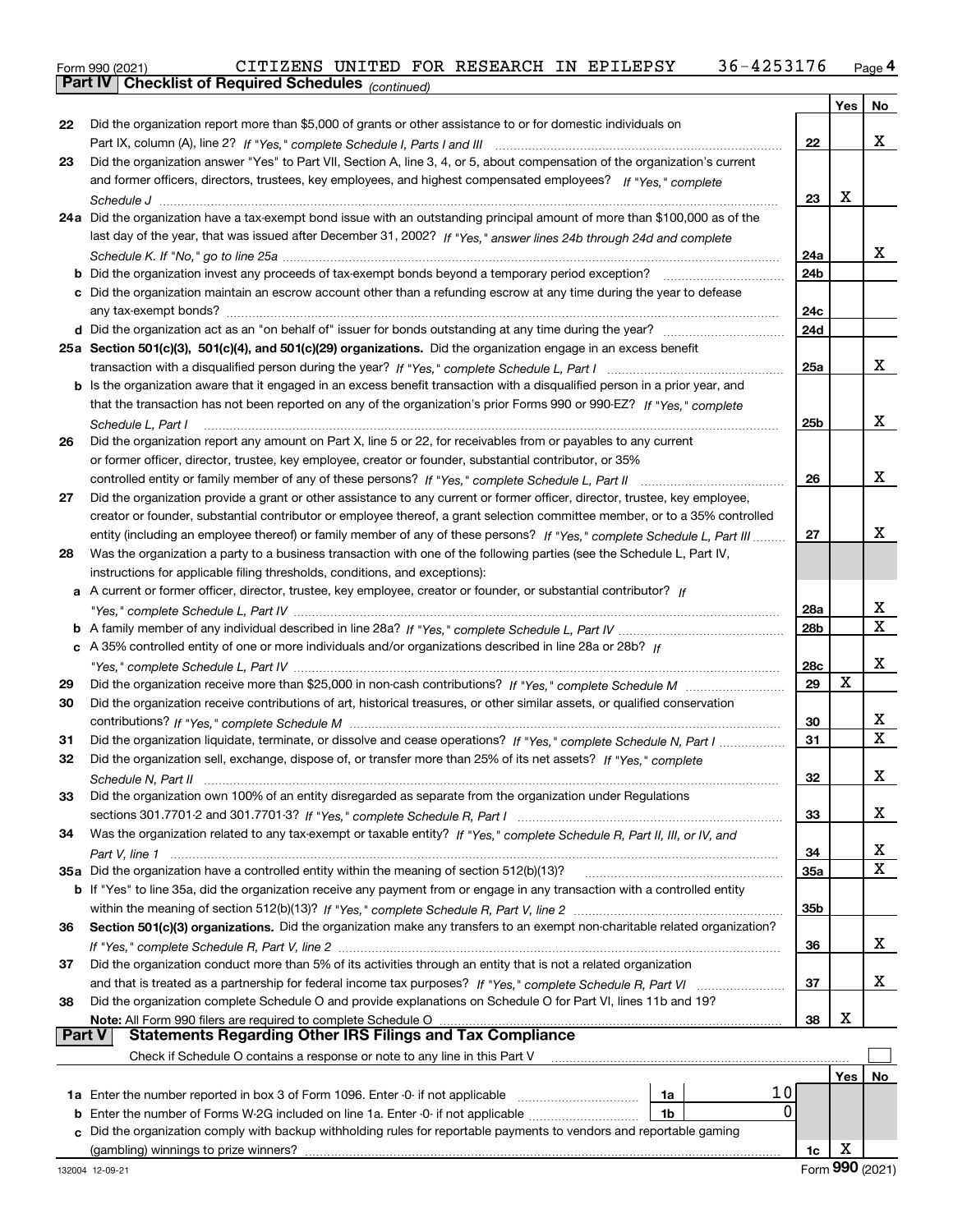|               | 36-4253176<br>CITIZENS UNITED FOR RESEARCH IN EPILEPSY<br>Form 990 (2021)                                                                       |                |     | Page $5$ |
|---------------|-------------------------------------------------------------------------------------------------------------------------------------------------|----------------|-----|----------|
| <b>Part V</b> | Statements Regarding Other IRS Filings and Tax Compliance (continued)                                                                           |                |     |          |
|               |                                                                                                                                                 |                | Yes | No       |
|               | 2a Enter the number of employees reported on Form W-3, Transmittal of Wage and Tax Statements,                                                  |                |     |          |
|               | 16<br>filed for the calendar year ending with or within the year covered by this return<br>2a                                                   |                |     |          |
|               |                                                                                                                                                 | 2 <sub>b</sub> | х   |          |
|               |                                                                                                                                                 |                |     |          |
|               | 3a Did the organization have unrelated business gross income of \$1,000 or more during the year?                                                | 3a             |     | х        |
|               |                                                                                                                                                 | 3b             |     |          |
|               | 4a At any time during the calendar year, did the organization have an interest in, or a signature or other authority over, a                    |                |     |          |
|               |                                                                                                                                                 | 4a             |     | х        |
|               | <b>b</b> If "Yes," enter the name of the foreign country $\blacktriangleright$                                                                  |                |     |          |
|               | See instructions for filing requirements for FinCEN Form 114, Report of Foreign Bank and Financial Accounts (FBAR).                             |                |     |          |
| 5а            |                                                                                                                                                 | 5a             |     | х        |
| b             |                                                                                                                                                 | 5 <sub>b</sub> |     | х        |
| с             |                                                                                                                                                 | 5c             |     |          |
|               | 6a Does the organization have annual gross receipts that are normally greater than \$100,000, and did the organization solicit                  |                |     |          |
|               | any contributions that were not tax deductible as charitable contributions?                                                                     | 6a             |     | x        |
|               | <b>b</b> If "Yes," did the organization include with every solicitation an express statement that such contributions or gifts                   |                |     |          |
|               | were not tax deductible?                                                                                                                        | 6b             |     |          |
| 7             | Organizations that may receive deductible contributions under section 170(c).                                                                   |                |     |          |
| а             | Did the organization receive a payment in excess of \$75 made partly as a contribution and partly for goods and services provided to the payor? | 7a             |     | х        |
| b             | "Yes," did the organization notify the donor of the value of the goods or services provided?                                                    | 7b             |     |          |
| с             | Did the organization sell, exchange, or otherwise dispose of tangible personal property for which it was required                               |                |     |          |
|               |                                                                                                                                                 | 7c             |     | х        |
|               | 7d                                                                                                                                              |                |     |          |
| d             |                                                                                                                                                 | 7e             |     | х        |
| е             |                                                                                                                                                 | 7f             |     | Χ        |
| f             | Did the organization, during the year, pay premiums, directly or indirectly, on a personal benefit contract?                                    |                |     |          |
| g             | If the organization received a contribution of qualified intellectual property, did the organization file Form 8899 as required?                | 7g             |     |          |
| h             | If the organization received a contribution of cars, boats, airplanes, or other vehicles, did the organization file a Form 1098-C?              | 7h             |     |          |
| 8             | Sponsoring organizations maintaining donor advised funds. Did a donor advised fund maintained by the                                            |                |     |          |
|               | sponsoring organization have excess business holdings at any time during the year?                                                              | 8              |     |          |
| 9             | Sponsoring organizations maintaining donor advised funds.                                                                                       |                |     |          |
| а             | Did the sponsoring organization make any taxable distributions under section 4966?                                                              | 9а             |     |          |
| b             | Did the sponsoring organization make a distribution to a donor, donor advisor, or related person? [[[[[[[[[[[                                   | 9b             |     |          |
| 10            | Section 501(c)(7) organizations. Enter:                                                                                                         |                |     |          |
| а             | 10a                                                                                                                                             |                |     |          |
|               | 10b <br>Gross receipts, included on Form 990, Part VIII, line 12, for public use of club facilities                                             |                |     |          |
| 11            | Section 501(c)(12) organizations. Enter:                                                                                                        |                |     |          |
| a             | Gross income from members or shareholders<br>11a                                                                                                |                |     |          |
| b             | Gross income from other sources. (Do not net amounts due or paid to other sources against                                                       |                |     |          |
|               | 11b                                                                                                                                             |                |     |          |
|               | 12a Section 4947(a)(1) non-exempt charitable trusts. Is the organization filing Form 990 in lieu of Form 1041?                                  | 12a            |     |          |
|               | <b>b</b> If "Yes," enter the amount of tax-exempt interest received or accrued during the year<br>12b                                           |                |     |          |
| 13            | Section 501(c)(29) qualified nonprofit health insurance issuers.                                                                                |                |     |          |
| а             | Is the organization licensed to issue qualified health plans in more than one state?                                                            | 13а            |     |          |
|               | Note: See the instructions for additional information the organization must report on Schedule O.                                               |                |     |          |
|               | <b>b</b> Enter the amount of reserves the organization is required to maintain by the states in which the                                       |                |     |          |
|               | 13b                                                                                                                                             |                |     |          |
| с             | 13 <sub>c</sub>                                                                                                                                 |                |     |          |
| 14a           | Did the organization receive any payments for indoor tanning services during the tax year?                                                      | 14a            |     | х        |
|               | <b>b</b> If "Yes," has it filed a Form 720 to report these payments? If "No," provide an explanation on Schedule O                              | 14b            |     |          |
| 15            | Is the organization subject to the section 4960 tax on payment(s) of more than \$1,000,000 in remuneration or                                   |                |     |          |
|               |                                                                                                                                                 | 15             |     | х        |
|               | If "Yes," see the instructions and file Form 4720, Schedule N.                                                                                  |                |     |          |
| 16            | Is the organization an educational institution subject to the section 4968 excise tax on net investment income?                                 | 16             |     | х        |
|               | If "Yes," complete Form 4720, Schedule O.                                                                                                       |                |     |          |
| 17            | Section 501(c)(21) organizations. Did the trust, any disqualified person, or mine operator engage in any                                        |                |     |          |

activities that would result in the imposition of an excise tax under section 4951, 4952 or 4953?

**17**

**~~~~~~~~~~~~~~**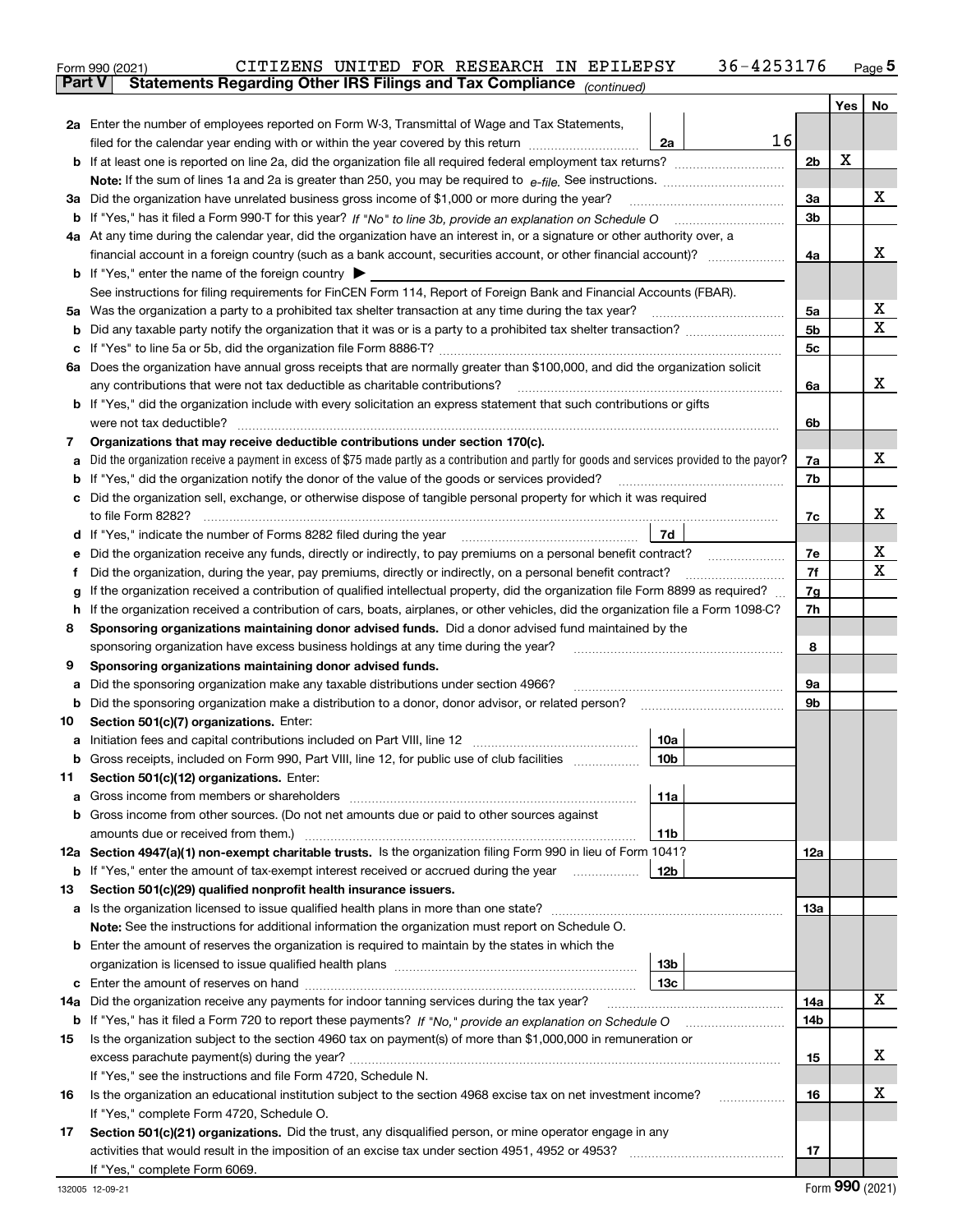|  | Form 990 (2021) |
|--|-----------------|
|  |                 |

### CITIZENS UNITED FOR RESEARCH IN EPILEPSY  $36-4253176$  Page 6

*For each "Yes" response to lines 2 through 7b below, and for a "No" response* **6Part VI Governance, Management, and Disclosure.**  CITIZENS UNITED FOR RESEARCH IN EPILEPSY 36-4253176 *to line 8a, 8b, or 10b below, describe the circumstances, processes, or changes on Schedule O. See instructions.*

|    | Check if Schedule O contains a response or note to any line in this Part VI                                                                                                                                                    |                 |         | $\vert$ X $\vert$ |
|----|--------------------------------------------------------------------------------------------------------------------------------------------------------------------------------------------------------------------------------|-----------------|---------|-------------------|
|    | Section A. Governing Body and Management                                                                                                                                                                                       |                 |         |                   |
|    |                                                                                                                                                                                                                                |                 | Yes $ $ | No                |
|    | 12<br>1a<br><b>1a</b> Enter the number of voting members of the governing body at the end of the tax year <i>manumum</i>                                                                                                       |                 |         |                   |
|    | If there are material differences in voting rights among members of the governing body, or if the governing                                                                                                                    |                 |         |                   |
|    | body delegated broad authority to an executive committee or similar committee, explain on Schedule O.                                                                                                                          |                 |         |                   |
| b  | 12<br>Enter the number of voting members included on line 1a, above, who are independent<br>1b                                                                                                                                 |                 |         |                   |
| 2  | Did any officer, director, trustee, or key employee have a family relationship or a business relationship with any other                                                                                                       |                 |         |                   |
|    | officer, director, trustee, or key employee?                                                                                                                                                                                   | 2               |         | x                 |
| 3  | Did the organization delegate control over management duties customarily performed by or under the direct supervision                                                                                                          |                 |         |                   |
|    | of officers, directors, trustees, or key employees to a management company or other person?                                                                                                                                    | 3               |         | х                 |
| 4  | Did the organization make any significant changes to its governing documents since the prior Form 990 was filed?                                                                                                               | 4               |         | $\mathbf X$       |
| 5  |                                                                                                                                                                                                                                | 5               |         | $\mathbf X$       |
| 6  | Did the organization have members or stockholders?                                                                                                                                                                             | 6               |         | $\mathbf X$       |
| 7a | Did the organization have members, stockholders, or other persons who had the power to elect or appoint one or                                                                                                                 |                 |         |                   |
|    | more members of the governing body?                                                                                                                                                                                            | 7a              |         | х                 |
|    | <b>b</b> Are any governance decisions of the organization reserved to (or subject to approval by) members, stockholders, or                                                                                                    |                 |         |                   |
|    | persons other than the governing body?                                                                                                                                                                                         | 7b              |         | х                 |
| 8  | Did the organization contemporaneously document the meetings held or written actions undertaken during the year by the following:                                                                                              |                 |         |                   |
| a  |                                                                                                                                                                                                                                | 8а              | х       |                   |
| b  | Each committee with authority to act on behalf of the governing body?                                                                                                                                                          | 8b              | X       |                   |
| 9  | Is there any officer, director, trustee, or key employee listed in Part VII, Section A, who cannot be reached at the                                                                                                           |                 |         |                   |
|    |                                                                                                                                                                                                                                | 9               |         | х                 |
|    | Section B. Policies <sub>(This Section B requests information about policies not required by the Internal Revenue Code.)</sub>                                                                                                 |                 |         |                   |
|    |                                                                                                                                                                                                                                |                 | Yes     | No                |
|    |                                                                                                                                                                                                                                | 10a             |         | Χ                 |
|    | <b>b</b> If "Yes," did the organization have written policies and procedures governing the activities of such chapters, affiliates,                                                                                            |                 |         |                   |
|    | and branches to ensure their operations are consistent with the organization's exempt purposes?                                                                                                                                | 10 <sub>b</sub> |         |                   |
|    | 11a Has the organization provided a complete copy of this Form 990 to all members of its governing body before filing the form?                                                                                                | 11a             | Х       |                   |
|    | <b>b</b> Describe on Schedule O the process, if any, used by the organization to review this Form 990.                                                                                                                         |                 |         |                   |
|    |                                                                                                                                                                                                                                | 12a             | х       |                   |
|    |                                                                                                                                                                                                                                | 12 <sub>b</sub> | X       |                   |
|    | c Did the organization regularly and consistently monitor and enforce compliance with the policy? If "Yes," describe                                                                                                           |                 |         |                   |
|    |                                                                                                                                                                                                                                | 12c             | х       |                   |
| 13 | Did the organization have a written whistleblower policy?                                                                                                                                                                      | 13              | X       |                   |
| 14 | Did the organization have a written document retention and destruction policy?                                                                                                                                                 | 14              | X       |                   |
| 15 | Did the process for determining compensation of the following persons include a review and approval by independent                                                                                                             |                 |         |                   |
|    | persons, comparability data, and contemporaneous substantiation of the deliberation and decision?                                                                                                                              |                 |         |                   |
|    | <b>a</b> The organization's CEO, Executive Director, or top management official                                                                                                                                                | 15a             | х       |                   |
|    | b Other officers or key employees of the organization manufactured content to the organization manufactured content of the organization manufactured content of the organization manufactured content of the organization manu | 15b             |         | х                 |
|    | If "Yes" to line 15a or 15b, describe the process on Schedule O. See instructions.                                                                                                                                             |                 |         |                   |
|    | 16a Did the organization invest in, contribute assets to, or participate in a joint venture or similar arrangement with a                                                                                                      |                 |         |                   |
|    | taxable entity during the year?                                                                                                                                                                                                | 16a             |         | х                 |
|    | b If "Yes," did the organization follow a written policy or procedure requiring the organization to evaluate its participation                                                                                                 |                 |         |                   |
|    | in joint venture arrangements under applicable federal tax law, and take steps to safeguard the organization's                                                                                                                 |                 |         |                   |
|    |                                                                                                                                                                                                                                | 16b             |         |                   |
|    | <b>Section C. Disclosure</b>                                                                                                                                                                                                   |                 |         |                   |
| 17 | List the states with which a copy of this Form 990 is required to be filed $\blacktriangleright$ SEE SCHEDULE O                                                                                                                |                 |         |                   |
| 18 | Section 6104 requires an organization to make its Forms 1023 (1024 or 1024-A, if applicable), 990, and 990-T (section 501(c)(3)s only) available                                                                               |                 |         |                   |
|    | for public inspection. Indicate how you made these available. Check all that apply.                                                                                                                                            |                 |         |                   |
|    | X   Own website<br>$ \mathbf{X} $ Upon request<br>Another's website<br>Other (explain on Schedule O)                                                                                                                           |                 |         |                   |
| 19 | Describe on Schedule O whether (and if so, how) the organization made its governing documents, conflict of interest policy, and financial                                                                                      |                 |         |                   |
|    | statements available to the public during the tax year.                                                                                                                                                                        |                 |         |                   |
| 20 | State the name, address, and telephone number of the person who possesses the organization's books and records                                                                                                                 |                 |         |                   |
|    | JOHN ANDERLUH - 312-255-1801                                                                                                                                                                                                   |                 |         |                   |
|    | 60611<br>420 N WABASH AVE NO. 650, CHICAGO,<br>IL                                                                                                                                                                              |                 | $\sim$  |                   |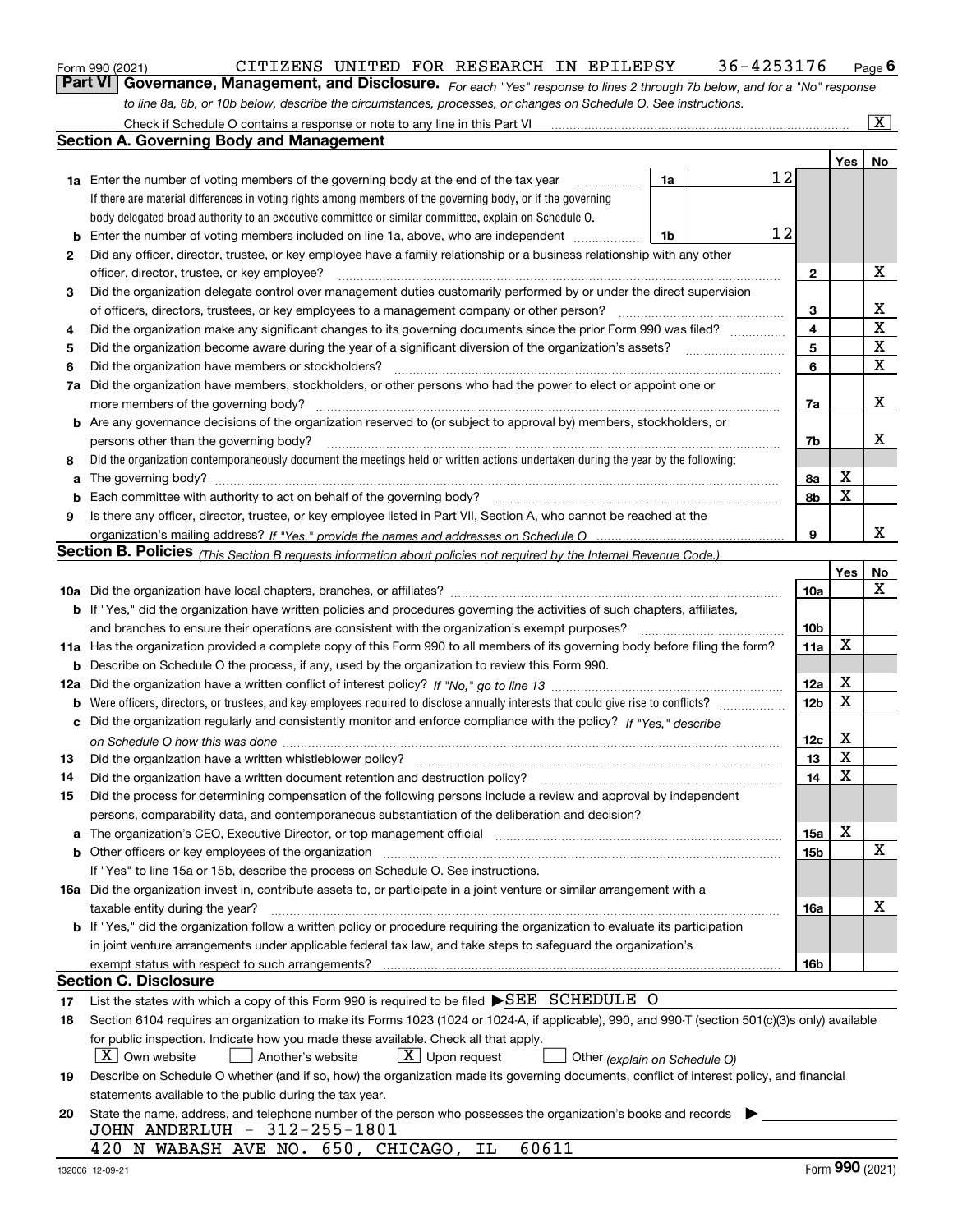### **Employees, and Independent Contractors**

Check if Schedule O contains a response or note to any line in this Part VII

**Section A. Officers, Directors, Trustees, Key Employees, and Highest Compensated Employees**

**1a**  Complete this table for all persons required to be listed. Report compensation for the calendar year ending with or within the organization's tax year. **•** List all of the organization's current officers, directors, trustees (whether individuals or organizations), regardless of amount of compensation.

Enter -0- in columns (D), (E), and (F) if no compensation was paid.

 $\bullet$  List all of the organization's  $\sf current$  key employees, if any. See the instructions for definition of "key employee."

• List the organization's five current highest compensated employees (other than an officer, director, trustee, or key employee) who received report-■ List the organization's five current highest compensated employees (other than an officer, director, trustee, or key employee) who received report-<br>able compensation (box 5 of Form W-2, Form 1099-MISC, and/or box 1 of F

**•** List all of the organization's former officers, key employees, and highest compensated employees who received more than \$100,000 of reportable compensation from the organization and any related organizations.

**former directors or trustees**  ¥ List all of the organization's that received, in the capacity as a former director or trustee of the organization, more than \$10,000 of reportable compensation from the organization and any related organizations.

See the instructions for the order in which to list the persons above.

Check this box if neither the organization nor any related organization compensated any current officer, director, or trustee.  $\mathcal{L}^{\text{max}}$ 

| (A)                           | (B)                    |                               | (C)                                     |                         | (D)          | (E)                                                              | (F)       |                     |                                  |                          |
|-------------------------------|------------------------|-------------------------------|-----------------------------------------|-------------------------|--------------|------------------------------------------------------------------|-----------|---------------------|----------------------------------|--------------------------|
| Name and title                | Average                |                               | Position<br>(do not check more than one |                         | Reportable   | Reportable                                                       | Estimated |                     |                                  |                          |
|                               | hours per              |                               |                                         |                         |              | box, unless person is both an<br>officer and a director/trustee) |           | compensation        | compensation                     | amount of                |
|                               | week                   |                               |                                         |                         |              |                                                                  |           | from                | from related                     | other                    |
|                               | (list any<br>hours for |                               |                                         |                         |              |                                                                  |           | the<br>organization | organizations<br>(W-2/1099-MISC/ | compensation<br>from the |
|                               | related                |                               |                                         |                         |              |                                                                  |           | (W-2/1099-MISC/     | 1099-NEC)                        | organization             |
|                               | organizations          |                               |                                         |                         |              |                                                                  |           | 1099-NEC)           |                                  | and related              |
|                               | below                  | ndividual trustee or director |                                         |                         |              |                                                                  |           |                     |                                  | organizations            |
|                               | line)                  |                               | Institutional trustee                   | Officer                 | Key employee | Highest compensated<br> employee                                 | Former    |                     |                                  |                          |
| (1)<br>BETH LEWIN DEAN        | 37.50                  |                               |                                         |                         |              |                                                                  |           |                     |                                  |                          |
| CEO                           |                        |                               |                                         | $\mathbf X$             |              |                                                                  |           | 283,988.            | $0$ .                            | 34,668.                  |
| (2)<br><b>LAURA LUBBERS</b>   | 37.50                  |                               |                                         |                         |              |                                                                  |           |                     |                                  |                          |
| CHIEF SCIENTIFIC OFFICER      |                        |                               |                                         |                         | X            |                                                                  |           | 290,347.            | $\mathbf 0$ .                    | 15,843.                  |
| DEBBY HECHT<br>(3)            | 37.50                  |                               |                                         |                         |              |                                                                  |           |                     |                                  |                          |
| SR DIRECTOR, MARKET & COMS    |                        |                               |                                         |                         |              | X                                                                |           | 156,135.            | 0.                               | 6, 364.                  |
| ALSYHA BIEHL<br>(4)           | 37.50                  |                               |                                         |                         |              |                                                                  |           |                     |                                  |                          |
| SR DIRECTOR, DEVELOPMENT      |                        |                               |                                         |                         |              | X                                                                |           | 143,152.            | $\mathbf 0$ .                    | 13,859.                  |
| (5)<br>PRIYA BALASUBRAMANIAN  | 37.50                  |                               |                                         |                         |              |                                                                  |           |                     |                                  |                          |
| ASSOC DIRECTOR OF RESEARCH    |                        |                               |                                         |                         |              | X                                                                |           | 110,492.            | $\mathbf 0$ .                    | 24, 231.                 |
| (6)<br><b>JOHN ANDERLUH</b>   | 37.50                  |                               |                                         |                         |              |                                                                  |           |                     |                                  |                          |
| CFO                           |                        |                               |                                         | $\mathbf X$             |              |                                                                  |           | 106,154.            | $\mathbf 0$ .                    | 26,314.                  |
| <b>LAUREN HARTE</b><br>(7)    | 37.50                  |                               |                                         |                         |              |                                                                  |           |                     |                                  |                          |
| ASSOC DIRECTOR OF RES<br>DOD. |                        |                               |                                         |                         |              | X                                                                |           | 110,274.            | 0.                               | 2,872.                   |
| (8)<br>KELLY CERVANTES        | 1.00                   |                               |                                         |                         |              |                                                                  |           |                     |                                  |                          |
| <b>CHAIR</b>                  |                        | $\overline{\mathbf{X}}$       |                                         | $\overline{\mathbf{X}}$ |              |                                                                  |           | 0.                  | $\mathbf{0}$ .                   | $\mathbf 0$ .            |
| STACEY PIGOTT<br>(9)          | 1.00                   |                               |                                         |                         |              |                                                                  |           |                     |                                  |                          |
| IMMEDIATE PAST CHAIR          |                        | $\mathbf X$                   |                                         | $\mathbf X$             |              |                                                                  |           | 0.                  | $\mathbf 0$ .                    | $\mathbf 0$ .            |
| (10) KATHY MCKENNA            | 1.00                   |                               |                                         |                         |              |                                                                  |           |                     |                                  |                          |
| TREASURER                     |                        | $\overline{\mathbf{X}}$       |                                         | $\overline{\mathbf{X}}$ |              |                                                                  |           | 0.                  | $\mathbf 0$ .                    | $0$ .                    |
| (11) MIKE AXELROD             | 1.00                   |                               |                                         |                         |              |                                                                  |           |                     |                                  |                          |
| <b>SECRETARY</b>              |                        | $\mathbf x$                   |                                         | $\mathbf X$             |              |                                                                  |           | 0.                  | $\mathbf 0$ .                    | $0_{.}$                  |
| (12) KIMBERLY BORDEN          | 1.00                   |                               |                                         |                         |              |                                                                  |           |                     |                                  |                          |
| <b>DIRECTOR</b>               |                        | $\overline{\mathbf{X}}$       |                                         |                         |              |                                                                  |           | 0.                  | $\mathbf 0$ .                    | $\mathbf 0$ .            |
| (13) LISA COTTON              | 1.00                   |                               |                                         |                         |              |                                                                  |           |                     |                                  |                          |
| <b>DIRECTOR</b>               |                        | $\mathbf X$                   |                                         |                         |              |                                                                  |           | 0.                  | 0.                               | $\mathbf 0$ .            |
| (14) SHALEE CUNNEEN           | 1.00                   |                               |                                         |                         |              |                                                                  |           |                     |                                  |                          |
| <b>DIRECTOR</b>               |                        | $\mathbf X$                   |                                         |                         |              |                                                                  |           | 0.                  | $\mathbf 0$ .                    | $0$ .                    |
| (15) MARILYNN GARDNER         | 1.00                   |                               |                                         |                         |              |                                                                  |           |                     |                                  |                          |
| <b>DIRECTOR</b>               |                        | $\mathbf X$                   |                                         |                         |              |                                                                  |           | 0.                  | $\mathbf 0$ .                    | 0.                       |
| (16) CARRIE GARMAN            | 1.00                   |                               |                                         |                         |              |                                                                  |           |                     |                                  |                          |
| <b>DIRECTOR</b>               |                        | $\overline{\mathbf{X}}$       |                                         |                         |              |                                                                  |           | 0.                  | $\mathbf 0$ .                    | $0_{.}$                  |
| (17) BRIAN GORCZYNSKI         | 1.00                   |                               |                                         |                         |              |                                                                  |           |                     |                                  |                          |
| <b>DIRECTOR</b>               |                        | $\mathbf X$                   |                                         |                         |              |                                                                  |           | 0.                  | $\mathbf{0}$ .                   | $\mathbf 0$ .            |

 $\mathcal{L}^{\text{max}}$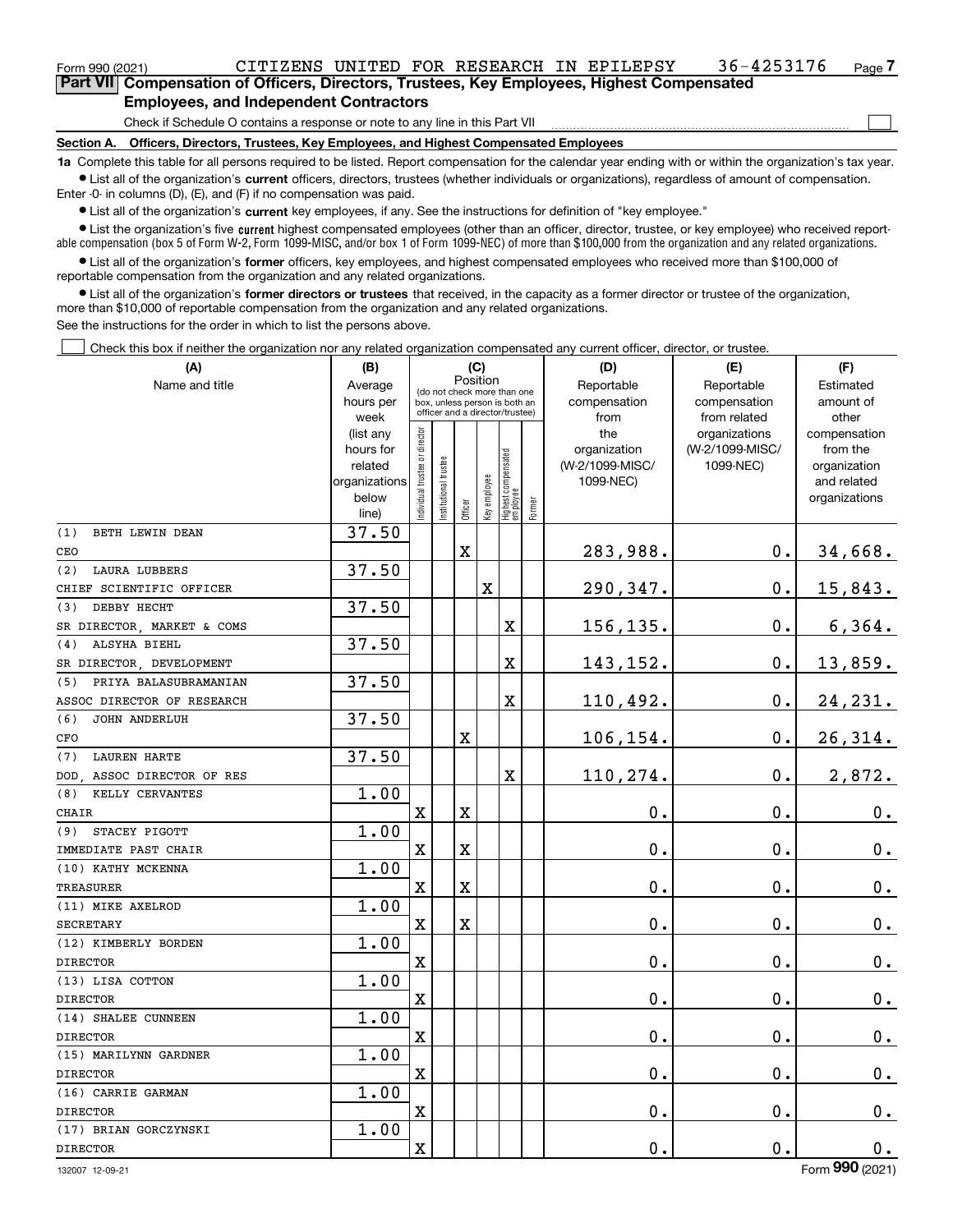|                 | Form 990 (2021)         |                                                                                                                                                      |                        |                                         |                       |         |   |                                                 |        | CITIZENS UNITED FOR RESEARCH IN EPILEPSY | 36-4253176                   |                  |                             |                          | Page 8 |
|-----------------|-------------------------|------------------------------------------------------------------------------------------------------------------------------------------------------|------------------------|-----------------------------------------|-----------------------|---------|---|-------------------------------------------------|--------|------------------------------------------|------------------------------|------------------|-----------------------------|--------------------------|--------|
| <b>Part VII</b> |                         | Section A. Officers, Directors, Trustees, Key Employees, and Highest Compensated Employees (continued)                                               |                        |                                         |                       |         |   |                                                 |        |                                          |                              |                  |                             |                          |        |
|                 |                         | (A)                                                                                                                                                  | (B)                    |                                         |                       | (C)     |   |                                                 |        | (D)                                      | (E)                          |                  |                             | (F)                      |        |
|                 |                         | Name and title                                                                                                                                       | Average                | Position<br>(do not check more than one |                       |         |   |                                                 |        | Reportable                               | Reportable                   |                  |                             | Estimated                |        |
|                 |                         |                                                                                                                                                      | hours per              |                                         |                       |         |   | box, unless person is both an                   |        | compensation                             | compensation                 |                  |                             | amount of                |        |
|                 |                         |                                                                                                                                                      | week                   |                                         |                       |         |   | officer and a director/trustee)                 |        | from                                     | from related                 |                  |                             | other                    |        |
|                 |                         |                                                                                                                                                      | (list any<br>hours for |                                         |                       |         |   |                                                 |        | the                                      | organizations                |                  |                             | compensation             |        |
|                 |                         |                                                                                                                                                      | related                |                                         |                       |         |   |                                                 |        | organization<br>(W-2/1099-MISC/          | (W-2/1099-MISC/<br>1099-NEC) |                  |                             | from the<br>organization |        |
|                 |                         |                                                                                                                                                      | organizations          |                                         |                       |         |   |                                                 |        | 1099-NEC)                                |                              |                  |                             | and related              |        |
|                 |                         |                                                                                                                                                      | below                  | ndividual trustee or director           | Institutional trustee |         |   |                                                 |        |                                          |                              |                  |                             | organizations            |        |
|                 |                         |                                                                                                                                                      | line)                  |                                         |                       | Officer |   | key employee<br>Highest compensated<br>employee | Former |                                          |                              |                  |                             |                          |        |
|                 | (18) DAVID REIFMAN      |                                                                                                                                                      | 1.00                   |                                         |                       |         |   |                                                 |        |                                          |                              |                  |                             |                          |        |
| <b>DIRECTOR</b> |                         |                                                                                                                                                      |                        | $\mathbf X$                             |                       |         |   |                                                 |        | 0.                                       |                              | 0.               |                             |                          | $0$ .  |
|                 | (19) MATT SCHNEIDER     |                                                                                                                                                      | 1.00                   |                                         |                       |         |   |                                                 |        |                                          |                              |                  |                             |                          |        |
|                 | DIRECTOR (FROM JUN' 21) |                                                                                                                                                      |                        | X                                       |                       |         |   |                                                 |        | 0.                                       |                              | 0.               |                             |                          | $0$ .  |
|                 |                         |                                                                                                                                                      |                        |                                         |                       |         |   |                                                 |        |                                          |                              |                  |                             |                          |        |
|                 |                         |                                                                                                                                                      |                        |                                         |                       |         |   |                                                 |        |                                          |                              |                  |                             |                          |        |
|                 |                         |                                                                                                                                                      |                        |                                         |                       |         |   |                                                 |        |                                          |                              |                  |                             |                          |        |
|                 |                         |                                                                                                                                                      |                        |                                         |                       |         |   |                                                 |        |                                          |                              |                  |                             |                          |        |
|                 |                         |                                                                                                                                                      |                        |                                         |                       |         |   |                                                 |        |                                          |                              |                  |                             |                          |        |
|                 |                         |                                                                                                                                                      |                        |                                         |                       |         |   |                                                 |        |                                          |                              |                  |                             |                          |        |
|                 |                         |                                                                                                                                                      |                        |                                         |                       |         |   |                                                 |        |                                          |                              |                  |                             |                          |        |
|                 |                         |                                                                                                                                                      |                        |                                         |                       |         |   |                                                 |        |                                          |                              |                  |                             |                          |        |
|                 |                         |                                                                                                                                                      |                        |                                         |                       |         |   |                                                 |        |                                          |                              |                  |                             |                          |        |
|                 |                         |                                                                                                                                                      |                        |                                         |                       |         |   |                                                 |        |                                          |                              |                  |                             |                          |        |
|                 |                         |                                                                                                                                                      |                        |                                         |                       |         |   |                                                 |        |                                          |                              |                  |                             |                          |        |
|                 |                         |                                                                                                                                                      |                        |                                         |                       |         |   |                                                 |        |                                          |                              |                  |                             |                          |        |
|                 |                         |                                                                                                                                                      |                        |                                         |                       |         |   |                                                 |        |                                          |                              |                  |                             |                          |        |
|                 |                         |                                                                                                                                                      |                        |                                         |                       |         |   |                                                 |        |                                          |                              |                  |                             |                          |        |
|                 |                         |                                                                                                                                                      |                        |                                         |                       |         |   |                                                 |        | 1, 200, 542.                             |                              | $\overline{0}$ . |                             | 124, 151.                |        |
|                 |                         |                                                                                                                                                      |                        |                                         |                       |         |   |                                                 |        | 0.                                       |                              | $\overline{0}$ . |                             |                          |        |
|                 |                         | c Total from continuation sheets to Part VII, Section A                                                                                              |                        |                                         |                       |         |   |                                                 |        | 1, 200, 542.                             |                              | $\overline{0}$ . |                             | 124, 151.                | $0$ .  |
|                 |                         |                                                                                                                                                      |                        |                                         |                       |         |   |                                                 |        |                                          |                              |                  |                             |                          |        |
| $\mathbf{2}$    |                         | Total number of individuals (including but not limited to those listed above) who received more than \$100,000 of reportable                         |                        |                                         |                       |         |   |                                                 |        |                                          |                              |                  |                             |                          | 7      |
|                 |                         | compensation from the organization $\blacktriangleright$                                                                                             |                        |                                         |                       |         |   |                                                 |        |                                          |                              |                  |                             | Yes                      | No     |
|                 |                         |                                                                                                                                                      |                        |                                         |                       |         |   |                                                 |        |                                          |                              |                  |                             |                          |        |
| 3               |                         | Did the organization list any former officer, director, trustee, key employee, or highest compensated employee on                                    |                        |                                         |                       |         |   |                                                 |        |                                          |                              |                  |                             |                          |        |
|                 |                         | line 1a? If "Yes," complete Schedule J for such individual manufactured contained and the line 1a? If "Yes," complete Schedule J for such individual |                        |                                         |                       |         |   |                                                 |        |                                          |                              |                  | 3                           |                          | x      |
|                 |                         | For any individual listed on line 1a, is the sum of reportable compensation and other compensation from the organization                             |                        |                                         |                       |         |   |                                                 |        |                                          |                              |                  |                             |                          |        |
|                 |                         |                                                                                                                                                      |                        |                                         |                       |         |   |                                                 |        |                                          |                              |                  | 4                           | X                        |        |
| 5               |                         | Did any person listed on line 1a receive or accrue compensation from any unrelated organization or individual for services                           |                        |                                         |                       |         |   |                                                 |        |                                          |                              |                  |                             |                          |        |
|                 |                         |                                                                                                                                                      |                        |                                         |                       |         |   |                                                 |        |                                          |                              |                  | 5                           |                          | х      |
|                 |                         | <b>Section B. Independent Contractors</b>                                                                                                            |                        |                                         |                       |         |   |                                                 |        |                                          |                              |                  |                             |                          |        |
| 1               |                         | Complete this table for your five highest compensated independent contractors that received more than \$100,000 of compensation from                 |                        |                                         |                       |         |   |                                                 |        |                                          |                              |                  |                             |                          |        |
|                 |                         | the organization. Report compensation for the calendar year ending with or within the organization's tax year.                                       |                        |                                         |                       |         |   |                                                 |        |                                          |                              |                  |                             |                          |        |
|                 |                         | (A)<br>Name and business address                                                                                                                     |                        |                                         |                       |         |   |                                                 |        | (B)<br>Description of services           |                              |                  | (C)<br>Compensation         |                          |        |
|                 |                         |                                                                                                                                                      |                        |                                         |                       |         |   |                                                 |        |                                          |                              |                  |                             |                          |        |
|                 |                         | LONG STORY SHORT MEDIA                                                                                                                               |                        |                                         |                       |         |   |                                                 |        |                                          |                              |                  |                             |                          |        |
|                 |                         | 2830 GEORGIA AVE NW, WASHINGTON, DC 20001                                                                                                            |                        |                                         |                       |         |   |                                                 |        | MEDIA PRODUCTION                         |                              |                  |                             | 147,036.                 |        |
|                 |                         |                                                                                                                                                      |                        |                                         |                       |         |   |                                                 |        |                                          |                              |                  |                             |                          |        |
|                 |                         |                                                                                                                                                      |                        |                                         |                       |         |   |                                                 |        |                                          |                              |                  |                             |                          |        |
|                 |                         |                                                                                                                                                      |                        |                                         |                       |         |   |                                                 |        |                                          |                              |                  |                             |                          |        |
|                 |                         |                                                                                                                                                      |                        |                                         |                       |         |   |                                                 |        |                                          |                              |                  |                             |                          |        |
|                 |                         |                                                                                                                                                      |                        |                                         |                       |         |   |                                                 |        |                                          |                              |                  |                             |                          |        |
|                 |                         |                                                                                                                                                      |                        |                                         |                       |         |   |                                                 |        |                                          |                              |                  |                             |                          |        |
|                 |                         |                                                                                                                                                      |                        |                                         |                       |         |   |                                                 |        |                                          |                              |                  |                             |                          |        |
|                 |                         |                                                                                                                                                      |                        |                                         |                       |         |   |                                                 |        |                                          |                              |                  |                             |                          |        |
| 2               |                         | Total number of independent contractors (including but not limited to those listed above) who received more than                                     |                        |                                         |                       |         |   |                                                 |        |                                          |                              |                  |                             |                          |        |
|                 |                         | \$100,000 of compensation from the organization                                                                                                      |                        |                                         |                       |         | 1 |                                                 |        |                                          |                              |                  |                             |                          |        |
|                 |                         |                                                                                                                                                      |                        |                                         |                       |         |   |                                                 |        |                                          |                              |                  | $F_{\text{arm}}$ 990 (2021) |                          |        |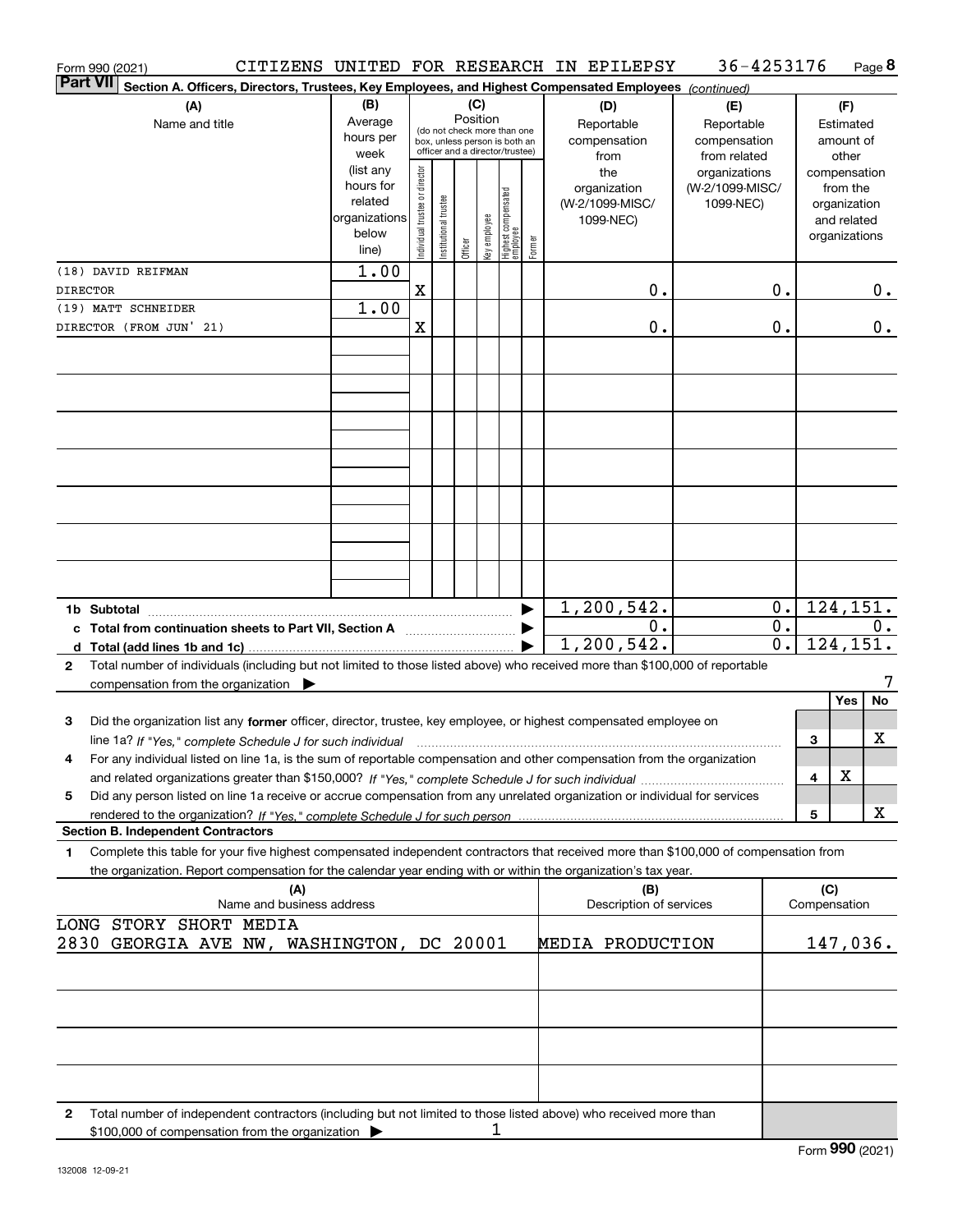|                                                           |      |    | Form 990 (2021)                                                                                                       |                        |                       | CITIZENS UNITED FOR RESEARCH IN EPILEPSY |                                              | 36-4253176                                         | Page 9                                                          |
|-----------------------------------------------------------|------|----|-----------------------------------------------------------------------------------------------------------------------|------------------------|-----------------------|------------------------------------------|----------------------------------------------|----------------------------------------------------|-----------------------------------------------------------------|
| <b>Part VIII</b>                                          |      |    | <b>Statement of Revenue</b>                                                                                           |                        |                       |                                          |                                              |                                                    |                                                                 |
|                                                           |      |    | Check if Schedule O contains a response or note to any line in this Part VIII                                         |                        |                       |                                          |                                              |                                                    |                                                                 |
|                                                           |      |    |                                                                                                                       |                        |                       | (A)<br>Total revenue                     | (B)<br>Related or exempt<br>function revenue | $\overline{(C)}$<br>Unrelated<br>lbusiness revenue | (D)<br>Revenue excluded<br>from tax under<br>sections 512 - 514 |
|                                                           |      |    | 1 a Federated campaigns                                                                                               | 1a                     |                       |                                          |                                              |                                                    |                                                                 |
|                                                           |      |    | <b>b</b> Membership dues                                                                                              | 1 <sub>b</sub>         |                       |                                          |                                              |                                                    |                                                                 |
|                                                           |      |    | c Fundraising events                                                                                                  | 1 <sub>c</sub>         | 2,320,053.            |                                          |                                              |                                                    |                                                                 |
|                                                           |      |    | d Related organizations                                                                                               | 1 <sub>d</sub>         |                       |                                          |                                              |                                                    |                                                                 |
|                                                           |      |    | e Government grants (contributions)                                                                                   | 1e                     | 1,584,100.            |                                          |                                              |                                                    |                                                                 |
|                                                           |      |    | f All other contributions, gifts, grants, and                                                                         |                        |                       |                                          |                                              |                                                    |                                                                 |
| Contributions, Gifts, Grants<br>and Other Similar Amounts |      |    | similar amounts not included above                                                                                    | 1f                     | 2,268,581.            |                                          |                                              |                                                    |                                                                 |
|                                                           |      |    | g Noncash contributions included in lines 1a-1f                                                                       | $1g$ \$                | 305,166.              |                                          |                                              |                                                    |                                                                 |
|                                                           |      |    |                                                                                                                       |                        |                       | 6, 172, 734.                             |                                              |                                                    |                                                                 |
|                                                           |      |    |                                                                                                                       |                        | <b>Business Code</b>  |                                          |                                              |                                                    |                                                                 |
|                                                           |      | 2a | <u> 1989 - Johann Barn, fransk politik amerikansk politik (</u>                                                       |                        |                       |                                          |                                              |                                                    |                                                                 |
|                                                           |      | b  | <u> 1989 - Johann Stoff, deutscher Stoff, der Stoff, der Stoff, der Stoff, der Stoff, der Stoff, der Stoff, der S</u> |                        |                       |                                          |                                              |                                                    |                                                                 |
| Program Service<br>Revenue                                |      | с  | <u> 1989 - Andrea Stadt Britain, amerikansk politik (</u>                                                             |                        |                       |                                          |                                              |                                                    |                                                                 |
|                                                           |      | d  | <u> 1989 - Johann Stein, mars an de Brazilian (b. 1989)</u>                                                           |                        |                       |                                          |                                              |                                                    |                                                                 |
|                                                           |      | е  |                                                                                                                       |                        |                       |                                          |                                              |                                                    |                                                                 |
|                                                           |      |    | f All other program service revenue                                                                                   |                        |                       |                                          |                                              |                                                    |                                                                 |
|                                                           |      |    |                                                                                                                       |                        |                       |                                          |                                              |                                                    |                                                                 |
|                                                           | 3    |    | Investment income (including dividends, interest, and                                                                 |                        |                       |                                          |                                              |                                                    |                                                                 |
|                                                           |      |    |                                                                                                                       |                        |                       | 124,018.                                 |                                              |                                                    | 124,018.                                                        |
|                                                           | 4    |    | Income from investment of tax-exempt bond proceeds                                                                    |                        |                       |                                          |                                              |                                                    |                                                                 |
|                                                           | 5    |    |                                                                                                                       |                        |                       |                                          |                                              |                                                    |                                                                 |
|                                                           |      |    |                                                                                                                       | (i) Real               | (ii) Personal         |                                          |                                              |                                                    |                                                                 |
|                                                           |      |    | 6 a Gross rents<br>6а                                                                                                 |                        |                       |                                          |                                              |                                                    |                                                                 |
|                                                           |      |    | <b>b</b> Less: rental expenses $\ldots$<br>6b                                                                         |                        |                       |                                          |                                              |                                                    |                                                                 |
|                                                           |      |    | c Rental income or (loss)<br>6с                                                                                       |                        |                       |                                          |                                              |                                                    |                                                                 |
|                                                           |      |    | d Net rental income or (loss)                                                                                         |                        |                       |                                          |                                              |                                                    |                                                                 |
|                                                           |      |    | 7 a Gross amount from sales of                                                                                        | (i) Securities         | (ii) Other            |                                          |                                              |                                                    |                                                                 |
|                                                           |      |    | assets other than inventory<br>7a                                                                                     |                        |                       |                                          |                                              |                                                    |                                                                 |
|                                                           |      |    | <b>b</b> Less: cost or other basis                                                                                    |                        |                       |                                          |                                              |                                                    |                                                                 |
|                                                           |      |    | 7b<br>and sales expenses                                                                                              |                        |                       |                                          |                                              |                                                    |                                                                 |
| evenue                                                    |      |    | 7c<br>c Gain or (loss)                                                                                                |                        |                       |                                          |                                              |                                                    |                                                                 |
|                                                           |      |    |                                                                                                                       |                        |                       |                                          |                                              |                                                    |                                                                 |
| Œ                                                         |      |    | 8 a Gross income from fundraising events (not                                                                         |                        |                       |                                          |                                              |                                                    |                                                                 |
| Other                                                     |      |    | including \$ _______ 2,320,053. of                                                                                    |                        |                       |                                          |                                              |                                                    |                                                                 |
|                                                           |      |    | contributions reported on line 1c). See                                                                               |                        |                       |                                          |                                              |                                                    |                                                                 |
|                                                           |      |    |                                                                                                                       | 8a                     | 2,161.                |                                          |                                              |                                                    |                                                                 |
|                                                           |      |    | <b>b</b> Less: direct expenses <i></i>                                                                                | 8b                     | 255,222.              |                                          |                                              |                                                    |                                                                 |
|                                                           |      |    | c Net income or (loss) from fundraising events                                                                        |                        | $\blacktriangleright$ | $-253,061.$                              |                                              |                                                    | $-253,061.$                                                     |
|                                                           |      |    | 9 a Gross income from gaming activities. See                                                                          |                        |                       |                                          |                                              |                                                    |                                                                 |
|                                                           |      |    |                                                                                                                       | 9a                     |                       |                                          |                                              |                                                    |                                                                 |
|                                                           |      |    | <b>b</b> Less: direct expenses <b>manually</b>                                                                        | 9 <sub>b</sub>         |                       |                                          |                                              |                                                    |                                                                 |
|                                                           |      |    | c Net income or (loss) from gaming activities                                                                         |                        | .                     |                                          |                                              |                                                    |                                                                 |
|                                                           |      |    | 10 a Gross sales of inventory, less returns                                                                           |                        |                       |                                          |                                              |                                                    |                                                                 |
|                                                           |      |    |                                                                                                                       |                        |                       |                                          |                                              |                                                    |                                                                 |
|                                                           |      |    |                                                                                                                       | 10a<br>10 <sub>b</sub> |                       |                                          |                                              |                                                    |                                                                 |
|                                                           |      |    | <b>b</b> Less: cost of goods sold                                                                                     |                        |                       |                                          |                                              |                                                    |                                                                 |
|                                                           |      |    | c Net income or (loss) from sales of inventory                                                                        |                        | <b>Business Code</b>  |                                          |                                              |                                                    |                                                                 |
|                                                           |      |    |                                                                                                                       |                        |                       |                                          |                                              |                                                    |                                                                 |
| Miscellaneous<br>Revenue                                  | 11 a |    | <u> 1989 - Johann Stein, mars an deus an deus an deus an deus an deus an deus an deus an deus an deus an deus an</u>  |                        |                       |                                          |                                              |                                                    |                                                                 |
|                                                           |      | b  |                                                                                                                       |                        |                       |                                          |                                              |                                                    |                                                                 |
|                                                           |      | c  | the control of the control of the control of the control of the control of                                            |                        |                       |                                          |                                              |                                                    |                                                                 |
|                                                           |      |    |                                                                                                                       |                        |                       |                                          |                                              |                                                    |                                                                 |
|                                                           |      |    |                                                                                                                       |                        | ▶                     |                                          |                                              |                                                    |                                                                 |
|                                                           | 12   |    |                                                                                                                       |                        |                       | 6,043,691.                               | 0.                                           | 0.                                                 | $-129,043.$                                                     |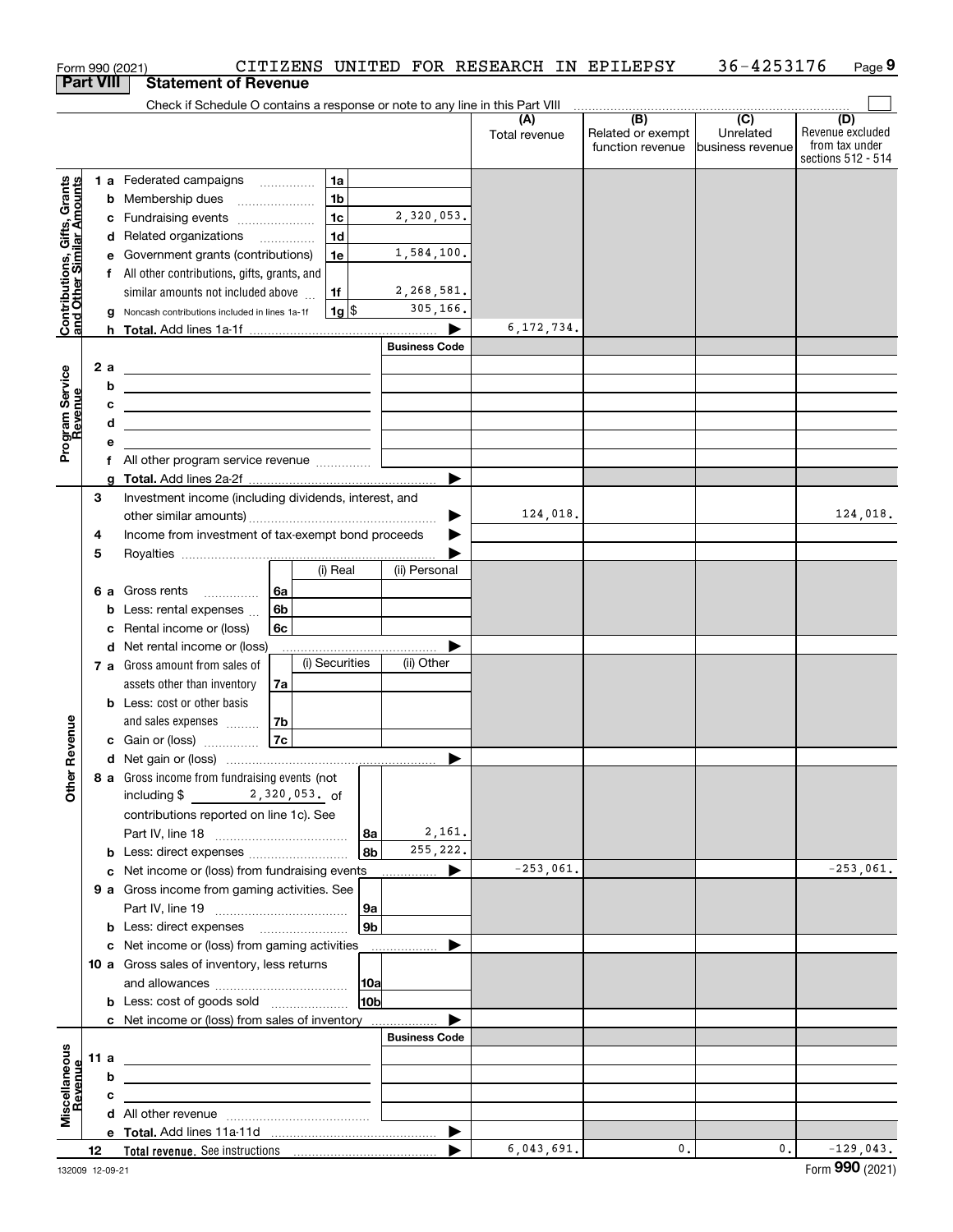### Form 990 (2021) CITIZENS UNITED FOR RESEARCH IN EPILEPSY 36-4253176 <sub>Page</sub><br>**Part IX | Statement of Functional Expenses 10**

*Section 501(c)(3) and 501(c)(4) organizations must complete all columns. All other organizations must complete column (A).*

|              | Check if Schedule O contains a response or note to any line in this Part IX.                                                                               |                           |                                    |                                           |                                |  |  |  |  |  |  |  |
|--------------|------------------------------------------------------------------------------------------------------------------------------------------------------------|---------------------------|------------------------------------|-------------------------------------------|--------------------------------|--|--|--|--|--|--|--|
|              | Do not include amounts reported on lines 6b,<br>7b, 8b, 9b, and 10b of Part VIII.                                                                          | (A)<br>Total expenses     | (B)<br>Program service<br>expenses | (C)<br>Management and<br>general expenses | (D)<br>Fundraising<br>expenses |  |  |  |  |  |  |  |
| $\mathbf{1}$ | Grants and other assistance to domestic organizations                                                                                                      |                           |                                    |                                           |                                |  |  |  |  |  |  |  |
|              | and domestic governments. See Part IV, line 21                                                                                                             | 2,333,868.                | 2,333,868.                         |                                           |                                |  |  |  |  |  |  |  |
| $\mathbf{2}$ | Grants and other assistance to domestic                                                                                                                    |                           |                                    |                                           |                                |  |  |  |  |  |  |  |
|              | individuals. See Part IV, line 22                                                                                                                          |                           |                                    |                                           |                                |  |  |  |  |  |  |  |
| 3            | Grants and other assistance to foreign                                                                                                                     |                           |                                    |                                           |                                |  |  |  |  |  |  |  |
|              | organizations, foreign governments, and foreign                                                                                                            |                           |                                    |                                           |                                |  |  |  |  |  |  |  |
|              | individuals. See Part IV, lines 15 and 16                                                                                                                  | 687,587.                  | 687,587.                           |                                           |                                |  |  |  |  |  |  |  |
| 4            | Benefits paid to or for members                                                                                                                            |                           |                                    |                                           |                                |  |  |  |  |  |  |  |
| 5            | Compensation of current officers, directors,                                                                                                               |                           |                                    |                                           |                                |  |  |  |  |  |  |  |
|              |                                                                                                                                                            | 757,313.                  | 487,962.                           | 93,979.                                   | 175,372.                       |  |  |  |  |  |  |  |
| 6            | Compensation not included above to disqualified                                                                                                            |                           |                                    |                                           |                                |  |  |  |  |  |  |  |
|              | persons (as defined under section 4958(f)(1)) and                                                                                                          |                           |                                    |                                           |                                |  |  |  |  |  |  |  |
|              | persons described in section 4958(c)(3)(B)                                                                                                                 |                           |                                    |                                           |                                |  |  |  |  |  |  |  |
| 7            |                                                                                                                                                            | 956,441.                  | 687, 356.                          | 131,484.                                  | 137,601.                       |  |  |  |  |  |  |  |
| 8            | Pension plan accruals and contributions (include                                                                                                           |                           |                                    |                                           |                                |  |  |  |  |  |  |  |
|              | section 401(k) and 403(b) employer contributions)                                                                                                          | $\frac{27,193.}{93,519.}$ | $\frac{17,439.}{59,974.}$          | 3,561.                                    | $\frac{6,193.}{21,298.}$       |  |  |  |  |  |  |  |
| 9            |                                                                                                                                                            |                           |                                    | 12, 247.                                  |                                |  |  |  |  |  |  |  |
| 10           |                                                                                                                                                            | 114,501.                  | 74,181.                            | 14,038.                                   | 26, 282.                       |  |  |  |  |  |  |  |
| 11           | Fees for services (nonemployees):                                                                                                                          |                           |                                    |                                           |                                |  |  |  |  |  |  |  |
| a            |                                                                                                                                                            |                           |                                    |                                           |                                |  |  |  |  |  |  |  |
| b            |                                                                                                                                                            | 33,400.                   | 27,796.                            | 756.                                      |                                |  |  |  |  |  |  |  |
| c            |                                                                                                                                                            | 40,000.                   | 40,000.                            |                                           | 4,848.                         |  |  |  |  |  |  |  |
| d            |                                                                                                                                                            |                           |                                    |                                           |                                |  |  |  |  |  |  |  |
|              | Professional fundraising services. See Part IV, line 17                                                                                                    | 16, 157.                  |                                    | 16, 157.                                  |                                |  |  |  |  |  |  |  |
| f            | Other. (If line 11g amount exceeds 10% of line 25,                                                                                                         |                           |                                    |                                           |                                |  |  |  |  |  |  |  |
| $\mathbf{q}$ | column (A), amount, list line 11g expenses on Sch O.)                                                                                                      | 91,814.                   | 69,698.                            | 2,985.                                    | 19,131.                        |  |  |  |  |  |  |  |
| 12           |                                                                                                                                                            | $\overline{282,794}$ .    | 282,794.                           |                                           |                                |  |  |  |  |  |  |  |
| 13           |                                                                                                                                                            | 82, 256.                  | 38,607.                            | 7,317.                                    | 36,332.                        |  |  |  |  |  |  |  |
| 14           |                                                                                                                                                            | 93,096.                   | 58,983.                            | 11,706.                                   | 22,407.                        |  |  |  |  |  |  |  |
| 15           |                                                                                                                                                            |                           |                                    |                                           |                                |  |  |  |  |  |  |  |
| 16           |                                                                                                                                                            | 106,592.                  | 68,717.                            | 13,145.                                   | 24,730.                        |  |  |  |  |  |  |  |
| 17           | Travel                                                                                                                                                     | 19,930.                   | 18,304.                            | 644.                                      | 982.                           |  |  |  |  |  |  |  |
| 18           | Payments of travel or entertainment expenses                                                                                                               |                           |                                    |                                           |                                |  |  |  |  |  |  |  |
|              | for any federal, state, or local public officials                                                                                                          |                           |                                    |                                           |                                |  |  |  |  |  |  |  |
| 19           | Conferences, conventions, and meetings                                                                                                                     | 52,732.                   | 52, 313.                           | 419.                                      |                                |  |  |  |  |  |  |  |
| 20           | Interest                                                                                                                                                   |                           |                                    |                                           |                                |  |  |  |  |  |  |  |
| 21           |                                                                                                                                                            |                           |                                    |                                           |                                |  |  |  |  |  |  |  |
| 22           | Depreciation, depletion, and amortization                                                                                                                  | 18,589.                   | 11,984.                            | 2,292.                                    | 4,313.                         |  |  |  |  |  |  |  |
| 23           | Insurance                                                                                                                                                  | 13, 105.                  | 8,449.                             | 1,616.                                    | 3,040.                         |  |  |  |  |  |  |  |
| 24           | Other expenses. Itemize expenses not covered<br>above. (List miscellaneous expenses on line 24e. If<br>line 24e amount exceeds 10% of line 25, column (A), |                           |                                    |                                           |                                |  |  |  |  |  |  |  |
|              | amount, list line 24e expenses on Schedule O.)                                                                                                             |                           |                                    |                                           |                                |  |  |  |  |  |  |  |
| a            | LICENSES & FEES                                                                                                                                            | 12,811.                   | 8, 259.                            | 1,580.                                    | 2,972.                         |  |  |  |  |  |  |  |
| b            | DUES & SUBSCRIPTIONS                                                                                                                                       | 4,275.                    | 3,028.                             | 83.                                       | 1,164.                         |  |  |  |  |  |  |  |
| c            |                                                                                                                                                            |                           |                                    |                                           |                                |  |  |  |  |  |  |  |
| d            |                                                                                                                                                            | 3,564.                    | 5,609.                             | 1,188.                                    | $-3, 233.$                     |  |  |  |  |  |  |  |
| е            | All other expenses<br>Total functional expenses. Add lines 1 through 24e                                                                                   | 5,841,537.                | 5,042,908.                         | 315, 197.                                 | 483,432.                       |  |  |  |  |  |  |  |
| 25<br>26     | Joint costs. Complete this line only if the organization                                                                                                   |                           |                                    |                                           |                                |  |  |  |  |  |  |  |
|              | reported in column (B) joint costs from a combined                                                                                                         |                           |                                    |                                           |                                |  |  |  |  |  |  |  |
|              | educational campaign and fundraising solicitation.                                                                                                         |                           |                                    |                                           |                                |  |  |  |  |  |  |  |
|              | Check here $\blacktriangleright$<br>if following SOP 98-2 (ASC 958-720)                                                                                    |                           |                                    |                                           |                                |  |  |  |  |  |  |  |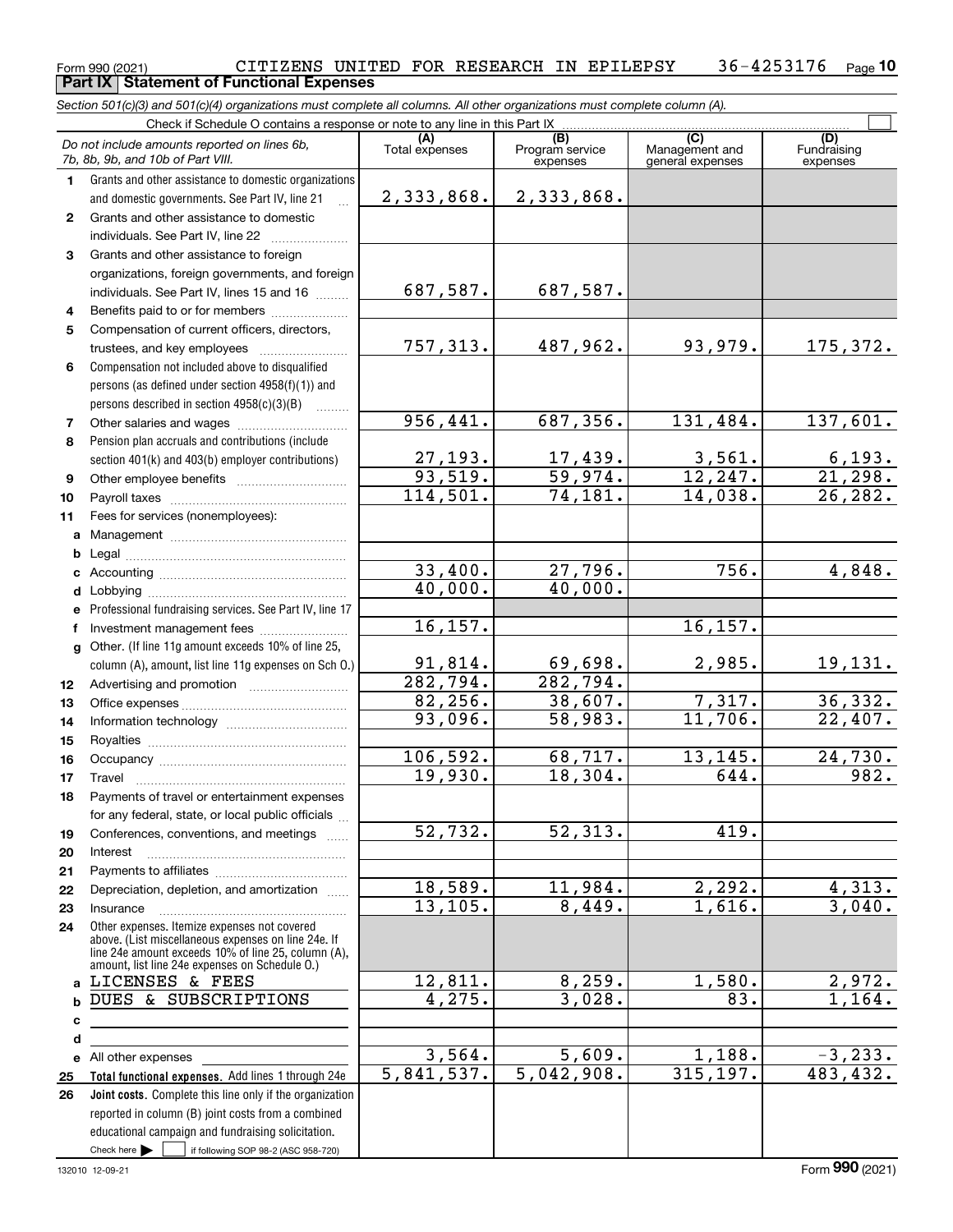**2728**

**Net Assets or Fund Balances**

Net Assets or Fund Balances

|             | Form 990 (2021) | CITIZENS UNITED FOR RESEARCH IN EPILEPSY 36-4253176<br><b>Balance Sheet</b>                                                                                                                                                    |                 |          |                           |                 |                    | Page 1   |
|-------------|-----------------|--------------------------------------------------------------------------------------------------------------------------------------------------------------------------------------------------------------------------------|-----------------|----------|---------------------------|-----------------|--------------------|----------|
|             | Part X          |                                                                                                                                                                                                                                |                 |          |                           |                 |                    |          |
|             |                 | Check if Schedule O contains a response or note to any line in this Part X                                                                                                                                                     |                 |          | (A)                       |                 |                    |          |
|             |                 |                                                                                                                                                                                                                                |                 |          | Beginning of year         |                 | (B)<br>End of year |          |
|             | 1.              |                                                                                                                                                                                                                                |                 |          | 3,396,662.                | $\mathbf{1}$    | 3,228,731.         |          |
|             | $\mathbf{2}$    |                                                                                                                                                                                                                                |                 |          | 1,124,490.                | $\overline{2}$  |                    | 7,987.   |
|             | 3               |                                                                                                                                                                                                                                |                 |          | 1,530,744.                | 3               | 1,254,046.         |          |
|             | 4               |                                                                                                                                                                                                                                |                 |          |                           | 4               |                    |          |
|             | 5               | Loans and other receivables from any current or former officer, director,                                                                                                                                                      |                 |          |                           |                 |                    |          |
|             |                 | trustee, key employee, creator or founder, substantial contributor, or 35%                                                                                                                                                     |                 |          |                           |                 |                    |          |
|             |                 | controlled entity or family member of any of these persons                                                                                                                                                                     |                 | 5        |                           |                 |                    |          |
|             | 6               | Loans and other receivables from other disqualified persons (as defined                                                                                                                                                        |                 |          |                           |                 |                    |          |
| Assets      |                 | under section 4958(f)(1)), and persons described in section 4958(c)(3)(B)                                                                                                                                                      |                 | $\sim$   |                           | 6               |                    |          |
|             | 7               |                                                                                                                                                                                                                                |                 |          |                           | $\overline{7}$  |                    |          |
|             | 8               |                                                                                                                                                                                                                                |                 | 8        |                           |                 |                    |          |
|             | 9               | Prepaid expenses and deferred charges [11] [11] Prepaid expenses and deferred charges [11] [11] Martin Martin Martin Martin Martin Martin Martin Martin Martin Martin Martin Martin Martin Martin Martin Martin Martin Martin  |                 |          | 43,199.                   | 9               |                    | 42,012.  |
|             |                 | 10a Land, buildings, and equipment: cost or other                                                                                                                                                                              |                 |          |                           |                 |                    |          |
|             |                 | basis. Complete Part VI of Schedule D  10a                                                                                                                                                                                     |                 | 244,808. |                           |                 |                    |          |
|             |                 | <b>b</b> Less: accumulated depreciation <i>mimimimimi</i>                                                                                                                                                                      | 10 <sub>b</sub> | 190,498. | 57,472.                   | 10 <sub>c</sub> |                    | 54,310.  |
|             | 11              |                                                                                                                                                                                                                                |                 |          | $\overline{4,432},628.$   | 11              | 5,899,366.         |          |
|             | 12              |                                                                                                                                                                                                                                |                 |          |                           | 12              |                    |          |
|             | 13              |                                                                                                                                                                                                                                |                 |          |                           | 13              |                    |          |
|             | 14              |                                                                                                                                                                                                                                |                 |          |                           | 14              |                    |          |
|             | 15              |                                                                                                                                                                                                                                |                 |          | 10,000.<br>10, 595, 195.  | 15              | 10,496,452.        | 10,000.  |
|             | 16              |                                                                                                                                                                                                                                |                 |          | 134,299.                  | 16<br>17        |                    | 187,023. |
|             | 17<br>18        |                                                                                                                                                                                                                                |                 |          | 1,798,527.                | 18              | 2, 145, 433.       |          |
|             | 19              |                                                                                                                                                                                                                                |                 |          | $\overline{1,849}$ , 485. | 19              |                    | 792,257. |
|             | 20              | Deferred revenue material contracts and a contract of the contract of the contract of the contract of the contract of the contract of the contract of the contract of the contract of the contract of the contract of the cont |                 |          |                           | 20              |                    |          |
|             | 21              | Escrow or custodial account liability. Complete Part IV of Schedule D                                                                                                                                                          |                 |          |                           | 21              |                    |          |
|             | 22              | Loans and other payables to any current or former officer, director,                                                                                                                                                           |                 |          |                           |                 |                    |          |
| Liabilities |                 | trustee, key employee, creator or founder, substantial contributor, or 35%                                                                                                                                                     |                 |          |                           |                 |                    |          |
|             |                 | controlled entity or family member of any of these persons                                                                                                                                                                     |                 |          |                           | 22              |                    |          |
|             | 23              | Secured mortgages and notes payable to unrelated third parties                                                                                                                                                                 |                 | .        |                           | 23              |                    |          |
|             | 24              | Unsecured notes and loans payable to unrelated third parties                                                                                                                                                                   |                 |          | 236,600.                  | 24              |                    | 0.       |
|             | 25              | Other liabilities (including federal income tax, payables to related third                                                                                                                                                     |                 |          |                           |                 |                    |          |
|             |                 | parties, and other liabilities not included on lines 17-24). Complete Part X                                                                                                                                                   |                 |          |                           |                 |                    |          |
|             |                 | of Schedule D                                                                                                                                                                                                                  |                 |          |                           | 25              |                    |          |
|             | 26              | Total liabilities. Add lines 17 through 25                                                                                                                                                                                     |                 |          | 4,018,911.                | 26              | 3, 124, 713.       |          |
|             |                 | Organizations that follow FASB ASC 958, check here $\triangleright \lfloor X \rfloor$                                                                                                                                          |                 |          |                           |                 |                    |          |
| 8ĝ          |                 | and complete lines 27, 28, 32, and 33.                                                                                                                                                                                         |                 |          |                           |                 |                    |          |

. . . . . <u>.</u> . . . . . . .

**Organizations that do not follow FASB ASC 958, check here** |

Net assets without donor restrictions ~~~~~~~~~~~~~~~~~~~~ Net assets with donor restrictions ~~~~~~~~~~~~~~~~~~~~~~

Capital stock or trust principal, or current funds ~~~~~~~~~~~~~~~ Paid-in or capital surplus, or land, building, or equipment fund www.commun.com Retained earnings, endowment, accumulated income, or other funds we have all the Total net assets or fund balances ~~~~~~~~~~~~~~~~~~~~~~

**and complete lines 29 through 33.**

Total liabilities and net assets/fund balances

Form (2021) **990**

10,496,452.

124,713.

3,396,662. 3,228,731.

1,124,490. 7,987.

1,046.

43,199. 42,012.

899,366.

54,310.

10,000. 10,000. 496,452.

134,299. 187,023. 145,433. 792,257.

**2728**

1,775,795.

 $\frac{4,800,489.|z7|}{1,775,795.|z8|}$   $\frac{6,049,122.|z7|}{1,322,617.|z7|}$ 

 $\begin{array}{|c|c|c|c|c|c|}\n6,576,284. & \text{32} & 7,371,739. \\
10,595,195. & \text{33} & 10,496,452. \\
\end{array}$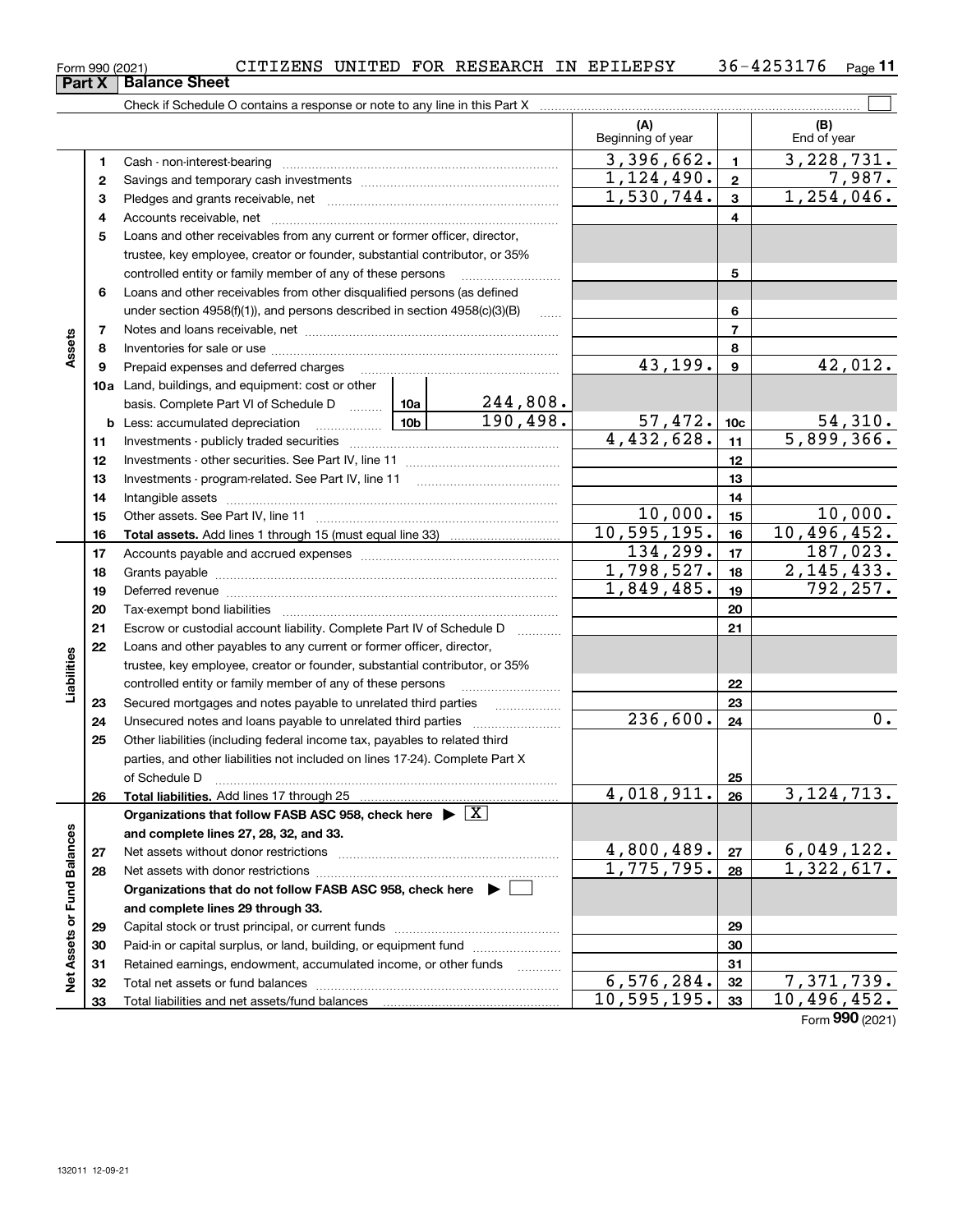|    | CITIZENS UNITED FOR RESEARCH IN EPILEPSY<br>Form 990 (2021)                                                                     |                         | 36-4253176     |            | Page 12        |
|----|---------------------------------------------------------------------------------------------------------------------------------|-------------------------|----------------|------------|----------------|
|    | Part XI<br><b>Reconciliation of Net Assets</b>                                                                                  |                         |                |            |                |
|    |                                                                                                                                 |                         |                |            | $ \mathbf{X} $ |
|    |                                                                                                                                 |                         |                |            |                |
| 1  | Total revenue (must equal Part VIII, column (A), line 12)                                                                       | $\mathbf{1}$            | 6,043,691.     |            |                |
| 2  |                                                                                                                                 | $\overline{2}$          | 5,841,537.     |            |                |
| з  | Revenue less expenses. Subtract line 2 from line 1                                                                              | $\mathbf{3}$            |                | 202, 154.  |                |
| 4  |                                                                                                                                 | $\overline{\mathbf{4}}$ | 6,576,284.     |            |                |
| 5  | Net unrealized gains (losses) on investments                                                                                    | 5                       |                | 330,583.   |                |
| 6  |                                                                                                                                 | 6                       |                |            |                |
| 7  |                                                                                                                                 | $\overline{7}$          |                |            |                |
| 8  | Prior period adjustments                                                                                                        | 8                       |                |            |                |
| 9  | Other changes in net assets or fund balances (explain on Schedule O)                                                            | 9                       |                |            | 262,718.       |
| 10 | Net assets or fund balances at end of year. Combine lines 3 through 9 (must equal Part X, line 32,                              |                         |                |            |                |
|    |                                                                                                                                 | 10                      | 7,371,739.     |            |                |
|    | <b>Part XII Financial Statements and Reporting</b>                                                                              |                         |                |            |                |
|    |                                                                                                                                 |                         |                |            |                |
|    |                                                                                                                                 |                         |                | <b>Yes</b> | <b>No</b>      |
| 1. | $\boxed{\mathbf{X}}$ Accrual<br>Accounting method used to prepare the Form 990: <u>June</u> Cash<br>Other                       |                         |                |            |                |
|    | If the organization changed its method of accounting from a prior year or checked "Other," explain on Schedule O.               |                         |                |            |                |
|    | 2a Were the organization's financial statements compiled or reviewed by an independent accountant?                              |                         | 2a             |            | х              |
|    | If "Yes," check a box below to indicate whether the financial statements for the year were compiled or reviewed on a            |                         |                |            |                |
|    | separate basis, consolidated basis, or both:                                                                                    |                         |                |            |                |
|    | Separate basis<br>Both consolidated and separate basis<br><b>Consolidated basis</b>                                             |                         |                |            |                |
| b  | Were the organization's financial statements audited by an independent accountant?                                              |                         | 2b             | Χ          |                |
|    | If "Yes," check a box below to indicate whether the financial statements for the year were audited on a separate basis,         |                         |                |            |                |
|    | consolidated basis, or both:                                                                                                    |                         |                |            |                |
|    | $\lfloor x \rfloor$ Separate basis<br><b>Consolidated basis</b><br>Both consolidated and separate basis                         |                         |                |            |                |
|    | c If "Yes" to line 2a or 2b, does the organization have a committee that assumes responsibility for oversight of the audit,     |                         |                |            |                |
|    |                                                                                                                                 |                         | 2c             | X          |                |
|    | If the organization changed either its oversight process or selection process during the tax year, explain on Schedule O.       |                         |                |            |                |
|    | 3a As a result of a federal award, was the organization required to undergo an audit or audits as set forth in the Single Audit |                         |                |            |                |
|    | Act and OMB Circular A-133?                                                                                                     |                         | За             | X          |                |
|    | b If "Yes," did the organization undergo the required audit or audits? If the organization did not undergo the required audit   |                         |                |            |                |
|    |                                                                                                                                 |                         | 3 <sub>b</sub> | x          |                |

Form (2021) **990**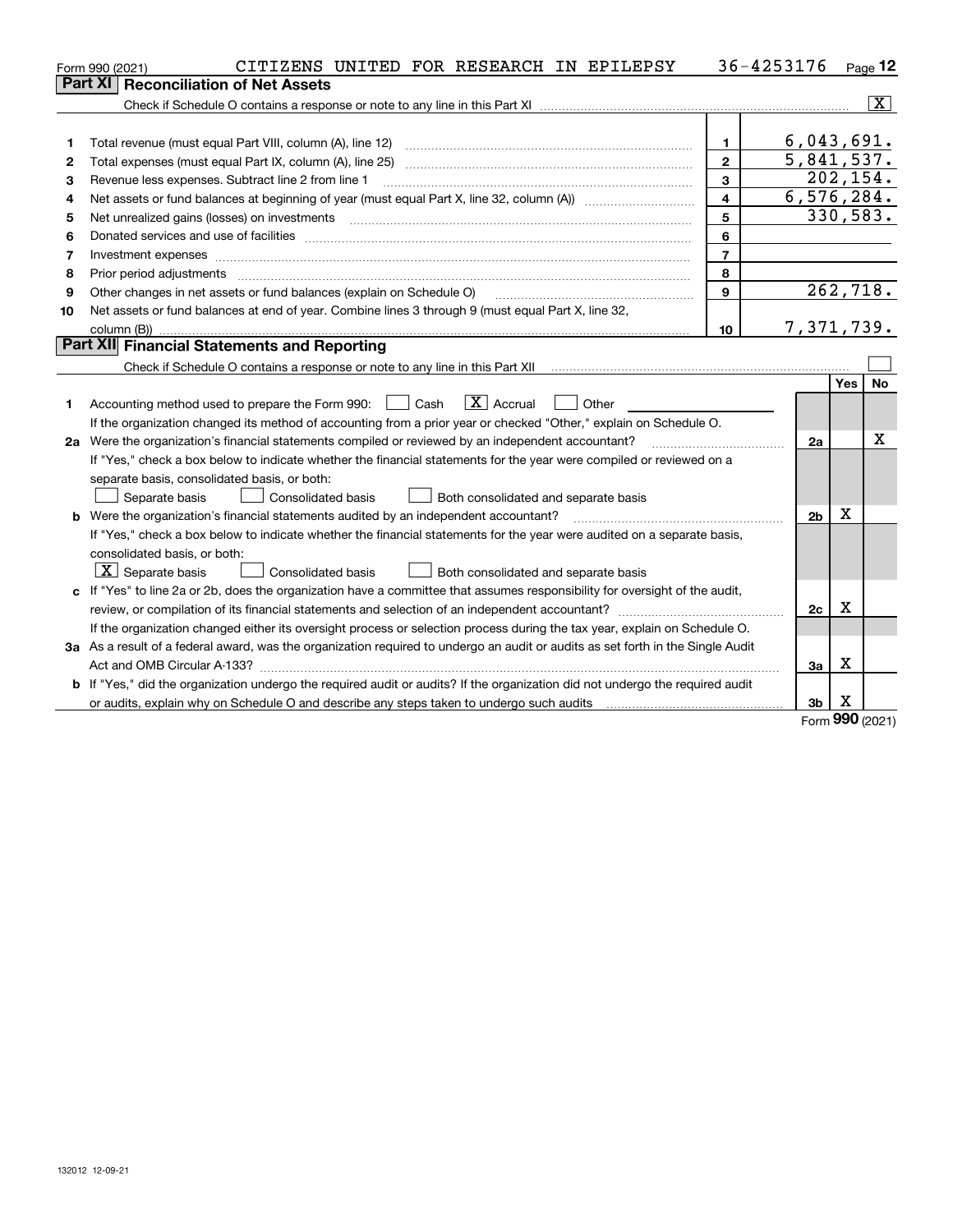Department of the Treasury

**(Form 990)**

## **Public Charity Status and Public Support**

**Complete if the organization is a section 501(c)(3) organization or a section 4947(a)(1) nonexempt charitable trust.**

**| Attach to Form 990 or Form 990-EZ.** 

| OMB No. 1545-0047                   |
|-------------------------------------|
|                                     |
| <b>Open to Public</b><br>Inspection |

|                          | Internal Revenue Service                      |                                               | Go to www.irs.gov/Form990 for instructions and the latest information. | Inspection                                                                                                                                                                                                                                                      |     |                                 |                            |  |                                       |
|--------------------------|-----------------------------------------------|-----------------------------------------------|------------------------------------------------------------------------|-----------------------------------------------------------------------------------------------------------------------------------------------------------------------------------------------------------------------------------------------------------------|-----|---------------------------------|----------------------------|--|---------------------------------------|
|                          | Name of the organization                      |                                               |                                                                        |                                                                                                                                                                                                                                                                 |     |                                 |                            |  | <b>Employer identification number</b> |
|                          |                                               |                                               |                                                                        | CITIZENS UNITED FOR RESEARCH IN EPILEPSY                                                                                                                                                                                                                        |     |                                 |                            |  | 36-4253176                            |
| Part I                   |                                               |                                               |                                                                        | Reason for Public Charity Status. (All organizations must complete this part.) See instructions.                                                                                                                                                                |     |                                 |                            |  |                                       |
|                          |                                               |                                               |                                                                        | The organization is not a private foundation because it is: (For lines 1 through 12, check only one box.)                                                                                                                                                       |     |                                 |                            |  |                                       |
| 1                        |                                               |                                               |                                                                        | A church, convention of churches, or association of churches described in section 170(b)(1)(A)(i).                                                                                                                                                              |     |                                 |                            |  |                                       |
| 2                        |                                               |                                               |                                                                        | A school described in section 170(b)(1)(A)(ii). (Attach Schedule E (Form 990).)                                                                                                                                                                                 |     |                                 |                            |  |                                       |
| 3                        |                                               |                                               |                                                                        | A hospital or a cooperative hospital service organization described in section 170(b)(1)(A)(iii).                                                                                                                                                               |     |                                 |                            |  |                                       |
| 4                        |                                               |                                               |                                                                        | A medical research organization operated in conjunction with a hospital described in section 170(b)(1)(A)(iii). Enter the hospital's name,                                                                                                                      |     |                                 |                            |  |                                       |
|                          | city, and state:                              |                                               |                                                                        |                                                                                                                                                                                                                                                                 |     |                                 |                            |  |                                       |
| 5                        |                                               |                                               |                                                                        | An organization operated for the benefit of a college or university owned or operated by a governmental unit described in                                                                                                                                       |     |                                 |                            |  |                                       |
|                          |                                               | section 170(b)(1)(A)(iv). (Complete Part II.) |                                                                        |                                                                                                                                                                                                                                                                 |     |                                 |                            |  |                                       |
| 6                        |                                               |                                               |                                                                        | A federal, state, or local government or governmental unit described in section 170(b)(1)(A)(v).                                                                                                                                                                |     |                                 |                            |  |                                       |
| $\lfloor x \rfloor$<br>7 |                                               |                                               |                                                                        | An organization that normally receives a substantial part of its support from a governmental unit or from the general public described in                                                                                                                       |     |                                 |                            |  |                                       |
|                          |                                               | section 170(b)(1)(A)(vi). (Complete Part II.) |                                                                        |                                                                                                                                                                                                                                                                 |     |                                 |                            |  |                                       |
| 8                        |                                               |                                               |                                                                        | A community trust described in section 170(b)(1)(A)(vi). (Complete Part II.)                                                                                                                                                                                    |     |                                 |                            |  |                                       |
| 9                        |                                               |                                               |                                                                        | An agricultural research organization described in section 170(b)(1)(A)(ix) operated in conjunction with a land-grant college<br>or university or a non-land-grant college of agriculture (see instructions). Enter the name, city, and state of the college or |     |                                 |                            |  |                                       |
|                          | university:                                   |                                               |                                                                        |                                                                                                                                                                                                                                                                 |     |                                 |                            |  |                                       |
| 10                       |                                               |                                               |                                                                        | An organization that normally receives (1) more than 33 1/3% of its support from contributions, membership fees, and gross receipts from                                                                                                                        |     |                                 |                            |  |                                       |
|                          |                                               |                                               |                                                                        | activities related to its exempt functions, subject to certain exceptions; and (2) no more than 33 1/3% of its support from gross investment                                                                                                                    |     |                                 |                            |  |                                       |
|                          |                                               |                                               |                                                                        | income and unrelated business taxable income (less section 511 tax) from businesses acquired by the organization after June 30, 1975.                                                                                                                           |     |                                 |                            |  |                                       |
|                          |                                               | See section 509(a)(2). (Complete Part III.)   |                                                                        |                                                                                                                                                                                                                                                                 |     |                                 |                            |  |                                       |
| 11                       |                                               |                                               |                                                                        | An organization organized and operated exclusively to test for public safety. See section 509(a)(4).                                                                                                                                                            |     |                                 |                            |  |                                       |
| 12                       |                                               |                                               |                                                                        | An organization organized and operated exclusively for the benefit of, to perform the functions of, or to carry out the purposes of one or                                                                                                                      |     |                                 |                            |  |                                       |
|                          |                                               |                                               |                                                                        | more publicly supported organizations described in section 509(a)(1) or section 509(a)(2). See section 509(a)(3). Check the box on                                                                                                                              |     |                                 |                            |  |                                       |
|                          |                                               |                                               |                                                                        | lines 12a through 12d that describes the type of supporting organization and complete lines 12e, 12f, and 12g.                                                                                                                                                  |     |                                 |                            |  |                                       |
| а                        |                                               |                                               |                                                                        | Type I. A supporting organization operated, supervised, or controlled by its supported organization(s), typically by giving                                                                                                                                     |     |                                 |                            |  |                                       |
|                          |                                               |                                               |                                                                        | the supported organization(s) the power to regularly appoint or elect a majority of the directors or trustees of the supporting                                                                                                                                 |     |                                 |                            |  |                                       |
|                          |                                               |                                               |                                                                        | organization. You must complete Part IV, Sections A and B.                                                                                                                                                                                                      |     |                                 |                            |  |                                       |
| b                        |                                               |                                               |                                                                        | Type II. A supporting organization supervised or controlled in connection with its supported organization(s), by having                                                                                                                                         |     |                                 |                            |  |                                       |
|                          |                                               |                                               |                                                                        | control or management of the supporting organization vested in the same persons that control or manage the supported                                                                                                                                            |     |                                 |                            |  |                                       |
|                          |                                               |                                               |                                                                        | organization(s). You must complete Part IV, Sections A and C.                                                                                                                                                                                                   |     |                                 |                            |  |                                       |
| c                        |                                               |                                               |                                                                        | Type III functionally integrated. A supporting organization operated in connection with, and functionally integrated with,                                                                                                                                      |     |                                 |                            |  |                                       |
|                          |                                               |                                               |                                                                        | its supported organization(s) (see instructions). You must complete Part IV, Sections A, D, and E.                                                                                                                                                              |     |                                 |                            |  |                                       |
| d                        |                                               |                                               |                                                                        | Type III non-functionally integrated. A supporting organization operated in connection with its supported organization(s)                                                                                                                                       |     |                                 |                            |  |                                       |
|                          |                                               |                                               |                                                                        | that is not functionally integrated. The organization generally must satisfy a distribution requirement and an attentiveness                                                                                                                                    |     |                                 |                            |  |                                       |
|                          |                                               |                                               |                                                                        | requirement (see instructions). You must complete Part IV, Sections A and D, and Part V.                                                                                                                                                                        |     |                                 |                            |  |                                       |
| е                        |                                               |                                               |                                                                        | Check this box if the organization received a written determination from the IRS that it is a Type I, Type II, Type III                                                                                                                                         |     |                                 |                            |  |                                       |
|                          |                                               |                                               |                                                                        | functionally integrated, or Type III non-functionally integrated supporting organization.                                                                                                                                                                       |     |                                 |                            |  |                                       |
|                          | f Enter the number of supported organizations |                                               |                                                                        |                                                                                                                                                                                                                                                                 |     |                                 |                            |  |                                       |
|                          | (i) Name of supported                         |                                               | (ii) EIN                                                               | g Provide the following information about the supported organization(s).<br>(iii) Type of organization                                                                                                                                                          |     | (iv) Is the organization listed | (v) Amount of monetary     |  | (vi) Amount of other                  |
|                          | organization                                  |                                               |                                                                        | (described on lines 1-10                                                                                                                                                                                                                                        |     | in your governing document?     | support (see instructions) |  | support (see instructions)            |
|                          |                                               |                                               |                                                                        | above (see instructions))                                                                                                                                                                                                                                       | Yes | No                              |                            |  |                                       |
|                          |                                               |                                               |                                                                        |                                                                                                                                                                                                                                                                 |     |                                 |                            |  |                                       |
|                          |                                               |                                               |                                                                        |                                                                                                                                                                                                                                                                 |     |                                 |                            |  |                                       |
|                          |                                               |                                               |                                                                        |                                                                                                                                                                                                                                                                 |     |                                 |                            |  |                                       |
|                          |                                               |                                               |                                                                        |                                                                                                                                                                                                                                                                 |     |                                 |                            |  |                                       |
|                          |                                               |                                               |                                                                        |                                                                                                                                                                                                                                                                 |     |                                 |                            |  |                                       |
|                          |                                               |                                               |                                                                        |                                                                                                                                                                                                                                                                 |     |                                 |                            |  |                                       |
|                          |                                               |                                               |                                                                        |                                                                                                                                                                                                                                                                 |     |                                 |                            |  |                                       |
|                          |                                               |                                               |                                                                        |                                                                                                                                                                                                                                                                 |     |                                 |                            |  |                                       |
|                          |                                               |                                               |                                                                        |                                                                                                                                                                                                                                                                 |     |                                 |                            |  |                                       |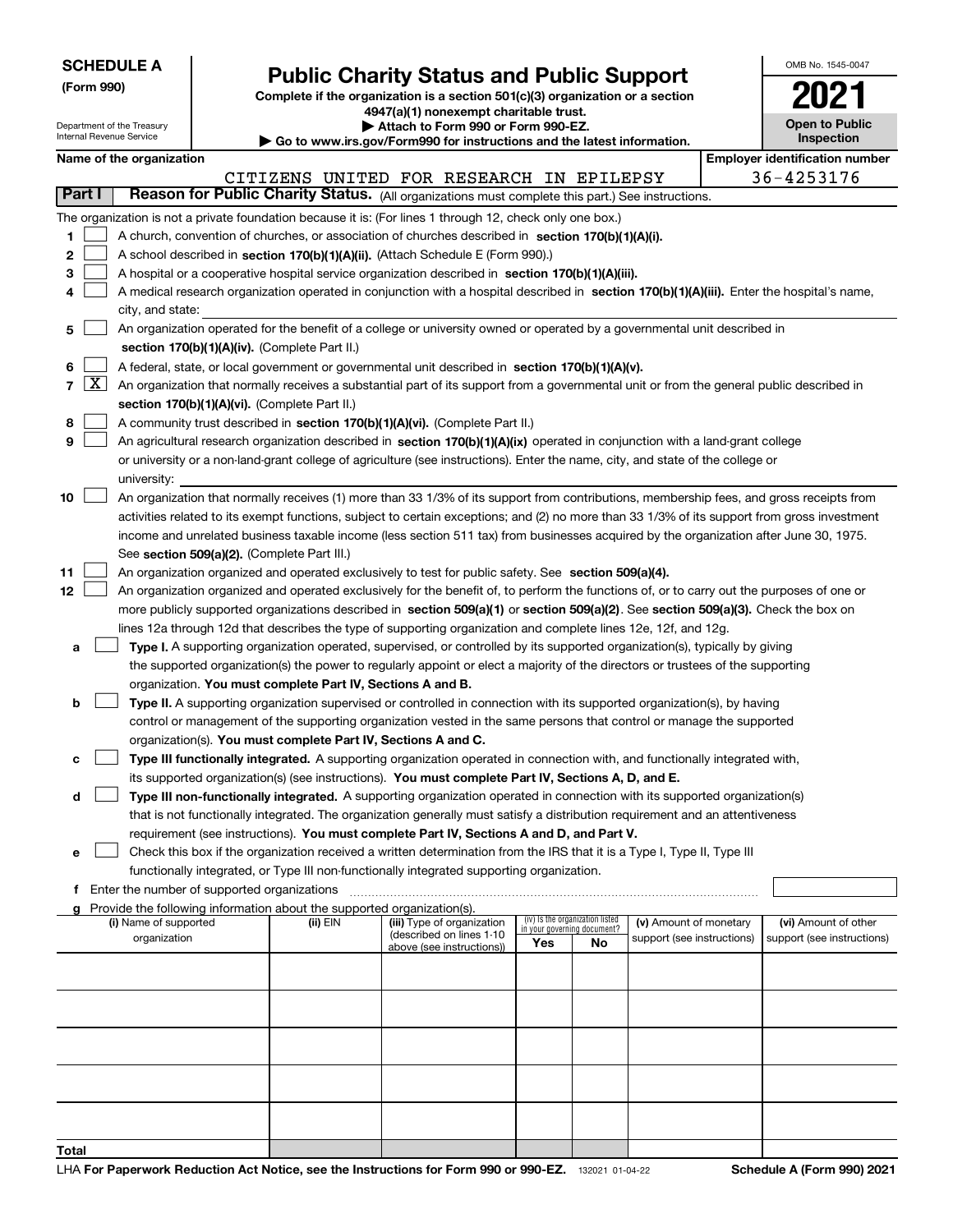### **2** Schedule A (Form 990) 2021 Page CITIZENS UNITED FOR RESEARCH IN EPILEPSY 36-4253176**Part II Support Schedule for Organizations Described in Sections 170(b)(1)(A)(iv) and 170(b)(1)(A)(vi)**

(Complete only if you checked the box on line 5, 7, or 8 of Part I or if the organization failed to qualify under Part III. If the organization fails to qualify under the tests listed below, please complete Part III.)

| <b>Section A. Public Support</b>                                                                                                               |          |            |            |            |          |                                          |  |  |  |
|------------------------------------------------------------------------------------------------------------------------------------------------|----------|------------|------------|------------|----------|------------------------------------------|--|--|--|
| Calendar year (or fiscal year beginning in)                                                                                                    | (a) 2017 | $(b)$ 2018 | $(c)$ 2019 | $(d)$ 2020 | (e) 2021 | (f) Total                                |  |  |  |
| 1 Gifts, grants, contributions, and                                                                                                            |          |            |            |            |          |                                          |  |  |  |
| membership fees received. (Do not                                                                                                              |          |            |            |            |          |                                          |  |  |  |
| include any "unusual grants.")                                                                                                                 | 4103518. | 7555195.   | 7599997.   | 6964176.   |          | 6172734.32395620.                        |  |  |  |
| 2 Tax revenues levied for the organ-                                                                                                           |          |            |            |            |          |                                          |  |  |  |
| ization's benefit and either paid to                                                                                                           |          |            |            |            |          |                                          |  |  |  |
| or expended on its behalf                                                                                                                      |          |            |            |            |          |                                          |  |  |  |
| 3 The value of services or facilities                                                                                                          |          |            |            |            |          |                                          |  |  |  |
| furnished by a governmental unit to                                                                                                            |          |            |            |            |          |                                          |  |  |  |
| the organization without charge                                                                                                                |          |            |            |            |          |                                          |  |  |  |
| 4 Total. Add lines 1 through 3                                                                                                                 | 4103518. | 7555195.   | 7599997.   | 6964176.   |          | 6172734.32395620.                        |  |  |  |
| 5 The portion of total contributions                                                                                                           |          |            |            |            |          |                                          |  |  |  |
| by each person (other than a                                                                                                                   |          |            |            |            |          |                                          |  |  |  |
| governmental unit or publicly                                                                                                                  |          |            |            |            |          |                                          |  |  |  |
| supported organization) included                                                                                                               |          |            |            |            |          |                                          |  |  |  |
| on line 1 that exceeds 2% of the                                                                                                               |          |            |            |            |          |                                          |  |  |  |
| amount shown on line 11,                                                                                                                       |          |            |            |            |          |                                          |  |  |  |
| column (f)                                                                                                                                     |          |            |            |            |          | 835,701.                                 |  |  |  |
| 6 Public support. Subtract line 5 from line 4.                                                                                                 |          |            |            |            |          | 31559919.                                |  |  |  |
| <b>Section B. Total Support</b>                                                                                                                |          |            |            |            |          |                                          |  |  |  |
| Calendar year (or fiscal year beginning in)                                                                                                    | (a) 2017 | $(b)$ 2018 | $(c)$ 2019 | $(d)$ 2020 | (e) 2021 | (f) Total                                |  |  |  |
| <b>7</b> Amounts from line 4                                                                                                                   | 4103518. | 7555195.   | 7599997.   | 6964176.   |          | 6172734.32395620.                        |  |  |  |
| 8 Gross income from interest,                                                                                                                  |          |            |            |            |          |                                          |  |  |  |
| dividends, payments received on                                                                                                                |          |            |            |            |          |                                          |  |  |  |
| securities loans, rents, royalties,                                                                                                            |          |            |            |            |          |                                          |  |  |  |
| and income from similar sources                                                                                                                | 182,025. | 71,470.    | 175, 964.  | 105,918.   | 124,018. | 659,395.                                 |  |  |  |
| 9 Net income from unrelated business                                                                                                           |          |            |            |            |          |                                          |  |  |  |
| activities, whether or not the                                                                                                                 |          |            |            |            |          |                                          |  |  |  |
| business is regularly carried on                                                                                                               |          |            |            |            |          |                                          |  |  |  |
| 10 Other income. Do not include gain                                                                                                           |          |            |            |            |          |                                          |  |  |  |
| or loss from the sale of capital                                                                                                               |          |            |            |            |          |                                          |  |  |  |
| assets (Explain in Part VI.)                                                                                                                   |          |            |            | $-5,722.$  |          | $-5,722.$                                |  |  |  |
| 11 Total support. Add lines 7 through 10                                                                                                       |          |            |            |            |          | 33049293.                                |  |  |  |
| <b>12</b> Gross receipts from related activities, etc. (see instructions)                                                                      |          |            |            |            | 12       | 480,861.                                 |  |  |  |
| 13 First 5 years. If the Form 990 is for the organization's first, second, third, fourth, or fifth tax year as a section 501(c)(3)             |          |            |            |            |          |                                          |  |  |  |
|                                                                                                                                                |          |            |            |            |          |                                          |  |  |  |
| <b>Section C. Computation of Public Support Percentage</b>                                                                                     |          |            |            |            |          |                                          |  |  |  |
|                                                                                                                                                |          |            |            |            | 14       | 95.49<br>%                               |  |  |  |
|                                                                                                                                                |          |            |            |            | 15       | 95.38<br>%                               |  |  |  |
| 16a 33 1/3% support test - 2021. If the organization did not check the box on line 13, and line 14 is 33 1/3% or more, check this box and      |          |            |            |            |          |                                          |  |  |  |
| stop here. The organization qualifies as a publicly supported organization                                                                     |          |            |            |            |          | $\blacktriangleright$ $\boxed{\text{X}}$ |  |  |  |
| b 33 1/3% support test - 2020. If the organization did not check a box on line 13 or 16a, and line 15 is 33 1/3% or more, check this box       |          |            |            |            |          |                                          |  |  |  |
| and stop here. The organization qualifies as a publicly supported organization                                                                 |          |            |            |            |          |                                          |  |  |  |
| 17a 10% -facts-and-circumstances test - 2021. If the organization did not check a box on line 13, 16a, or 16b, and line 14 is 10% or more,     |          |            |            |            |          |                                          |  |  |  |
| and if the organization meets the facts and circumstances test, check this box and stop here. Explain in Part VI how the organization          |          |            |            |            |          |                                          |  |  |  |
| meets the facts-and-circumstances test. The organization qualifies as a publicly supported organization                                        |          |            |            |            |          |                                          |  |  |  |
| <b>b 10% -facts-and-circumstances test - 2020.</b> If the organization did not check a box on line 13, 16a, 16b, or 17a, and line 15 is 10% or |          |            |            |            |          |                                          |  |  |  |
| more, and if the organization meets the facts-and-circumstances test, check this box and stop here. Explain in Part VI how the                 |          |            |            |            |          |                                          |  |  |  |
| organization meets the facts-and-circumstances test. The organization qualifies as a publicly supported organization                           |          |            |            |            |          |                                          |  |  |  |
| 18 Private foundation. If the organization did not check a box on line 13, 16a, 16b, 17a, or 17b, check this box and see instructions          |          |            |            |            |          |                                          |  |  |  |
|                                                                                                                                                |          |            |            |            |          | Pohodulo A (Form 000) 2024               |  |  |  |

**Schedule A (Form 990) 2021**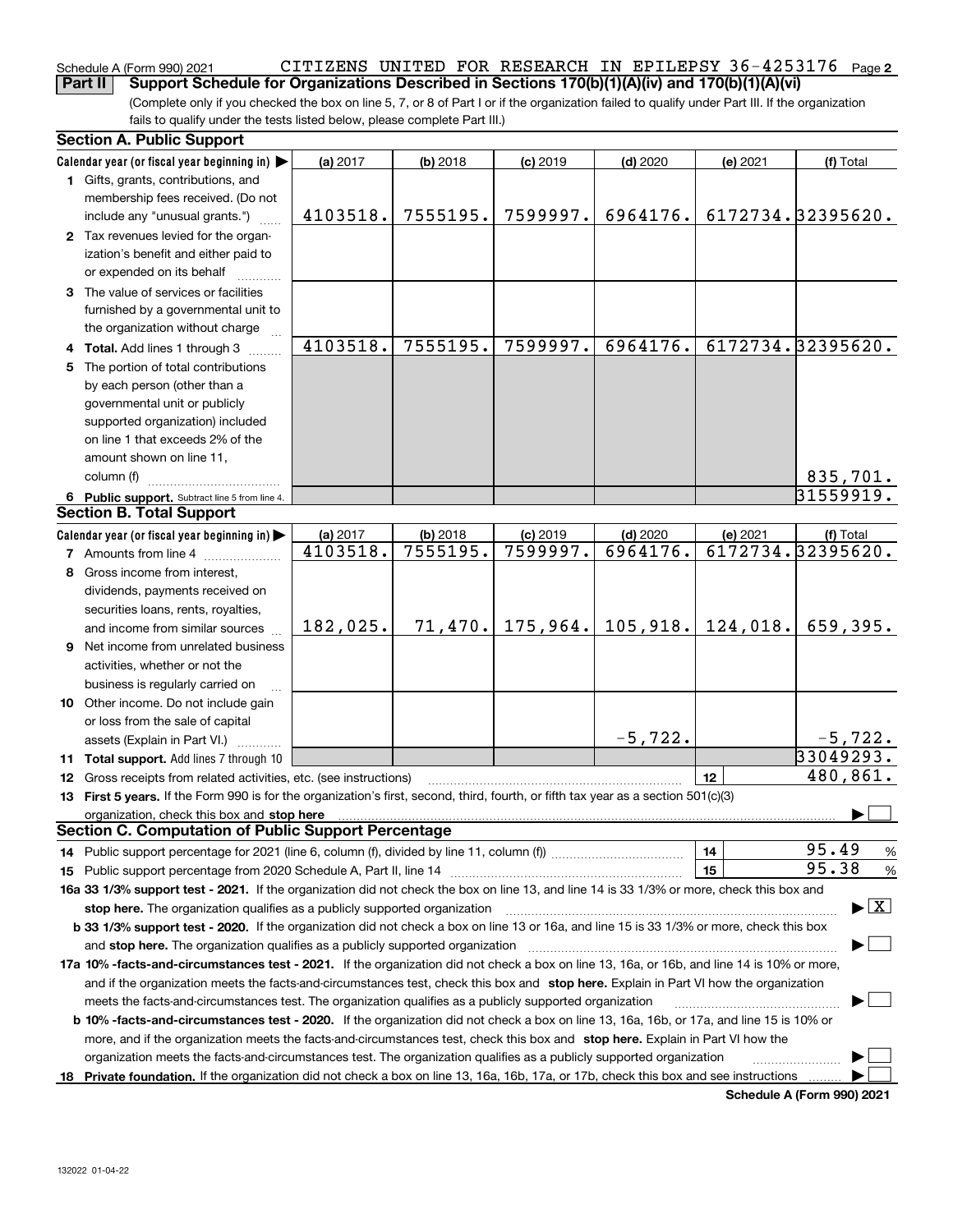### **3** Schedule A (Form 990) 2021 Page CITIZENS UNITED FOR RESEARCH IN EPILEPSY 36-4253176**Part III** | Support Schedule for Organizations Described in Section 509(a)(2)

(Complete only if you checked the box on line 10 of Part I or if the organization failed to qualify under Part II. If the organization fails to qualify under the tests listed below, please complete Part II.)

| <b>Section A. Public Support</b>                                                                                                                                                                                                                                                                                                                                                   |          |          |                 |                                       |          |                            |
|------------------------------------------------------------------------------------------------------------------------------------------------------------------------------------------------------------------------------------------------------------------------------------------------------------------------------------------------------------------------------------|----------|----------|-----------------|---------------------------------------|----------|----------------------------|
| Calendar year (or fiscal year beginning in) $\blacktriangleright$                                                                                                                                                                                                                                                                                                                  | (a) 2017 | (b) 2018 | $(c)$ 2019      | $(d)$ 2020                            | (e) 2021 | (f) Total                  |
| 1 Gifts, grants, contributions, and                                                                                                                                                                                                                                                                                                                                                |          |          |                 |                                       |          |                            |
| membership fees received. (Do not                                                                                                                                                                                                                                                                                                                                                  |          |          |                 |                                       |          |                            |
| include any "unusual grants.")                                                                                                                                                                                                                                                                                                                                                     |          |          |                 |                                       |          |                            |
| <b>2</b> Gross receipts from admissions,<br>merchandise sold or services per-<br>formed, or facilities furnished in<br>any activity that is related to the<br>organization's tax-exempt purpose                                                                                                                                                                                    |          |          |                 |                                       |          |                            |
| 3 Gross receipts from activities that<br>are not an unrelated trade or bus-                                                                                                                                                                                                                                                                                                        |          |          |                 |                                       |          |                            |
| iness under section 513                                                                                                                                                                                                                                                                                                                                                            |          |          |                 |                                       |          |                            |
| 4 Tax revenues levied for the organ-<br>ization's benefit and either paid to                                                                                                                                                                                                                                                                                                       |          |          |                 |                                       |          |                            |
| or expended on its behalf<br>.                                                                                                                                                                                                                                                                                                                                                     |          |          |                 |                                       |          |                            |
| 5 The value of services or facilities                                                                                                                                                                                                                                                                                                                                              |          |          |                 |                                       |          |                            |
| furnished by a governmental unit to<br>the organization without charge                                                                                                                                                                                                                                                                                                             |          |          |                 |                                       |          |                            |
| <b>6 Total.</b> Add lines 1 through 5                                                                                                                                                                                                                                                                                                                                              |          |          |                 |                                       |          |                            |
| 7a Amounts included on lines 1, 2, and                                                                                                                                                                                                                                                                                                                                             |          |          |                 |                                       |          |                            |
| 3 received from disqualified persons                                                                                                                                                                                                                                                                                                                                               |          |          |                 |                                       |          |                            |
| <b>b</b> Amounts included on lines 2 and 3 received<br>from other than disqualified persons that<br>exceed the greater of \$5,000 or 1% of the<br>amount on line 13 for the year                                                                                                                                                                                                   |          |          |                 |                                       |          |                            |
| c Add lines 7a and 7b                                                                                                                                                                                                                                                                                                                                                              |          |          |                 |                                       |          |                            |
| 8 Public support. (Subtract line 7c from line 6.)                                                                                                                                                                                                                                                                                                                                  |          |          |                 |                                       |          |                            |
| <b>Section B. Total Support</b>                                                                                                                                                                                                                                                                                                                                                    |          |          |                 |                                       |          |                            |
| Calendar year (or fiscal year beginning in) $\blacktriangleright$                                                                                                                                                                                                                                                                                                                  | (a) 2017 | (b) 2018 | <b>(c)</b> 2019 | $(d)$ 2020                            | (e) 2021 | (f) Total                  |
| 9 Amounts from line 6<br>10a Gross income from interest,<br>dividends, payments received on<br>securities loans, rents, royalties,<br>and income from similar sources                                                                                                                                                                                                              |          |          |                 |                                       |          |                            |
| <b>b</b> Unrelated business taxable income<br>(less section 511 taxes) from businesses                                                                                                                                                                                                                                                                                             |          |          |                 |                                       |          |                            |
| acquired after June 30, 1975                                                                                                                                                                                                                                                                                                                                                       |          |          |                 |                                       |          |                            |
| c Add lines 10a and 10b<br>11 Net income from unrelated business<br>activities not included on line 10b,<br>whether or not the business is<br>regularly carried on                                                                                                                                                                                                                 |          |          |                 |                                       |          |                            |
| 12 Other income. Do not include gain<br>or loss from the sale of capital<br>assets (Explain in Part VI.)                                                                                                                                                                                                                                                                           |          |          |                 |                                       |          |                            |
| <b>13</b> Total support. (Add lines 9, 10c, 11, and 12.)                                                                                                                                                                                                                                                                                                                           |          |          |                 |                                       |          |                            |
| 14 First 5 years. If the Form 990 is for the organization's first, second, third, fourth, or fifth tax year as a section 501(c)(3) organization,<br>check this box and stop here measured and contained a state of the state of the state of the state of the state of the state of the state of the state of the state of the state of the state of the state of the state of the |          |          |                 |                                       |          |                            |
| <b>Section C. Computation of Public Support Percentage</b>                                                                                                                                                                                                                                                                                                                         |          |          |                 |                                       |          |                            |
| 15 Public support percentage for 2021 (line 8, column (f), divided by line 13, column (f))                                                                                                                                                                                                                                                                                         |          |          |                 | <u> 1986 - Januar Start, martin a</u> | 15       | %                          |
| 16 Public support percentage from 2020 Schedule A, Part III, line 15                                                                                                                                                                                                                                                                                                               |          |          |                 |                                       | 16       | %                          |
| Section D. Computation of Investment Income Percentage                                                                                                                                                                                                                                                                                                                             |          |          |                 |                                       |          |                            |
|                                                                                                                                                                                                                                                                                                                                                                                    |          |          |                 |                                       | 17       | %                          |
| 18 Investment income percentage from 2020 Schedule A, Part III, line 17                                                                                                                                                                                                                                                                                                            |          |          |                 |                                       | 18       | %                          |
| 19a 33 1/3% support tests - 2021. If the organization did not check the box on line 14, and line 15 is more than 33 1/3%, and line 17 is not                                                                                                                                                                                                                                       |          |          |                 |                                       |          |                            |
| more than 33 1/3%, check this box and stop here. The organization qualifies as a publicly supported organization                                                                                                                                                                                                                                                                   |          |          |                 |                                       |          | ▶                          |
| b 33 1/3% support tests - 2020. If the organization did not check a box on line 14 or line 19a, and line 16 is more than 33 1/3%, and<br>line 18 is not more than 33 1/3%, check this box and stop here. The organization qualifies as a publicly supported organization                                                                                                           |          |          |                 |                                       |          |                            |
| 20 Private foundation. If the organization did not check a box on line 14, 19a, or 19b, check this box and see instructions                                                                                                                                                                                                                                                        |          |          |                 |                                       |          |                            |
|                                                                                                                                                                                                                                                                                                                                                                                    |          |          |                 |                                       |          | Pohodulo A (Form 000) 2024 |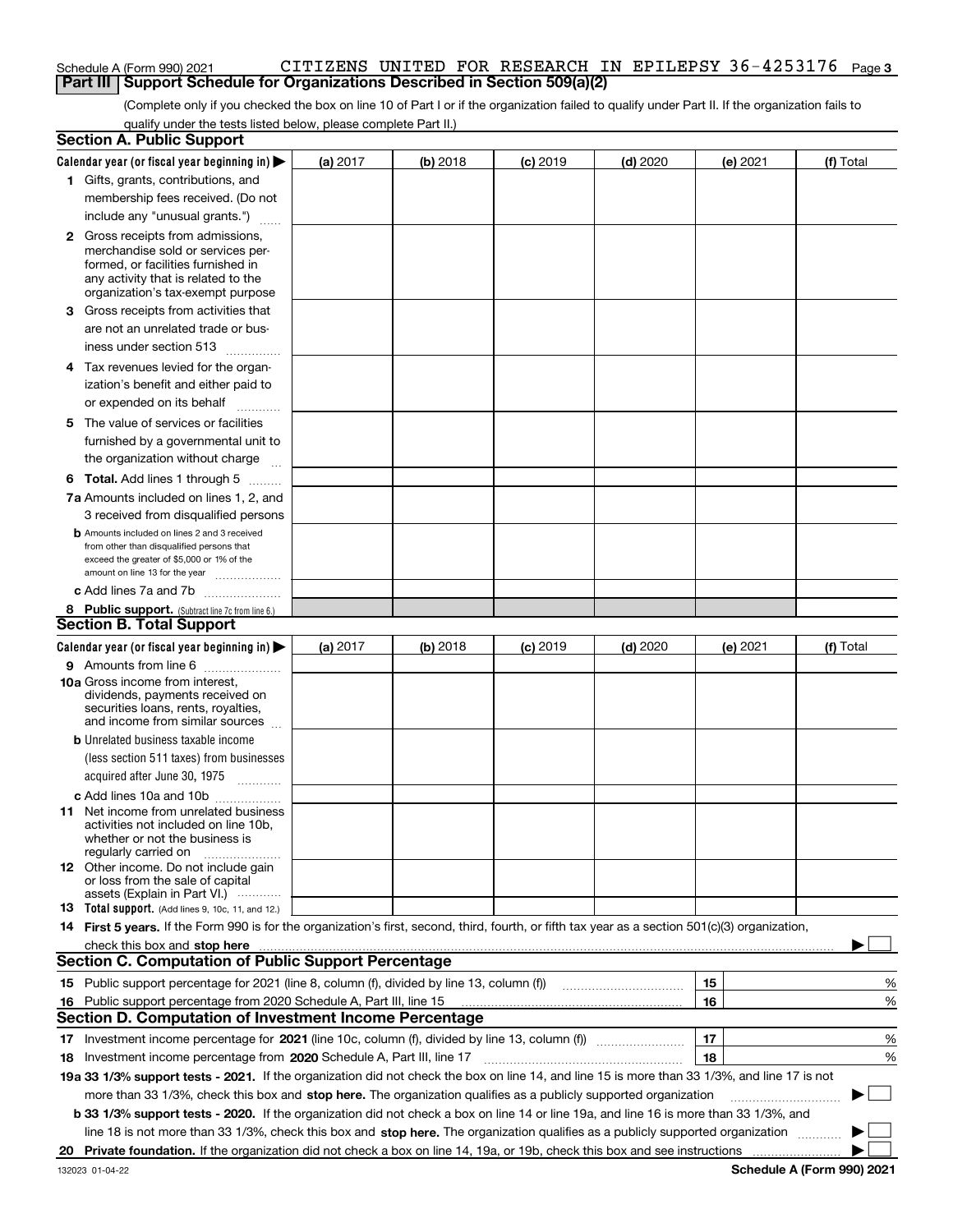### **Part IV Supporting Organizations**

(Complete only if you checked a box in line 12 on Part I. If you checked box 12a, Part I, complete Sections A and B. If you checked box 12b, Part I, complete Sections A and C. If you checked box 12c, Part I, complete Sections A, D, and E. If you checked box 12d, Part I, complete Sections A and D, and complete Part V.)

### **Section A. All Supporting Organizations**

- **1** Are all of the organization's supported organizations listed by name in the organization's governing documents? If "No," describe in **Part VI** how the supported organizations are designated. If designated by *class or purpose, describe the designation. If historic and continuing relationship, explain.*
- **2** Did the organization have any supported organization that does not have an IRS determination of status under section 509(a)(1) or (2)? If "Yes," explain in Part VI how the organization determined that the supported *organization was described in section 509(a)(1) or (2).*
- **3a** Did the organization have a supported organization described in section 501(c)(4), (5), or (6)? If "Yes," answer *lines 3b and 3c below.*
- **b** Did the organization confirm that each supported organization qualified under section 501(c)(4), (5), or (6) and satisfied the public support tests under section 509(a)(2)? If "Yes," describe in **Part VI** when and how the *organization made the determination.*
- **c**Did the organization ensure that all support to such organizations was used exclusively for section 170(c)(2)(B) purposes? If "Yes," explain in **Part VI** what controls the organization put in place to ensure such use.
- **4a***If* Was any supported organization not organized in the United States ("foreign supported organization")? *"Yes," and if you checked box 12a or 12b in Part I, answer lines 4b and 4c below.*
- **b** Did the organization have ultimate control and discretion in deciding whether to make grants to the foreign supported organization? If "Yes," describe in **Part VI** how the organization had such control and discretion *despite being controlled or supervised by or in connection with its supported organizations.*
- **c** Did the organization support any foreign supported organization that does not have an IRS determination under sections 501(c)(3) and 509(a)(1) or (2)? If "Yes," explain in **Part VI** what controls the organization used *to ensure that all support to the foreign supported organization was used exclusively for section 170(c)(2)(B) purposes.*
- **5a***If "Yes,"* Did the organization add, substitute, or remove any supported organizations during the tax year? answer lines 5b and 5c below (if applicable). Also, provide detail in **Part VI,** including (i) the names and EIN *numbers of the supported organizations added, substituted, or removed; (ii) the reasons for each such action; (iii) the authority under the organization's organizing document authorizing such action; and (iv) how the action was accomplished (such as by amendment to the organizing document).*
- **b** Type I or Type II only. Was any added or substituted supported organization part of a class already designated in the organization's organizing document?
- **cSubstitutions only.**  Was the substitution the result of an event beyond the organization's control?
- **6** Did the organization provide support (whether in the form of grants or the provision of services or facilities) to **Part VI.** *If "Yes," provide detail in* support or benefit one or more of the filing organization's supported organizations? anyone other than (i) its supported organizations, (ii) individuals that are part of the charitable class benefited by one or more of its supported organizations, or (iii) other supporting organizations that also
- **7**Did the organization provide a grant, loan, compensation, or other similar payment to a substantial contributor regard to a substantial contributor? If "Yes," complete Part I of Schedule L (Form 990). (as defined in section 4958(c)(3)(C)), a family member of a substantial contributor, or a 35% controlled entity with
- **8** Did the organization make a loan to a disqualified person (as defined in section 4958) not described on line 7? *If "Yes," complete Part I of Schedule L (Form 990).*
- **9a** Was the organization controlled directly or indirectly at any time during the tax year by one or more in section 509(a)(1) or (2))? If "Yes," *provide detail in* <code>Part VI.</code> disqualified persons, as defined in section 4946 (other than foundation managers and organizations described
- **b** Did one or more disqualified persons (as defined on line 9a) hold a controlling interest in any entity in which the supporting organization had an interest? If "Yes," provide detail in P**art VI**.
- **c**Did a disqualified person (as defined on line 9a) have an ownership interest in, or derive any personal benefit from, assets in which the supporting organization also had an interest? If "Yes," provide detail in P**art VI.**
- **10a** Was the organization subject to the excess business holdings rules of section 4943 because of section supporting organizations)? If "Yes," answer line 10b below. 4943(f) (regarding certain Type II supporting organizations, and all Type III non-functionally integrated
	- **b** Did the organization have any excess business holdings in the tax year? (Use Schedule C, Form 4720, to *determine whether the organization had excess business holdings.)*

**Yes No**

**1**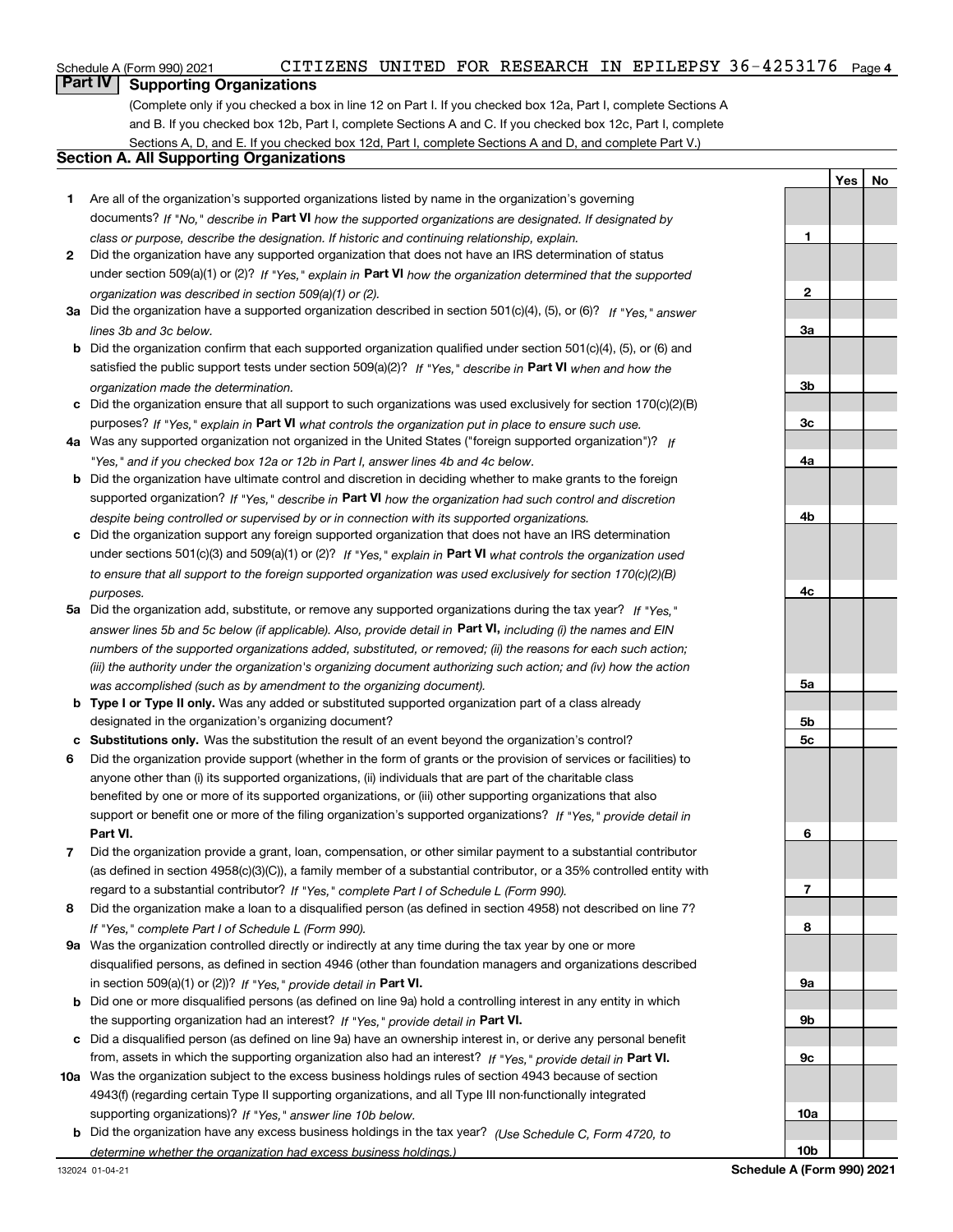### **5**Schedule A (Form 990) 2021 Page CITIZENS UNITED FOR RESEARCH IN EPILEPSY 36-4253176**Part IV Supporting Organizations** *(continued)*

|    |                                                                                                                                                                                                                                                                                                                                                                                        |                 | Yes  | No. |
|----|----------------------------------------------------------------------------------------------------------------------------------------------------------------------------------------------------------------------------------------------------------------------------------------------------------------------------------------------------------------------------------------|-----------------|------|-----|
| 11 | Has the organization accepted a gift or contribution from any of the following persons?                                                                                                                                                                                                                                                                                                |                 |      |     |
|    | a A person who directly or indirectly controls, either alone or together with persons described on lines 11b and                                                                                                                                                                                                                                                                       |                 |      |     |
|    | 11c below, the governing body of a supported organization?                                                                                                                                                                                                                                                                                                                             | 11a             |      |     |
|    | <b>b</b> A family member of a person described on line 11a above?                                                                                                                                                                                                                                                                                                                      | 11 <sub>b</sub> |      |     |
|    | c A 35% controlled entity of a person described on line 11a or 11b above? If "Yes" to line 11a, 11b, or 11c, provide                                                                                                                                                                                                                                                                   |                 |      |     |
|    | detail in Part VI.                                                                                                                                                                                                                                                                                                                                                                     | 11c             |      |     |
|    | <b>Section B. Type I Supporting Organizations</b>                                                                                                                                                                                                                                                                                                                                      |                 |      |     |
|    |                                                                                                                                                                                                                                                                                                                                                                                        |                 | Yes. | No  |
|    | Did the governing body, members of the governing body, officers acting in their official capacity, or membership of one or<br>more supported organizations have the power to regularly appoint or elect at least a majority of the organization's officers,<br>directors, or trustees at all times during the tax year? If "No," describe in Part VI how the supported organization(s) |                 |      |     |

|              | effectively operated, supervised, or controlled the organization's activities. If the organization had more than one supported |
|--------------|--------------------------------------------------------------------------------------------------------------------------------|
|              | organization, describe how the powers to appoint and/or remove officers, directors, or trustees were allocated among the       |
|              | supported organizations and what conditions or restrictions, if any, applied to such powers during the tax year.               |
| $\mathbf{2}$ | Did the organization operate for the benefit of any supported organization other than the supported                            |
|              | organization(s) that operated, supervised, or controlled the supporting organization? If "Yes," explain in                     |

**Part VI**  *how providing such benefit carried out the purposes of the supported organization(s) that operated,*

| supervised, or controlled the supporting organization. |  |
|--------------------------------------------------------|--|
| <b>Section C. Type II Supporting Organizations</b>     |  |
|                                                        |  |

**1**or trustees of each of the organization's supported organization(s)? If "No," describe in **Part VI** how control **1***or management of the supporting organization was vested in the same persons that controlled or managed the supported organization(s).* Were a majority of the organization's directors or trustees during the tax year also a majority of the directors

|  | <b>Section D. All Type III Supporting Organizations</b> |  |
|--|---------------------------------------------------------|--|
|  |                                                         |  |

|                |                                                                                                                        |   | Yes l | No |
|----------------|------------------------------------------------------------------------------------------------------------------------|---|-------|----|
|                | Did the organization provide to each of its supported organizations, by the last day of the fifth month of the         |   |       |    |
|                | organization's tax year, (i) a written notice describing the type and amount of support provided during the prior tax  |   |       |    |
|                | year, (ii) a copy of the Form 990 that was most recently filed as of the date of notification, and (iii) copies of the |   |       |    |
|                | organization's governing documents in effect on the date of notification, to the extent not previously provided?       |   |       |    |
| $\overline{2}$ | Were any of the organization's officers, directors, or trustees either (i) appointed or elected by the supported       |   |       |    |
|                | organization(s) or (ii) serving on the governing body of a supported organization? If "No," explain in Part VI how     |   |       |    |
|                | the organization maintained a close and continuous working relationship with the supported organization(s).            |   |       |    |
| 3              | By reason of the relationship described on line 2, above, did the organization's supported organizations have a        |   |       |    |
|                | significant voice in the organization's investment policies and in directing the use of the organization's             |   |       |    |
|                | income or assets at all times during the tax year? If "Yes," describe in Part VI the role the organization's           |   |       |    |
|                | supported organizations played in this regard.                                                                         | з |       |    |

# *supported organizations played in this regard.* **Section E. Type III Functionally Integrated Supporting Organizations**

- **1**Check the box next to the method that the organization used to satisfy the Integral Part Test during the year (see instructions).
- **alinupy** The organization satisfied the Activities Test. Complete line 2 below.
- **b**The organization is the parent of each of its supported organizations. *Complete* line 3 below.<br>The actual conduct of the parent of each of its supported organizations. Complete line 3 below.  $\mathcal{L}^{\text{max}}$

|  |  | c $\Box$ The organization supported a governmental entity. Describe in Part VI how you supported a governmental entity (see instructions). |  |  |  |  |  |  |
|--|--|--------------------------------------------------------------------------------------------------------------------------------------------|--|--|--|--|--|--|
|--|--|--------------------------------------------------------------------------------------------------------------------------------------------|--|--|--|--|--|--|

- **2**Activities Test.
- **Activities Test. Answer lines 2a and 2b below.**<br>**a** Did substantially all of the organization's activities during the tax year directly further the exempt purposes of the supported organization(s) to which the organization was responsive? If "Yes," then in **Part VI identify those supported organizations and explain**  *how these activities directly furthered their exempt purposes, how the organization was responsive to those supported organizations, and how the organization determined that these activities constituted substantially all of its activities.*
- **b** Did the activities described on line 2a, above, constitute activities that, but for the organization's involvement, **Part VI**  *the reasons for the organization's position that its supported organization(s) would have engaged in* one or more of the organization's supported organization(s) would have been engaged in? If "Yes," e*xplain in these activities but for the organization's involvement.*
- **3** Parent of Supported Organizations. Answer lines 3a and 3b below.
- **a** Did the organization have the power to regularly appoint or elect a majority of the officers, directors, or trustees of each of the supported organizations? If "Yes" or "No" provide details in P**art VI.**
- **b** Did the organization exercise a substantial degree of direction over the policies, programs, and activities of each of its supported organizations? If "Yes," describe in **Part VI** the role played by the organization in this regard.<br>.

**2a**

**1**

**2**

**Yes No**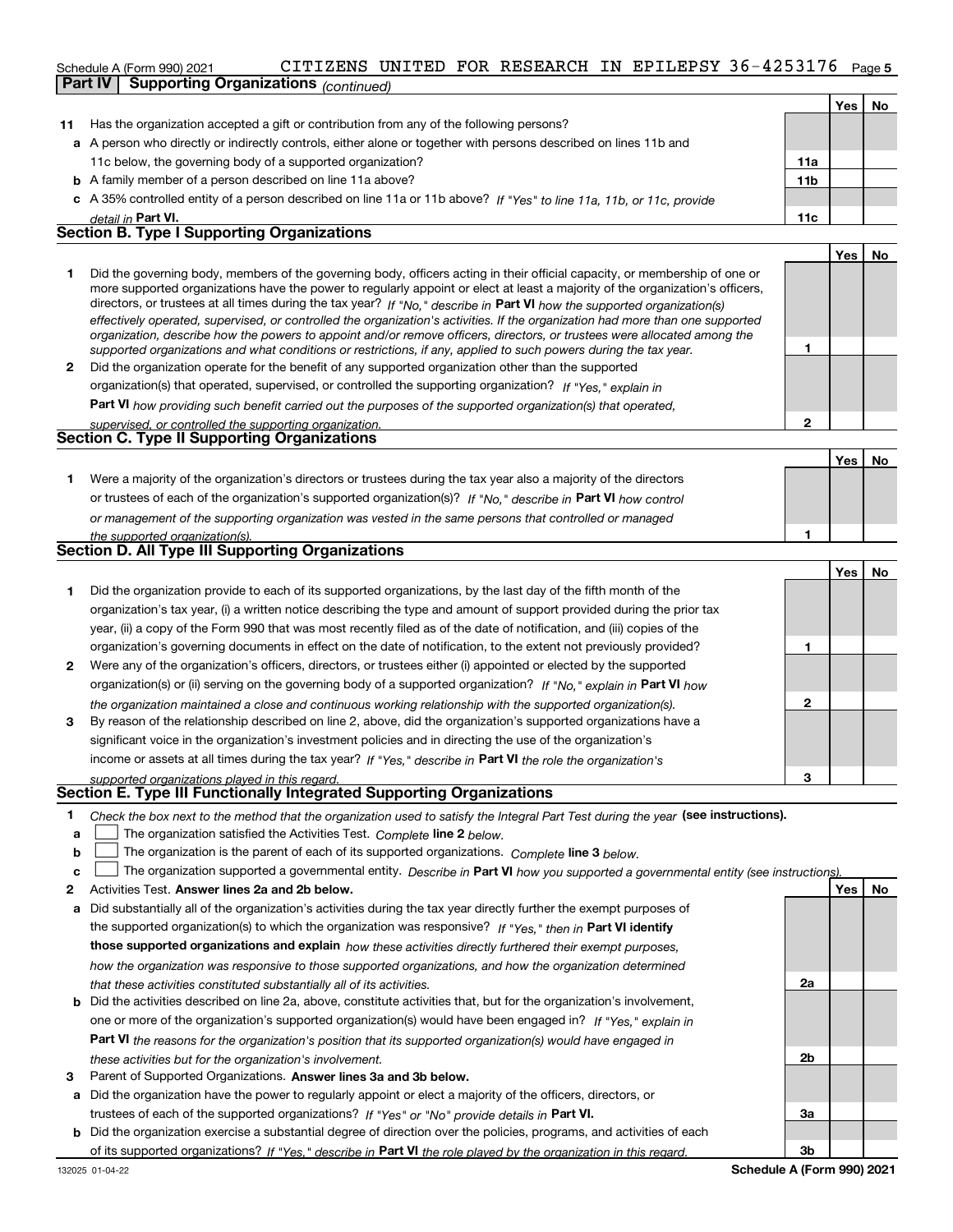|               | CITIZENS UNITED FOR RESEARCH IN EPILEPSY 36-4253176 Page 6<br>Schedule A (Form 990) 2021                                                                         |                |                |                                |
|---------------|------------------------------------------------------------------------------------------------------------------------------------------------------------------|----------------|----------------|--------------------------------|
| <b>Part V</b> | Type III Non-Functionally Integrated 509(a)(3) Supporting Organizations                                                                                          |                |                |                                |
| 1             | Check here if the organization satisfied the Integral Part Test as a qualifying trust on Nov. 20, 1970 ( $\epsilon$ <i>xplain in</i> Part VI). See instructions. |                |                |                                |
|               | All other Type III non-functionally integrated supporting organizations must complete Sections A through E.                                                      |                |                |                                |
|               | Section A - Adjusted Net Income                                                                                                                                  |                | (A) Prior Year | (B) Current Year<br>(optional) |
| 1             | Net short-term capital gain                                                                                                                                      | 1              |                |                                |
| 2             | Recoveries of prior-year distributions                                                                                                                           | $\overline{2}$ |                |                                |
| 3             | Other gross income (see instructions)                                                                                                                            | 3              |                |                                |
| 4             | Add lines 1 through 3.                                                                                                                                           | 4              |                |                                |
| 5             | Depreciation and depletion                                                                                                                                       | 5              |                |                                |
| 6             | Portion of operating expenses paid or incurred for production or                                                                                                 |                |                |                                |
|               | collection of gross income or for management, conservation, or                                                                                                   |                |                |                                |
|               | maintenance of property held for production of income (see instructions)                                                                                         | 6              |                |                                |
| 7             | Other expenses (see instructions)                                                                                                                                | $\overline{7}$ |                |                                |
| 8             | Adjusted Net Income (subtract lines 5, 6, and 7 from line 4)                                                                                                     | 8              |                |                                |
|               | <b>Section B - Minimum Asset Amount</b>                                                                                                                          |                | (A) Prior Year | (B) Current Year<br>(optional) |
| 1             | Aggregate fair market value of all non-exempt-use assets (see                                                                                                    |                |                |                                |
|               | instructions for short tax year or assets held for part of year):                                                                                                |                |                |                                |
|               | a Average monthly value of securities                                                                                                                            | 1a             |                |                                |
|               | <b>b</b> Average monthly cash balances                                                                                                                           | 1b             |                |                                |
|               | c Fair market value of other non-exempt-use assets                                                                                                               | 1c             |                |                                |
|               | d Total (add lines 1a, 1b, and 1c)                                                                                                                               | 1d             |                |                                |
|               | e Discount claimed for blockage or other factors                                                                                                                 |                |                |                                |
|               | (explain in detail in Part VI):                                                                                                                                  |                |                |                                |
| 2             | Acquisition indebtedness applicable to non-exempt-use assets                                                                                                     | 2              |                |                                |
| 3             | Subtract line 2 from line 1d.                                                                                                                                    | 3              |                |                                |
| 4             | Cash deemed held for exempt use. Enter 0.015 of line 3 (for greater amount,                                                                                      |                |                |                                |
|               | see instructions).                                                                                                                                               | 4              |                |                                |
| 5             | Net value of non-exempt-use assets (subtract line 4 from line 3)                                                                                                 | 5              |                |                                |
| 6             | Multiply line 5 by 0.035.                                                                                                                                        | 6              |                |                                |
| 7             | Recoveries of prior-year distributions                                                                                                                           | 7              |                |                                |
| 8             | Minimum Asset Amount (add line 7 to line 6)                                                                                                                      | 8              |                |                                |
|               | <b>Section C - Distributable Amount</b>                                                                                                                          |                |                | <b>Current Year</b>            |
| 1             | Adjusted net income for prior year (from Section A, line 8, column A)                                                                                            | 1              |                |                                |
| 2             | Enter 0.85 of line 1.                                                                                                                                            | $\overline{2}$ |                |                                |
| 3             | Minimum asset amount for prior year (from Section B, line 8, column A)                                                                                           | 3              |                |                                |
| 4             | Enter greater of line 2 or line 3.                                                                                                                               | 4              |                |                                |
| 5             | Income tax imposed in prior year                                                                                                                                 | 5              |                |                                |
| 6             | <b>Distributable Amount.</b> Subtract line 5 from line 4, unless subject to                                                                                      |                |                |                                |
|               | emergency temporary reduction (see instructions).                                                                                                                | 6              |                |                                |
|               |                                                                                                                                                                  |                |                |                                |

**7** Check here if the current year is the organization's first as a non-functionally integrated Type III supporting organization (see instructions).

**Schedule A (Form 990) 2021**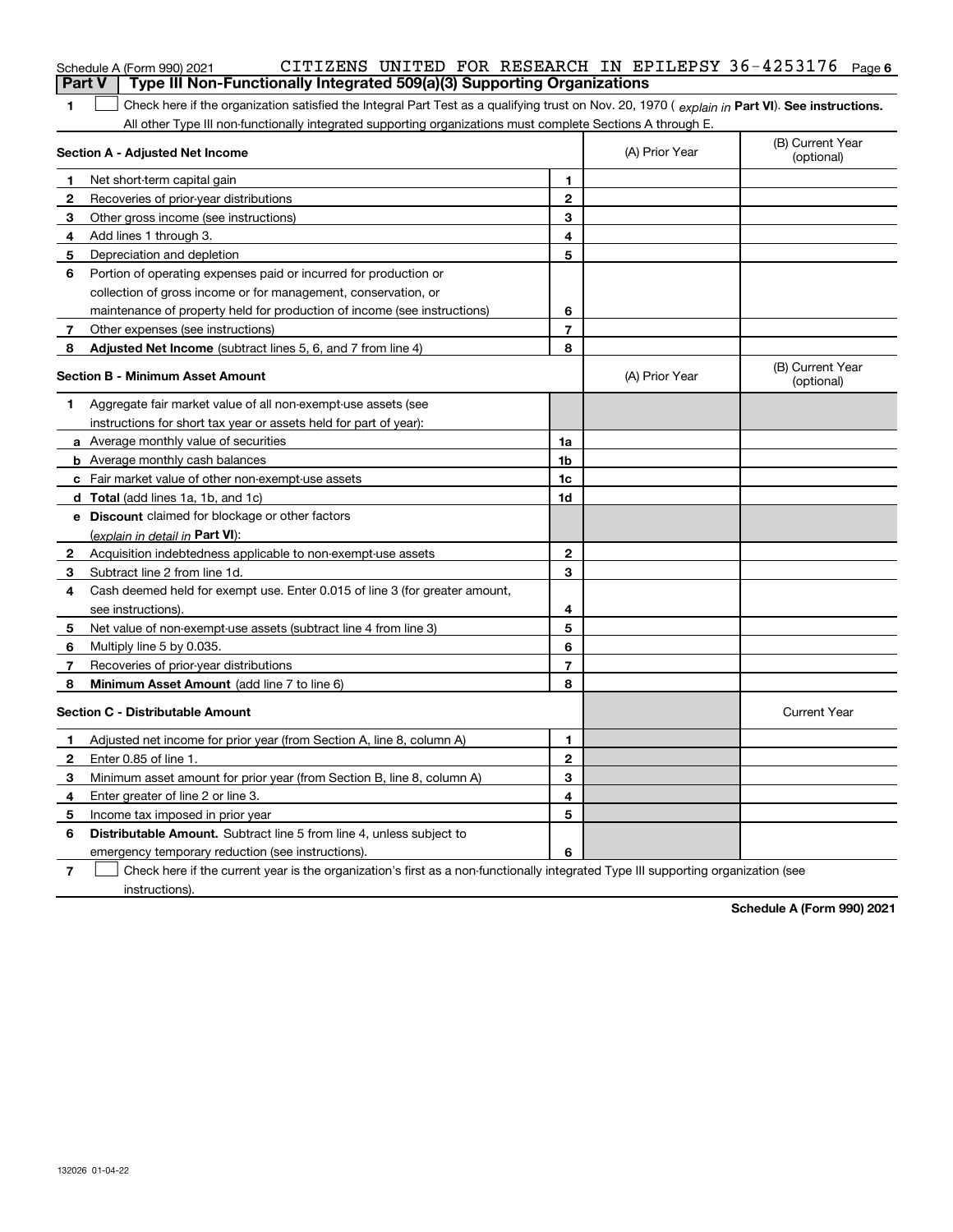# **7** Schedule A (Form 990) 2021 Page CITIZENS UNITED FOR RESEARCH IN EPILEPSY 36-4253176

|    | Type III Non-Functionally Integrated 509(a)(3) Supporting Organizations<br><b>Part V</b><br>(continued) |                                    |                                               |    |                                                  |  |  |
|----|---------------------------------------------------------------------------------------------------------|------------------------------------|-----------------------------------------------|----|--------------------------------------------------|--|--|
|    | <b>Section D - Distributions</b>                                                                        |                                    |                                               |    | <b>Current Year</b>                              |  |  |
| 1  | Amounts paid to supported organizations to accomplish exempt purposes                                   |                                    | 1                                             |    |                                                  |  |  |
| 2  | Amounts paid to perform activity that directly furthers exempt purposes of supported                    |                                    |                                               |    |                                                  |  |  |
|    | organizations, in excess of income from activity                                                        |                                    |                                               | 2  |                                                  |  |  |
| 3  | Administrative expenses paid to accomplish exempt purposes of supported organizations                   |                                    |                                               | 3  |                                                  |  |  |
| 4  | Amounts paid to acquire exempt-use assets                                                               |                                    |                                               | 4  |                                                  |  |  |
| 5  | Qualified set-aside amounts (prior IRS approval required - provide details in Part VI)                  |                                    |                                               | 5  |                                                  |  |  |
| 6  | Other distributions ( <i>describe in</i> Part VI). See instructions.                                    |                                    |                                               | 6  |                                                  |  |  |
| 7  | Total annual distributions. Add lines 1 through 6.                                                      |                                    |                                               | 7  |                                                  |  |  |
| 8  | Distributions to attentive supported organizations to which the organization is responsive              |                                    |                                               |    |                                                  |  |  |
|    | (provide details in Part VI). See instructions.                                                         |                                    |                                               | 8  |                                                  |  |  |
| 9  | Distributable amount for 2021 from Section C, line 6                                                    |                                    |                                               | 9  |                                                  |  |  |
| 10 | Line 8 amount divided by line 9 amount                                                                  |                                    |                                               | 10 |                                                  |  |  |
|    | <b>Section E - Distribution Allocations</b> (see instructions)                                          | (i)<br><b>Excess Distributions</b> | (ii)<br><b>Underdistributions</b><br>Pre-2021 |    | (iii)<br><b>Distributable</b><br>Amount for 2021 |  |  |
| 1  | Distributable amount for 2021 from Section C, line 6                                                    |                                    |                                               |    |                                                  |  |  |
| 2  | Underdistributions, if any, for years prior to 2021 (reason-                                            |                                    |                                               |    |                                                  |  |  |
|    | able cause required - explain in Part VI). See instructions.                                            |                                    |                                               |    |                                                  |  |  |
| 3  | Excess distributions carryover, if any, to 2021                                                         |                                    |                                               |    |                                                  |  |  |
|    | <b>a</b> From 2016                                                                                      |                                    |                                               |    |                                                  |  |  |
|    | <b>b</b> From 2017                                                                                      |                                    |                                               |    |                                                  |  |  |
|    | $c$ From 2018                                                                                           |                                    |                                               |    |                                                  |  |  |
|    | <b>d</b> From 2019                                                                                      |                                    |                                               |    |                                                  |  |  |
|    | e From 2020                                                                                             |                                    |                                               |    |                                                  |  |  |
|    | f Total of lines 3a through 3e                                                                          |                                    |                                               |    |                                                  |  |  |
|    | g Applied to underdistributions of prior years                                                          |                                    |                                               |    |                                                  |  |  |
|    | <b>h</b> Applied to 2021 distributable amount                                                           |                                    |                                               |    |                                                  |  |  |
|    | Carryover from 2016 not applied (see instructions)                                                      |                                    |                                               |    |                                                  |  |  |
|    | Remainder. Subtract lines 3g, 3h, and 3i from line 3f.                                                  |                                    |                                               |    |                                                  |  |  |
| 4  | Distributions for 2021 from Section D,                                                                  |                                    |                                               |    |                                                  |  |  |
|    | line $7:$                                                                                               |                                    |                                               |    |                                                  |  |  |
|    | a Applied to underdistributions of prior years                                                          |                                    |                                               |    |                                                  |  |  |
|    | <b>b</b> Applied to 2021 distributable amount                                                           |                                    |                                               |    |                                                  |  |  |
|    | c Remainder. Subtract lines 4a and 4b from line 4.                                                      |                                    |                                               |    |                                                  |  |  |
| 5  | Remaining underdistributions for years prior to 2021, if                                                |                                    |                                               |    |                                                  |  |  |
|    | any. Subtract lines 3g and 4a from line 2. For result greater                                           |                                    |                                               |    |                                                  |  |  |
|    | than zero, explain in Part VI. See instructions.                                                        |                                    |                                               |    |                                                  |  |  |
| 6  | Remaining underdistributions for 2021. Subtract lines 3h                                                |                                    |                                               |    |                                                  |  |  |
|    | and 4b from line 1. For result greater than zero, explain in                                            |                                    |                                               |    |                                                  |  |  |
|    | Part VI. See instructions.                                                                              |                                    |                                               |    |                                                  |  |  |
| 7  | Excess distributions carryover to 2022. Add lines 3j                                                    |                                    |                                               |    |                                                  |  |  |
|    | and 4c.                                                                                                 |                                    |                                               |    |                                                  |  |  |
| 8  | Breakdown of line 7:                                                                                    |                                    |                                               |    |                                                  |  |  |
|    | a Excess from 2017                                                                                      |                                    |                                               |    |                                                  |  |  |
|    | <b>b</b> Excess from 2018                                                                               |                                    |                                               |    |                                                  |  |  |
|    | c Excess from 2019                                                                                      |                                    |                                               |    |                                                  |  |  |
|    | d Excess from 2020                                                                                      |                                    |                                               |    |                                                  |  |  |
|    | e Excess from 2021                                                                                      |                                    |                                               |    |                                                  |  |  |

**Schedule A (Form 990) 2021**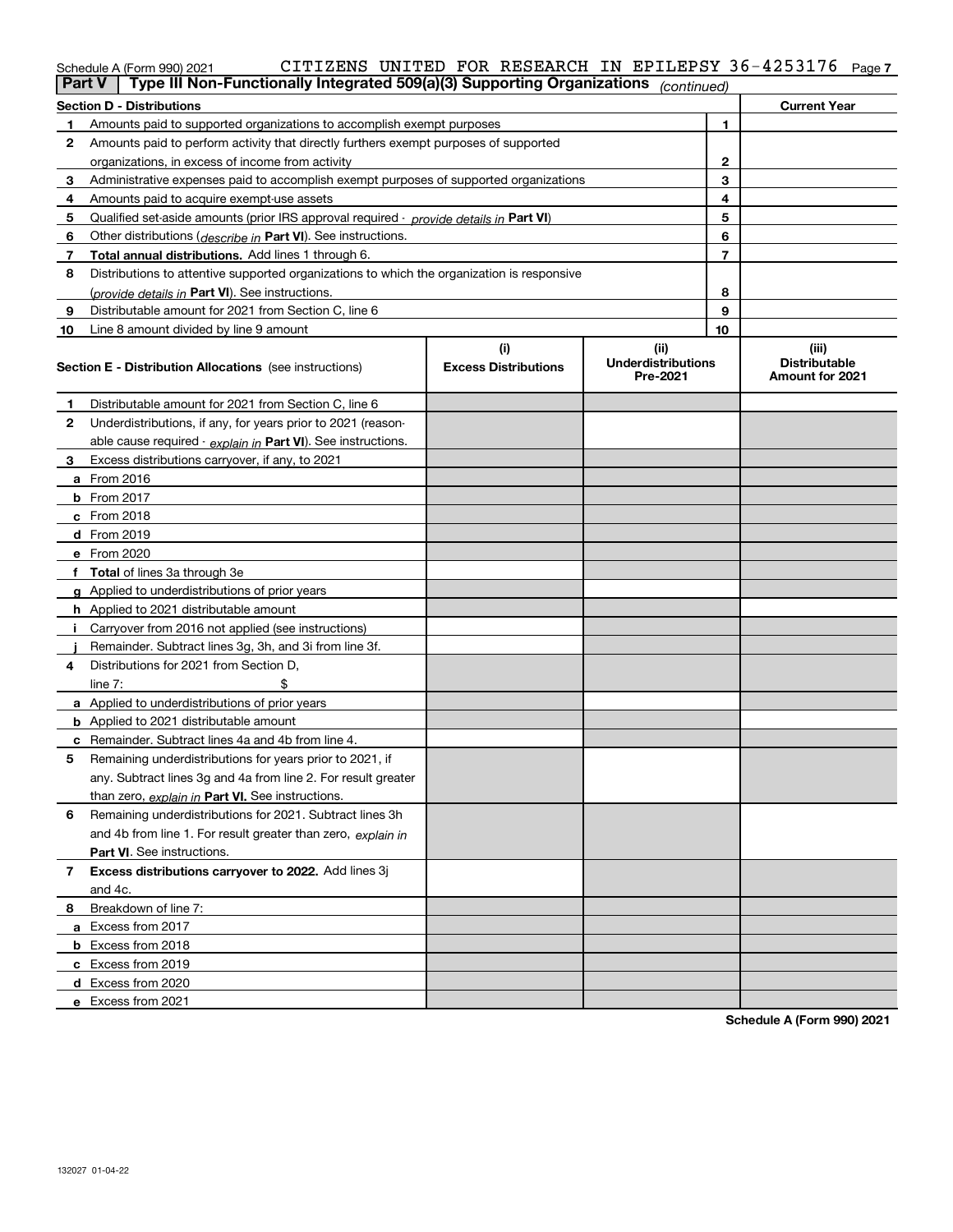|                | CITIZENS UNITED FOR RESEARCH IN EPILEPSY 36-4253176 Page 8<br>Schedule A (Form 990) 2021                                                                                                                                                                                                                                                                                                                                                                                                                                                                                                    |
|----------------|---------------------------------------------------------------------------------------------------------------------------------------------------------------------------------------------------------------------------------------------------------------------------------------------------------------------------------------------------------------------------------------------------------------------------------------------------------------------------------------------------------------------------------------------------------------------------------------------|
| <b>Part VI</b> | Supplemental Information. Provide the explanations required by Part II, line 10; Part II, line 17a or 17b; Part III, line 12;<br>Part IV, Section A, lines 1, 2, 3b, 3c, 4b, 4c, 5a, 6, 9a, 9b, 9c, 11a, 11b, and 11c; Part IV, Section B, lines 1 and 2; Part IV, Section C,<br>line 1; Part IV, Section D, lines 2 and 3; Part IV, Section E, lines 1c, 2a, 2b, 3a, and 3b; Part V, line 1; Part V, Section B, line 1e; Part V,<br>Section D, lines 5, 6, and 8; and Part V, Section E, lines 2, 5, and 6. Also complete this part for any additional information.<br>(See instructions.) |
|                |                                                                                                                                                                                                                                                                                                                                                                                                                                                                                                                                                                                             |
|                |                                                                                                                                                                                                                                                                                                                                                                                                                                                                                                                                                                                             |
|                |                                                                                                                                                                                                                                                                                                                                                                                                                                                                                                                                                                                             |
|                |                                                                                                                                                                                                                                                                                                                                                                                                                                                                                                                                                                                             |
|                |                                                                                                                                                                                                                                                                                                                                                                                                                                                                                                                                                                                             |
|                |                                                                                                                                                                                                                                                                                                                                                                                                                                                                                                                                                                                             |
|                |                                                                                                                                                                                                                                                                                                                                                                                                                                                                                                                                                                                             |
|                |                                                                                                                                                                                                                                                                                                                                                                                                                                                                                                                                                                                             |
|                |                                                                                                                                                                                                                                                                                                                                                                                                                                                                                                                                                                                             |
|                |                                                                                                                                                                                                                                                                                                                                                                                                                                                                                                                                                                                             |
|                |                                                                                                                                                                                                                                                                                                                                                                                                                                                                                                                                                                                             |
|                |                                                                                                                                                                                                                                                                                                                                                                                                                                                                                                                                                                                             |
|                |                                                                                                                                                                                                                                                                                                                                                                                                                                                                                                                                                                                             |
|                |                                                                                                                                                                                                                                                                                                                                                                                                                                                                                                                                                                                             |
|                |                                                                                                                                                                                                                                                                                                                                                                                                                                                                                                                                                                                             |
|                |                                                                                                                                                                                                                                                                                                                                                                                                                                                                                                                                                                                             |
|                |                                                                                                                                                                                                                                                                                                                                                                                                                                                                                                                                                                                             |
|                |                                                                                                                                                                                                                                                                                                                                                                                                                                                                                                                                                                                             |
|                |                                                                                                                                                                                                                                                                                                                                                                                                                                                                                                                                                                                             |
|                |                                                                                                                                                                                                                                                                                                                                                                                                                                                                                                                                                                                             |
|                |                                                                                                                                                                                                                                                                                                                                                                                                                                                                                                                                                                                             |
|                |                                                                                                                                                                                                                                                                                                                                                                                                                                                                                                                                                                                             |
|                |                                                                                                                                                                                                                                                                                                                                                                                                                                                                                                                                                                                             |
|                |                                                                                                                                                                                                                                                                                                                                                                                                                                                                                                                                                                                             |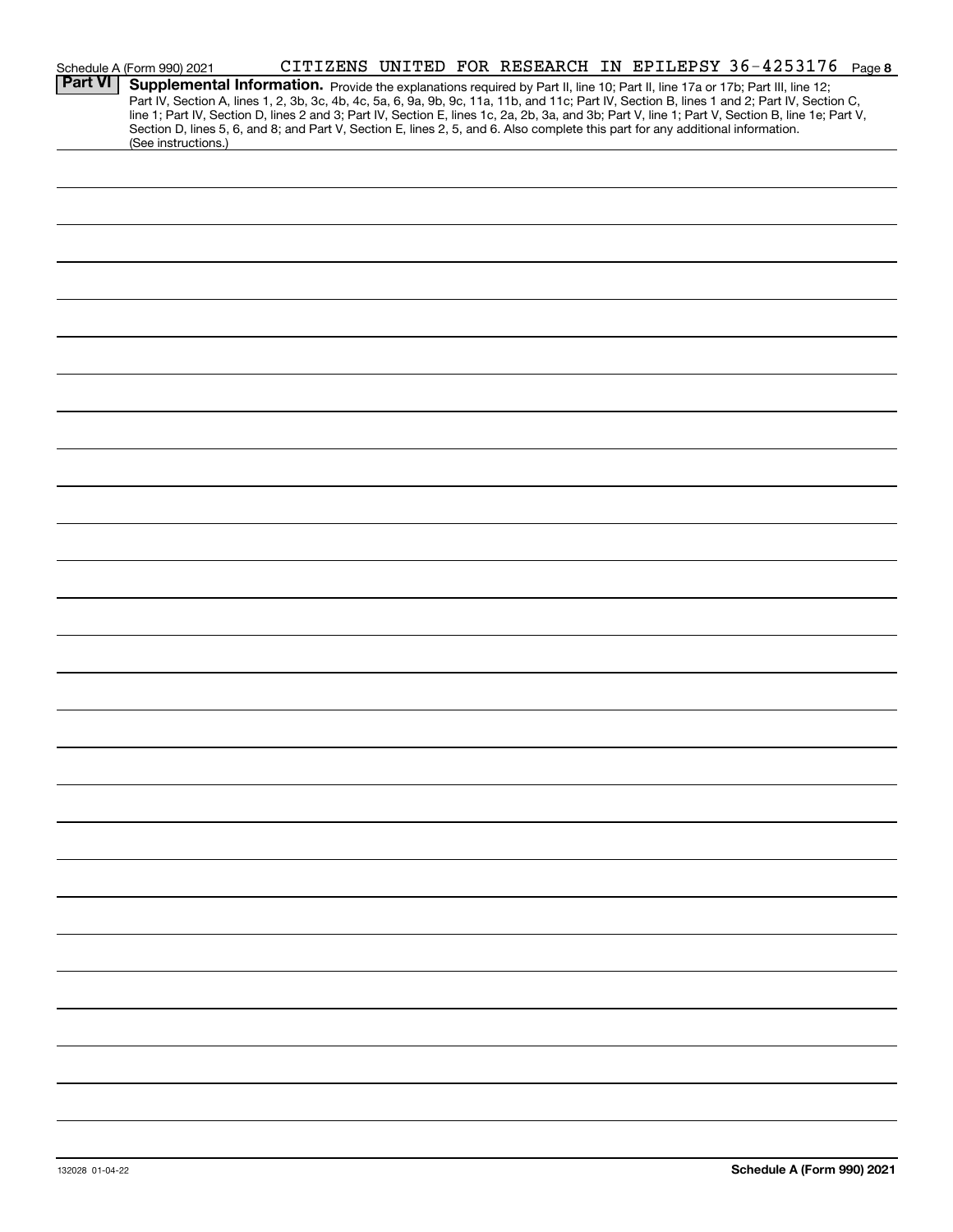Department of the Treasury Internal Revenue Service

Name of the organization

# **Schedule B Schedule of Contributors**

**(Form 990) | Attach to Form 990 or Form 990-PF. | Go to www.irs.gov/Form990 for the latest information.** OMB No. 1545-0047

# **2021**

**Employer identification number**

CITIZENS UNITED FOR RESEARCH IN EPILEPSY 36-4253176

| <b>Organization type (check one):</b> |                                                                             |  |  |  |  |  |
|---------------------------------------|-----------------------------------------------------------------------------|--|--|--|--|--|
| Filers of:                            | Section:                                                                    |  |  |  |  |  |
| Form 990 or 990-EZ                    | $ \mathbf{X} $ 501(c)( 3) (enter number) organization                       |  |  |  |  |  |
|                                       | $4947(a)(1)$ nonexempt charitable trust not treated as a private foundation |  |  |  |  |  |
|                                       | 527 political organization                                                  |  |  |  |  |  |
| Form 990-PF                           | 501(c)(3) exempt private foundation                                         |  |  |  |  |  |
|                                       | 4947(a)(1) nonexempt charitable trust treated as a private foundation       |  |  |  |  |  |
|                                       | 501(c)(3) taxable private foundation                                        |  |  |  |  |  |

Check if your organization is covered by the **General Rule** or a **Special Rule.**<br>Nota: Only a section 501(c)(7), (8), or (10) erganization can chock boxes for be **Note:**  Only a section 501(c)(7), (8), or (10) organization can check boxes for both the General Rule and a Special Rule. See instructions.

### **General Rule**

 $\mathcal{L}^{\text{max}}$ 

For an organization filing Form 990, 990-EZ, or 990-PF that received, during the year, contributions totaling \$5,000 or more (in money or property) from any one contributor. Complete Parts I and II. See instructions for determining a contributor's total contributions.

### **Special Rules**

contributor, during the year, total contributions of the greater of (1**)** \$5,000; or (2) 2% of the amount on (i) Form 990, Part VIII, line 1h;  $\boxed{\textbf{X}}$  For an organization described in section 501(c)(3) filing Form 990 or 990-EZ that met the 33 1/3% support test of the regulations under sections 509(a)(1) and 170(b)(1)(A)(vi), that checked Schedule A (Form 990), Part II, line 13, 16a, or 16b, and that received from any one or (ii) Form 990-EZ, line 1. Complete Parts I and II.

For an organization described in section 501(c)(7), (8), or (10) filing Form 990 or 990-EZ that received from any one contributor, during the year, total contributions of more than \$1,000 exclusively for religious, charitable, scientific, literary, or educational purposes, or for the prevention of cruelty to children or animals. Complete Parts I (entering "N/A" in column (b) instead of the contributor name and address), II, and III.  $\mathcal{L}^{\text{max}}$ 

purpose. Don't complete any of the parts unless the **General Rule** applies to this organization because it received *nonexclusively* year, contributions <sub>exclusively</sub> for religious, charitable, etc., purposes, but no such contributions totaled more than \$1,000. If this box is checked, enter here the total contributions that were received during the year for an  $\;$ exclusively religious, charitable, etc., For an organization described in section 501(c)(7), (8), or (10) filing Form 990 or 990-EZ that received from any one contributor, during the religious, charitable, etc., contributions totaling \$5,000 or more during the year ~~~~~~~~~~~~~~~ <sup>|</sup> \$  $\mathcal{L}^{\text{max}}$ 

Caution: An organization that isn't covered by the General Rule and/or the Special Rules doesn't file Schedule B (Form 990), but it **must** answer "No" on Part IV, line 2, of its Form 990; or check the box on line H of its Form 990-EZ or on its Form 990-PF, Part I, line 2, to certify that it doesn't meet the filing requirements of Schedule B (Form 990).

LHA For Paperwork Reduction Act Notice, see the instructions for Form 990, 990-EZ, or 990-PF. **In the act and Schedule B** (Form 990) (2021)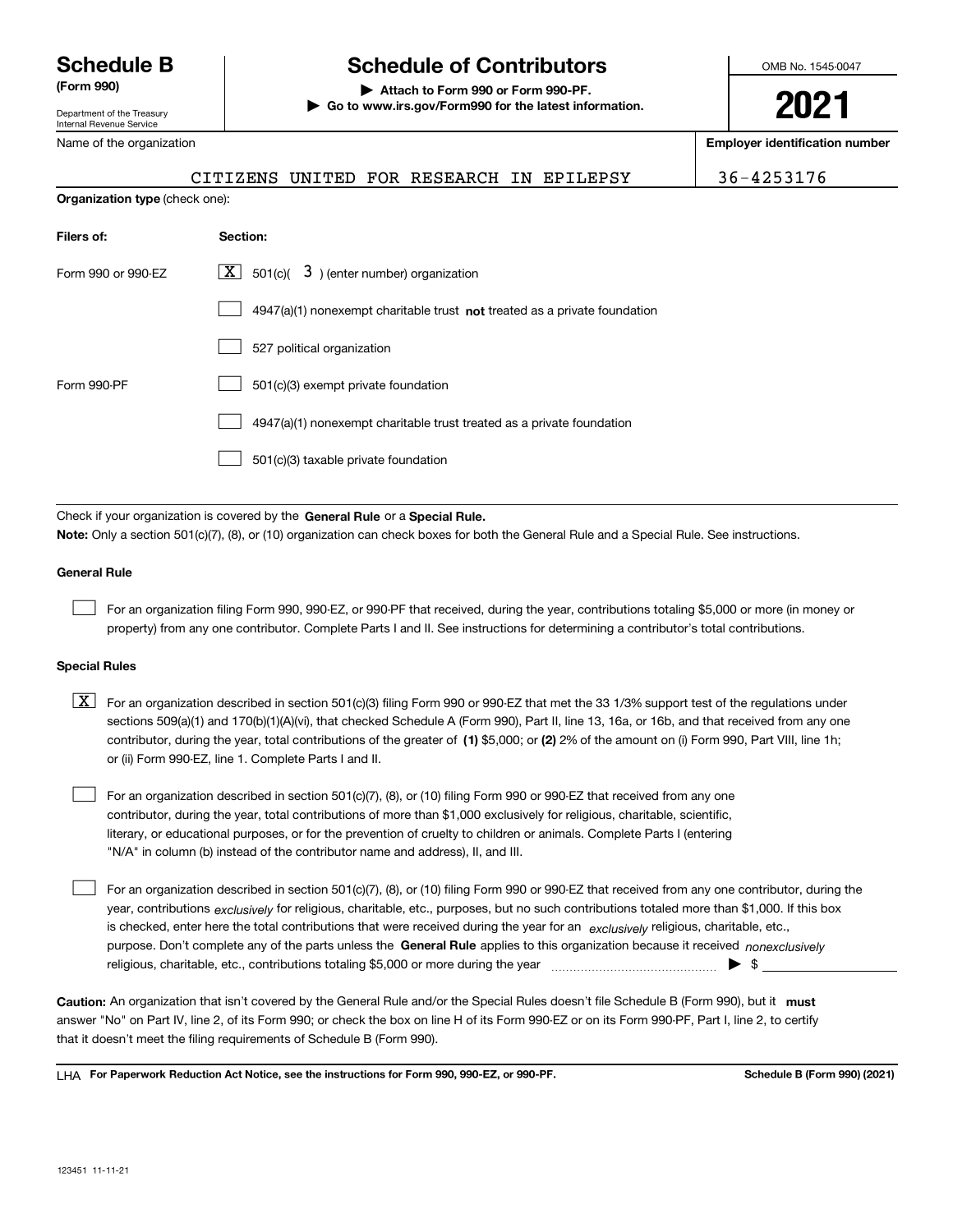| 5               |                                   | 150,000.<br>\$                    | $\overline{\text{X}}$<br>Person<br>Payroll<br>Noncash<br>(Complete Part II for<br>noncash contributions.) |
|-----------------|-----------------------------------|-----------------------------------|-----------------------------------------------------------------------------------------------------------|
| (a)<br>No.      | (b)<br>Name, address, and ZIP + 4 | (c)<br><b>Total contributions</b> | (d)<br>Type of contribution                                                                               |
| $6\phantom{1}6$ |                                   | 141,900.<br>\$                    | Person<br>Payroll<br>$\overline{\text{X}}$<br>Noncash<br>(Complete Part II for<br>noncash contributions.) |
| 123452 11-11-21 |                                   |                                   | Schedule B (Form 990) (2021)                                                                              |



# **2Page 2**<br>
Iame of organization<br> **2Part I 2Part II Contributors** (see instructions). Use duplicate copies of Part I if additional space is needed. CITIZENS UNITED FOR RESEARCH IN EPILEPSY **1988 120 120 136-4253176**

Contributors (see instructions). Use duplicate copies of Part I if additional space is needed.

**Employer identification number**

Name of organization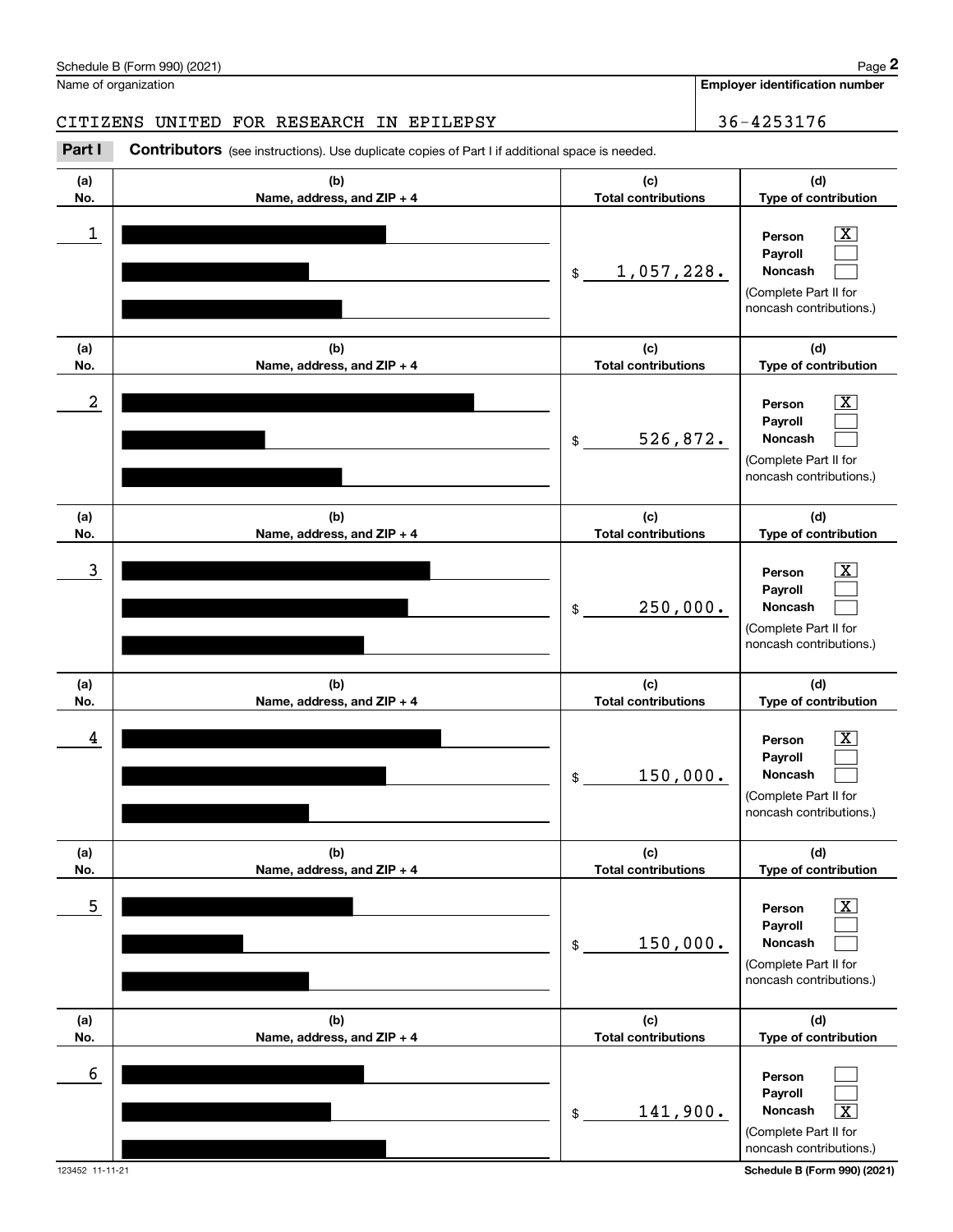|                              | Schedule B (Form 990) (2021)                                                                        |                                                 |  | Page 3                                |  |  |                      |
|------------------------------|-----------------------------------------------------------------------------------------------------|-------------------------------------------------|--|---------------------------------------|--|--|----------------------|
|                              | Name of organization                                                                                |                                                 |  | <b>Employer identification number</b> |  |  |                      |
|                              | CITIZENS UNITED FOR RESEARCH IN EPILEPSY                                                            |                                                 |  | 36-4253176                            |  |  |                      |
| Part II                      | Noncash Property (see instructions). Use duplicate copies of Part II if additional space is needed. |                                                 |  |                                       |  |  |                      |
| (a)<br>No.<br>from<br>Part I | (c)<br>(b)<br>FMV (or estimate)<br>Description of noncash property given<br>(See instructions.)     |                                                 |  |                                       |  |  | (d)<br>Date received |
|                              | PUBLICLY TRADED SECURITIES                                                                          |                                                 |  |                                       |  |  |                      |
| 6                            |                                                                                                     | 141,900.<br>\$                                  |  | 01/11/21                              |  |  |                      |
| (a)<br>No.<br>from<br>Part I | (b)<br>Description of noncash property given                                                        | (c)<br>FMV (or estimate)<br>(See instructions.) |  | (d)<br>Date received                  |  |  |                      |
|                              |                                                                                                     | \$                                              |  |                                       |  |  |                      |
| (a)<br>No.<br>from<br>Part I | (b)<br>Description of noncash property given                                                        | (c)<br>FMV (or estimate)<br>(See instructions.) |  | (d)<br>Date received                  |  |  |                      |
|                              |                                                                                                     | \$                                              |  |                                       |  |  |                      |
| (a)<br>No.<br>from<br>Part I | (b)<br>Description of noncash property given                                                        | (c)<br>FMV (or estimate)<br>(See instructions.) |  | (d)<br>Date received                  |  |  |                      |
|                              |                                                                                                     | \$                                              |  |                                       |  |  |                      |
| (a)<br>No.<br>from<br>Part I | (b)<br>Description of noncash property given                                                        | (c)<br>FMV (or estimate)<br>(See instructions.) |  | (d)<br>Date received                  |  |  |                      |
|                              |                                                                                                     | \$                                              |  |                                       |  |  |                      |
| (a)<br>No.<br>from<br>Part I | (b)<br>Description of noncash property given                                                        | (c)<br>FMV (or estimate)<br>(See instructions.) |  | (d)<br>Date received                  |  |  |                      |
|                              |                                                                                                     | \$                                              |  |                                       |  |  |                      |
|                              |                                                                                                     |                                                 |  |                                       |  |  |                      |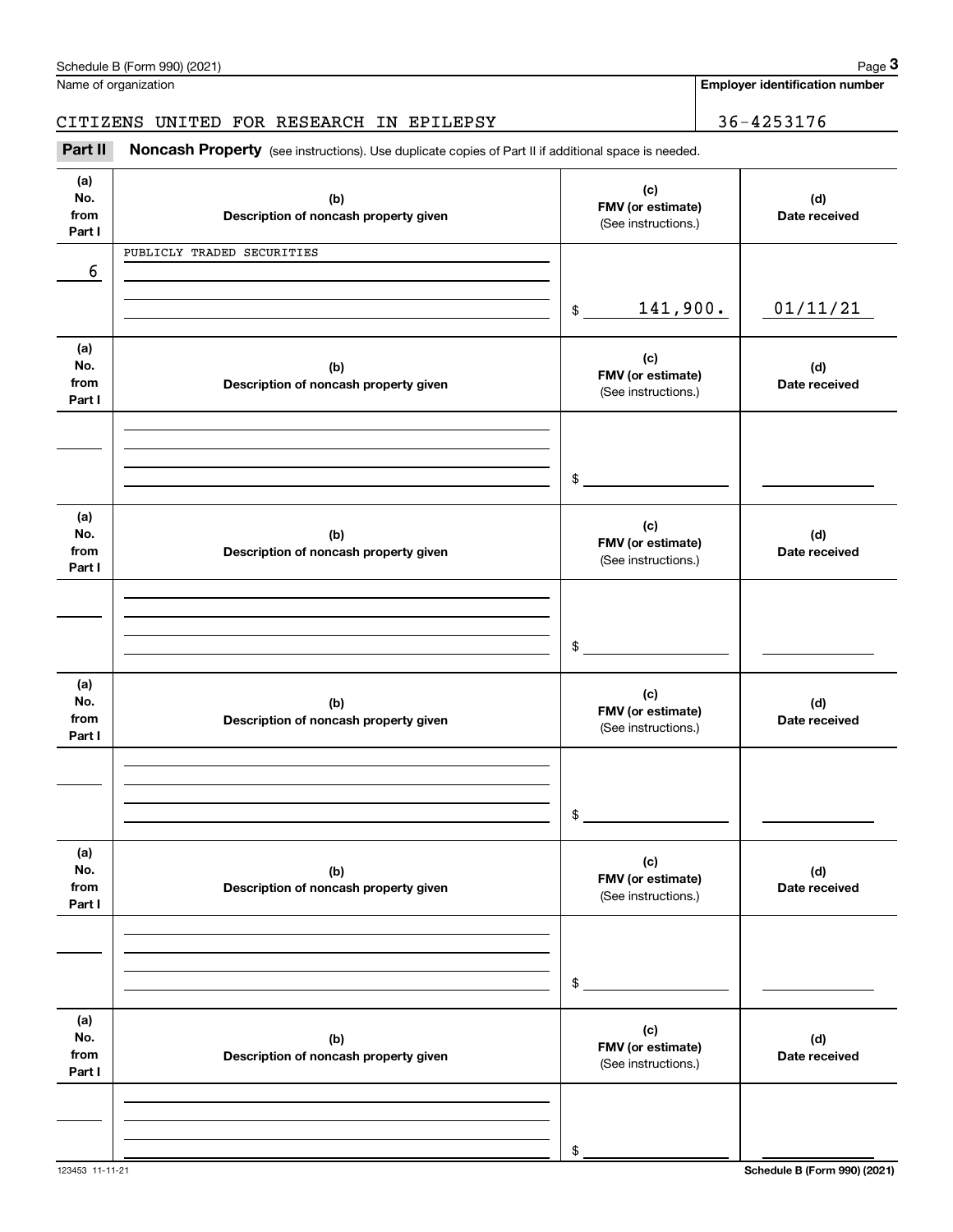|                           | Schedule B (Form 990) (2021)                                                                                                                                                                                                                         |                      |                                                                                                                                                                | Page 4 |  |  |  |  |  |
|---------------------------|------------------------------------------------------------------------------------------------------------------------------------------------------------------------------------------------------------------------------------------------------|----------------------|----------------------------------------------------------------------------------------------------------------------------------------------------------------|--------|--|--|--|--|--|
|                           | Name of organization                                                                                                                                                                                                                                 |                      | <b>Employer identification number</b>                                                                                                                          |        |  |  |  |  |  |
|                           | CITIZENS UNITED FOR RESEARCH IN EPILEPSY                                                                                                                                                                                                             |                      | 36-4253176                                                                                                                                                     |        |  |  |  |  |  |
| Part III                  | from any one contributor. Complete columns (a) through (e) and the following line entry. For organizations                                                                                                                                           |                      | Exclusively religious, charitable, etc., contributions to organizations described in section 501(c)(7), (8), or (10) that total more than \$1,000 for the year |        |  |  |  |  |  |
|                           | completing Part III, enter the total of exclusively religious, charitable, etc., contributions of \$1,000 or less for the year. (Enter this info. once.) $\blacktriangleright$ \$<br>Use duplicate copies of Part III if additional space is needed. |                      |                                                                                                                                                                |        |  |  |  |  |  |
| (a) No.<br>from           |                                                                                                                                                                                                                                                      |                      |                                                                                                                                                                |        |  |  |  |  |  |
| Part I                    | (b) Purpose of gift                                                                                                                                                                                                                                  | (c) Use of gift      | (d) Description of how gift is held                                                                                                                            |        |  |  |  |  |  |
|                           |                                                                                                                                                                                                                                                      |                      |                                                                                                                                                                |        |  |  |  |  |  |
|                           |                                                                                                                                                                                                                                                      |                      |                                                                                                                                                                |        |  |  |  |  |  |
|                           |                                                                                                                                                                                                                                                      |                      |                                                                                                                                                                |        |  |  |  |  |  |
|                           |                                                                                                                                                                                                                                                      | (e) Transfer of gift |                                                                                                                                                                |        |  |  |  |  |  |
|                           | Transferee's name, address, and ZIP + 4                                                                                                                                                                                                              |                      | Relationship of transferor to transferee                                                                                                                       |        |  |  |  |  |  |
|                           |                                                                                                                                                                                                                                                      |                      |                                                                                                                                                                |        |  |  |  |  |  |
|                           |                                                                                                                                                                                                                                                      |                      |                                                                                                                                                                |        |  |  |  |  |  |
| (a) No.                   |                                                                                                                                                                                                                                                      |                      |                                                                                                                                                                |        |  |  |  |  |  |
| from<br>Part I            | (b) Purpose of gift                                                                                                                                                                                                                                  | (c) Use of gift      | (d) Description of how gift is held                                                                                                                            |        |  |  |  |  |  |
|                           |                                                                                                                                                                                                                                                      |                      |                                                                                                                                                                |        |  |  |  |  |  |
|                           |                                                                                                                                                                                                                                                      |                      |                                                                                                                                                                |        |  |  |  |  |  |
|                           |                                                                                                                                                                                                                                                      |                      |                                                                                                                                                                |        |  |  |  |  |  |
|                           | (e) Transfer of gift                                                                                                                                                                                                                                 |                      |                                                                                                                                                                |        |  |  |  |  |  |
|                           | Transferee's name, address, and ZIP + 4                                                                                                                                                                                                              |                      | Relationship of transferor to transferee                                                                                                                       |        |  |  |  |  |  |
|                           |                                                                                                                                                                                                                                                      |                      |                                                                                                                                                                |        |  |  |  |  |  |
|                           |                                                                                                                                                                                                                                                      |                      |                                                                                                                                                                |        |  |  |  |  |  |
|                           |                                                                                                                                                                                                                                                      |                      |                                                                                                                                                                |        |  |  |  |  |  |
| (a) No.<br>from<br>Part I | (b) Purpose of gift                                                                                                                                                                                                                                  | (c) Use of gift      | (d) Description of how gift is held                                                                                                                            |        |  |  |  |  |  |
|                           |                                                                                                                                                                                                                                                      |                      |                                                                                                                                                                |        |  |  |  |  |  |
|                           |                                                                                                                                                                                                                                                      |                      |                                                                                                                                                                |        |  |  |  |  |  |
|                           |                                                                                                                                                                                                                                                      |                      |                                                                                                                                                                |        |  |  |  |  |  |
|                           | (e) Transfer of gift                                                                                                                                                                                                                                 |                      |                                                                                                                                                                |        |  |  |  |  |  |
|                           | Transferee's name, address, and ZIP + 4                                                                                                                                                                                                              |                      | Relationship of transferor to transferee                                                                                                                       |        |  |  |  |  |  |
|                           |                                                                                                                                                                                                                                                      |                      |                                                                                                                                                                |        |  |  |  |  |  |
|                           |                                                                                                                                                                                                                                                      |                      |                                                                                                                                                                |        |  |  |  |  |  |
|                           |                                                                                                                                                                                                                                                      |                      |                                                                                                                                                                |        |  |  |  |  |  |
| (a) No.<br>from           | (b) Purpose of gift                                                                                                                                                                                                                                  | (c) Use of gift      | (d) Description of how gift is held                                                                                                                            |        |  |  |  |  |  |
| Part I                    |                                                                                                                                                                                                                                                      |                      |                                                                                                                                                                |        |  |  |  |  |  |
|                           |                                                                                                                                                                                                                                                      |                      |                                                                                                                                                                |        |  |  |  |  |  |
|                           |                                                                                                                                                                                                                                                      |                      |                                                                                                                                                                |        |  |  |  |  |  |
|                           |                                                                                                                                                                                                                                                      | (e) Transfer of gift |                                                                                                                                                                |        |  |  |  |  |  |
|                           |                                                                                                                                                                                                                                                      |                      |                                                                                                                                                                |        |  |  |  |  |  |
|                           | Transferee's name, address, and ZIP + 4                                                                                                                                                                                                              |                      | Relationship of transferor to transferee                                                                                                                       |        |  |  |  |  |  |
|                           |                                                                                                                                                                                                                                                      |                      |                                                                                                                                                                |        |  |  |  |  |  |
|                           |                                                                                                                                                                                                                                                      |                      |                                                                                                                                                                |        |  |  |  |  |  |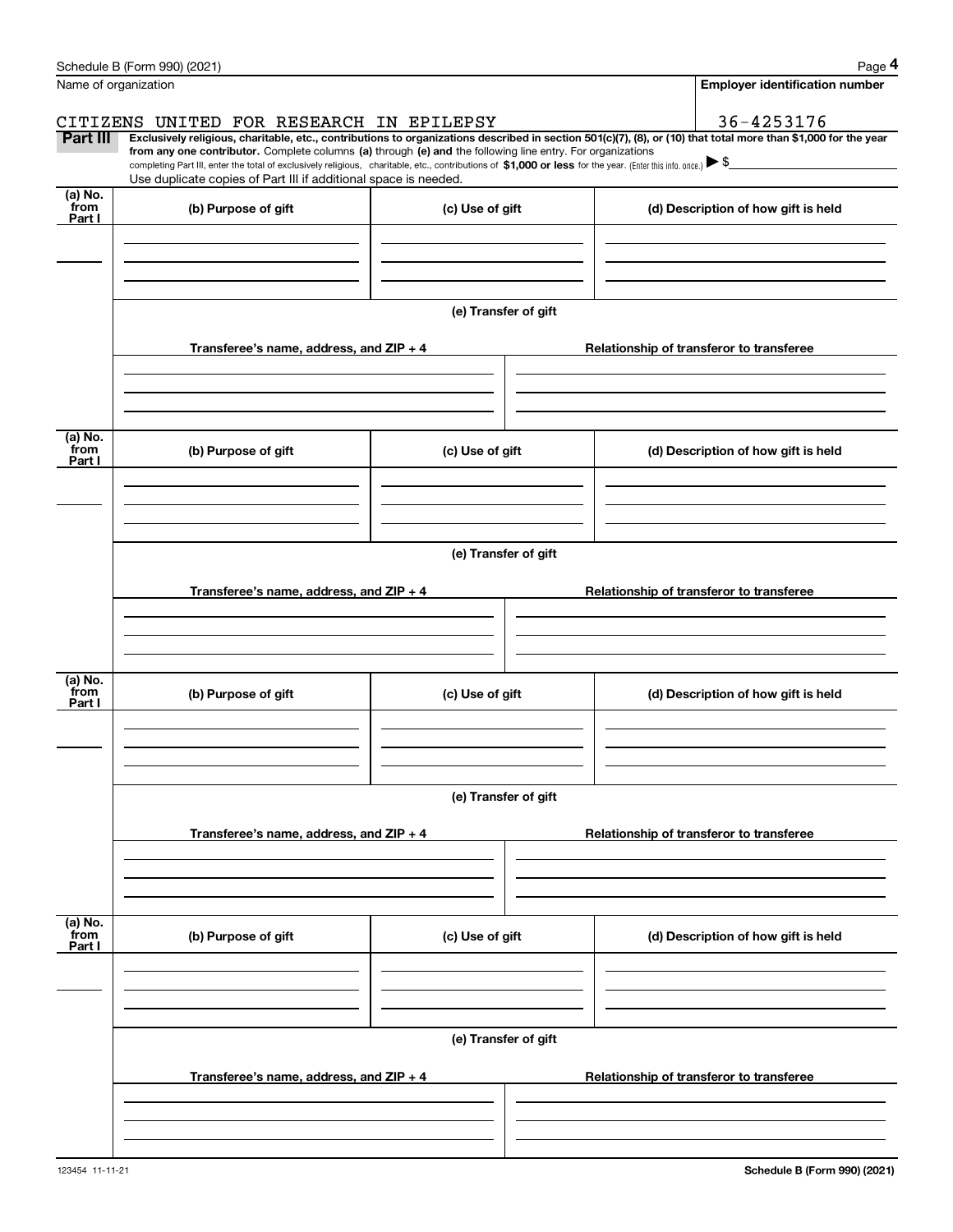| <b>SCHEDULE C</b>                                                                                                                                                                                                           |                       | <b>Political Campaign and Lobbying Activities</b>                                                                                                 |           |                                                     |                          | OMB No. 1545-0047                                   |  |
|-----------------------------------------------------------------------------------------------------------------------------------------------------------------------------------------------------------------------------|-----------------------|---------------------------------------------------------------------------------------------------------------------------------------------------|-----------|-----------------------------------------------------|--------------------------|-----------------------------------------------------|--|
| (Form 990)<br>For Organizations Exempt From Income Tax Under section 501(c) and section 527                                                                                                                                 |                       |                                                                                                                                                   |           |                                                     |                          |                                                     |  |
|                                                                                                                                                                                                                             | <b>Open to Public</b> |                                                                                                                                                   |           |                                                     |                          |                                                     |  |
| ► Complete if the organization is described below. ► Attach to Form 990 or Form 990-EZ.<br>Department of the Treasury<br>Go to www.irs.gov/Form990 for instructions and the latest information.<br>Internal Revenue Service |                       |                                                                                                                                                   |           |                                                     |                          |                                                     |  |
|                                                                                                                                                                                                                             |                       | If the organization answered "Yes," on Form 990, Part IV, line 3, or Form 990-EZ, Part V, line 46 (Political Campaign Activities), then           |           |                                                     |                          |                                                     |  |
|                                                                                                                                                                                                                             |                       | • Section 501(c)(3) organizations: Complete Parts I-A and B. Do not complete Part I-C.                                                            |           |                                                     |                          |                                                     |  |
|                                                                                                                                                                                                                             |                       | • Section 501(c) (other than section 501(c)(3)) organizations: Complete Parts I-A and C below. Do not complete Part I-B.                          |           |                                                     |                          |                                                     |  |
| • Section 527 organizations: Complete Part I-A only.                                                                                                                                                                        |                       |                                                                                                                                                   |           |                                                     |                          |                                                     |  |
|                                                                                                                                                                                                                             |                       | If the organization answered "Yes," on Form 990, Part IV, line 4, or Form 990-EZ, Part VI, line 47 (Lobbying Activities), then                    |           |                                                     |                          |                                                     |  |
|                                                                                                                                                                                                                             |                       | • Section 501(c)(3) organizations that have filed Form 5768 (election under section 501(h)): Complete Part II-A. Do not complete Part II-B.       |           |                                                     |                          |                                                     |  |
|                                                                                                                                                                                                                             |                       | • Section 501(c)(3) organizations that have NOT filed Form 5768 (election under section 501(h)): Complete Part II-B. Do not complete Part II-A.   |           |                                                     |                          |                                                     |  |
| Tax) (See separate instructions), then                                                                                                                                                                                      |                       | If the organization answered "Yes," on Form 990, Part IV, line 5 (Proxy Tax) (See separate instructions) or Form 990-EZ, Part V, line 35c (Proxy  |           |                                                     |                          |                                                     |  |
|                                                                                                                                                                                                                             |                       | • Section 501(c)(4), (5), or (6) organizations: Complete Part III.                                                                                |           |                                                     |                          |                                                     |  |
| Name of organization                                                                                                                                                                                                        |                       |                                                                                                                                                   |           |                                                     |                          | <b>Employer identification number</b>               |  |
|                                                                                                                                                                                                                             |                       | CITIZENS UNITED FOR RESEARCH IN EPILEPSY                                                                                                          |           |                                                     |                          | 36-4253176                                          |  |
| Part I-A                                                                                                                                                                                                                    |                       | Complete if the organization is exempt under section 501(c) or is a section 527 organization.                                                     |           |                                                     |                          |                                                     |  |
|                                                                                                                                                                                                                             |                       |                                                                                                                                                   |           |                                                     |                          |                                                     |  |
|                                                                                                                                                                                                                             |                       | 1 Provide a description of the organization's direct and indirect political campaign activities in Part IV.                                       |           |                                                     |                          |                                                     |  |
| Political campaign activity expenditures<br>2                                                                                                                                                                               |                       |                                                                                                                                                   |           |                                                     |                          | $\blacktriangleright$ \$                            |  |
| Volunteer hours for political campaign activities<br>З                                                                                                                                                                      |                       |                                                                                                                                                   |           |                                                     |                          |                                                     |  |
|                                                                                                                                                                                                                             |                       |                                                                                                                                                   |           |                                                     |                          |                                                     |  |
| Part I-B                                                                                                                                                                                                                    |                       | Complete if the organization is exempt under section 501(c)(3).                                                                                   |           |                                                     |                          |                                                     |  |
|                                                                                                                                                                                                                             |                       | 1 Enter the amount of any excise tax incurred by the organization under section 4955                                                              |           |                                                     |                          |                                                     |  |
| 2                                                                                                                                                                                                                           |                       | Enter the amount of any excise tax incurred by organization managers under section 4955                                                           |           | $\bullet$ $\bullet$ $\bullet$                       |                          |                                                     |  |
| З                                                                                                                                                                                                                           |                       |                                                                                                                                                   |           |                                                     |                          | <b>Yes</b><br><b>No</b>                             |  |
|                                                                                                                                                                                                                             |                       |                                                                                                                                                   |           |                                                     |                          | Yes<br>No                                           |  |
| <b>b</b> If "Yes," describe in Part IV.<br>Part I-C                                                                                                                                                                         |                       | Complete if the organization is exempt under section 501(c), except section 501(c)(3).                                                            |           |                                                     |                          |                                                     |  |
|                                                                                                                                                                                                                             |                       | 1 Enter the amount directly expended by the filing organization for section 527 exempt function activities                                        |           |                                                     | $\blacktriangleright$ \$ |                                                     |  |
|                                                                                                                                                                                                                             |                       | 2 Enter the amount of the filing organization's funds contributed to other organizations for section 527                                          |           |                                                     |                          |                                                     |  |
| exempt function activities                                                                                                                                                                                                  |                       |                                                                                                                                                   |           |                                                     | $\blacktriangleright$ \$ |                                                     |  |
|                                                                                                                                                                                                                             |                       | 3 Total exempt function expenditures. Add lines 1 and 2. Enter here and on Form 1120-POL,                                                         |           |                                                     |                          |                                                     |  |
|                                                                                                                                                                                                                             |                       |                                                                                                                                                   |           |                                                     | $\triangleright$ \$      |                                                     |  |
|                                                                                                                                                                                                                             |                       | Did the filing organization file Form 1120-POL for this year?                                                                                     |           |                                                     |                          | Yes<br><b>No</b>                                    |  |
|                                                                                                                                                                                                                             |                       | 5 Enter the names, addresses and employer identification number (EIN) of all section 527 political organizations to which the filing organization |           |                                                     |                          |                                                     |  |
|                                                                                                                                                                                                                             |                       | made payments. For each organization listed, enter the amount paid from the filing organization's funds. Also enter the amount of political       |           |                                                     |                          |                                                     |  |
|                                                                                                                                                                                                                             |                       | contributions received that were promptly and directly delivered to a separate political organization, such as a separate segregated fund or a    |           |                                                     |                          |                                                     |  |
|                                                                                                                                                                                                                             |                       | political action committee (PAC). If additional space is needed, provide information in Part IV.                                                  |           |                                                     |                          |                                                     |  |
| (a) Name                                                                                                                                                                                                                    |                       | (b) Address                                                                                                                                       | $(c)$ EIN | (d) Amount paid from                                |                          | (e) Amount of political                             |  |
|                                                                                                                                                                                                                             |                       |                                                                                                                                                   |           | filing organization's<br>funds. If none, enter -0-. |                          | contributions received and<br>promptly and directly |  |
|                                                                                                                                                                                                                             |                       |                                                                                                                                                   |           |                                                     |                          | delivered to a separate                             |  |
|                                                                                                                                                                                                                             |                       |                                                                                                                                                   |           |                                                     |                          | political organization.<br>If none, enter -0-.      |  |
|                                                                                                                                                                                                                             |                       |                                                                                                                                                   |           |                                                     |                          |                                                     |  |
|                                                                                                                                                                                                                             |                       |                                                                                                                                                   |           |                                                     |                          |                                                     |  |
|                                                                                                                                                                                                                             |                       |                                                                                                                                                   |           |                                                     |                          |                                                     |  |
|                                                                                                                                                                                                                             |                       |                                                                                                                                                   |           |                                                     |                          |                                                     |  |
|                                                                                                                                                                                                                             |                       |                                                                                                                                                   |           |                                                     |                          |                                                     |  |
|                                                                                                                                                                                                                             |                       |                                                                                                                                                   |           |                                                     |                          |                                                     |  |
|                                                                                                                                                                                                                             |                       |                                                                                                                                                   |           |                                                     |                          |                                                     |  |
|                                                                                                                                                                                                                             |                       |                                                                                                                                                   |           |                                                     |                          |                                                     |  |
|                                                                                                                                                                                                                             |                       |                                                                                                                                                   |           |                                                     |                          |                                                     |  |
|                                                                                                                                                                                                                             |                       |                                                                                                                                                   |           |                                                     |                          |                                                     |  |
|                                                                                                                                                                                                                             |                       |                                                                                                                                                   |           |                                                     |                          |                                                     |  |
|                                                                                                                                                                                                                             |                       |                                                                                                                                                   |           |                                                     |                          |                                                     |  |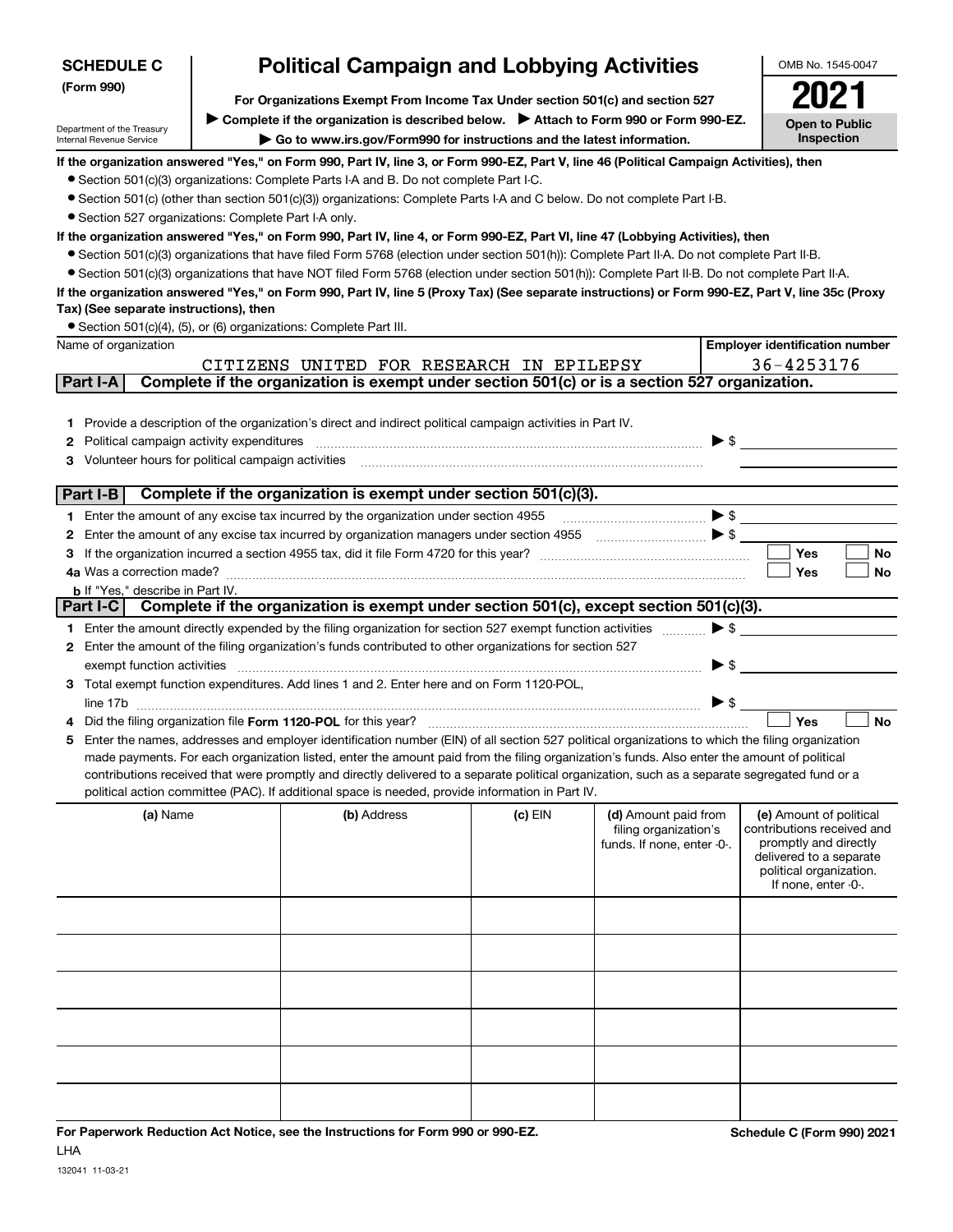| Schedule C (Form 990) 2021                                                                                      |                                        | CITIZENS UNITED FOR RESEARCH IN EPILEPS                                          |            |                                                                                                                                   | $36 - 4253176$ Page 2          |
|-----------------------------------------------------------------------------------------------------------------|----------------------------------------|----------------------------------------------------------------------------------|------------|-----------------------------------------------------------------------------------------------------------------------------------|--------------------------------|
| Complete if the organization is exempt under section 501(c)(3) and filed Form 5768 (election under<br>Part II-A |                                        |                                                                                  |            |                                                                                                                                   |                                |
| section 501(h)).<br>A Check $\blacktriangleright$                                                               |                                        |                                                                                  |            | if the filing organization belongs to an affiliated group (and list in Part IV each affiliated group member's name, address, EIN, |                                |
| expenses, and share of excess lobbying expenditures).                                                           |                                        |                                                                                  |            |                                                                                                                                   |                                |
| <b>B</b> Check $\blacktriangleright$                                                                            |                                        | if the filing organization checked box A and "limited control" provisions apply. |            |                                                                                                                                   |                                |
|                                                                                                                 | <b>Limits on Lobbying Expenditures</b> | (The term "expenditures" means amounts paid or incurred.)                        |            | (a) Filing<br>organization's<br>totals                                                                                            | (b) Affiliated group<br>totals |
| 1a Total lobbying expenditures to influence public opinion (grassroots lobbying)                                |                                        |                                                                                  |            |                                                                                                                                   |                                |
| <b>b</b> Total lobbying expenditures to influence a legislative body (direct lobbying)                          |                                        |                                                                                  |            | 40,000.                                                                                                                           |                                |
|                                                                                                                 |                                        |                                                                                  |            | 40,000.                                                                                                                           |                                |
| d Other exempt purpose expenditures                                                                             |                                        |                                                                                  |            | 5,801,537.                                                                                                                        |                                |
|                                                                                                                 |                                        |                                                                                  |            | 5,841,537.                                                                                                                        |                                |
| f Lobbying nontaxable amount. Enter the amount from the following table in both columns.                        |                                        |                                                                                  |            | 442,077.                                                                                                                          |                                |
| If the amount on line 1e, column (a) or (b) is:                                                                 |                                        | The lobbying nontaxable amount is:                                               |            |                                                                                                                                   |                                |
| Not over \$500,000                                                                                              |                                        | 20% of the amount on line 1e.                                                    |            |                                                                                                                                   |                                |
| Over \$500,000 but not over \$1,000,000                                                                         |                                        | \$100,000 plus 15% of the excess over \$500,000.                                 |            |                                                                                                                                   |                                |
| Over \$1,000,000 but not over \$1,500,000                                                                       |                                        | \$175,000 plus 10% of the excess over \$1,000,000.                               |            |                                                                                                                                   |                                |
| Over \$1,500,000 but not over \$17,000,000                                                                      |                                        | \$225,000 plus 5% of the excess over \$1,500,000.                                |            |                                                                                                                                   |                                |
| Over \$17,000,000                                                                                               | \$1,000,000.                           |                                                                                  |            |                                                                                                                                   |                                |
|                                                                                                                 |                                        |                                                                                  |            |                                                                                                                                   |                                |
| g Grassroots nontaxable amount (enter 25% of line 1f)                                                           |                                        |                                                                                  |            | 110, 519.                                                                                                                         |                                |
| h Subtract line 1g from line 1a. If zero or less, enter -0-                                                     |                                        |                                                                                  |            | 0.                                                                                                                                |                                |
| Subtract line 1f from line 1c. If zero or less, enter -0-                                                       |                                        |                                                                                  |            | $\overline{0}$ .                                                                                                                  |                                |
| If there is an amount other than zero on either line 1h or line 1i, did the organization file Form 4720         |                                        |                                                                                  |            |                                                                                                                                   |                                |
| reporting section 4911 tax for this year?                                                                       |                                        |                                                                                  |            |                                                                                                                                   | Yes<br>No                      |
|                                                                                                                 |                                        | 4-Year Averaging Period Under Section 501(h)                                     |            |                                                                                                                                   |                                |
| (Some organizations that made a section 501(h) election do not have to complete all of the five columns below.  |                                        | See the separate instructions for lines 2a through 2f.)                          |            |                                                                                                                                   |                                |
|                                                                                                                 |                                        | Lobbying Expenditures During 4-Year Averaging Period                             |            |                                                                                                                                   |                                |
| Calendar year<br>(or fiscal year beginning in)                                                                  | (a) 2018                               | $(b)$ 2019                                                                       | $(c)$ 2020 | $(d)$ 2021                                                                                                                        | (e) Total                      |
| 2a Lobbying nontaxable amount                                                                                   | 427,783.                               | 463,172.                                                                         | 527,490.   |                                                                                                                                   | $442,077.$ 1,860,522.          |
| <b>b</b> Lobbying ceiling amount<br>(150% of line 2a, column(e))                                                |                                        |                                                                                  |            |                                                                                                                                   | 2,790,783.                     |
| c Total lobbying expenditures                                                                                   |                                        |                                                                                  |            | 40,000.                                                                                                                           | 40,000.                        |
| d Grassroots nontaxable amount                                                                                  | 106,946.                               | 115,793.                                                                         | 131,873.   | 110, 519.                                                                                                                         | 465, 131.                      |
| e Grassroots ceiling amount                                                                                     |                                        |                                                                                  |            |                                                                                                                                   |                                |
| (150% of line 2d, column (e))                                                                                   |                                        |                                                                                  |            |                                                                                                                                   | 697,697.                       |
| f Grassroots lobbying expenditures                                                                              |                                        |                                                                                  |            |                                                                                                                                   |                                |

**Schedule C (Form 990) 2021**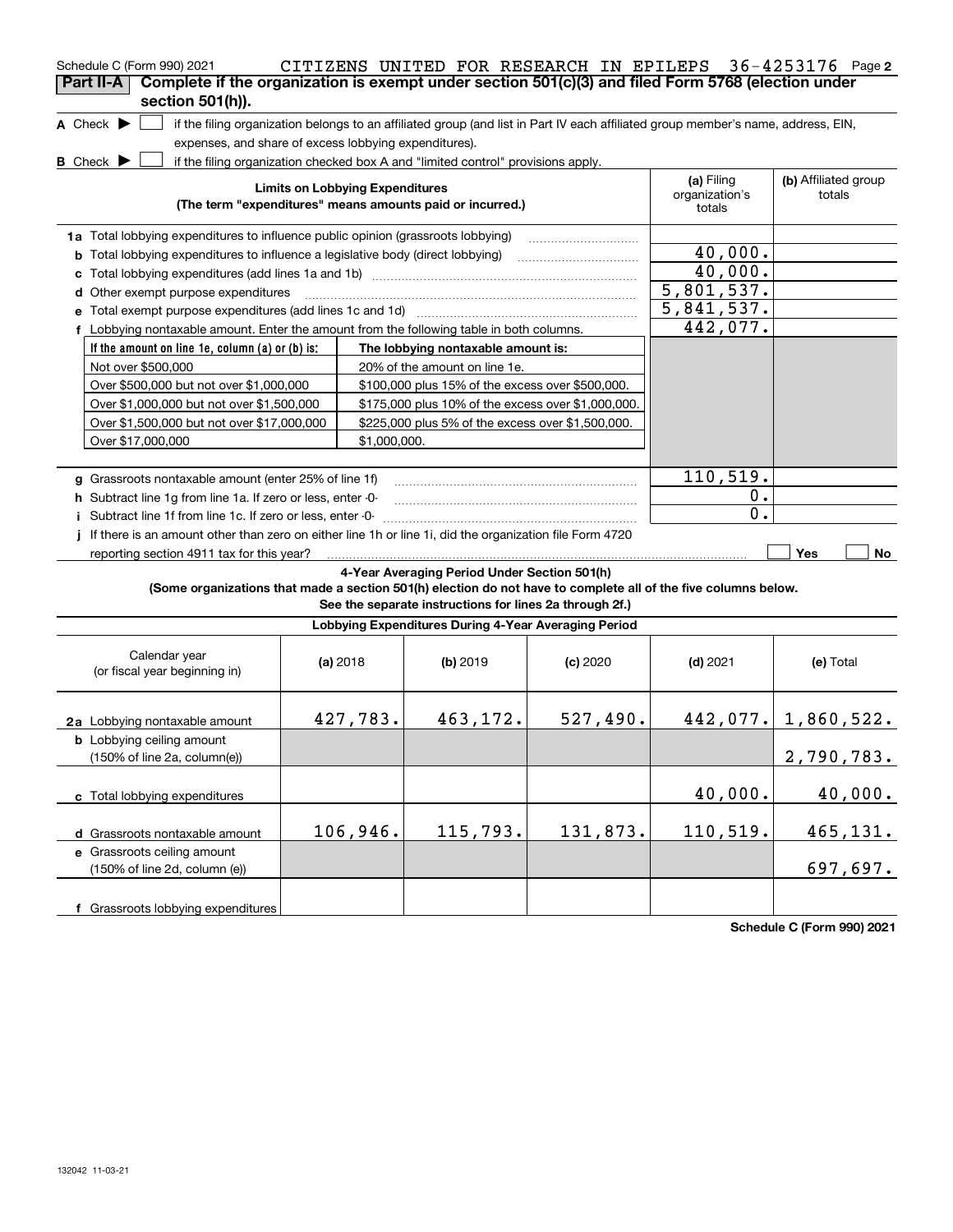### **3** Schedule C (Form 990) 2021 Page CITIZENS UNITED FOR RESEARCH IN EPILEPS 36-4253176**Part II-B** Complete if the organization is exempt under section 501(c)(3) and has NOT filed Form 5768

### **(election under section 501(h)).**

| For each "Yes" response on lines 1a through 1i below, provide in Part IV a detailed description |                                                                                                                                                                                                                                                 | (a) |                | (b)    |    |
|-------------------------------------------------------------------------------------------------|-------------------------------------------------------------------------------------------------------------------------------------------------------------------------------------------------------------------------------------------------|-----|----------------|--------|----|
|                                                                                                 | of the lobbying activity.                                                                                                                                                                                                                       | Yes | No             | Amount |    |
| 1.                                                                                              | During the year, did the filing organization attempt to influence foreign, national, state, or<br>local legislation, including any attempt to influence public opinion on a legislative matter<br>or referendum, through the use of:            |     |                |        |    |
|                                                                                                 | <b>b</b> Paid staff or management (include compensation in expenses reported on lines 1c through 1i)?<br>$\dddotsc$                                                                                                                             |     |                |        |    |
|                                                                                                 |                                                                                                                                                                                                                                                 |     |                |        |    |
|                                                                                                 | e Publications, or published or broadcast statements?                                                                                                                                                                                           |     |                |        |    |
|                                                                                                 | f Grants to other organizations for lobbying purposes?<br>The Crants to other organizations for lobbying purposes?                                                                                                                              |     |                |        |    |
|                                                                                                 | g Direct contact with legislators, their staffs, government officials, or a legislative body?<br>.                                                                                                                                              |     |                |        |    |
|                                                                                                 | h Rallies, demonstrations, seminars, conventions, speeches, lectures, or any similar means?                                                                                                                                                     |     |                |        |    |
|                                                                                                 | <i>i</i> Other activities?                                                                                                                                                                                                                      |     |                |        |    |
|                                                                                                 |                                                                                                                                                                                                                                                 |     |                |        |    |
|                                                                                                 | 2a Did the activities in line 1 cause the organization to be not described in section 501(c)(3)?                                                                                                                                                |     |                |        |    |
|                                                                                                 |                                                                                                                                                                                                                                                 |     |                |        |    |
|                                                                                                 | c If "Yes," enter the amount of any tax incurred by organization managers under section 4912                                                                                                                                                    |     |                |        |    |
|                                                                                                 | d If the filing organization incurred a section 4912 tax, did it file Form 4720 for this year?                                                                                                                                                  |     |                |        |    |
|                                                                                                 | Complete if the organization is exempt under section 501(c)(4), section 501(c)(5), or section<br> Part III-A                                                                                                                                    |     |                |        |    |
|                                                                                                 | $501(c)(6)$ .                                                                                                                                                                                                                                   |     |                |        |    |
|                                                                                                 |                                                                                                                                                                                                                                                 |     |                | Yes    | No |
| 1                                                                                               |                                                                                                                                                                                                                                                 |     | 1              |        |    |
| 2                                                                                               | Did the organization make only in house lobbying expenditures of \$2,000 or less?                                                                                                                                                               |     | $\mathbf{2}$   |        |    |
| 3                                                                                               | Did the organization agree to carry over lobbying and political campaign activity expenditures from the prior year?                                                                                                                             |     | 3              |        |    |
|                                                                                                 | Complete if the organization is exempt under section 501(c)(4), section 501(c)(5), or section<br> Part III-B <br>501(c)(6) and if either (a) BOTH Part III-A, lines 1 and 2, are answered "No" OR (b) Part III-A, line 3, is<br>answered "Yes." |     |                |        |    |
| 1                                                                                               | Dues, assessments and similar amounts from members [111] matter continuum matter and similar amounts and similar amounts from members [11] matter continuum matter and similar amounts from members [11] matter and similar an                  |     | 1              |        |    |
| $\mathbf{2}$                                                                                    | Section 162(e) nondeductible lobbying and political expenditures (do not include amounts of political                                                                                                                                           |     |                |        |    |
|                                                                                                 | expenses for which the section 527(f) tax was paid).                                                                                                                                                                                            |     |                |        |    |
|                                                                                                 |                                                                                                                                                                                                                                                 |     | 2a             |        |    |
|                                                                                                 | <b>b</b> Carryover from last year <i>maching machine content to content to the content of the content of the content of the content of the content of the content of the content of the content of the content of the content of the </i>       |     | 2 <sub>b</sub> |        |    |
|                                                                                                 |                                                                                                                                                                                                                                                 |     | 2c             |        |    |
| з                                                                                               | Aggregate amount reported in section 6033(e)(1)(A) notices of nondeductible section 162(e) dues                                                                                                                                                 |     | 3              |        |    |
| 4                                                                                               | If notices were sent and the amount on line 2c exceeds the amount on line 3, what portion of the excess                                                                                                                                         |     |                |        |    |
|                                                                                                 | does the organization agree to carryover to the reasonable estimate of nondeductible lobbying and political                                                                                                                                     |     |                |        |    |
|                                                                                                 | expenditure next year?                                                                                                                                                                                                                          |     | 4              |        |    |
| 5                                                                                               |                                                                                                                                                                                                                                                 |     | 5              |        |    |
|                                                                                                 | <b>Supplemental Information</b><br>∣Part IV ∣                                                                                                                                                                                                   |     |                |        |    |
|                                                                                                 | Provide the descriptions required for Part I-A, line 1; Part I-B, line 4; Part I-C, line 5; Part II-A (affiliated group list); Part II-A, lines 1 and 2 (See                                                                                    |     |                |        |    |

instructions); and Part II-B, line 1. Also, complete this part for any additional information.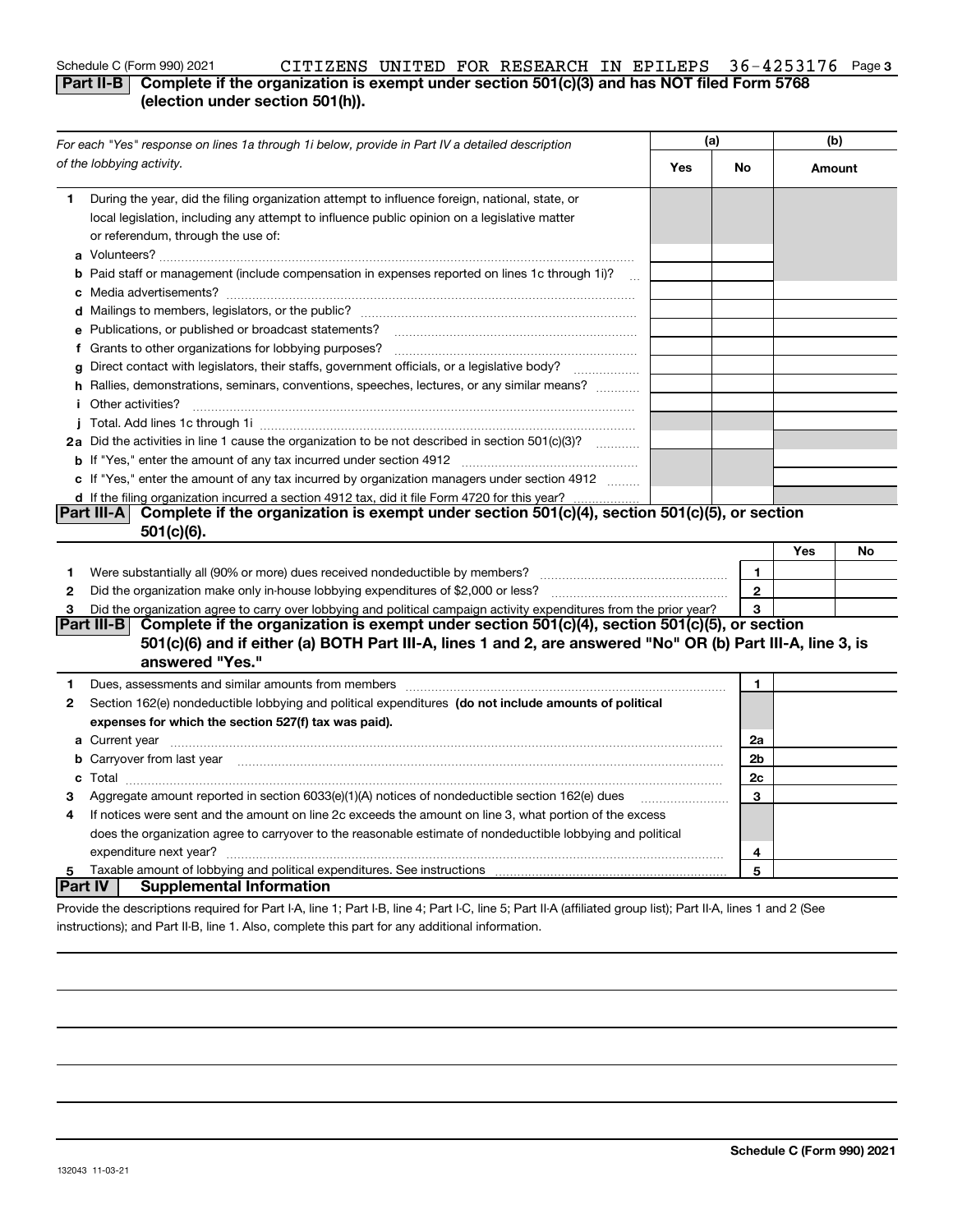| <b>SCHEDULE D</b> |  |
|-------------------|--|
|-------------------|--|

Department of the Treasury Internal Revenue Service

| (Form 990) |  |
|------------|--|
|------------|--|

## **SCHEDULE D Supplemental Financial Statements**

**| Complete if the organization answered "Yes" on Form 990, Part IV, line 6, 7, 8, 9, 10, 11a, 11b, 11c, 11d, 11e, 11f, 12a, or 12b. | Attach to Form 990.** OMB No. 1545-0047 **Open to Public Inspection2021**

**|Go to www.irs.gov/Form990 for instructions and the latest information.**

**Name of the organization Employer identification number**

|         | CITIZENS UNITED FOR RESEARCH IN EPILEPSY                                                                                                                          | 36-4253176                                                                                                                                                                                                                                 |
|---------|-------------------------------------------------------------------------------------------------------------------------------------------------------------------|--------------------------------------------------------------------------------------------------------------------------------------------------------------------------------------------------------------------------------------------|
| Part I  | Organizations Maintaining Donor Advised Funds or Other Similar Funds or Accounts. Complete if the                                                                 |                                                                                                                                                                                                                                            |
|         | organization answered "Yes" on Form 990, Part IV, line 6.                                                                                                         |                                                                                                                                                                                                                                            |
|         | (a) Donor advised funds                                                                                                                                           | (b) Funds and other accounts                                                                                                                                                                                                               |
| 1.      |                                                                                                                                                                   |                                                                                                                                                                                                                                            |
| 2       | Aggregate value of contributions to (during year)                                                                                                                 |                                                                                                                                                                                                                                            |
| з       | Aggregate value of grants from (during year)                                                                                                                      |                                                                                                                                                                                                                                            |
| 4       |                                                                                                                                                                   |                                                                                                                                                                                                                                            |
| 5       | Did the organization inform all donors and donor advisors in writing that the assets held in donor advised funds                                                  |                                                                                                                                                                                                                                            |
|         |                                                                                                                                                                   | Yes<br>No                                                                                                                                                                                                                                  |
|         | Did the organization inform all grantees, donors, and donor advisors in writing that grant funds can be used only                                                 |                                                                                                                                                                                                                                            |
| 6       |                                                                                                                                                                   |                                                                                                                                                                                                                                            |
|         | for charitable purposes and not for the benefit of the donor or donor advisor, or for any other purpose conferring                                                |                                                                                                                                                                                                                                            |
| Part II | impermissible private benefit?<br>Conservation Easements. Complete if the organization answered "Yes" on Form 990, Part IV, line 7.                               | Yes<br>No                                                                                                                                                                                                                                  |
|         |                                                                                                                                                                   |                                                                                                                                                                                                                                            |
| 1       | Purpose(s) of conservation easements held by the organization (check all that apply).                                                                             |                                                                                                                                                                                                                                            |
|         | Preservation of land for public use (for example, recreation or education)                                                                                        | Preservation of a historically important land area                                                                                                                                                                                         |
|         | Protection of natural habitat<br>Preservation of a certified historic structure                                                                                   |                                                                                                                                                                                                                                            |
|         | Preservation of open space                                                                                                                                        |                                                                                                                                                                                                                                            |
| 2       | Complete lines 2a through 2d if the organization held a qualified conservation contribution in the form of a conservation easement on the last                    |                                                                                                                                                                                                                                            |
|         | day of the tax year.                                                                                                                                              | Held at the End of the Tax Year                                                                                                                                                                                                            |
| а       | Total number of conservation easements                                                                                                                            | 2a                                                                                                                                                                                                                                         |
| b       | Total acreage restricted by conservation easements                                                                                                                | 2b                                                                                                                                                                                                                                         |
| c       |                                                                                                                                                                   | 2c                                                                                                                                                                                                                                         |
| d       | Number of conservation easements included in (c) acquired after 7/25/06, and not on a historic structure                                                          |                                                                                                                                                                                                                                            |
|         |                                                                                                                                                                   | 2d                                                                                                                                                                                                                                         |
| З.      | Number of conservation easements modified, transferred, released, extinguished, or terminated by the organization during the tax                                  |                                                                                                                                                                                                                                            |
|         | $year \blacktriangleright$                                                                                                                                        |                                                                                                                                                                                                                                            |
| 4       | Number of states where property subject to conservation easement is located $\blacktriangleright$                                                                 |                                                                                                                                                                                                                                            |
| 5       | Does the organization have a written policy regarding the periodic monitoring, inspection, handling of                                                            |                                                                                                                                                                                                                                            |
|         | violations, and enforcement of the conservation easements it holds?                                                                                               | Yes<br>No                                                                                                                                                                                                                                  |
| 6       | Staff and volunteer hours devoted to monitoring, inspecting, handling of violations, and enforcing conservation easements during the year                         |                                                                                                                                                                                                                                            |
|         |                                                                                                                                                                   |                                                                                                                                                                                                                                            |
| 7       | Amount of expenses incurred in monitoring, inspecting, handling of violations, and enforcing conservation easements during the year                               |                                                                                                                                                                                                                                            |
|         | $\blacktriangleright$ s                                                                                                                                           |                                                                                                                                                                                                                                            |
| 8       | Does each conservation easement reported on line 2(d) above satisfy the requirements of section 170(h)(4)(B)(i)                                                   |                                                                                                                                                                                                                                            |
|         |                                                                                                                                                                   | Yes<br>No                                                                                                                                                                                                                                  |
| 9       | In Part XIII, describe how the organization reports conservation easements in its revenue and expense statement and                                               |                                                                                                                                                                                                                                            |
|         | balance sheet, and include, if applicable, the text of the footnote to the organization's financial statements that describes the                                 |                                                                                                                                                                                                                                            |
|         | organization's accounting for conservation easements.<br>Organizations Maintaining Collections of Art, Historical Treasures, or Other Similar Assets.<br>Part III |                                                                                                                                                                                                                                            |
|         | Complete if the organization answered "Yes" on Form 990, Part IV, line 8.                                                                                         |                                                                                                                                                                                                                                            |
|         |                                                                                                                                                                   |                                                                                                                                                                                                                                            |
|         | 1a If the organization elected, as permitted under FASB ASC 958, not to report in its revenue statement and balance sheet works                                   |                                                                                                                                                                                                                                            |
|         | of art, historical treasures, or other similar assets held for public exhibition, education, or research in furtherance of public                                 |                                                                                                                                                                                                                                            |
|         | service, provide in Part XIII the text of the footnote to its financial statements that describes these items.                                                    |                                                                                                                                                                                                                                            |
| b       | If the organization elected, as permitted under FASB ASC 958, to report in its revenue statement and balance sheet works of                                       |                                                                                                                                                                                                                                            |
|         | art, historical treasures, or other similar assets held for public exhibition, education, or research in furtherance of public service,                           |                                                                                                                                                                                                                                            |
|         | provide the following amounts relating to these items:                                                                                                            |                                                                                                                                                                                                                                            |
|         |                                                                                                                                                                   | \$<br><u>and the contract of the contract of the contract of the contract of the contract of the contract of the contract of the contract of the contract of the contract of the contract of the contract of the contract of the contr</u> |
|         | (ii) Assets included in Form 990, Part X                                                                                                                          | $\sim$                                                                                                                                                                                                                                     |
| 2       | If the organization received or held works of art, historical treasures, or other similar assets for financial gain, provide                                      |                                                                                                                                                                                                                                            |
|         | the following amounts required to be reported under FASB ASC 958 relating to these items:                                                                         |                                                                                                                                                                                                                                            |
| а       | Revenue included on Form 990, Part VIII, line 1                                                                                                                   | \$                                                                                                                                                                                                                                         |
|         | Appate included in Form 000, Ded V.                                                                                                                               |                                                                                                                                                                                                                                            |

**b**Assets included in Form 990, Part X

|  | LHA For Paperwork Reduction Act Notice, see the Instructions for Form 990. |  |  |  |  |  |
|--|----------------------------------------------------------------------------|--|--|--|--|--|
|--|----------------------------------------------------------------------------|--|--|--|--|--|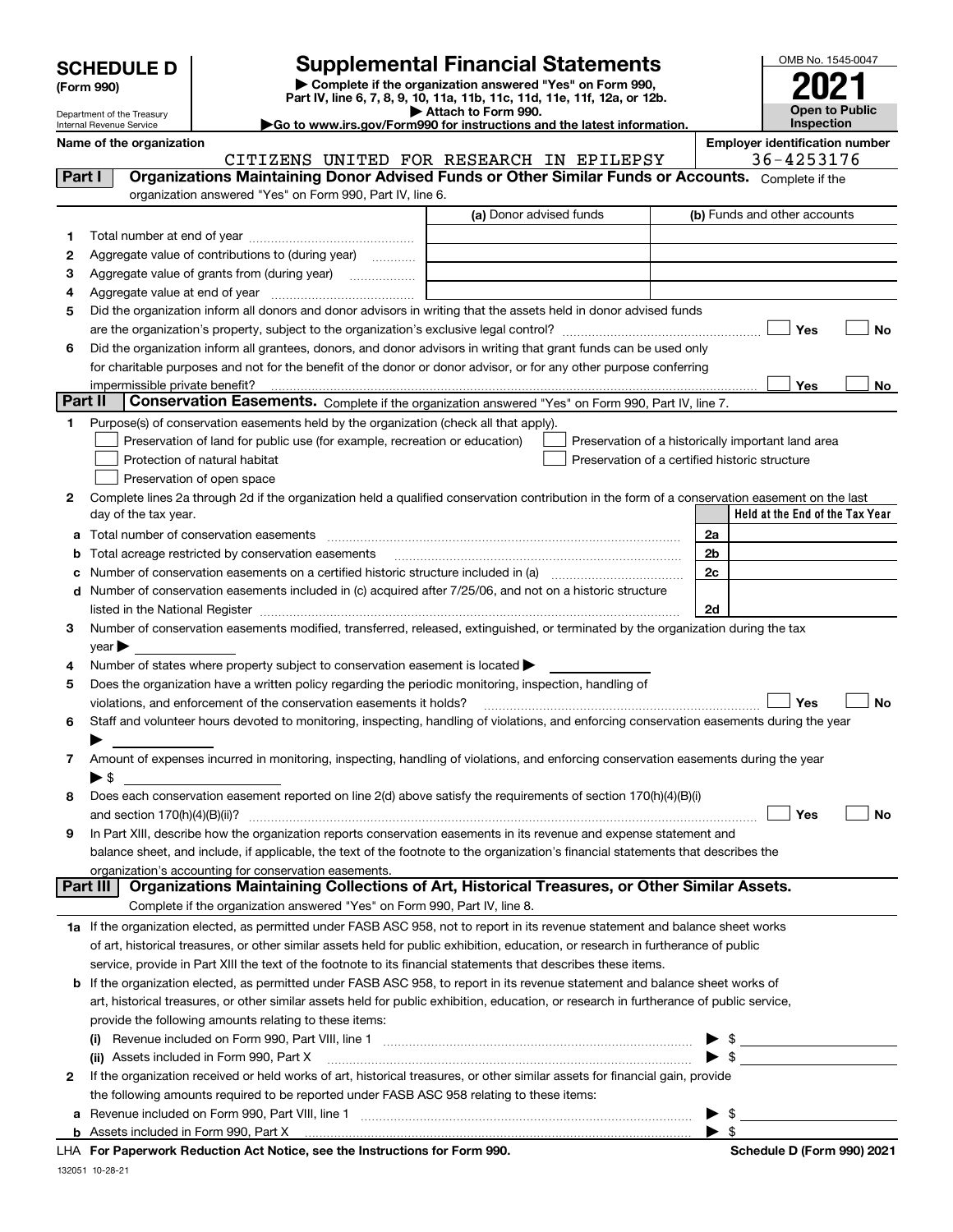|               | Schedule D (Form 990) 2021<br>Part III<br>Organizations Maintaining Collections of Art, Historical Treasures, or Other Similar Assets (continued)                                                                              | CITIZENS UNITED FOR RESEARCH IN EPILEPSY |   |                |                                    |                                 | 36-4253176           |                     |         | Page <sup>2</sup> |
|---------------|--------------------------------------------------------------------------------------------------------------------------------------------------------------------------------------------------------------------------------|------------------------------------------|---|----------------|------------------------------------|---------------------------------|----------------------|---------------------|---------|-------------------|
|               |                                                                                                                                                                                                                                |                                          |   |                |                                    |                                 |                      |                     |         |                   |
| 3             | Using the organization's acquisition, accession, and other records, check any of the following that make significant use of its                                                                                                |                                          |   |                |                                    |                                 |                      |                     |         |                   |
|               | collection items (check all that apply):                                                                                                                                                                                       |                                          |   |                |                                    |                                 |                      |                     |         |                   |
| a             | Public exhibition                                                                                                                                                                                                              |                                          |   |                | Loan or exchange program           |                                 |                      |                     |         |                   |
| b             | Scholarly research                                                                                                                                                                                                             | e                                        |   |                |                                    |                                 |                      |                     |         |                   |
| c             | Preservation for future generations                                                                                                                                                                                            |                                          |   |                |                                    |                                 |                      |                     |         |                   |
| 4             | Provide a description of the organization's collections and explain how they further the organization's exempt purpose in Part XIII.                                                                                           |                                          |   |                |                                    |                                 |                      |                     |         |                   |
| 5             | During the year, did the organization solicit or receive donations of art, historical treasures, or other similar assets                                                                                                       |                                          |   |                |                                    |                                 |                      |                     |         |                   |
|               |                                                                                                                                                                                                                                |                                          |   |                |                                    |                                 |                      | Yes                 |         | No                |
|               | Part IV<br>Escrow and Custodial Arrangements. Complete if the organization answered "Yes" on Form 990, Part IV, line 9, or<br>reported an amount on Form 990, Part X, line 21.                                                 |                                          |   |                |                                    |                                 |                      |                     |         |                   |
|               | 1a Is the organization an agent, trustee, custodian or other intermediary for contributions or other assets not included                                                                                                       |                                          |   |                |                                    |                                 |                      |                     |         |                   |
|               |                                                                                                                                                                                                                                |                                          |   |                |                                    |                                 |                      | Yes                 |         | No                |
|               | b If "Yes," explain the arrangement in Part XIII and complete the following table:                                                                                                                                             |                                          |   |                |                                    |                                 |                      |                     |         |                   |
|               |                                                                                                                                                                                                                                |                                          |   |                |                                    |                                 |                      | Amount              |         |                   |
|               | c Beginning balance measurements and the contract of the contract of the contract of the contract of the contract of the contract of the contract of the contract of the contract of the contract of the contract of the contr |                                          |   |                |                                    | 1c                              |                      |                     |         |                   |
|               | d Additions during the year measurements are all an according to the year measurement of the year measurement of the state of the state of the state of the state of the state of the state of the state of the state of the s |                                          |   |                |                                    | 1d                              |                      |                     |         |                   |
|               | e Distributions during the year manufactured and continuum and contact the year manufactured and contact the year manufactured and contact the year manufactured and contact the year manufactured and contact the year manufa |                                          |   |                |                                    | 1e                              |                      |                     |         |                   |
| f             | Ending balance measurements are all the contract of the contract of the contract of the contract of the contract of the contract of the contract of the contract of the contract of the contract of the contract of the contra |                                          |   |                |                                    | 1f                              |                      |                     |         |                   |
|               | 2a Did the organization include an amount on Form 990, Part X, line 21, for escrow or custodial account liability?                                                                                                             |                                          |   |                |                                    |                                 |                      | <b>Yes</b>          |         | No                |
|               | <b>b</b> If "Yes," explain the arrangement in Part XIII. Check here if the explanation has been provided on Part XIII                                                                                                          |                                          |   |                |                                    |                                 |                      |                     |         |                   |
| <b>Part V</b> | Endowment Funds. Complete if the organization answered "Yes" on Form 990, Part IV, line 10.                                                                                                                                    |                                          |   |                |                                    |                                 |                      |                     |         |                   |
|               |                                                                                                                                                                                                                                | (a) Current year                         |   | (b) Prior year | (c) Two years back                 |                                 | (d) Three years back | (e) Four years back |         |                   |
|               | 1a Beginning of year balance                                                                                                                                                                                                   |                                          |   |                |                                    |                                 |                      |                     |         |                   |
|               |                                                                                                                                                                                                                                |                                          |   |                |                                    |                                 |                      |                     |         |                   |
|               |                                                                                                                                                                                                                                |                                          |   |                |                                    |                                 |                      |                     |         |                   |
|               | c Net investment earnings, gains, and losses                                                                                                                                                                                   |                                          |   |                |                                    |                                 |                      |                     |         |                   |
|               |                                                                                                                                                                                                                                |                                          |   |                |                                    |                                 |                      |                     |         |                   |
|               | e Other expenditures for facilities                                                                                                                                                                                            |                                          |   |                |                                    |                                 |                      |                     |         |                   |
|               | and programs                                                                                                                                                                                                                   |                                          |   |                |                                    |                                 |                      |                     |         |                   |
|               |                                                                                                                                                                                                                                |                                          |   |                |                                    |                                 |                      |                     |         |                   |
| g             | End of year balance                                                                                                                                                                                                            |                                          |   |                |                                    |                                 |                      |                     |         |                   |
| 2             | Provide the estimated percentage of the current year end balance (line 1g, column (a)) held as:                                                                                                                                |                                          |   |                |                                    |                                 |                      |                     |         |                   |
| a             | Board designated or quasi-endowment                                                                                                                                                                                            |                                          | ℅ |                |                                    |                                 |                      |                     |         |                   |
|               | <b>b</b> Permanent endowment                                                                                                                                                                                                   | %                                        |   |                |                                    |                                 |                      |                     |         |                   |
|               | $\mathbf c$ Term endowment $\blacktriangleright$                                                                                                                                                                               | %                                        |   |                |                                    |                                 |                      |                     |         |                   |
|               | The percentages on lines 2a, 2b, and 2c should equal 100%.                                                                                                                                                                     |                                          |   |                |                                    |                                 |                      |                     |         |                   |
|               | 3a Are there endowment funds not in the possession of the organization that are held and administered for the organization                                                                                                     |                                          |   |                |                                    |                                 |                      |                     |         |                   |
|               | by:                                                                                                                                                                                                                            |                                          |   |                |                                    |                                 |                      |                     | Yes     | No                |
|               | (i)                                                                                                                                                                                                                            |                                          |   |                |                                    |                                 |                      | 3a(i)               |         |                   |
|               |                                                                                                                                                                                                                                |                                          |   |                |                                    |                                 |                      | 3a(ii)              |         |                   |
|               |                                                                                                                                                                                                                                |                                          |   |                |                                    |                                 |                      | 3b                  |         |                   |
| 4             | Describe in Part XIII the intended uses of the organization's endowment funds.                                                                                                                                                 |                                          |   |                |                                    |                                 |                      |                     |         |                   |
|               | <b>Part VI</b><br>Land, Buildings, and Equipment.                                                                                                                                                                              |                                          |   |                |                                    |                                 |                      |                     |         |                   |
|               | Complete if the organization answered "Yes" on Form 990, Part IV, line 11a. See Form 990, Part X, line 10.                                                                                                                     |                                          |   |                |                                    |                                 |                      |                     |         |                   |
|               | Description of property                                                                                                                                                                                                        | (a) Cost or other<br>basis (investment)  |   |                | (b) Cost or other<br>basis (other) | (c) Accumulated<br>depreciation |                      | (d) Book value      |         |                   |
|               |                                                                                                                                                                                                                                |                                          |   |                |                                    |                                 |                      |                     |         |                   |
|               |                                                                                                                                                                                                                                |                                          |   |                |                                    |                                 |                      |                     |         |                   |
|               |                                                                                                                                                                                                                                |                                          |   |                | 100, 519.                          | 74,064.                         |                      |                     |         |                   |
|               |                                                                                                                                                                                                                                |                                          |   |                |                                    | 116,434.                        |                      |                     | 26,455. |                   |
|               |                                                                                                                                                                                                                                |                                          |   |                | 144,289.                           |                                 |                      |                     | 27,855. |                   |
|               |                                                                                                                                                                                                                                |                                          |   |                |                                    |                                 |                      |                     |         |                   |
|               |                                                                                                                                                                                                                                |                                          |   |                |                                    |                                 | ▶                    |                     | 54,310. |                   |

**Schedule D (Form 990) 2021**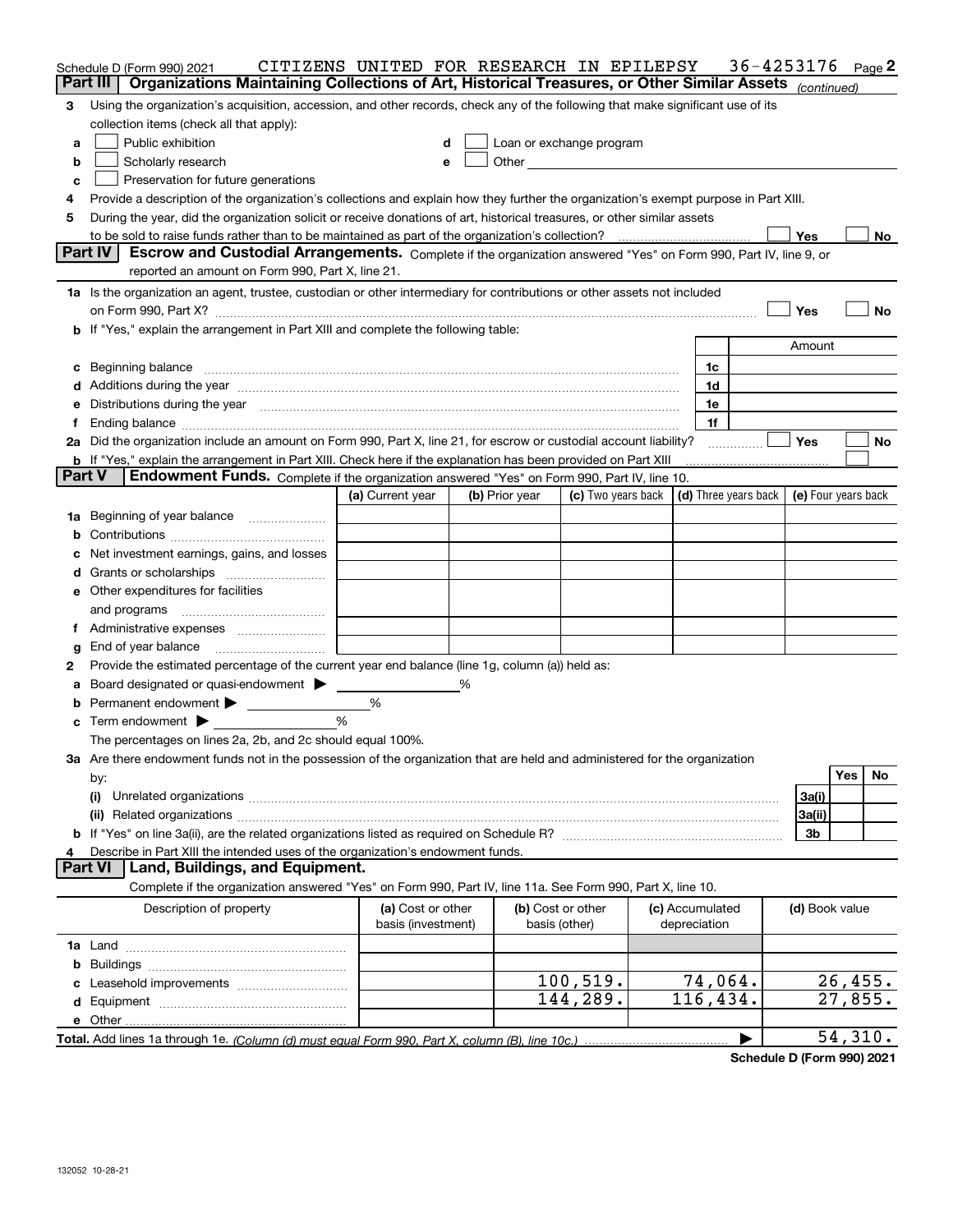| Schedule D (Form 990) 2021                                                                                        |                 | CITIZENS UNITED FOR RESEARCH IN EPILEPSY | 36-4253176<br>$Page$ <sup>3</sup>                         |
|-------------------------------------------------------------------------------------------------------------------|-----------------|------------------------------------------|-----------------------------------------------------------|
| Part VII Investments - Other Securities.                                                                          |                 |                                          |                                                           |
| Complete if the organization answered "Yes" on Form 990, Part IV, line 11b. See Form 990, Part X, line 12.        |                 |                                          |                                                           |
| (a) Description of security or category (including name of security)                                              | (b) Book value  |                                          | (c) Method of valuation: Cost or end-of-year market value |
|                                                                                                                   |                 |                                          |                                                           |
|                                                                                                                   |                 |                                          |                                                           |
| $(3)$ Other                                                                                                       |                 |                                          |                                                           |
| (A)                                                                                                               |                 |                                          |                                                           |
| (B)                                                                                                               |                 |                                          |                                                           |
| (C)                                                                                                               |                 |                                          |                                                           |
| (D)                                                                                                               |                 |                                          |                                                           |
| (E)                                                                                                               |                 |                                          |                                                           |
| (F)                                                                                                               |                 |                                          |                                                           |
| (G)                                                                                                               |                 |                                          |                                                           |
| (H)                                                                                                               |                 |                                          |                                                           |
| Total. (Col. (b) must equal Form 990, Part X, col. (B) line 12.)<br>Part VIII Investments - Program Related.      |                 |                                          |                                                           |
| Complete if the organization answered "Yes" on Form 990, Part IV, line 11c. See Form 990, Part X, line 13.        |                 |                                          |                                                           |
| (a) Description of investment                                                                                     | (b) Book value  |                                          | (c) Method of valuation: Cost or end-of-year market value |
| (1)                                                                                                               |                 |                                          |                                                           |
| (2)                                                                                                               |                 |                                          |                                                           |
| (3)                                                                                                               |                 |                                          |                                                           |
| (4)                                                                                                               |                 |                                          |                                                           |
| (5)                                                                                                               |                 |                                          |                                                           |
| (6)                                                                                                               |                 |                                          |                                                           |
| (7)                                                                                                               |                 |                                          |                                                           |
| (8)                                                                                                               |                 |                                          |                                                           |
| (9)                                                                                                               |                 |                                          |                                                           |
| Total. (Col. (b) must equal Form 990, Part X, col. (B) line 13.)                                                  |                 |                                          |                                                           |
| <b>Other Assets.</b><br>Part IX                                                                                   |                 |                                          |                                                           |
| Complete if the organization answered "Yes" on Form 990, Part IV, line 11d. See Form 990, Part X, line 15.        |                 |                                          |                                                           |
|                                                                                                                   | (a) Description |                                          | (b) Book value                                            |
| (1)                                                                                                               |                 |                                          |                                                           |
| (2)                                                                                                               |                 |                                          |                                                           |
| (3)                                                                                                               |                 |                                          |                                                           |
| (4)                                                                                                               |                 |                                          |                                                           |
| (5)                                                                                                               |                 |                                          |                                                           |
| (6)                                                                                                               |                 |                                          |                                                           |
| (7)                                                                                                               |                 |                                          |                                                           |
| (8)                                                                                                               |                 |                                          |                                                           |
| (9)                                                                                                               |                 |                                          |                                                           |
| Part X<br><b>Other Liabilities.</b>                                                                               |                 |                                          |                                                           |
| Complete if the organization answered "Yes" on Form 990, Part IV, line 11e or 11f. See Form 990, Part X, line 25. |                 |                                          |                                                           |
| (a) Description of liability                                                                                      |                 |                                          | (b) Book value                                            |
| 1.<br>(1)<br>Federal income taxes                                                                                 |                 |                                          |                                                           |
| (2)                                                                                                               |                 |                                          |                                                           |
| (3)                                                                                                               |                 |                                          |                                                           |
| (4)                                                                                                               |                 |                                          |                                                           |
| (5)                                                                                                               |                 |                                          |                                                           |
| (6)                                                                                                               |                 |                                          |                                                           |
| (7)                                                                                                               |                 |                                          |                                                           |
|                                                                                                                   |                 |                                          |                                                           |

**Total.**  *(Column (b) must equal Form 990, Part X, col. (B) line 25.)*

**2.**| Liability for uncertain tax positions. In Part XIII, provide the text of the footnote to the organization's financial statements that reports the

organization's liability for uncertain tax positions under FASB ASC 740. Check here if the text of the footnote has been provided in Part XIII

 $\vert$  X  $\vert$ 

(8)(9)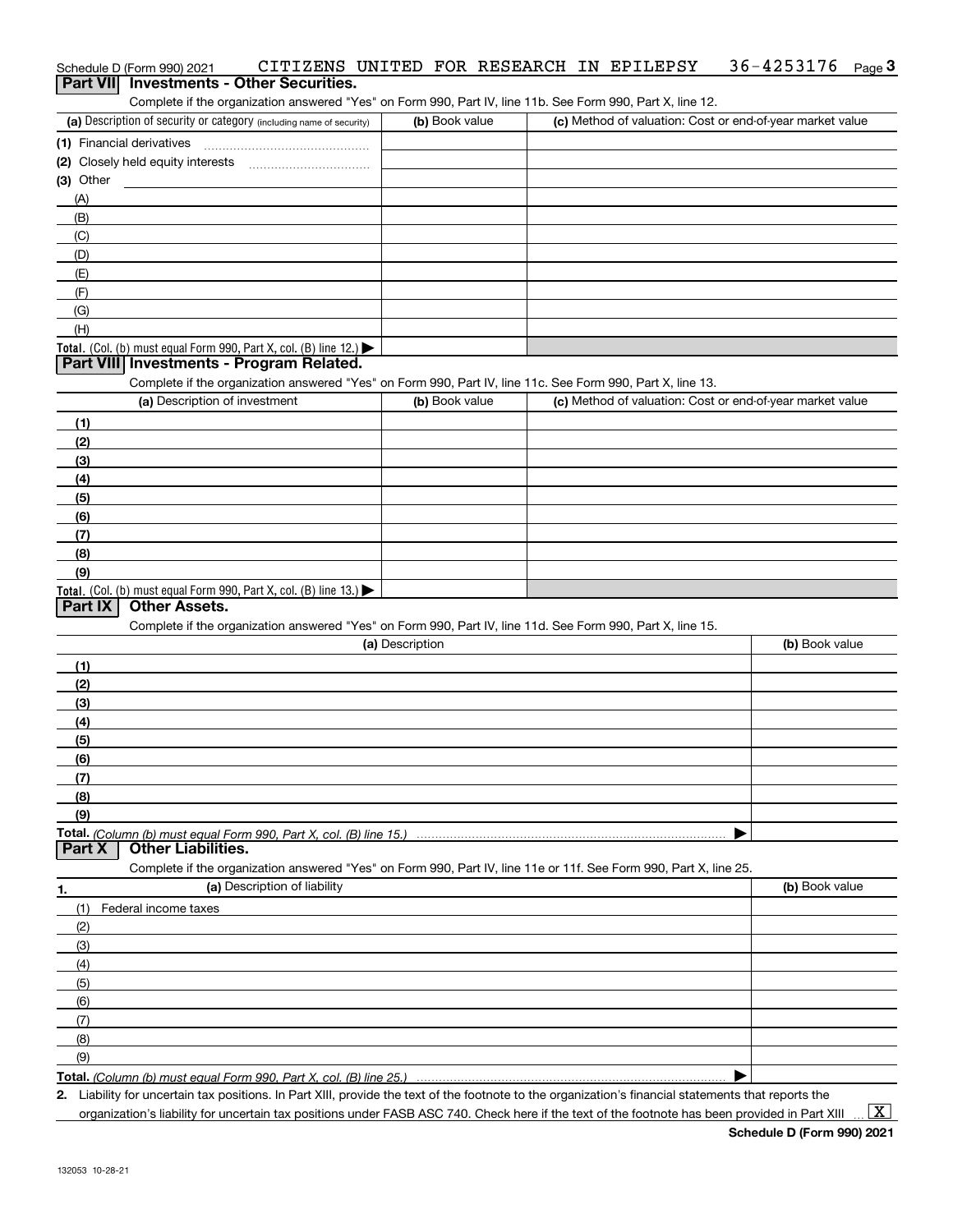|                | CITIZENS UNITED FOR RESEARCH IN EPILEPSY<br>Schedule D (Form 990) 2021                                                                                                                                                              |                |           |                | 36-4253176 $_{Page 4}$       |  |
|----------------|-------------------------------------------------------------------------------------------------------------------------------------------------------------------------------------------------------------------------------------|----------------|-----------|----------------|------------------------------|--|
| <b>Part XI</b> | Reconciliation of Revenue per Audited Financial Statements With Revenue per Return.                                                                                                                                                 |                |           |                |                              |  |
|                | Complete if the organization answered "Yes" on Form 990, Part IV, line 12a.                                                                                                                                                         |                |           |                |                              |  |
| 1              | Total revenue, gains, and other support per audited financial statements                                                                                                                                                            |                |           | $\blacksquare$ | 6,679,791.                   |  |
| $\mathbf{2}$   | Amounts included on line 1 but not on Form 990, Part VIII, line 12:                                                                                                                                                                 |                |           |                |                              |  |
| a              |                                                                                                                                                                                                                                     | 2a             | 330,583.  |                |                              |  |
| b              |                                                                                                                                                                                                                                     | 2 <sub>b</sub> | 58,956.   |                |                              |  |
| с              |                                                                                                                                                                                                                                     | 2c             | 22,507.   |                |                              |  |
|                | Other (Describe in Part XIII.) <b>2006</b> 2006 2010 2010 2010 2010 2011 2012 2013 2014 2015 2016 2017 2018 2019 2016 2016 2017 2018 2019 2016 2017 2018 2019 2016 2017 2018 2019 2018 2019 2016 2017 2018 2019 2018 2019 2018 2019 | 2d             | 240, 211. |                |                              |  |
| e              | Add lines 2a through 2d                                                                                                                                                                                                             |                |           | 2e             | 652,257.                     |  |
| 3.             |                                                                                                                                                                                                                                     |                |           | 3              | 6,027,534.                   |  |
| 4              | Amounts included on Form 990, Part VIII, line 12, but not on line 1:                                                                                                                                                                |                |           |                |                              |  |
| a              | Investment expenses not included on Form 990, Part VIII, line 7b [1000000000000000000000000000000000                                                                                                                                | 4a             | 16, 157.  |                |                              |  |
| b              | Other (Describe in Part XIII.) <b>Construction Contract Construction</b> Chemical Construction Chemical Chemical Chemical Chemical Chemical Chemical Chemical Chemical Chemical Chemical Chemical Chemical Chemical Chemical Chemic | 4b             |           |                |                              |  |
| c.             | Add lines 4a and 4b                                                                                                                                                                                                                 |                |           | 4c             | $\frac{16,157.}{6,043,691.}$ |  |
| 5              |                                                                                                                                                                                                                                     |                |           | 5              |                              |  |
|                | Part XII   Reconciliation of Expenses per Audited Financial Statements With Expenses per Return.                                                                                                                                    |                |           |                |                              |  |
|                | Complete if the organization answered "Yes" on Form 990, Part IV, line 12a.                                                                                                                                                         |                |           |                |                              |  |
| 1              | Total expenses and losses per audited financial statements                                                                                                                                                                          |                |           | $\blacksquare$ | 5,884,336.                   |  |
| 2              | Amounts included on line 1 but not on Form 990, Part IX, line 25:                                                                                                                                                                   |                |           |                |                              |  |
| a              |                                                                                                                                                                                                                                     | 2a             | 58,956.   |                |                              |  |
| b              | Prior year adjustments <b>constructed</b> and construction of the construction of the construction of the construction                                                                                                              | 2 <sub>b</sub> |           |                |                              |  |
|                |                                                                                                                                                                                                                                     | 2c             |           |                |                              |  |
| d              | Other (Describe in Part XIII.) (COLORADIAL CONSERVATION CONTROL)                                                                                                                                                                    | 2d             |           |                |                              |  |
| e              | Add lines 2a through 2d <b>minimum contained a contract and a</b> contract a contract of the contract of the contract of the contract of the contract of the contract of the contract of the contract of the contract of the contra |                |           | 2e             | 58,956.                      |  |
| 3              |                                                                                                                                                                                                                                     |                |           | 3              | $\overline{5,825,380.}$      |  |
| 4              | Amounts included on Form 990, Part IX, line 25, but not on line 1:                                                                                                                                                                  |                |           |                |                              |  |
| a              | Investment expenses not included on Form 990, Part VIII, line 7b [1000000000000000000000000000000000                                                                                                                                | 4a             | 16, 157.  |                |                              |  |
| b              |                                                                                                                                                                                                                                     | 4h.            |           |                |                              |  |
|                | Add lines 4a and 4b                                                                                                                                                                                                                 |                |           | 4c             | 16, 157.                     |  |
| 5.             |                                                                                                                                                                                                                                     |                |           | 5              | 5,841,537.                   |  |
|                | Part XIII Supplemental Information.                                                                                                                                                                                                 |                |           |                |                              |  |
|                | Provide the descriptions required for Part II, lines 3, 5, and 9; Part III, lines 1a and 4; Part IV, lines 1b and 2b; Part V, line 4; Part X, line 2; Part XI,                                                                      |                |           |                |                              |  |

lines 2d and 4b; and Part XII, lines 2d and 4b. Also complete this part to provide any additional information.

### PART X, LINE 2:

MANAGEMENT HAS CONCLUDED THAT CURE EPILEPSY HAS PROPERLY MAINTAINED ITS

EXEMPT STATUS. THE PREVIOUS THREE TAX YEARS ARE SUBJECT TO EXAMINATION BY

FEDERAL AUTHORITIES, THERE ARE CURRENTLY NO EXAMINATIONS BEING CONDUCTED.

### PART XI, LINE 2D - OTHER ADJUSTMENTS:

### GRANT WRITE-OFFS 240, 2011.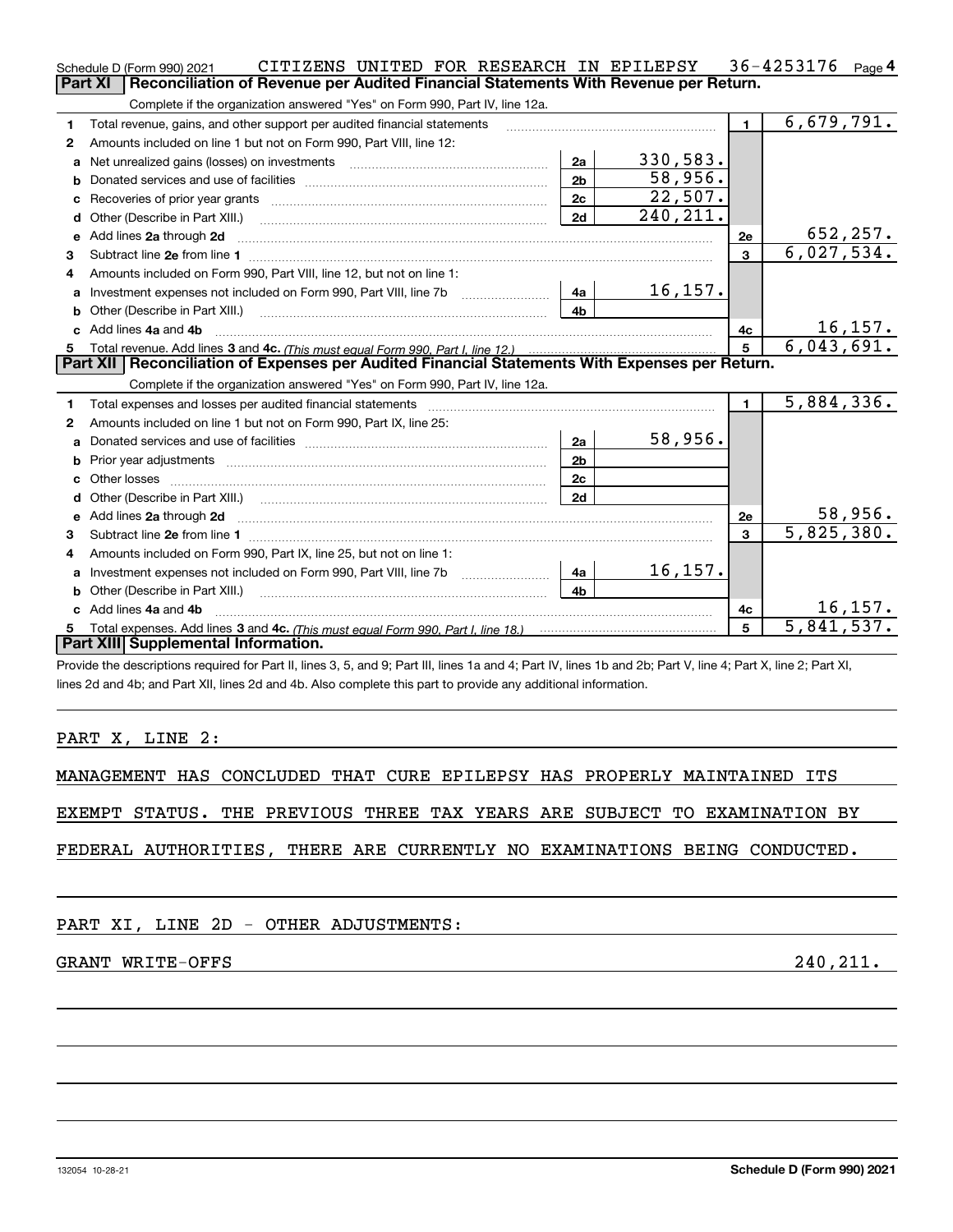| CITIZENS UNITED FOR RESEARCH IN EPILEPSY         |                                           |                                                                                           |                                                                                                                                                               | 36-4253176                                                                                                      |                                                                      |
|--------------------------------------------------|-------------------------------------------|-------------------------------------------------------------------------------------------|---------------------------------------------------------------------------------------------------------------------------------------------------------------|-----------------------------------------------------------------------------------------------------------------|----------------------------------------------------------------------|
| Part I                                           |                                           |                                                                                           | General Information on Activities Outside the United States. Complete if the organization answered "Yes" on                                                   |                                                                                                                 |                                                                      |
| Form 990, Part IV, line 14b.                     |                                           |                                                                                           |                                                                                                                                                               |                                                                                                                 |                                                                      |
| $\mathbf 1$                                      |                                           |                                                                                           | For grantmakers. Does the organization maintain records to substantiate the amount of its grants and other assistance,                                        |                                                                                                                 |                                                                      |
|                                                  |                                           |                                                                                           | the grantees' eligibility for the grants or assistance, and the selection criteria used to award the grants or assistance?                                    | $\boxed{\text{X}}$ Yes                                                                                          | No                                                                   |
| 2                                                |                                           |                                                                                           | For grantmakers. Describe in Part V the organization's procedures for monitoring the use of its grants and other assistance outside the                       |                                                                                                                 |                                                                      |
| United States.                                   |                                           |                                                                                           |                                                                                                                                                               |                                                                                                                 |                                                                      |
| 3.                                               |                                           |                                                                                           | Activities per Region. (The following Part I, line 3 table can be duplicated if additional space is needed.)                                                  |                                                                                                                 |                                                                      |
| (a) Region                                       | (b) Number of<br>offices<br>in the region | (c) Number of<br>employees,<br>agents, and<br>independent<br>contractors<br>in the region | (d) Activities conducted in the region<br>(by type) (such as, fundraising, pro-<br>gram services, investments, grants to<br>recipients located in the region) | (e) If activity listed in (d)<br>is a program service,<br>describe specific type<br>of service(s) in the region | (f) Total<br>expenditures<br>for and<br>investments<br>in the region |
|                                                  |                                           |                                                                                           |                                                                                                                                                               |                                                                                                                 |                                                                      |
|                                                  |                                           |                                                                                           | GRANTS TO RECIPIENTS IN                                                                                                                                       |                                                                                                                 |                                                                      |
| <b>EUROPE</b>                                    | 0                                         | 0                                                                                         | REGION                                                                                                                                                        |                                                                                                                 | 681,590.                                                             |
|                                                  |                                           |                                                                                           |                                                                                                                                                               |                                                                                                                 |                                                                      |
|                                                  |                                           |                                                                                           |                                                                                                                                                               |                                                                                                                 |                                                                      |
| MIDDLE EAST & NORTH                              |                                           |                                                                                           | GRANT TO RECIPIENT IN                                                                                                                                         |                                                                                                                 |                                                                      |
| AFRICA                                           | 0                                         | 0                                                                                         | REGION                                                                                                                                                        |                                                                                                                 | 5,997.                                                               |
|                                                  |                                           |                                                                                           |                                                                                                                                                               |                                                                                                                 |                                                                      |
|                                                  |                                           |                                                                                           |                                                                                                                                                               |                                                                                                                 |                                                                      |
|                                                  |                                           |                                                                                           |                                                                                                                                                               |                                                                                                                 |                                                                      |
|                                                  |                                           |                                                                                           |                                                                                                                                                               |                                                                                                                 |                                                                      |
|                                                  |                                           |                                                                                           |                                                                                                                                                               |                                                                                                                 |                                                                      |
|                                                  |                                           |                                                                                           |                                                                                                                                                               |                                                                                                                 |                                                                      |
|                                                  |                                           |                                                                                           |                                                                                                                                                               |                                                                                                                 |                                                                      |
|                                                  |                                           |                                                                                           |                                                                                                                                                               |                                                                                                                 |                                                                      |
|                                                  |                                           |                                                                                           |                                                                                                                                                               |                                                                                                                 |                                                                      |
|                                                  |                                           |                                                                                           |                                                                                                                                                               |                                                                                                                 |                                                                      |
|                                                  |                                           |                                                                                           |                                                                                                                                                               |                                                                                                                 |                                                                      |
|                                                  |                                           |                                                                                           |                                                                                                                                                               |                                                                                                                 |                                                                      |
|                                                  |                                           |                                                                                           |                                                                                                                                                               |                                                                                                                 |                                                                      |
|                                                  |                                           |                                                                                           |                                                                                                                                                               |                                                                                                                 |                                                                      |
|                                                  |                                           |                                                                                           |                                                                                                                                                               |                                                                                                                 |                                                                      |
|                                                  |                                           |                                                                                           |                                                                                                                                                               |                                                                                                                 |                                                                      |
|                                                  |                                           |                                                                                           |                                                                                                                                                               |                                                                                                                 |                                                                      |
|                                                  |                                           |                                                                                           |                                                                                                                                                               |                                                                                                                 |                                                                      |
|                                                  |                                           |                                                                                           |                                                                                                                                                               |                                                                                                                 |                                                                      |
|                                                  |                                           |                                                                                           |                                                                                                                                                               |                                                                                                                 |                                                                      |
|                                                  | 0                                         | $\pmb{0}$                                                                                 |                                                                                                                                                               |                                                                                                                 | 687,587.                                                             |
| 3 a Subtotal<br><b>b</b> Total from continuation |                                           |                                                                                           |                                                                                                                                                               |                                                                                                                 |                                                                      |
| sheets to Part I                                 | 0                                         | 0                                                                                         |                                                                                                                                                               |                                                                                                                 | 0.                                                                   |
| c Totals (add lines 3a                           |                                           |                                                                                           |                                                                                                                                                               |                                                                                                                 |                                                                      |
| and 3b)                                          | 0                                         | 0                                                                                         |                                                                                                                                                               |                                                                                                                 | 687,587.                                                             |

**| Complete if the organization answered "Yes" on Form 990, Part IV, line 14b, 15, or 16. | Attach to Form 990. | Go to www.irs.gov/Form990 for instructions and the latest information.**

**Statement of Activities Outside the United States** 

**For Paperwork Reduction Act Notice, see the Instructions for Form 990. Schedule F (Form 990) 2021** and 3b) LHA

OMB No. 1545-0047

**2021**

**Open to Public InspectionEmployer identification number**

Department of the Treasury Internal Revenue Service

**(Form 990)**

Name of the organization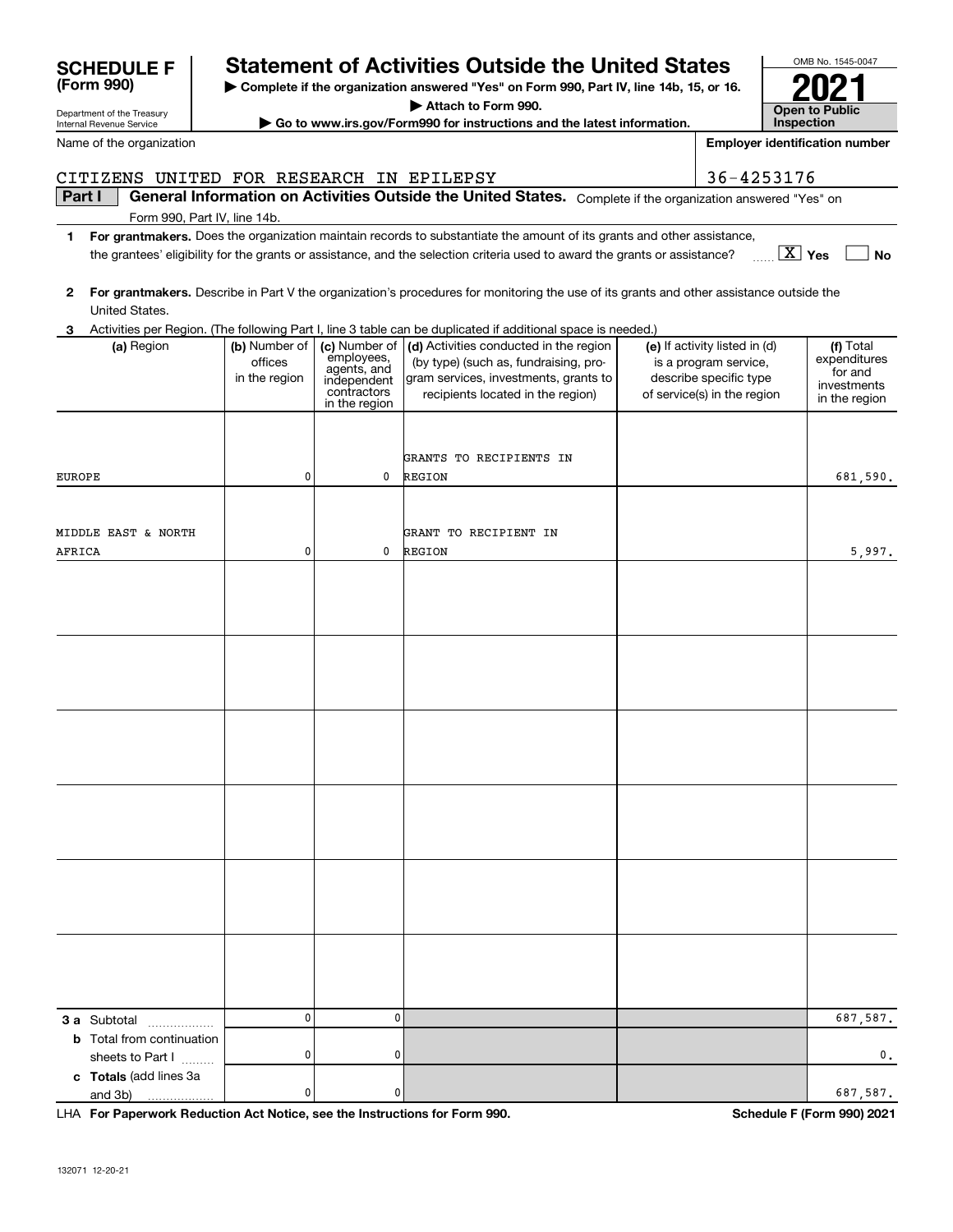**Part II** Grants and Other Assistance to Organizations or Entities Outside the United States. Complete if the organization answered "Yes" on Form 990, Part IV, line 15, for any<br>recisiont who received more than \$5,000. Part recipient who received more than \$5,000. Part II can be duplicated if additional space is needed.

| $\mathbf{1}$<br>(a) Name of organization                   | (b) IRS code section<br>and EIN (if applicable) | (c) Region                    | (d) Purpose of<br>grant                                                                                                                                                                                                                                                      | (e) Amount<br>of cash grant | (f) Manner of<br>cash disbursement | (g) Amount of<br>noncash<br>assistance | (h) Description<br>of noncash<br>assistance | (i) Method of<br>valuation (book, FMV,<br>appraisal, other) |
|------------------------------------------------------------|-------------------------------------------------|-------------------------------|------------------------------------------------------------------------------------------------------------------------------------------------------------------------------------------------------------------------------------------------------------------------------|-----------------------------|------------------------------------|----------------------------------------|---------------------------------------------|-------------------------------------------------------------|
|                                                            |                                                 |                               |                                                                                                                                                                                                                                                                              |                             |                                    |                                        |                                             |                                                             |
|                                                            |                                                 | <b>EUROPE</b>                 | <b>CURE EPILEPSY</b>                                                                                                                                                                                                                                                         | 250,000. WIRE               |                                    | $\mathfrak{o}$ .                       |                                             |                                                             |
|                                                            |                                                 |                               |                                                                                                                                                                                                                                                                              |                             |                                    |                                        |                                             |                                                             |
|                                                            |                                                 | <b>EUROPE</b>                 | <b>CURE EPILEPSY</b>                                                                                                                                                                                                                                                         | 249,816. WIRE               |                                    | $\mathfrak o$ .                        |                                             |                                                             |
|                                                            |                                                 |                               |                                                                                                                                                                                                                                                                              |                             |                                    |                                        |                                             |                                                             |
|                                                            |                                                 | <b>EUROPE</b>                 | <b>CATALYST</b>                                                                                                                                                                                                                                                              | 181,774. WIRE               |                                    | $\mathbf 0$ .                          |                                             |                                                             |
|                                                            |                                                 |                               |                                                                                                                                                                                                                                                                              |                             |                                    |                                        |                                             |                                                             |
|                                                            |                                                 | MIDDLE EAST &<br>NORTH AFRICA | RESEARCH CONFERENCE<br>GRANT                                                                                                                                                                                                                                                 | $5,997.$ WIRE               |                                    | $\mathfrak o$ .                        |                                             |                                                             |
|                                                            |                                                 |                               |                                                                                                                                                                                                                                                                              |                             |                                    |                                        |                                             |                                                             |
|                                                            |                                                 |                               |                                                                                                                                                                                                                                                                              |                             |                                    |                                        |                                             |                                                             |
|                                                            |                                                 |                               |                                                                                                                                                                                                                                                                              |                             |                                    |                                        |                                             |                                                             |
|                                                            |                                                 |                               |                                                                                                                                                                                                                                                                              |                             |                                    |                                        |                                             |                                                             |
|                                                            |                                                 |                               |                                                                                                                                                                                                                                                                              |                             |                                    |                                        |                                             |                                                             |
|                                                            |                                                 |                               |                                                                                                                                                                                                                                                                              |                             |                                    |                                        |                                             |                                                             |
|                                                            |                                                 |                               |                                                                                                                                                                                                                                                                              |                             |                                    |                                        |                                             |                                                             |
|                                                            |                                                 |                               |                                                                                                                                                                                                                                                                              |                             |                                    |                                        |                                             |                                                             |
| $\mathbf{2}$                                               |                                                 |                               | Enter total number of recipient organizations listed above that are recognized as charities by the foreign country, recognized as a tax<br>exempt 501(c)(3) organization by the IRS, or for which the grantee or counsel has provided a section 501(c)(3) equivalency letter |                             |                                    |                                        |                                             | $\overline{3}$                                              |
| Enter total number of other organizations or entities<br>3 |                                                 |                               |                                                                                                                                                                                                                                                                              |                             |                                    |                                        |                                             | $\overline{1}$<br>Pelcedule E (Ferry 000) 0004              |

**Schedule F (Form 990) 2021**

**2**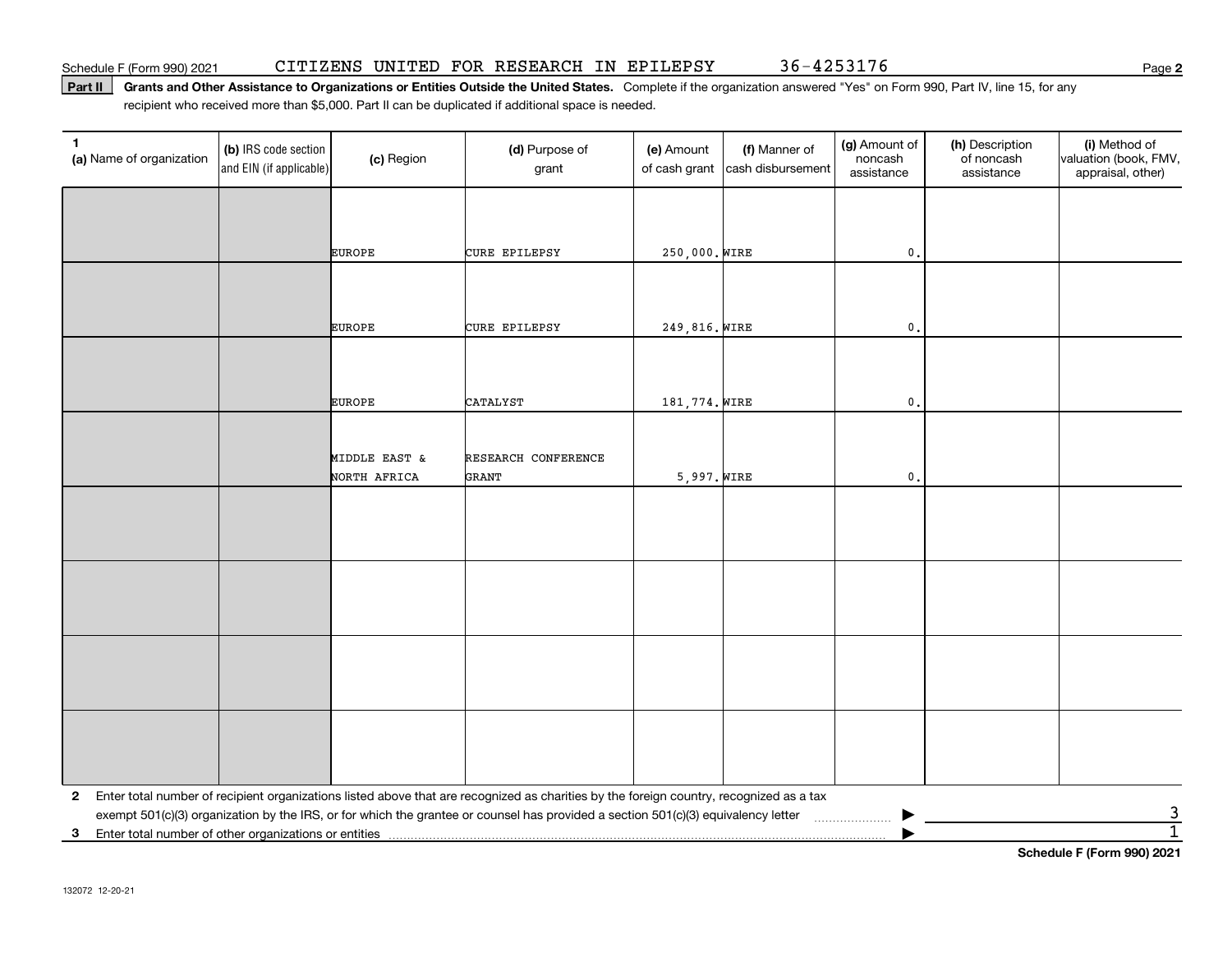**3**

### **Part III Grants and Other Assistance to Individuals Outside the United States.**  Complete if the organization answered "Yes" on Form 990, Part IV, line 16. Part III can be duplicated if additional space is needed.

| Part in car be duplicated if additional space is needed.<br>(a) Type of grant or assistance | (b) Region | (c) Number of<br>recipients | (d) Amount of<br>cash grant | (e) Manner of<br>cash disbursement | (f) Amount of<br>noncash<br>assistance | (g) Description of<br>noncash assistance | (h) Method of<br>valuation<br>(book, FMV,<br>appraisal, other) |
|---------------------------------------------------------------------------------------------|------------|-----------------------------|-----------------------------|------------------------------------|----------------------------------------|------------------------------------------|----------------------------------------------------------------|
|                                                                                             |            |                             |                             |                                    |                                        |                                          |                                                                |
|                                                                                             |            |                             |                             |                                    |                                        |                                          |                                                                |
|                                                                                             |            |                             |                             |                                    |                                        |                                          |                                                                |
|                                                                                             |            |                             |                             |                                    |                                        |                                          |                                                                |
|                                                                                             |            |                             |                             |                                    |                                        |                                          |                                                                |
|                                                                                             |            |                             |                             |                                    |                                        |                                          |                                                                |
|                                                                                             |            |                             |                             |                                    |                                        |                                          |                                                                |
|                                                                                             |            |                             |                             |                                    |                                        |                                          |                                                                |
|                                                                                             |            |                             |                             |                                    |                                        |                                          |                                                                |
|                                                                                             |            |                             |                             |                                    |                                        |                                          |                                                                |

**Schedule F (Form 990) 2021**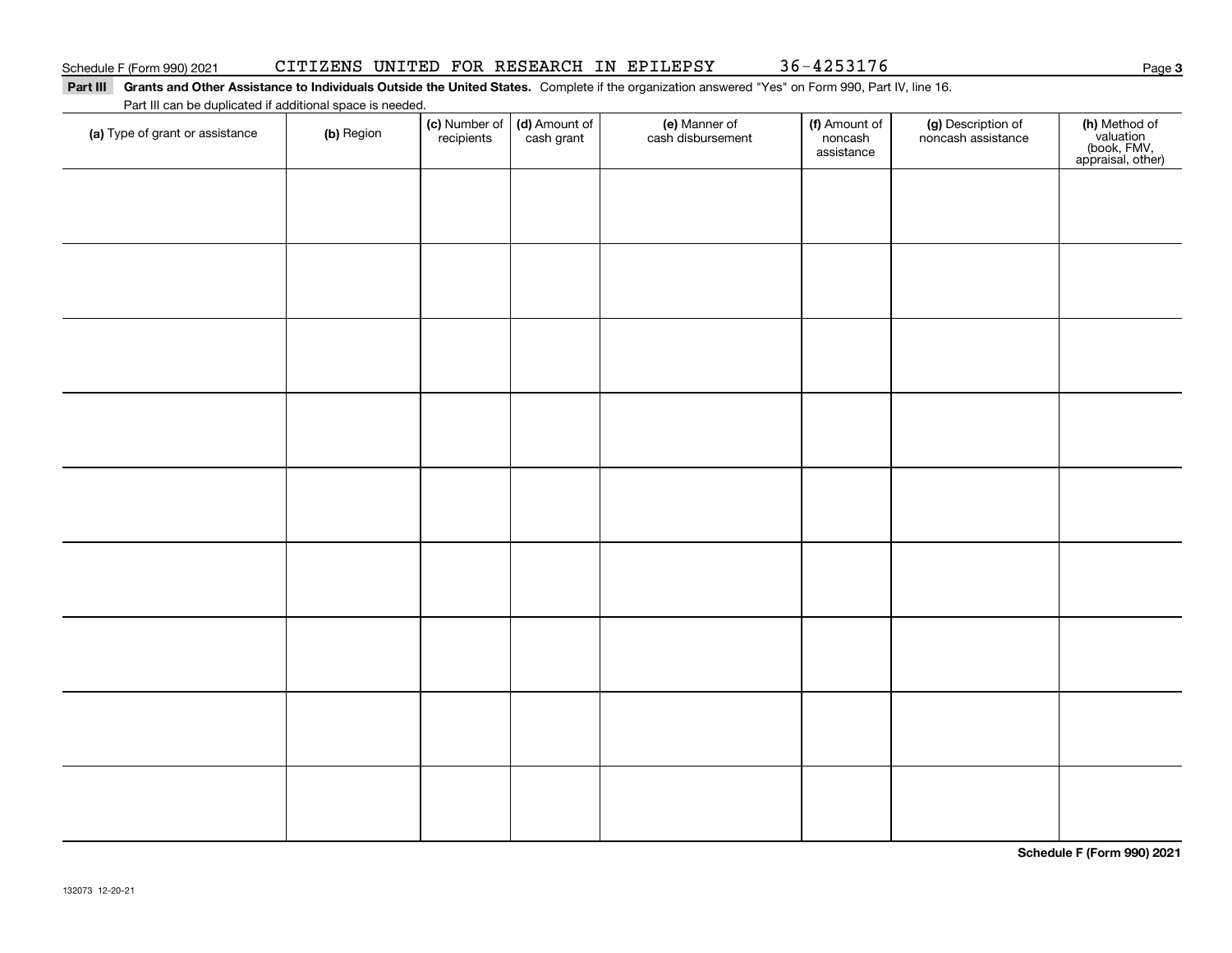### **4** Schedule F (Form 990) 2021 CITIZENS UNITED FOR RESEARCH IN EPILEPSY 36-4253176 Page <br>L**Part IV** L. Eoroig**n Forms Part IV F** (Form 990) 2021

| 1              | Was the organization a U.S. transferor of property to a foreign corporation during the tax year? If "Yes."                                                                                                                    |     |                   |
|----------------|-------------------------------------------------------------------------------------------------------------------------------------------------------------------------------------------------------------------------------|-----|-------------------|
|                | the organization may be required to file Form 926, Return by a U.S. Transferor of Property to a Foreign                                                                                                                       |     |                   |
|                |                                                                                                                                                                                                                               | Yes | $\overline{X}$ No |
| $\overline{2}$ | Did the organization have an interest in a foreign trust during the tax year? If "Yes," the organization may                                                                                                                  |     |                   |
|                | be required to separately file Form 3520, Annual Return To Report Transactions With Foreign Trusts and                                                                                                                        |     |                   |
|                | Receipt of Certain Foreign Gifts, and/or Form 3520-A, Annual Information Return of Foreign Trust With a                                                                                                                       |     |                   |
|                |                                                                                                                                                                                                                               | Yes | ∣X∣No             |
| 3              | Did the organization have an ownership interest in a foreign corporation during the tax year? If "Yes."                                                                                                                       |     |                   |
|                | the organization may be required to file Form 5471, Information Return of U.S. Persons With Respect to                                                                                                                        |     |                   |
|                |                                                                                                                                                                                                                               | Yes | $X \mid N_{0}$    |
| 4              | Was the organization a direct or indirect shareholder of a passive foreign investment company or a                                                                                                                            |     |                   |
|                | qualified electing fund during the tax year? If "Yes," the organization may be required to file Form 8621,                                                                                                                    |     |                   |
|                | Information Return by a Shareholder of a Passive Foreign Investment Company or Qualified Electing                                                                                                                             |     |                   |
|                | Fund (see Instructions for Form 8621) manufactured control to the control of the control of the control of the                                                                                                                | Yes | $X \mid N_0$      |
| 5              | Did the organization have an ownership interest in a foreign partnership during the tax year? If "Yes,"                                                                                                                       |     |                   |
|                | the organization may be required to file Form 8865, Return of U.S. Persons With Respect to Certain                                                                                                                            |     |                   |
|                | Foreign Partnerships (see Instructions for Form 8865) manufactured contain the control of the control of the control of the control of the control of the control of the control of the control of the control of the control | Yes | ⊦X ∣No            |
| 6              | Did the organization have any operations in or related to any boycotting countries during the tax year? If                                                                                                                    |     |                   |
|                | "Yes," the organization may be required to separately file Form 5713, International Boycott Report (see                                                                                                                       |     |                   |
|                |                                                                                                                                                                                                                               | Yes | X<br>No           |
|                |                                                                                                                                                                                                                               |     |                   |

**Schedule F (Form 990) 2021**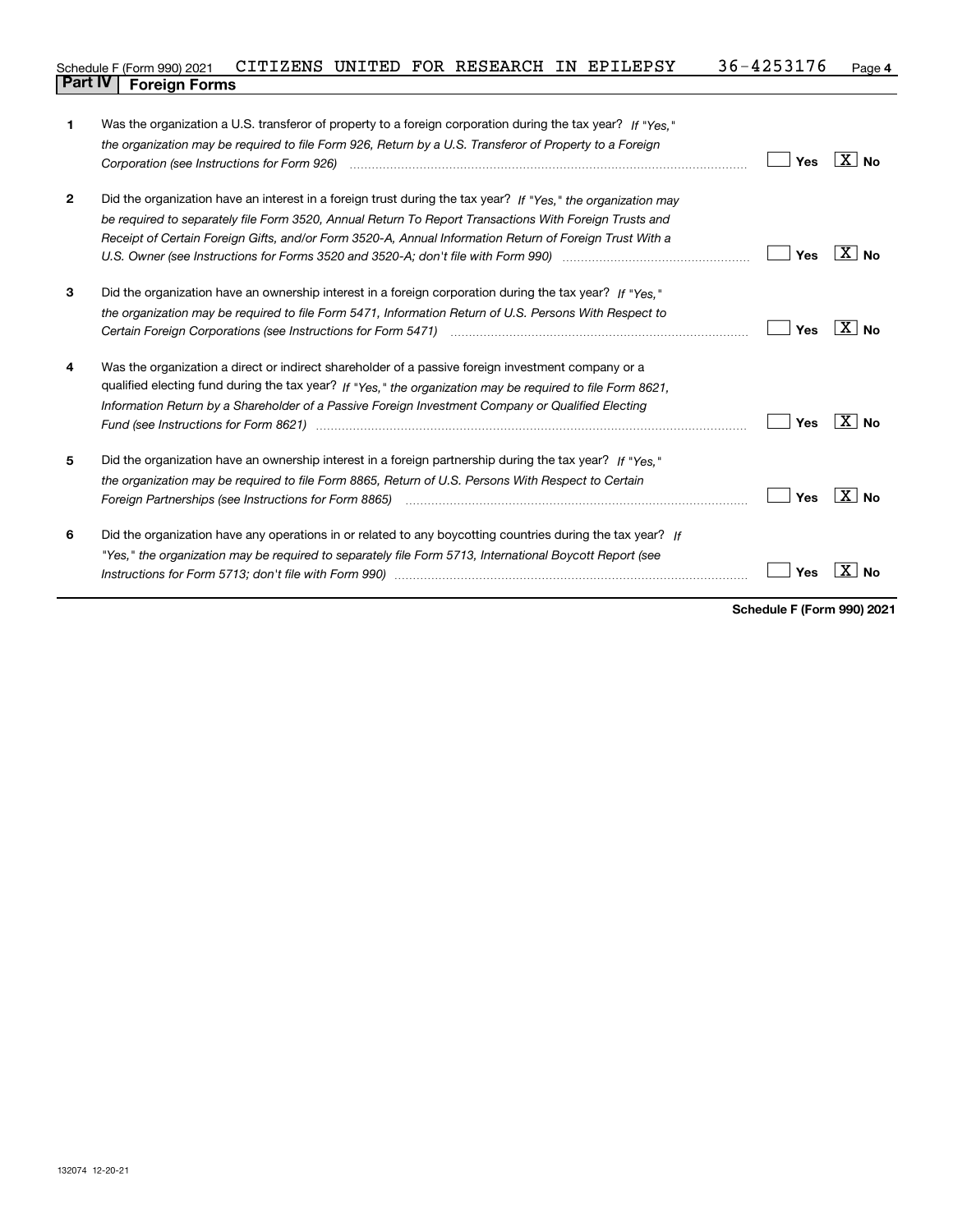| Schedule F (Form 990) 2021 |                 |                                                          |  |  | CITIZENS UNITED FOR RESEARCH IN EPILEPSY | 36-4253176                                                                                                                            | Page 5 |
|----------------------------|-----------------|----------------------------------------------------------|--|--|------------------------------------------|---------------------------------------------------------------------------------------------------------------------------------------|--------|
| <b>Part V</b>              |                 | <b>Supplemental Information</b>                          |  |  |                                          |                                                                                                                                       |        |
|                            |                 |                                                          |  |  |                                          | Provide the information required by Part I, line 2 (monitoring of funds); Part I, line 3, column (f) (accounting method; amounts of   |        |
|                            |                 |                                                          |  |  |                                          | investments vs. expenditures per region); Part II, line 1 (accounting method); Part III (accounting method); and Part III, column (c) |        |
|                            |                 |                                                          |  |  |                                          | (estimated number of recipients), as applicable. Also complete this part to provide any additional information. See instructions.     |        |
|                            |                 |                                                          |  |  |                                          |                                                                                                                                       |        |
|                            | PART I, LINE 2: |                                                          |  |  |                                          |                                                                                                                                       |        |
|                            |                 | GRANTEES ARE REQUIRED TO MAKE PERIODIC PROGRESS REPORTS. |  |  |                                          |                                                                                                                                       |        |
|                            |                 |                                                          |  |  |                                          |                                                                                                                                       |        |
|                            |                 |                                                          |  |  |                                          |                                                                                                                                       |        |
|                            |                 |                                                          |  |  |                                          |                                                                                                                                       |        |
|                            |                 |                                                          |  |  |                                          |                                                                                                                                       |        |
|                            |                 |                                                          |  |  |                                          |                                                                                                                                       |        |
|                            |                 |                                                          |  |  |                                          |                                                                                                                                       |        |
|                            |                 |                                                          |  |  |                                          |                                                                                                                                       |        |
|                            |                 |                                                          |  |  |                                          |                                                                                                                                       |        |
|                            |                 |                                                          |  |  |                                          |                                                                                                                                       |        |
|                            |                 |                                                          |  |  |                                          |                                                                                                                                       |        |
|                            |                 |                                                          |  |  |                                          |                                                                                                                                       |        |
|                            |                 |                                                          |  |  |                                          |                                                                                                                                       |        |
|                            |                 |                                                          |  |  |                                          |                                                                                                                                       |        |
|                            |                 |                                                          |  |  |                                          |                                                                                                                                       |        |
|                            |                 |                                                          |  |  |                                          |                                                                                                                                       |        |
|                            |                 |                                                          |  |  |                                          |                                                                                                                                       |        |
|                            |                 |                                                          |  |  |                                          |                                                                                                                                       |        |
|                            |                 |                                                          |  |  |                                          |                                                                                                                                       |        |
|                            |                 |                                                          |  |  |                                          |                                                                                                                                       |        |
|                            |                 |                                                          |  |  |                                          |                                                                                                                                       |        |
|                            |                 |                                                          |  |  |                                          |                                                                                                                                       |        |
|                            |                 |                                                          |  |  |                                          |                                                                                                                                       |        |
|                            |                 |                                                          |  |  |                                          |                                                                                                                                       |        |
|                            |                 |                                                          |  |  |                                          |                                                                                                                                       |        |
|                            |                 |                                                          |  |  |                                          |                                                                                                                                       |        |
|                            |                 |                                                          |  |  |                                          |                                                                                                                                       |        |
|                            |                 |                                                          |  |  |                                          |                                                                                                                                       |        |
|                            |                 |                                                          |  |  |                                          |                                                                                                                                       |        |
|                            |                 |                                                          |  |  |                                          |                                                                                                                                       |        |
|                            |                 |                                                          |  |  |                                          |                                                                                                                                       |        |
|                            |                 |                                                          |  |  |                                          |                                                                                                                                       |        |
|                            |                 |                                                          |  |  |                                          |                                                                                                                                       |        |
|                            |                 |                                                          |  |  |                                          |                                                                                                                                       |        |
|                            |                 |                                                          |  |  |                                          |                                                                                                                                       |        |
|                            |                 |                                                          |  |  |                                          |                                                                                                                                       |        |
|                            |                 |                                                          |  |  |                                          |                                                                                                                                       |        |
|                            |                 |                                                          |  |  |                                          |                                                                                                                                       |        |
|                            |                 |                                                          |  |  |                                          |                                                                                                                                       |        |
|                            |                 |                                                          |  |  |                                          |                                                                                                                                       |        |
|                            |                 |                                                          |  |  |                                          |                                                                                                                                       |        |
|                            |                 |                                                          |  |  |                                          |                                                                                                                                       |        |
|                            |                 |                                                          |  |  |                                          |                                                                                                                                       |        |
|                            |                 |                                                          |  |  |                                          |                                                                                                                                       |        |
|                            |                 |                                                          |  |  |                                          |                                                                                                                                       |        |
|                            |                 |                                                          |  |  |                                          |                                                                                                                                       |        |
|                            |                 |                                                          |  |  |                                          |                                                                                                                                       |        |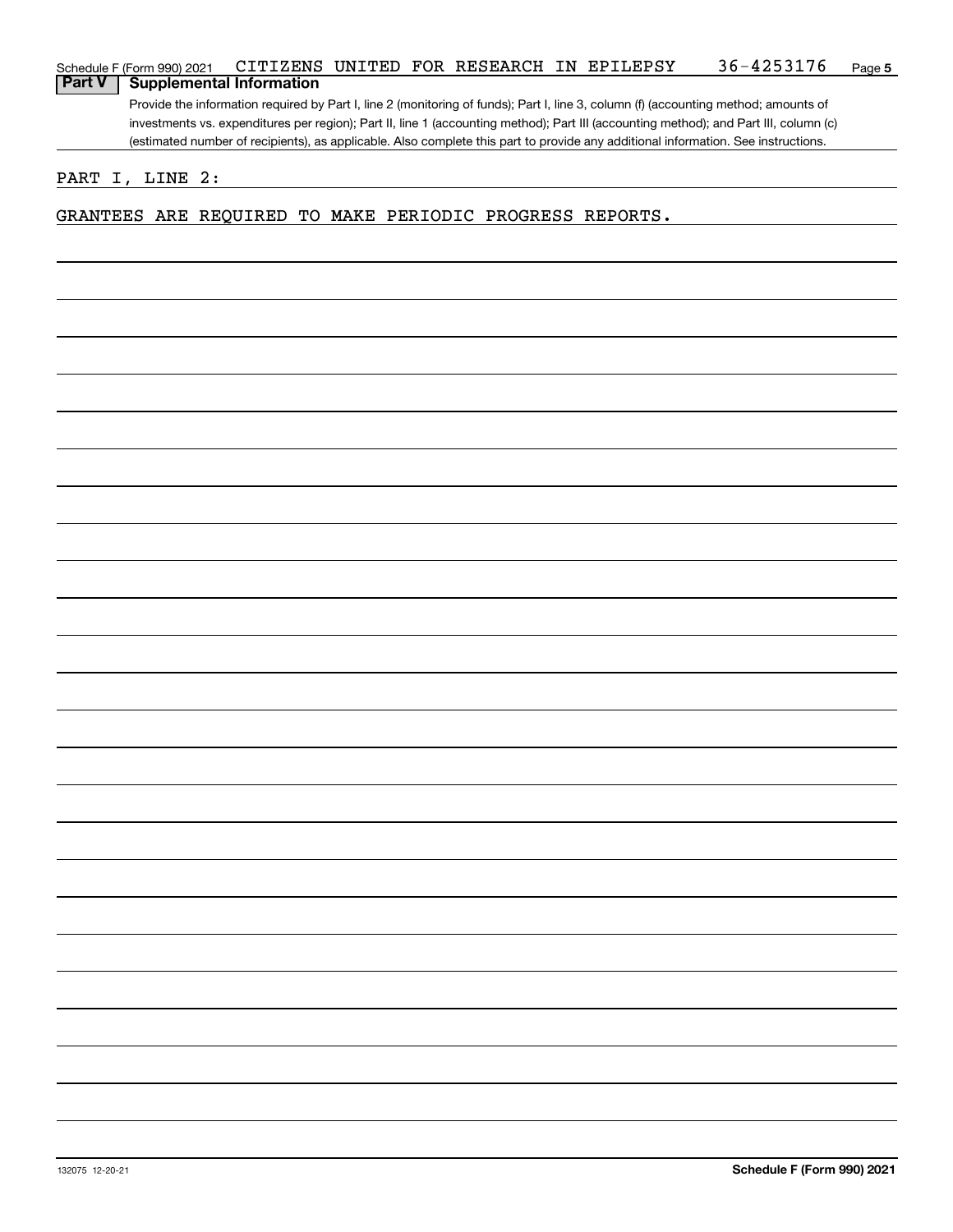| <b>SCHEDULE G</b>                                      |                                  | Supplemental Information Regarding Fundraising or Gaming Activities                                                                                                                                                                                  |                            |                                         |                                                                            |                                        | OMB No. 1545-0047                       |
|--------------------------------------------------------|----------------------------------|------------------------------------------------------------------------------------------------------------------------------------------------------------------------------------------------------------------------------------------------------|----------------------------|-----------------------------------------|----------------------------------------------------------------------------|----------------------------------------|-----------------------------------------|
| (Form 990)                                             |                                  | Complete if the organization answered "Yes" on Form 990, Part IV, line 17, 18, or 19, or if the<br>organization entered more than \$15,000 on Form 990-EZ, line 6a.                                                                                  |                            |                                         |                                                                            |                                        | 2021                                    |
| Department of the Treasury<br>Internal Revenue Service |                                  | Attach to Form 990 or Form 990-EZ.                                                                                                                                                                                                                   |                            |                                         |                                                                            |                                        | <b>Open to Public</b><br>Inspection     |
| Name of the organization                               |                                  | ► Go to www.irs.gov/Form990 for instructions and the latest information.                                                                                                                                                                             |                            |                                         |                                                                            |                                        | <b>Employer identification number</b>   |
|                                                        |                                  | CITIZENS UNITED FOR RESEARCH IN EPILEPSY                                                                                                                                                                                                             |                            |                                         |                                                                            | 36-4253176                             |                                         |
| Part I                                                 |                                  | Fundraising Activities. Complete if the organization answered "Yes" on Form 990, Part IV, line 17. Form 990-EZ filers are not                                                                                                                        |                            |                                         |                                                                            |                                        |                                         |
|                                                        | required to complete this part.  |                                                                                                                                                                                                                                                      |                            |                                         |                                                                            |                                        |                                         |
| Mail solicitations                                     |                                  | 1 Indicate whether the organization raised funds through any of the following activities. Check all that apply.                                                                                                                                      |                            |                                         |                                                                            |                                        |                                         |
| a<br>b                                                 | Internet and email solicitations | е<br>f                                                                                                                                                                                                                                               |                            |                                         | Solicitation of non-government grants<br>Solicitation of government grants |                                        |                                         |
| Phone solicitations<br>с                               |                                  | g                                                                                                                                                                                                                                                    | Special fundraising events |                                         |                                                                            |                                        |                                         |
| In-person solicitations<br>d                           |                                  |                                                                                                                                                                                                                                                      |                            |                                         |                                                                            |                                        |                                         |
|                                                        |                                  | 2 a Did the organization have a written or oral agreement with any individual (including officers, directors, trustees, or                                                                                                                           |                            |                                         |                                                                            |                                        |                                         |
|                                                        |                                  | key employees listed in Form 990, Part VII) or entity in connection with professional fundraising services?<br>b If "Yes," list the 10 highest paid individuals or entities (fundraisers) pursuant to agreements under which the fundraiser is to be |                            |                                         |                                                                            |                                        | <b>No</b><br>Yes                        |
| compensated at least \$5,000 by the organization.      |                                  |                                                                                                                                                                                                                                                      |                            |                                         |                                                                            |                                        |                                         |
|                                                        |                                  |                                                                                                                                                                                                                                                      |                            |                                         |                                                                            |                                        |                                         |
| (i) Name and address of individual                     |                                  | (ii) Activity                                                                                                                                                                                                                                        |                            | (iii) Did<br>fundraiser<br>have custody | (iv) Gross receipts                                                        | (v) Amount paid<br>to (or retained by) | (vi) Amount paid<br>to (or retained by) |
| or entity (fundraiser)                                 |                                  |                                                                                                                                                                                                                                                      |                            | or control of<br>contributions?         | from activity                                                              | fundraiser<br>listed in col. (i)       | organization                            |
|                                                        |                                  |                                                                                                                                                                                                                                                      | Yes                        | <b>No</b>                               |                                                                            |                                        |                                         |
|                                                        |                                  |                                                                                                                                                                                                                                                      |                            |                                         |                                                                            |                                        |                                         |
|                                                        |                                  |                                                                                                                                                                                                                                                      |                            |                                         |                                                                            |                                        |                                         |
|                                                        |                                  |                                                                                                                                                                                                                                                      |                            |                                         |                                                                            |                                        |                                         |
|                                                        |                                  |                                                                                                                                                                                                                                                      |                            |                                         |                                                                            |                                        |                                         |
|                                                        |                                  |                                                                                                                                                                                                                                                      |                            |                                         |                                                                            |                                        |                                         |
|                                                        |                                  |                                                                                                                                                                                                                                                      |                            |                                         |                                                                            |                                        |                                         |
|                                                        |                                  |                                                                                                                                                                                                                                                      |                            |                                         |                                                                            |                                        |                                         |
|                                                        |                                  |                                                                                                                                                                                                                                                      |                            |                                         |                                                                            |                                        |                                         |
|                                                        |                                  |                                                                                                                                                                                                                                                      |                            |                                         |                                                                            |                                        |                                         |
|                                                        |                                  |                                                                                                                                                                                                                                                      |                            |                                         |                                                                            |                                        |                                         |
|                                                        |                                  |                                                                                                                                                                                                                                                      |                            |                                         |                                                                            |                                        |                                         |
|                                                        |                                  |                                                                                                                                                                                                                                                      |                            |                                         |                                                                            |                                        |                                         |
|                                                        |                                  |                                                                                                                                                                                                                                                      |                            |                                         |                                                                            |                                        |                                         |
|                                                        |                                  |                                                                                                                                                                                                                                                      |                            |                                         |                                                                            |                                        |                                         |
|                                                        |                                  |                                                                                                                                                                                                                                                      |                            |                                         |                                                                            |                                        |                                         |
|                                                        |                                  |                                                                                                                                                                                                                                                      |                            |                                         |                                                                            |                                        |                                         |
| Total                                                  |                                  |                                                                                                                                                                                                                                                      |                            |                                         |                                                                            |                                        |                                         |
| or licensing.                                          |                                  | 3 List all states in which the organization is registered or licensed to solicit contributions or has been notified it is exempt from registration                                                                                                   |                            |                                         |                                                                            |                                        |                                         |
|                                                        |                                  |                                                                                                                                                                                                                                                      |                            |                                         |                                                                            |                                        |                                         |
|                                                        |                                  |                                                                                                                                                                                                                                                      |                            |                                         |                                                                            |                                        |                                         |
|                                                        |                                  |                                                                                                                                                                                                                                                      |                            |                                         |                                                                            |                                        |                                         |
|                                                        |                                  |                                                                                                                                                                                                                                                      |                            |                                         |                                                                            |                                        |                                         |
|                                                        |                                  |                                                                                                                                                                                                                                                      |                            |                                         |                                                                            |                                        |                                         |

LHA For Paperwork Reduction Act Notice, see the Instructions for Form 990 or 990-EZ. Schedule G (Form 990) 2021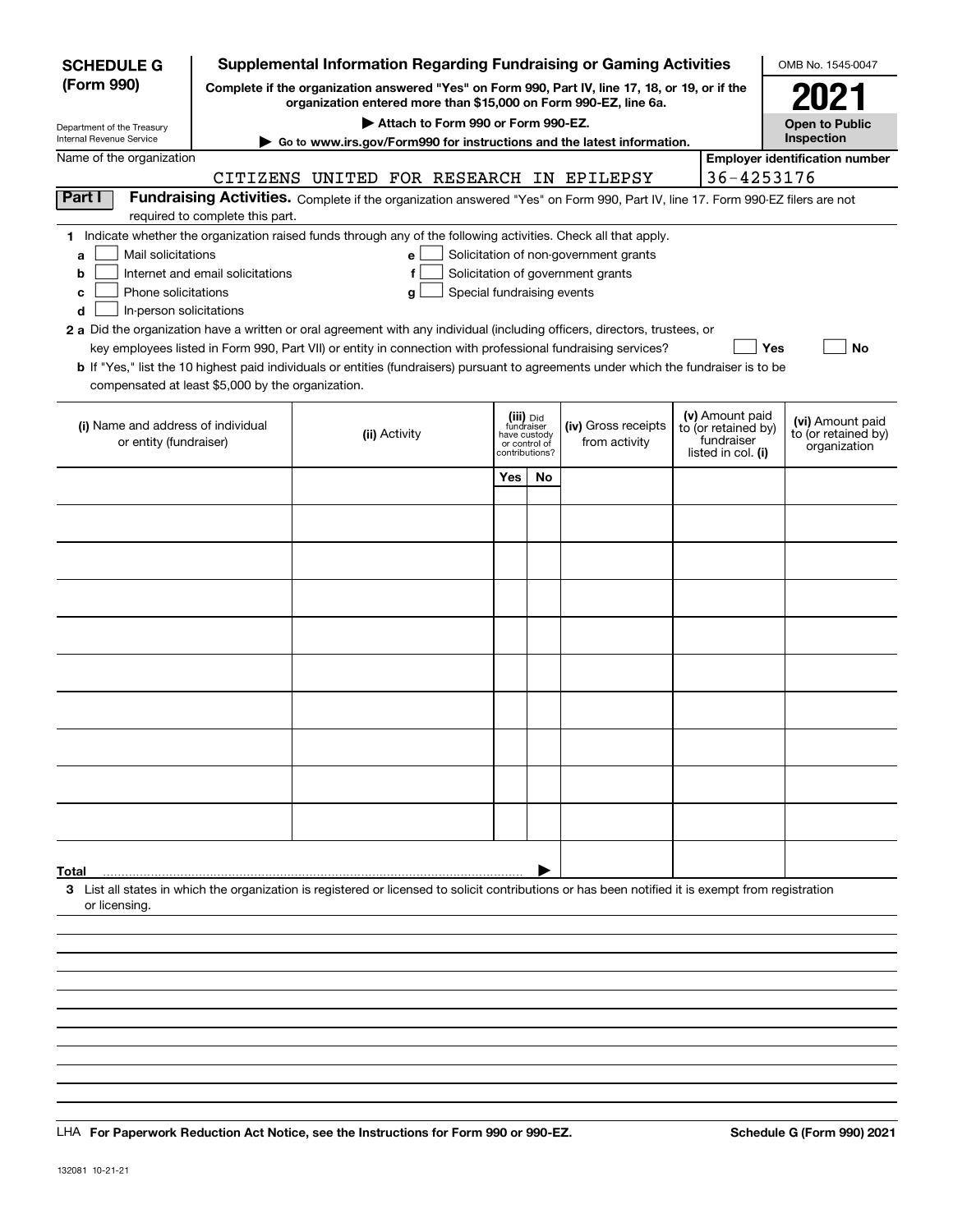**2** Schedule G (Form 990) 2021 Page CITIZENS UNITED FOR RESEARCH IN EPILEPSY 36-4253176

**Part II Fundraising Events.** Complete if the organization answered "Yes" on Form 990, Part IV, line 18, or reported more than \$15,000<br>15.000 of fundraising event contributions and gross income on Form 990-EZ. lines 1 an of fundraising event contributions and gross income on Form 990-EZ, lines 1 and 6b. List events with gross receipts greater than \$5,000.

|                 |              |                                                                                                                                                                                                                                | (a) Event #1              | $(b)$ Event #2        | (c) Other events  | (d) Total events      |
|-----------------|--------------|--------------------------------------------------------------------------------------------------------------------------------------------------------------------------------------------------------------------------------|---------------------------|-----------------------|-------------------|-----------------------|
|                 |              |                                                                                                                                                                                                                                | NIRTUAL                   |                       |                   | (add col. (a) through |
|                 |              |                                                                                                                                                                                                                                | BENEFIT                   | CHAMPION              | 1                 |                       |
|                 |              |                                                                                                                                                                                                                                | (event type)              | (event type)          | (total number)    | col. (c)              |
|                 |              |                                                                                                                                                                                                                                |                           |                       |                   |                       |
| Revenue         |              |                                                                                                                                                                                                                                | 1,837,690.                | 380,909.              | 103,615.          | 2,322,214.            |
|                 |              |                                                                                                                                                                                                                                |                           |                       |                   |                       |
|                 | $\mathbf{2}$ | Less: Contributions                                                                                                                                                                                                            | 1,837,690.                | 380,909.              | 101, 454.         | 2,320,053.            |
|                 |              |                                                                                                                                                                                                                                |                           |                       |                   |                       |
|                 | 3            | Gross income (line 1 minus line 2)                                                                                                                                                                                             |                           |                       | 2,161.            | 2,161.                |
|                 |              |                                                                                                                                                                                                                                |                           |                       |                   |                       |
|                 |              | 4 Cash prizes                                                                                                                                                                                                                  |                           |                       |                   |                       |
|                 |              |                                                                                                                                                                                                                                |                           |                       |                   |                       |
|                 | 5            | Noncash prizes                                                                                                                                                                                                                 | 994.                      | 1,035.                |                   | 2,029.                |
|                 |              |                                                                                                                                                                                                                                |                           |                       |                   |                       |
| Direct Expenses |              |                                                                                                                                                                                                                                | 84.                       | 9,994.                |                   | 10,078.               |
|                 |              |                                                                                                                                                                                                                                |                           |                       |                   |                       |
|                 |              | Food and beverages                                                                                                                                                                                                             |                           |                       | 300.              | 300.                  |
|                 |              |                                                                                                                                                                                                                                | 250.                      |                       | 700.              | 950.                  |
|                 | 8            |                                                                                                                                                                                                                                | 182,736.                  | 57,969.               | 1,160.            | 241,865.              |
|                 | 9            | Other direct expenses of the state of the state of the state of the state of the state of the state of the state of the state of the state of the state of the state of the state of the state of the state of the state of th |                           |                       |                   |                       |
|                 | 10           | Direct expense summary. Add lines 4 through 9 in column (d)                                                                                                                                                                    |                           |                       |                   | 255, 222.             |
|                 |              | 11 Net income summary. Subtract line 10 from line 3, column (d)                                                                                                                                                                |                           |                       |                   | $-253,061.$           |
| <b>Part III</b> |              | Gaming. Complete if the organization answered "Yes" on Form 990, Part IV, line 19, or reported more than                                                                                                                       |                           |                       |                   |                       |
|                 |              | \$15,000 on Form 990-EZ, line 6a.                                                                                                                                                                                              |                           |                       |                   |                       |
|                 |              |                                                                                                                                                                                                                                | $\mathbf{L}$ $\mathbf{L}$ | (b) Pull tabs/instant | $I = \sqrt{2\pi}$ | (d) Total gaming (add |

| Revenue         |    |                                                                                                                                       | (a) Bingo      | (b) Pull tabs/instant<br>bingo/progressive bingo | (c) Other gaming             | (d) Total gaming (add<br>col. (a) through col. (c)) |
|-----------------|----|---------------------------------------------------------------------------------------------------------------------------------------|----------------|--------------------------------------------------|------------------------------|-----------------------------------------------------|
|                 | 1  |                                                                                                                                       |                |                                                  |                              |                                                     |
|                 | 2  |                                                                                                                                       |                |                                                  |                              |                                                     |
| Direct Expenses | 3  |                                                                                                                                       |                |                                                  |                              |                                                     |
|                 | 4  |                                                                                                                                       |                |                                                  |                              |                                                     |
|                 | 5  |                                                                                                                                       |                |                                                  |                              |                                                     |
|                 | 6. |                                                                                                                                       | %<br><b>No</b> | Yes ________ %<br>No                             | Yes $\_\_$<br>%<br><b>No</b> |                                                     |
|                 | 7  | Direct expense summary. Add lines 2 through 5 in column (d) [11] matter contract expense summary. Add lines 2 through 5 in column (d) |                |                                                  | ▶                            |                                                     |
|                 | 8  |                                                                                                                                       |                |                                                  |                              |                                                     |
| 9               |    |                                                                                                                                       |                |                                                  |                              |                                                     |
|                 |    |                                                                                                                                       |                |                                                  |                              | Yes<br><b>No</b>                                    |
|                 |    |                                                                                                                                       |                |                                                  |                              |                                                     |
|                 |    |                                                                                                                                       |                |                                                  |                              | <b>No</b><br>Yes                                    |
|                 |    |                                                                                                                                       |                |                                                  |                              |                                                     |
|                 |    |                                                                                                                                       |                |                                                  |                              |                                                     |

132082 10-21-21

**Schedule G (Form 990) 2021**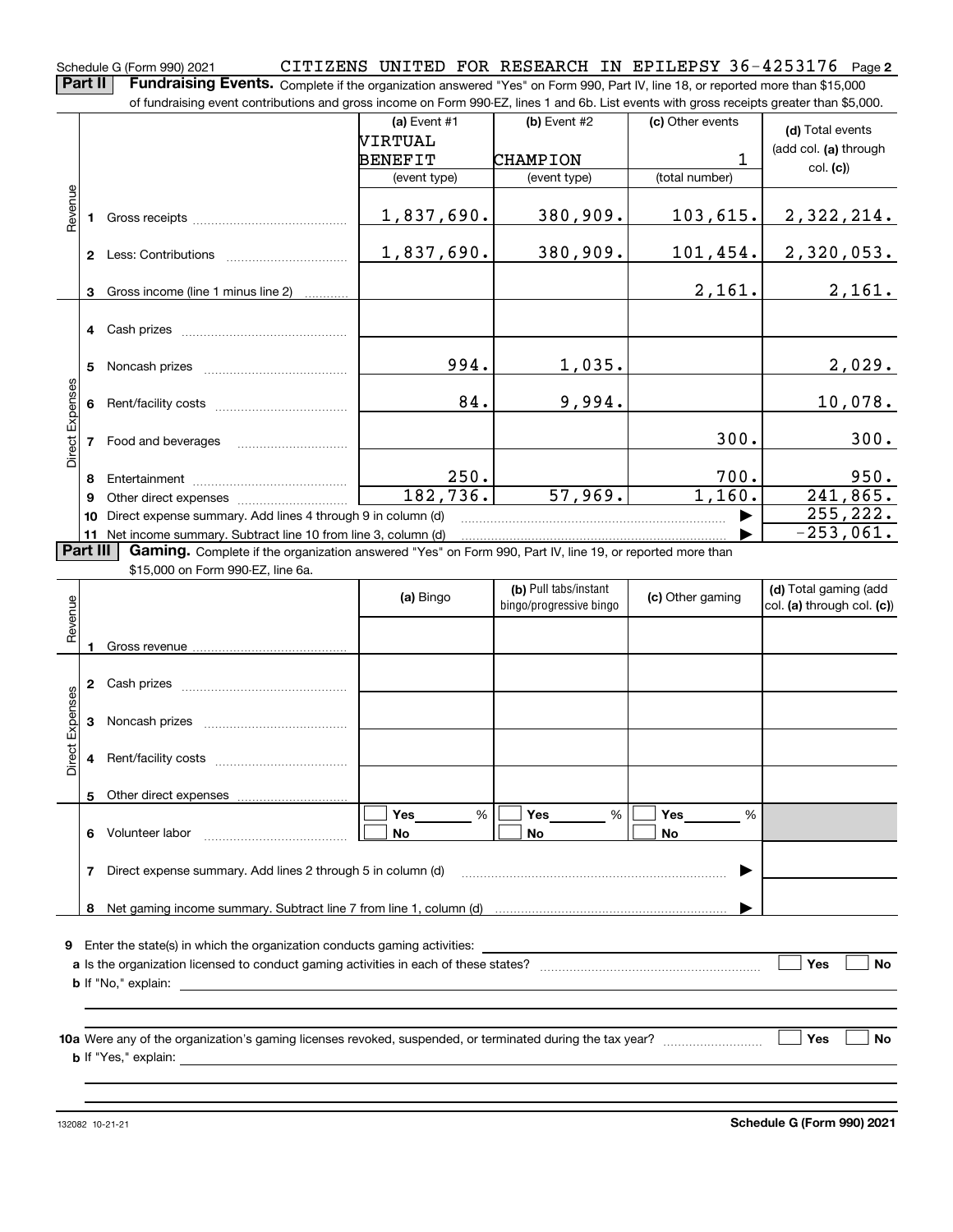| Schedule G (Form 990) 2021                                                                                                                                                                                                                | CITIZENS UNITED FOR RESEARCH IN EPILEPSY 36-4253176 |  |                        |  |                 | Page 3               |
|-------------------------------------------------------------------------------------------------------------------------------------------------------------------------------------------------------------------------------------------|-----------------------------------------------------|--|------------------------|--|-----------------|----------------------|
|                                                                                                                                                                                                                                           |                                                     |  |                        |  | Yes             | No                   |
| 12 Is the organization a grantor, beneficiary or trustee of a trust, or a member of a partnership or other entity formed                                                                                                                  |                                                     |  |                        |  |                 |                      |
|                                                                                                                                                                                                                                           |                                                     |  |                        |  | Yes             | No                   |
| 13 Indicate the percentage of gaming activity conducted in:                                                                                                                                                                               |                                                     |  |                        |  |                 |                      |
|                                                                                                                                                                                                                                           |                                                     |  |                        |  | 13а             | %                    |
| <b>b</b> An outside facility <b>contained an according to the contract of the contract of the contract of the contract of the contract of the contract of the contract of the contract of the contract of the contract of the contrac</b> |                                                     |  |                        |  | 13 <sub>b</sub> | %                    |
| 14 Enter the name and address of the person who prepares the organization's gaming/special events books and records:                                                                                                                      |                                                     |  |                        |  |                 |                      |
|                                                                                                                                                                                                                                           |                                                     |  |                        |  |                 |                      |
|                                                                                                                                                                                                                                           |                                                     |  |                        |  |                 |                      |
|                                                                                                                                                                                                                                           |                                                     |  |                        |  |                 |                      |
|                                                                                                                                                                                                                                           |                                                     |  |                        |  | Yes             | No                   |
|                                                                                                                                                                                                                                           |                                                     |  |                        |  |                 |                      |
|                                                                                                                                                                                                                                           |                                                     |  |                        |  |                 |                      |
| c If "Yes," enter name and address of the third party:                                                                                                                                                                                    |                                                     |  |                        |  |                 |                      |
| Name $\blacktriangleright$ $\bot$                                                                                                                                                                                                         |                                                     |  |                        |  |                 |                      |
|                                                                                                                                                                                                                                           |                                                     |  |                        |  |                 |                      |
|                                                                                                                                                                                                                                           |                                                     |  |                        |  |                 |                      |
| 16 Gaming manager information:                                                                                                                                                                                                            |                                                     |  |                        |  |                 |                      |
| Name $\blacktriangleright$ $\lrcorner$                                                                                                                                                                                                    |                                                     |  |                        |  |                 |                      |
| Gaming manager compensation > \$                                                                                                                                                                                                          |                                                     |  |                        |  |                 |                      |
|                                                                                                                                                                                                                                           |                                                     |  |                        |  |                 |                      |
|                                                                                                                                                                                                                                           |                                                     |  |                        |  |                 |                      |
|                                                                                                                                                                                                                                           |                                                     |  |                        |  |                 |                      |
|                                                                                                                                                                                                                                           |                                                     |  |                        |  |                 |                      |
| Director/officer                                                                                                                                                                                                                          | Employee                                            |  | Independent contractor |  |                 |                      |
| <b>17</b> Mandatory distributions:                                                                                                                                                                                                        |                                                     |  |                        |  |                 |                      |
| a Is the organization required under state law to make charitable distributions from the gaming proceeds to                                                                                                                               |                                                     |  |                        |  |                 |                      |
| retain the state gaming license?                                                                                                                                                                                                          |                                                     |  |                        |  |                 | $\Box$ Yes $\Box$ No |
| <b>b</b> Enter the amount of distributions required under state law to be distributed to other exempt organizations or spent in the                                                                                                       |                                                     |  |                        |  |                 |                      |
| organization's own exempt activities during the tax year $\triangleright$ \$                                                                                                                                                              |                                                     |  |                        |  |                 |                      |
| Part IV<br>Supplemental Information. Provide the explanations required by Part I, line 2b, columns (iii) and (v); and Part III, lines 9, 9b, 10b,                                                                                         |                                                     |  |                        |  |                 |                      |
| 15b, 15c, 16, and 17b, as applicable. Also provide any additional information. See instructions.                                                                                                                                          |                                                     |  |                        |  |                 |                      |
|                                                                                                                                                                                                                                           |                                                     |  |                        |  |                 |                      |
|                                                                                                                                                                                                                                           |                                                     |  |                        |  |                 |                      |
|                                                                                                                                                                                                                                           |                                                     |  |                        |  |                 |                      |
|                                                                                                                                                                                                                                           |                                                     |  |                        |  |                 |                      |
|                                                                                                                                                                                                                                           |                                                     |  |                        |  |                 |                      |
|                                                                                                                                                                                                                                           |                                                     |  |                        |  |                 |                      |
|                                                                                                                                                                                                                                           |                                                     |  |                        |  |                 |                      |
|                                                                                                                                                                                                                                           |                                                     |  |                        |  |                 |                      |
|                                                                                                                                                                                                                                           |                                                     |  |                        |  |                 |                      |
|                                                                                                                                                                                                                                           |                                                     |  |                        |  |                 |                      |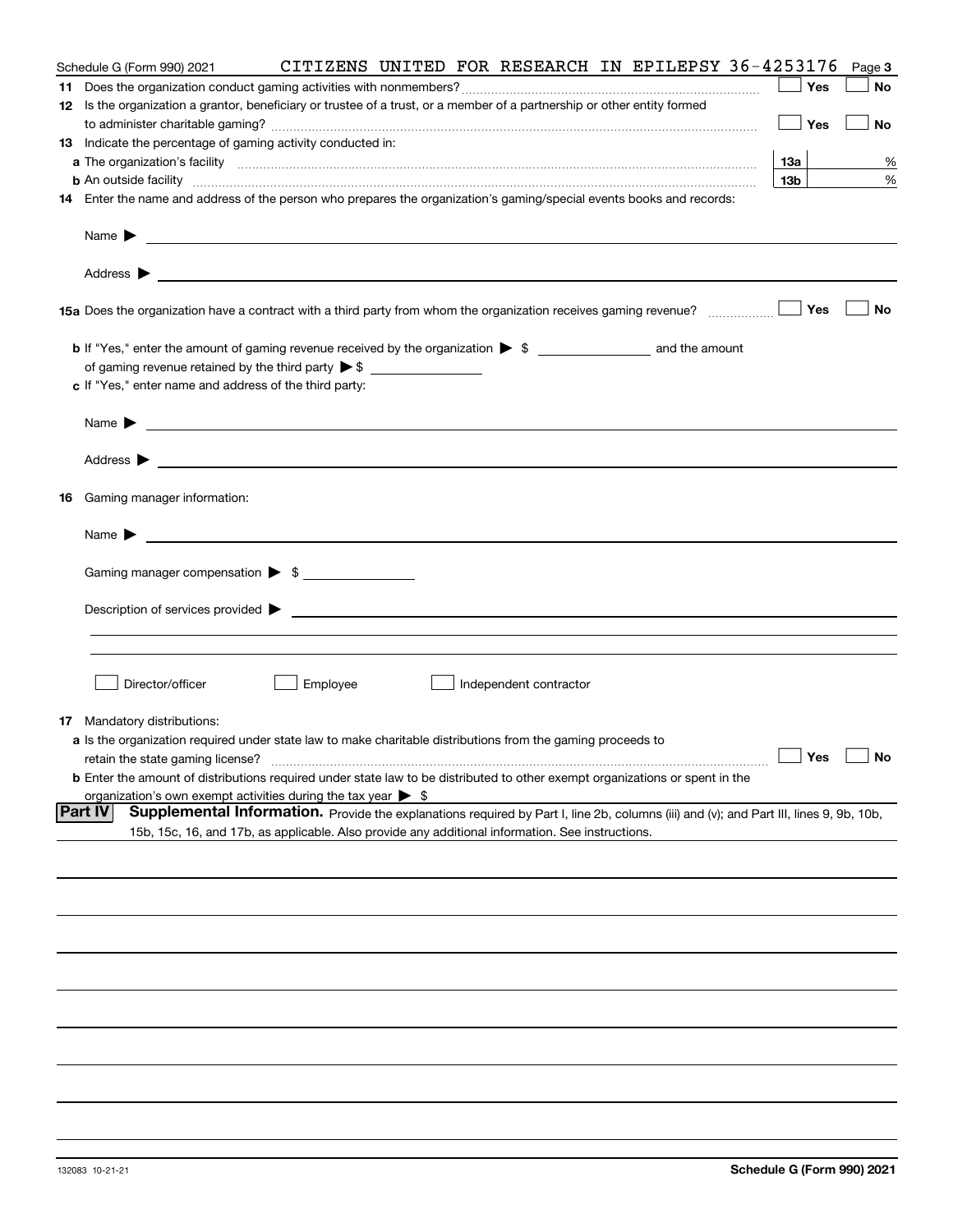| Schedule G (Form 990) CITIZENS UNITED FOR RESEARCH IN EPILEPSY 36-4253176 Page 4<br><b>Part IV</b> Supplemental Information <sub>(continued)</sub> |  |  |  |  |
|----------------------------------------------------------------------------------------------------------------------------------------------------|--|--|--|--|
|                                                                                                                                                    |  |  |  |  |
|                                                                                                                                                    |  |  |  |  |
|                                                                                                                                                    |  |  |  |  |
|                                                                                                                                                    |  |  |  |  |
|                                                                                                                                                    |  |  |  |  |
|                                                                                                                                                    |  |  |  |  |
|                                                                                                                                                    |  |  |  |  |
|                                                                                                                                                    |  |  |  |  |
|                                                                                                                                                    |  |  |  |  |
|                                                                                                                                                    |  |  |  |  |
|                                                                                                                                                    |  |  |  |  |
|                                                                                                                                                    |  |  |  |  |
|                                                                                                                                                    |  |  |  |  |
|                                                                                                                                                    |  |  |  |  |
|                                                                                                                                                    |  |  |  |  |
|                                                                                                                                                    |  |  |  |  |
|                                                                                                                                                    |  |  |  |  |
|                                                                                                                                                    |  |  |  |  |
|                                                                                                                                                    |  |  |  |  |
|                                                                                                                                                    |  |  |  |  |
|                                                                                                                                                    |  |  |  |  |
|                                                                                                                                                    |  |  |  |  |
|                                                                                                                                                    |  |  |  |  |
|                                                                                                                                                    |  |  |  |  |
|                                                                                                                                                    |  |  |  |  |
|                                                                                                                                                    |  |  |  |  |
|                                                                                                                                                    |  |  |  |  |
|                                                                                                                                                    |  |  |  |  |
|                                                                                                                                                    |  |  |  |  |
|                                                                                                                                                    |  |  |  |  |
|                                                                                                                                                    |  |  |  |  |
|                                                                                                                                                    |  |  |  |  |
|                                                                                                                                                    |  |  |  |  |
|                                                                                                                                                    |  |  |  |  |
|                                                                                                                                                    |  |  |  |  |
|                                                                                                                                                    |  |  |  |  |
|                                                                                                                                                    |  |  |  |  |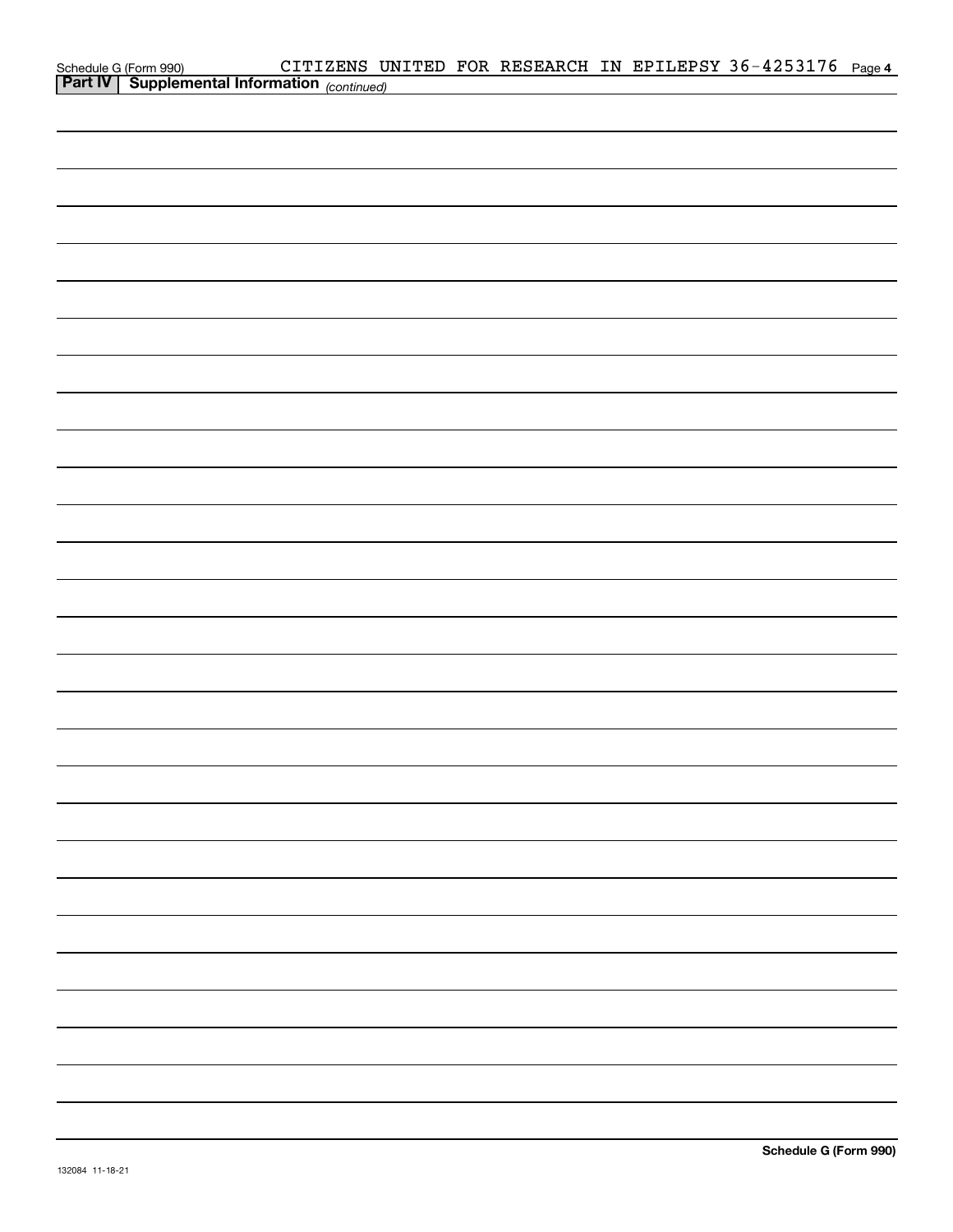| <b>SCHEDULE I</b><br>(Form 990)                                                                                                                                                                                                                                                                                |                        | <b>Grants and Other Assistance to Organizations,</b><br>Governments, and Individuals in the United States<br>Complete if the organization answered "Yes" on Form 990, Part IV, line 21 or 22. |                                                                              |                                        |                                                                |                                          | OMB No. 1545-0047<br>202              |
|----------------------------------------------------------------------------------------------------------------------------------------------------------------------------------------------------------------------------------------------------------------------------------------------------------------|------------------------|-----------------------------------------------------------------------------------------------------------------------------------------------------------------------------------------------|------------------------------------------------------------------------------|----------------------------------------|----------------------------------------------------------------|------------------------------------------|---------------------------------------|
| Department of the Treasury<br>Internal Revenue Service                                                                                                                                                                                                                                                         |                        |                                                                                                                                                                                               | Attach to Form 990.<br>Go to www.irs.gov/Form990 for the latest information. |                                        |                                                                |                                          | <b>Open to Public</b><br>Inspection   |
| Name of the organization                                                                                                                                                                                                                                                                                       |                        |                                                                                                                                                                                               |                                                                              |                                        |                                                                |                                          | <b>Employer identification number</b> |
|                                                                                                                                                                                                                                                                                                                |                        | CITIZENS UNITED FOR RESEARCH IN EPILEPSY                                                                                                                                                      |                                                                              |                                        |                                                                |                                          | 36-4253176                            |
| Part I<br><b>General Information on Grants and Assistance</b>                                                                                                                                                                                                                                                  |                        |                                                                                                                                                                                               |                                                                              |                                        |                                                                |                                          |                                       |
| Does the organization maintain records to substantiate the amount of the grants or assistance, the grantees' eligibility for the grants or assistance, and the selection<br>1.                                                                                                                                 |                        |                                                                                                                                                                                               |                                                                              |                                        |                                                                |                                          | $\boxed{\text{X}}$ Yes<br>l No        |
| Describe in Part IV the organization's procedures for monitoring the use of grant funds in the United States.<br>$\mathbf{2}$<br>Part II<br>Grants and Other Assistance to Domestic Organizations and Domestic Governments. Complete if the organization answered "Yes" on Form 990, Part IV, line 21, for any |                        |                                                                                                                                                                                               |                                                                              |                                        |                                                                |                                          |                                       |
| recipient that received more than \$5,000. Part II can be duplicated if additional space is needed.                                                                                                                                                                                                            |                        |                                                                                                                                                                                               |                                                                              |                                        |                                                                |                                          |                                       |
| 1 (a) Name and address of organization<br>or government                                                                                                                                                                                                                                                        | $(b)$ EIN              | (c) IRC section<br>(if applicable)                                                                                                                                                            | (d) Amount of<br>cash grant                                                  | (e) Amount of<br>noncash<br>assistance | (f) Method of<br>valuation (book,<br>FMV, appraisal,<br>other) | (g) Description of<br>noncash assistance | (h) Purpose of grant<br>or assistance |
| VIRGINIA POLYTECHNIC INST & STATE<br>UNIVERSITY - 800 WASHINGTON ST SW                                                                                                                                                                                                                                         |                        |                                                                                                                                                                                               |                                                                              |                                        |                                                                |                                          |                                       |
| STE 150 - BLACKSBURG, VA 24061                                                                                                                                                                                                                                                                                 | 54-6001805 115         |                                                                                                                                                                                               | 667,200.                                                                     | 0                                      |                                                                |                                          | DOD AWARD                             |
| EMORY UNIVERSITY<br>201 DOWMAN DR<br>ATLANTA, GA 30322                                                                                                                                                                                                                                                         | 58-0566256 $501(C)(3)$ |                                                                                                                                                                                               | 250,000                                                                      | $\mathbf{0}$                           |                                                                |                                          | CURE EPILEPSY                         |
| UNIVERSITY OF KENTUCKY<br>10 FUNKERHOUSE BLDG<br>LEXINGTON, KY 40506                                                                                                                                                                                                                                           | 61-6001218 115         |                                                                                                                                                                                               | 250,000                                                                      | 0                                      |                                                                |                                          | CATALYST                              |
| RESEARCH FOUNDATION OF THE STATE<br>OF NY - PO BOX 9 - ALBANY, NY<br>12201                                                                                                                                                                                                                                     | $14-1368361$ 501(C)(3) |                                                                                                                                                                                               | 250,000                                                                      | $\mathbf{0}$                           |                                                                |                                          | CURE EPILEPSY                         |
| COGNIZANCE BIOMARKERS, LLC<br>3160 CHESTNUT ST STE 200<br>PHILADELPHIA, PA 19104                                                                                                                                                                                                                               | 45-2496245 OTHER       |                                                                                                                                                                                               | 238,050                                                                      | $\mathbf{0}$                           |                                                                |                                          | CATALYST                              |
| UNIVERSITY OF WASHINGTON<br>1400 NE CAMPUS PKWY                                                                                                                                                                                                                                                                |                        |                                                                                                                                                                                               |                                                                              |                                        |                                                                |                                          |                                       |
| SEATTLE, WA 98195                                                                                                                                                                                                                                                                                              | 91-6001537 115         |                                                                                                                                                                                               | 141,154.                                                                     | $\mathbf{0}$                           |                                                                |                                          | CATALYST<br>12.                       |
| 2 Enter total number of section $501(c)(3)$ and government organizations listed in the line 1 table                                                                                                                                                                                                            |                        |                                                                                                                                                                                               |                                                                              |                                        |                                                                |                                          | 1.                                    |
| Enter total number of other organizations listed in the line 1 table<br>3<br>LHA For Paperwork Reduction Act Notice, see the Instructions for Form 990.                                                                                                                                                        |                        |                                                                                                                                                                                               |                                                                              |                                        |                                                                |                                          | <b>Schedule I (Form 990) 2021</b>     |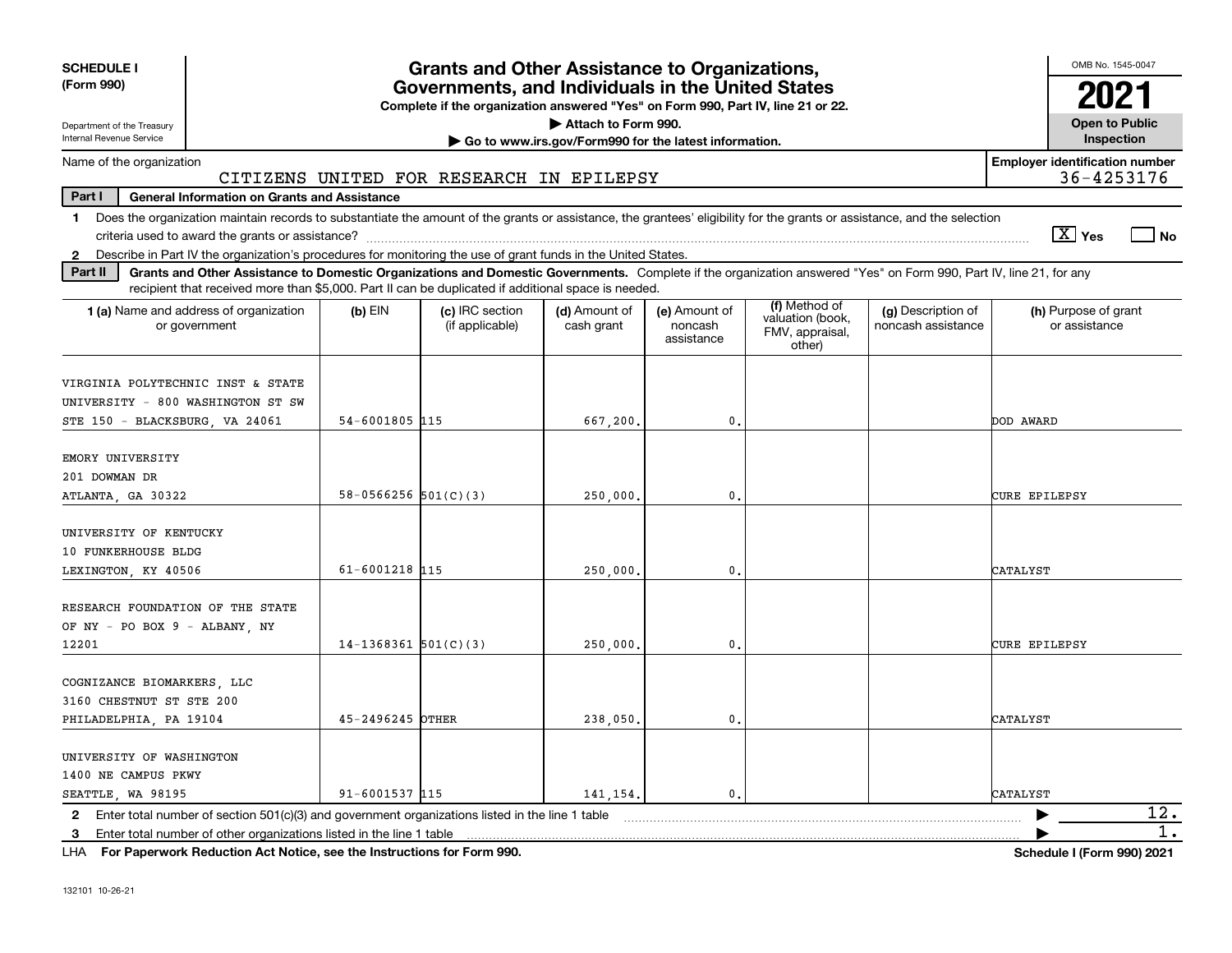### Schedule I (Form 990) CITIZENS UNITED FOR RESEARCH IN EPILEPSY Page 1

36-4253176

| (a) Name and address of<br>organization or government                    | $(b)$ EIN                | (c) IRC section<br>if applicable | (d) Amount of<br>cash grant | (e) Amount of<br>noncash<br>assistance | (f) Method of<br>valuation<br>(book, FMV,<br>appraisal, other) | (g) Description of<br>non-cash assistance | (h) Purpose of grant<br>or assistance |
|--------------------------------------------------------------------------|--------------------------|----------------------------------|-----------------------------|----------------------------------------|----------------------------------------------------------------|-------------------------------------------|---------------------------------------|
| TRUSTEES OF UNIVERSITY OF<br>PENNSYLVANIA - 3451 WALNUT ST -             |                          |                                  |                             |                                        |                                                                |                                           |                                       |
| PHILADELPHIA, PA 19104                                                   | $23 - 1352685$ 501(C)(3) |                                  | 100,000.                    | 0.                                     |                                                                |                                           | TAKING FLIGHT                         |
| UNIVERSITY OF UTAH<br>201 PRESIDENTS' CIR                                |                          |                                  |                             |                                        |                                                                |                                           |                                       |
| SALT LAKE CITY, UT 84112                                                 | $87 - 6000525$ 115       |                                  | 100,000.                    | 0.                                     |                                                                |                                           | TAKING FLIGHT                         |
| MASSACHUSETTS GENERAL HOSPITAL<br>55 FRUIT ST                            |                          |                                  |                             |                                        |                                                                |                                           |                                       |
| BOSTON, MA 02114                                                         | $04-1564655$ 501(C)(3)   |                                  | 99,999.                     | $\mathfrak{o}$ .                       |                                                                |                                           | TAKING FLIGHT                         |
| UNIVERSITY OF SOUTHERN CALIFORNIA<br>UNIVERSITY GARDENS UGB203           |                          |                                  |                             |                                        |                                                                |                                           |                                       |
| LOS ANGELES, CA 90089                                                    | $95-1642394$ $501(C)(3)$ |                                  | 88,621.                     | $\mathbf{0}$ .                         |                                                                |                                           | DOD AWARD                             |
| UNIVERSITY OF FLORIDA BOARD OF<br>TRUSTEES - UNIVERSITY OF FLORIDA -     |                          |                                  |                             | $\mathfrak{o}$ .                       |                                                                |                                           | DOD AWARD                             |
| GAINESVILLE, FL 32611                                                    | 59-6002052 115           |                                  | 61,409.                     |                                        |                                                                |                                           |                                       |
| AMERICAN EPILEPSY SOCIETY<br>135 S LASALLE ST NO 2850                    |                          |                                  |                             |                                        |                                                                |                                           | RESEARCH CONFERENCE                   |
| CHICAGO, IL 60603                                                        | $04 - 6112600$ 501(C)(3) |                                  | 12,750.                     | $\mathfrak{o}$ .                       |                                                                |                                           | GRANTS                                |
| GORDON RESEARCH CONFERENCES<br>512 LIBERTY LN<br>WEST KINGSTON, RI 02892 | $26-0150662$ 501(C)(3)   |                                  | 9,700.                      | $\mathfrak{o}$ .                       |                                                                |                                           | RESEARCH CONFERENCE<br>GRANTS         |
|                                                                          |                          |                                  |                             |                                        |                                                                |                                           |                                       |
|                                                                          |                          |                                  |                             |                                        |                                                                |                                           |                                       |
|                                                                          |                          |                                  |                             |                                        |                                                                |                                           |                                       |
|                                                                          |                          |                                  |                             |                                        |                                                                |                                           |                                       |
|                                                                          |                          |                                  |                             |                                        |                                                                |                                           |                                       |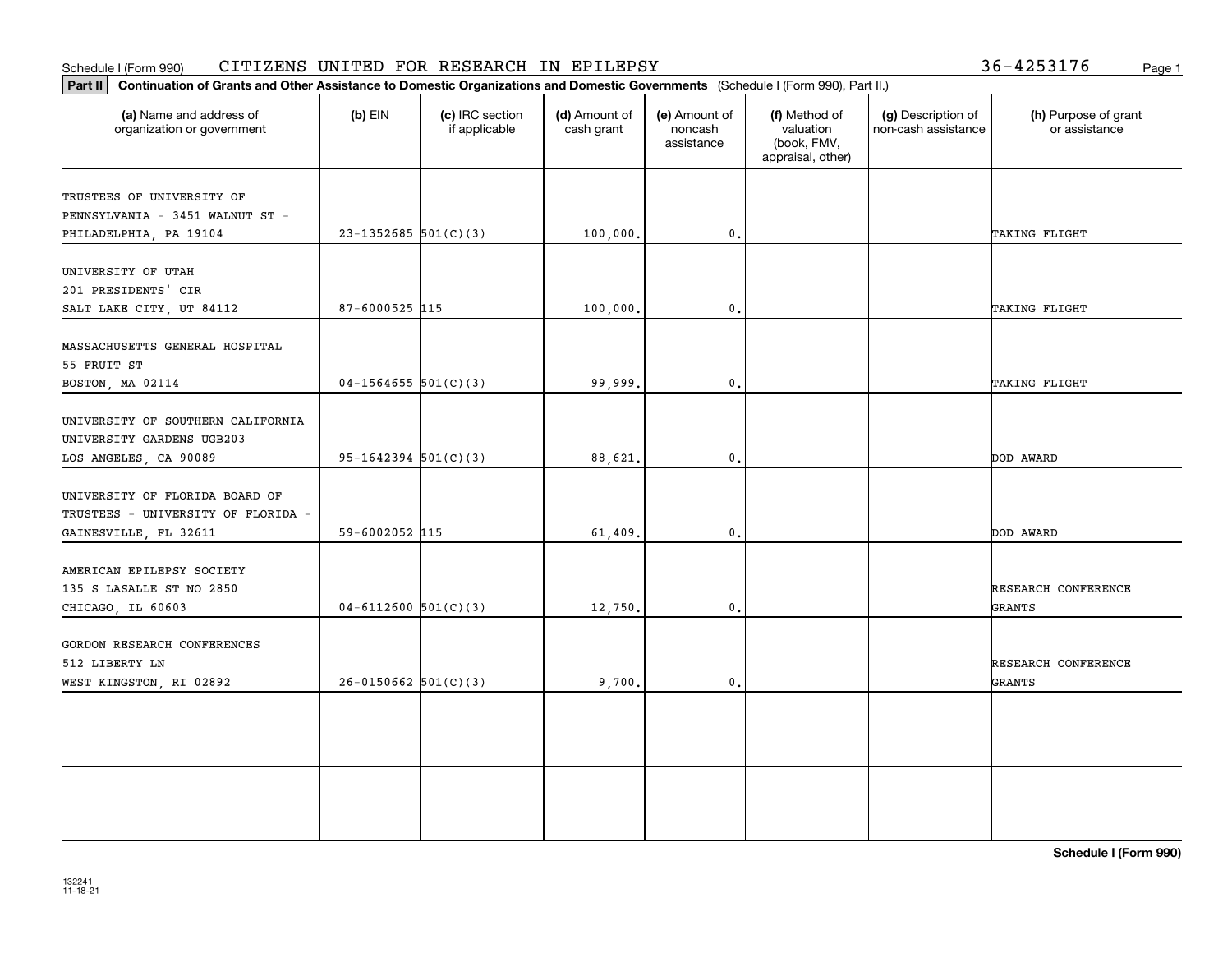### 132102 10-26-21

### Schedule I (Form 990) 2021 Page CITIZENS UNITED FOR RESEARCH IN EPILEPSY 36-4253176

**Part III | Grants and Other Assistance to Domestic Individuals. Complete if the organization answered "Yes" on Form 990, Part IV, line 22.** Part III can be duplicated if additional space is needed.

|                                 | recipients | cash grant | cash assistance | $\mid$ (book, FMV, appraisal, other) |  |
|---------------------------------|------------|------------|-----------------|--------------------------------------|--|
|                                 |            |            |                 |                                      |  |
|                                 |            |            |                 |                                      |  |
|                                 |            |            |                 |                                      |  |
|                                 |            |            |                 |                                      |  |
| the contract of the contract of |            |            |                 |                                      |  |

(a) Type of grant or assistance **Audity Commet Audio Commet Commet Commet Commet Commet Commet Commet Commet Comme** 

(c) Amount of

 $\vert$  (d) Amount of non- $\vert$ 

**Part IV** | Supplemental Information. Provide the information required in Part I, line 2; Part III, column (b); and any other additional information.<br>

PART I, LINE 2:

GRANTEES ARE REQUIRED TO MAKE PERIODIC PROGRESS REPORTS.

**2**

(f) Description of noncash assistance

(e) Method of valuation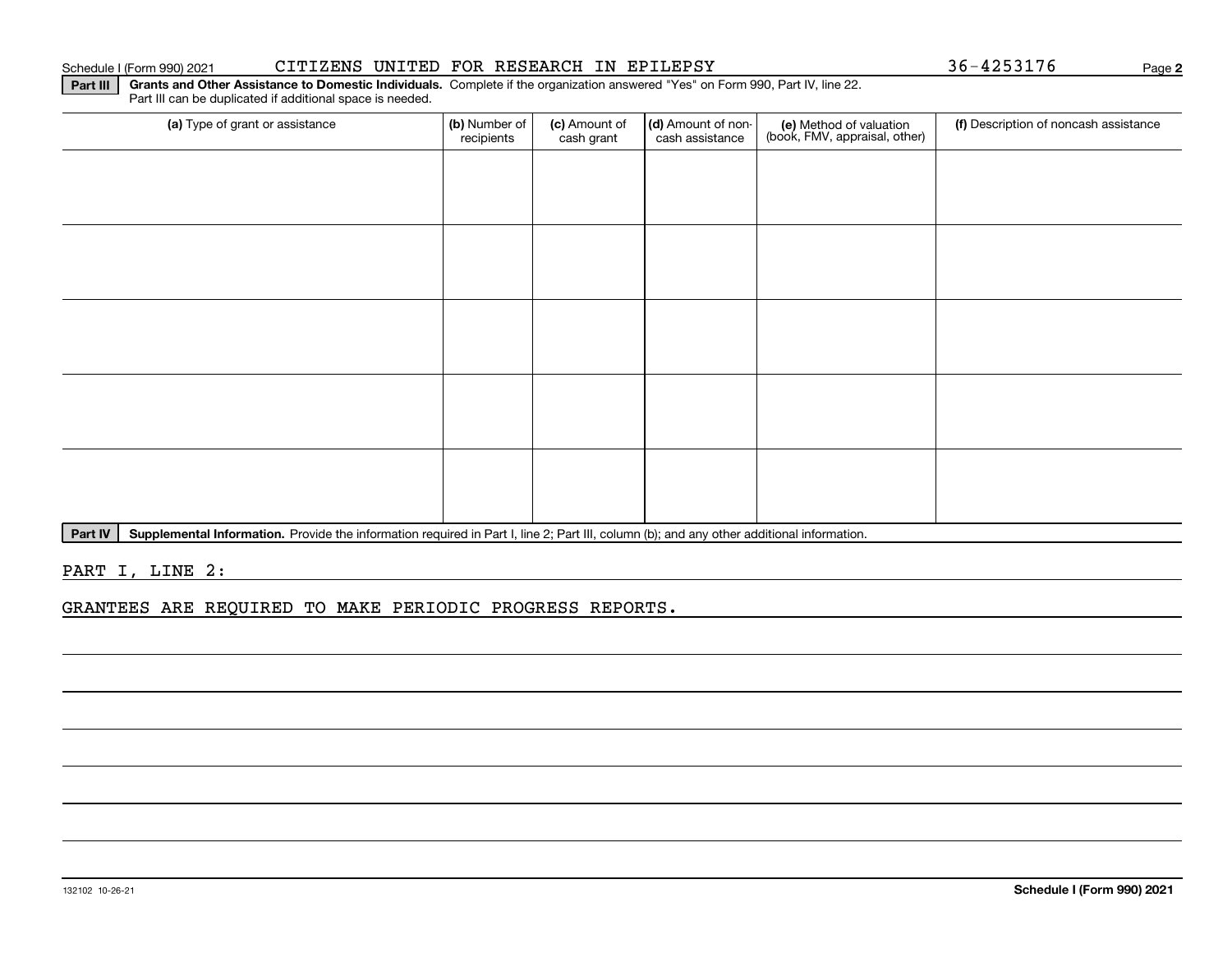|                                                                                                               | <b>SCHEDULE J</b>                                                                                               | <b>Compensation Information</b>                                                                                                                                                                               | OMB No. 1545-0047     |                                       |        |    |  |
|---------------------------------------------------------------------------------------------------------------|-----------------------------------------------------------------------------------------------------------------|---------------------------------------------------------------------------------------------------------------------------------------------------------------------------------------------------------------|-----------------------|---------------------------------------|--------|----|--|
| (Form 990)                                                                                                    |                                                                                                                 | For certain Officers, Directors, Trustees, Key Employees, and Highest                                                                                                                                         |                       |                                       |        |    |  |
|                                                                                                               |                                                                                                                 | <b>Compensated Employees</b><br>Complete if the organization answered "Yes" on Form 990, Part IV, line 23.                                                                                                    |                       | 2021                                  |        |    |  |
|                                                                                                               |                                                                                                                 |                                                                                                                                                                                                               | <b>Open to Public</b> |                                       |        |    |  |
|                                                                                                               | Department of the Treasury<br>Internal Revenue Service                                                          |                                                                                                                                                                                                               | Inspection            |                                       |        |    |  |
|                                                                                                               | Name of the organization                                                                                        |                                                                                                                                                                                                               |                       | <b>Employer identification number</b> |        |    |  |
|                                                                                                               |                                                                                                                 | CITIZENS UNITED FOR RESEARCH IN EPILEPSY                                                                                                                                                                      |                       | 36-4253176                            |        |    |  |
|                                                                                                               | Part I                                                                                                          | <b>Questions Regarding Compensation</b>                                                                                                                                                                       |                       |                                       |        |    |  |
|                                                                                                               |                                                                                                                 |                                                                                                                                                                                                               |                       |                                       | Yes    | No |  |
|                                                                                                               |                                                                                                                 | Check the appropriate box(es) if the organization provided any of the following to or for a person listed on Form 990,                                                                                        |                       |                                       |        |    |  |
|                                                                                                               |                                                                                                                 | Part VII, Section A, line 1a. Complete Part III to provide any relevant information regarding these items.                                                                                                    |                       |                                       |        |    |  |
|                                                                                                               | First-class or charter travel                                                                                   | Housing allowance or residence for personal use                                                                                                                                                               |                       |                                       |        |    |  |
|                                                                                                               | Travel for companions                                                                                           | Payments for business use of personal residence                                                                                                                                                               |                       |                                       |        |    |  |
|                                                                                                               |                                                                                                                 | Tax indemnification and gross-up payments<br>Health or social club dues or initiation fees                                                                                                                    |                       |                                       |        |    |  |
|                                                                                                               |                                                                                                                 | Discretionary spending account<br>Personal services (such as maid, chauffeur, chef)                                                                                                                           |                       |                                       |        |    |  |
|                                                                                                               |                                                                                                                 |                                                                                                                                                                                                               |                       |                                       |        |    |  |
|                                                                                                               |                                                                                                                 | <b>b</b> If any of the boxes on line 1a are checked, did the organization follow a written policy regarding payment or                                                                                        |                       |                                       |        |    |  |
|                                                                                                               |                                                                                                                 | reimbursement or provision of all of the expenses described above? If "No," complete Part III to explain                                                                                                      |                       | 1b                                    |        |    |  |
| 2                                                                                                             |                                                                                                                 | Did the organization require substantiation prior to reimbursing or allowing expenses incurred by all directors,                                                                                              |                       |                                       |        |    |  |
|                                                                                                               |                                                                                                                 |                                                                                                                                                                                                               |                       | $\mathbf{2}$                          |        |    |  |
|                                                                                                               |                                                                                                                 |                                                                                                                                                                                                               |                       |                                       |        |    |  |
| з                                                                                                             |                                                                                                                 | Indicate which, if any, of the following the organization used to establish the compensation of the organization's                                                                                            |                       |                                       |        |    |  |
|                                                                                                               |                                                                                                                 | CEO/Executive Director. Check all that apply. Do not check any boxes for methods used by a related organization to                                                                                            |                       |                                       |        |    |  |
|                                                                                                               |                                                                                                                 | establish compensation of the CEO/Executive Director, but explain in Part III.                                                                                                                                |                       |                                       |        |    |  |
|                                                                                                               | $X$ Compensation committee<br>$\underline{X}$ Written employment contract                                       |                                                                                                                                                                                                               |                       |                                       |        |    |  |
|                                                                                                               | ΧI<br>$\overline{X}$ Compensation survey or study<br>Independent compensation consultant                        |                                                                                                                                                                                                               |                       |                                       |        |    |  |
|                                                                                                               |                                                                                                                 | $\boxed{\textbf{X}}$ Approval by the board or compensation committee<br>Form 990 of other organizations                                                                                                       |                       |                                       |        |    |  |
|                                                                                                               |                                                                                                                 |                                                                                                                                                                                                               |                       |                                       |        |    |  |
| 4                                                                                                             |                                                                                                                 | During the year, did any person listed on Form 990, Part VII, Section A, line 1a, with respect to the filing                                                                                                  |                       |                                       |        |    |  |
|                                                                                                               | organization or a related organization:                                                                         |                                                                                                                                                                                                               |                       |                                       |        |    |  |
| а                                                                                                             |                                                                                                                 | Receive a severance payment or change-of-control payment?<br>Participate in or receive payment from a supplemental nonqualified retirement plan?                                                              |                       | 4a                                    |        | х  |  |
| b                                                                                                             |                                                                                                                 |                                                                                                                                                                                                               | 4b<br>4c              |                                       | X<br>X |    |  |
|                                                                                                               | Participate in or receive payment from an equity-based compensation arrangement?                                |                                                                                                                                                                                                               |                       |                                       |        |    |  |
| If "Yes" to any of lines 4a-c, list the persons and provide the applicable amounts for each item in Part III. |                                                                                                                 |                                                                                                                                                                                                               |                       |                                       |        |    |  |
|                                                                                                               |                                                                                                                 |                                                                                                                                                                                                               |                       |                                       |        |    |  |
|                                                                                                               |                                                                                                                 | Only section 501(c)(3), 501(c)(4), and 501(c)(29) organizations must complete lines 5-9.<br>For persons listed on Form 990, Part VII, Section A, line 1a, did the organization pay or accrue any compensation |                       |                                       |        |    |  |
| 5                                                                                                             | contingent on the revenues of:                                                                                  |                                                                                                                                                                                                               |                       |                                       |        |    |  |
| a                                                                                                             |                                                                                                                 |                                                                                                                                                                                                               |                       | 5a                                    |        | x  |  |
|                                                                                                               |                                                                                                                 |                                                                                                                                                                                                               |                       | 5b                                    |        | Χ  |  |
|                                                                                                               |                                                                                                                 | If "Yes" on line 5a or 5b, describe in Part III.                                                                                                                                                              |                       |                                       |        |    |  |
|                                                                                                               |                                                                                                                 | 6 For persons listed on Form 990, Part VII, Section A, line 1a, did the organization pay or accrue any compensation                                                                                           |                       |                                       |        |    |  |
|                                                                                                               | contingent on the net earnings of:                                                                              |                                                                                                                                                                                                               |                       |                                       |        |    |  |
| a                                                                                                             |                                                                                                                 |                                                                                                                                                                                                               |                       | 6a                                    |        | x  |  |
|                                                                                                               |                                                                                                                 |                                                                                                                                                                                                               |                       | 6b                                    |        | Χ  |  |
|                                                                                                               |                                                                                                                 | If "Yes" on line 6a or 6b, describe in Part III.                                                                                                                                                              |                       |                                       |        |    |  |
|                                                                                                               |                                                                                                                 | 7 For persons listed on Form 990, Part VII, Section A, line 1a, did the organization provide any nonfixed payments                                                                                            |                       |                                       |        |    |  |
|                                                                                                               |                                                                                                                 |                                                                                                                                                                                                               |                       |                                       |        |    |  |
| 8                                                                                                             | Were any amounts reported on Form 990, Part VII, paid or accrued pursuant to a contract that was subject to the |                                                                                                                                                                                                               |                       |                                       |        |    |  |
|                                                                                                               | initial contract exception described in Regulations section 53.4958-4(a)(3)? If "Yes," describe in Part III     |                                                                                                                                                                                                               |                       | 8                                     |        | х  |  |
| 9                                                                                                             |                                                                                                                 | If "Yes" on line 8, did the organization also follow the rebuttable presumption procedure described in                                                                                                        |                       |                                       |        |    |  |
|                                                                                                               |                                                                                                                 |                                                                                                                                                                                                               |                       | 9                                     |        |    |  |
|                                                                                                               |                                                                                                                 | LHA For Paperwork Reduction Act Notice, see the Instructions for Form 990.                                                                                                                                    |                       | Schedule J (Form 990) 2021            |        |    |  |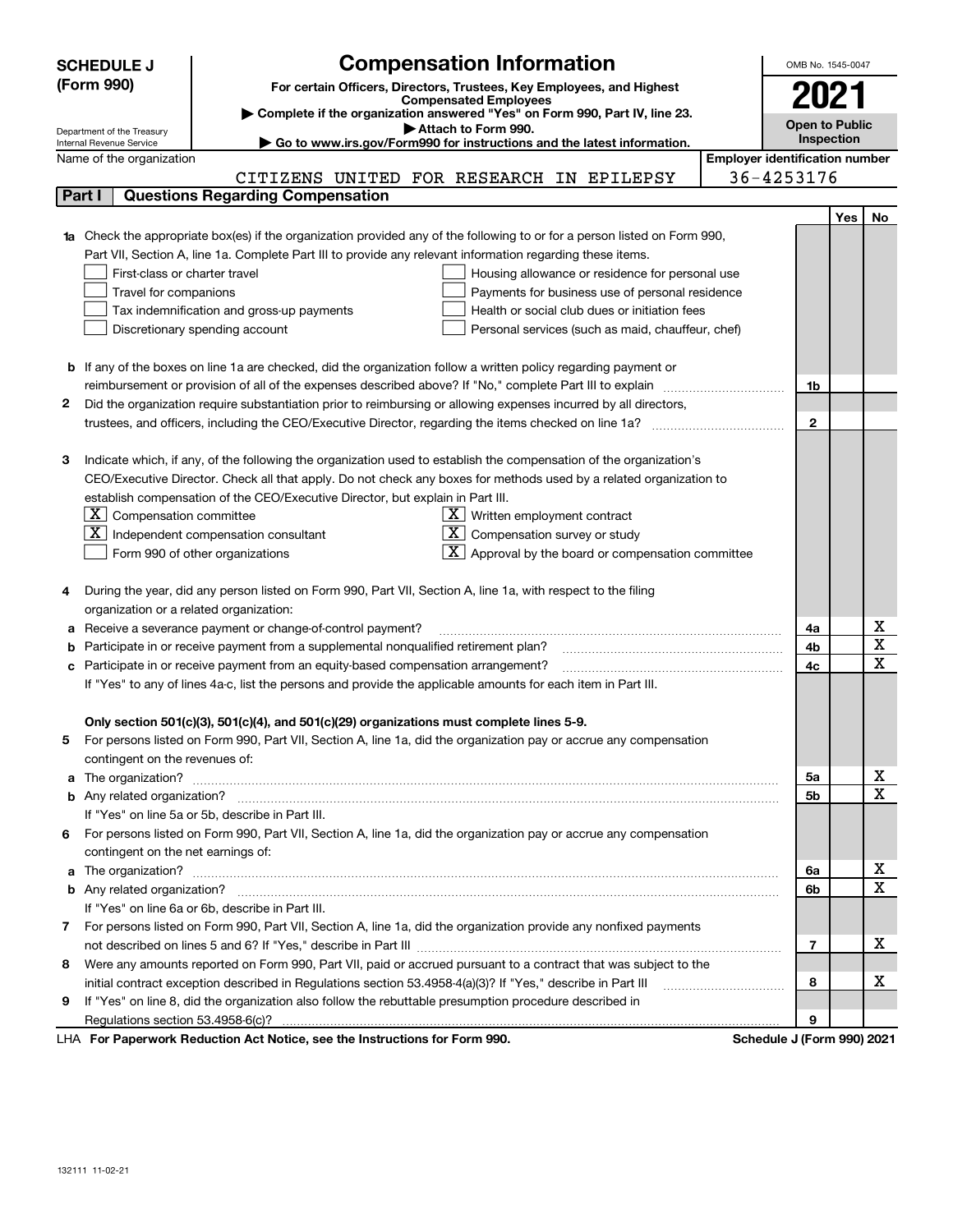### CITIZENS UNITED FOR RESEARCH IN EPILEPSY 36-4253176

# **Part II Officers, Directors, Trustees, Key Employees, and Highest Compensated Employees.**  Schedule J (Form 990) 2021 Page Use duplicate copies if additional space is needed.

For each individual whose compensation must be reported on Schedule J, report compensation from the organization on row (i) and from related organizations, described in the instructions, on row (ii). Do not list any individuals that aren't listed on Form 990, Part VII.

**Note:**  The sum of columns (B)(i)-(iii) for each listed individual must equal the total amount of Form 990, Part VII, Section A, line 1a, applicable column (D) and (E) amounts for that individual.

| (A) Name and Title          |      |                          | (B) Breakdown of W-2 and/or 1099-MISC and/or 1099-NEC<br>compensation |                                           | (C) Retirement and<br>other deferred | (D) Nontaxable<br>benefits | (E) Total of columns<br>$(B)(i)-(D)$ | (F) Compensation<br>in column (B)         |  |
|-----------------------------|------|--------------------------|-----------------------------------------------------------------------|-------------------------------------------|--------------------------------------|----------------------------|--------------------------------------|-------------------------------------------|--|
|                             |      | (i) Base<br>compensation | (ii) Bonus &<br>incentive<br>compensation                             | (iii) Other<br>reportable<br>compensation | compensation                         |                            |                                      | reported as deferred<br>on prior Form 990 |  |
| BETH LEWIN DEAN<br>(1)      | (i)  | 256, 178.                | 27,810.                                                               | $\overline{0}$ .                          | 7,960.                               | 26,708.                    | 318,656.                             | 0.                                        |  |
| CEO                         | (ii) | 0.                       | 0.                                                                    | $\overline{0}$ .                          | $\overline{0}$ .                     | 0.                         | 0.                                   | $\overline{0}$ .                          |  |
| <b>LAURA LUBBERS</b><br>(2) | (i)  | 261,099.                 | 29, 248.                                                              | $\overline{0}$ .                          | 8,049.                               | 7,794.                     | 306, 190.                            | $\overline{0}$ .                          |  |
| CHIEF SCIENTIFIC OFFICER    | (ii) | 0.                       | 0.                                                                    | $\overline{0}$ .                          | $\overline{0}$ .                     | 0.                         | $\mathbf 0$ .                        | $\overline{0}$ .                          |  |
| DEBBY HECHT<br>(3)          | (i)  | 156, 135.                | $\overline{0}$ .                                                      | $\overline{0}$ .                          | 4,691.                               | 1,673.                     | 162,499.                             | $\overline{0}$ .                          |  |
| SR DIRECTOR, MARKET & COMS  | (ii) | $\overline{0}$ .         | $\overline{0}$ .                                                      | $\overline{0}$ .                          | $\overline{0}$ .                     | $\overline{0}$ .           | $\overline{0}$ .                     | $\overline{0}$ .                          |  |
| ALSYHA BIEHL<br>(4)         | (i)  | 143,152.                 | $\overline{0}$ .                                                      | $\overline{0}$ .                          | 4,361.                               | 9,498.                     | 157,011.                             | $\overline{0}$ .                          |  |
| SR DIRECTOR, DEVELOPMENT    | (ii) | $\mathbf 0$ .            | $\overline{0}$ .                                                      | $\overline{0}$ .                          | 0.                                   | 0.                         | 0.                                   | $\overline{\mathbf{0}}$ .                 |  |
|                             | (i)  |                          |                                                                       |                                           |                                      |                            |                                      |                                           |  |
|                             | (ii) |                          |                                                                       |                                           |                                      |                            |                                      |                                           |  |
|                             | (i)  |                          |                                                                       |                                           |                                      |                            |                                      |                                           |  |
|                             | (ii) |                          |                                                                       |                                           |                                      |                            |                                      |                                           |  |
|                             | (i)  |                          |                                                                       |                                           |                                      |                            |                                      |                                           |  |
|                             | (ii) |                          |                                                                       |                                           |                                      |                            |                                      |                                           |  |
|                             | (i)  |                          |                                                                       |                                           |                                      |                            |                                      |                                           |  |
|                             | (ii) |                          |                                                                       |                                           |                                      |                            |                                      |                                           |  |
|                             | (i)  |                          |                                                                       |                                           |                                      |                            |                                      |                                           |  |
|                             | (ii) |                          |                                                                       |                                           |                                      |                            |                                      |                                           |  |
|                             | (i)  |                          |                                                                       |                                           |                                      |                            |                                      |                                           |  |
|                             | (ii) |                          |                                                                       |                                           |                                      |                            |                                      |                                           |  |
|                             | (i)  |                          |                                                                       |                                           |                                      |                            |                                      |                                           |  |
|                             | (ii) |                          |                                                                       |                                           |                                      |                            |                                      |                                           |  |
|                             | (i)  |                          |                                                                       |                                           |                                      |                            |                                      |                                           |  |
|                             | (ii) |                          |                                                                       |                                           |                                      |                            |                                      |                                           |  |
|                             | (i)  |                          |                                                                       |                                           |                                      |                            |                                      |                                           |  |
|                             | (ii) |                          |                                                                       |                                           |                                      |                            |                                      |                                           |  |
|                             | (i)  |                          |                                                                       |                                           |                                      |                            |                                      |                                           |  |
|                             | (ii) |                          |                                                                       |                                           |                                      |                            |                                      |                                           |  |
|                             | (i)  |                          |                                                                       |                                           |                                      |                            |                                      |                                           |  |
|                             | (ii) |                          |                                                                       |                                           |                                      |                            |                                      |                                           |  |
|                             | (i)  |                          |                                                                       |                                           |                                      |                            |                                      |                                           |  |
|                             | (ii) |                          |                                                                       |                                           |                                      |                            |                                      |                                           |  |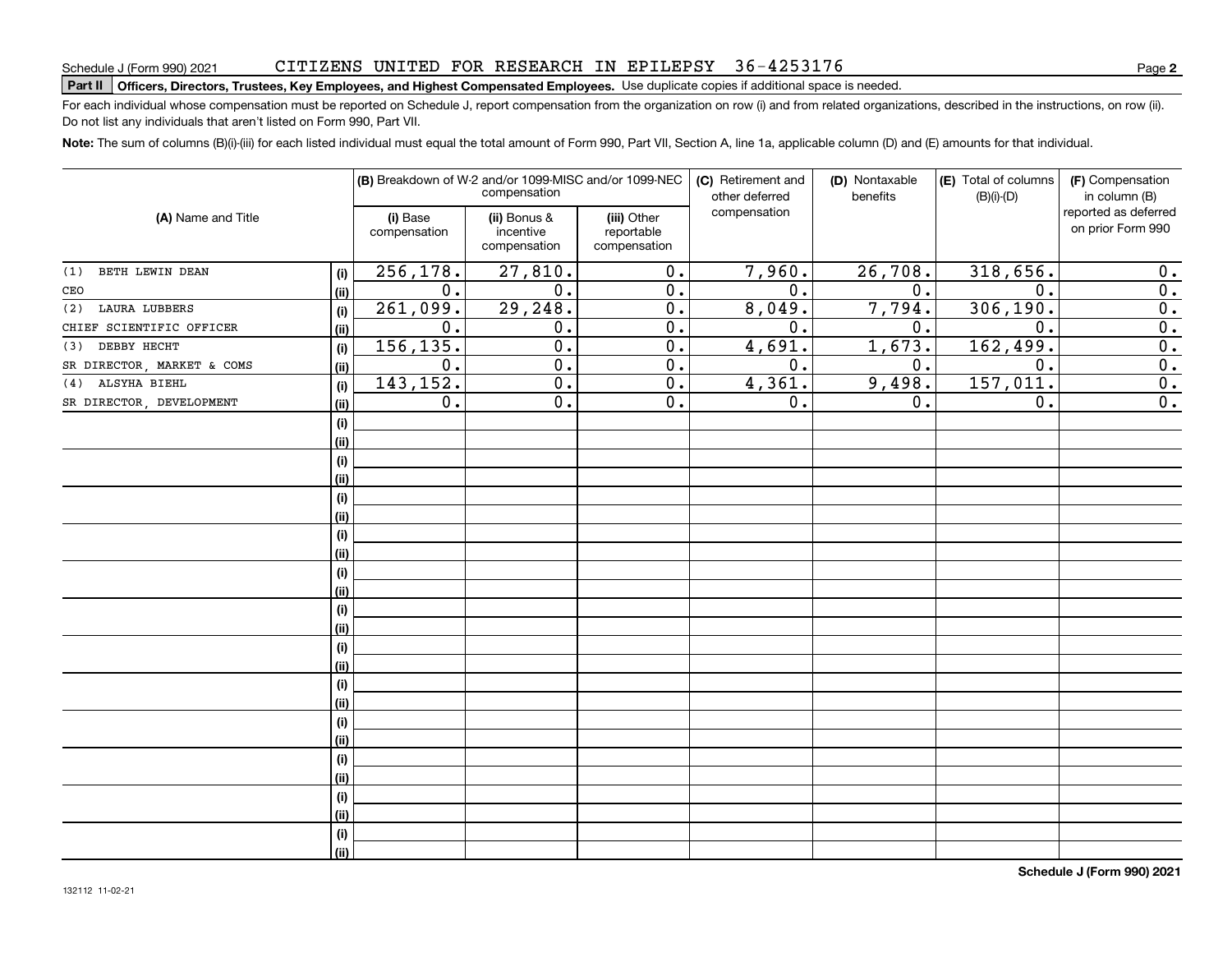### **Part III Supplemental Information**

Schedule J (Form 990) 2021 CITIZENS UNITED FOR RESEARCH IN EPILEPSY 36-4253176<br>Part III Supplemental Information<br>Provide the information, explanation, or descriptions required for Part I, lines 1a, 1b, 3, 4a, 4b, 4c, 5a, 5

**Schedule J (Form 990) 2021**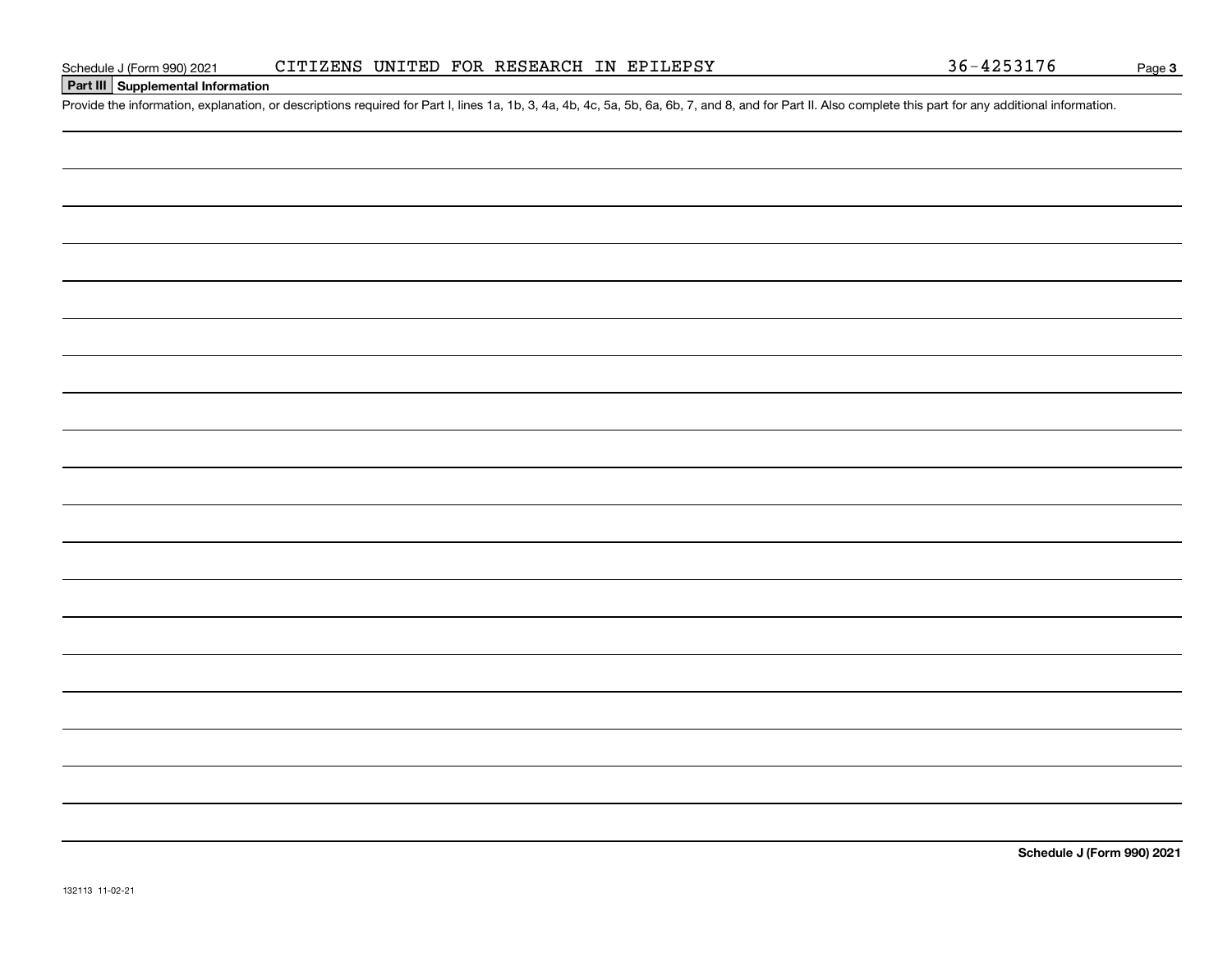### **SCHEDULE M (Form 990)**

# **Noncash Contributions**

OMB No. 1545-0047

| Department of the Treasury |  |
|----------------------------|--|
| Internal Revenue Service   |  |

**Complete if the organizations answered "Yes" on Form 990, Part IV, lines 29 or 30.** <sup>J</sup>**2021 Attach to Form 990.** J

 **Go to www.irs.gov/Form990 for instructions and the latest information.** J

**Open to Public Inspection**

|  | Name of the organization |
|--|--------------------------|
|  |                          |

CITIZENS UNITED FOR RESEARCH IN EPILEPSY

| Employer identification number |  |
|--------------------------------|--|
| 36-4253176                     |  |

| Part I |                                                                                                                |                             | <b>Types of Property</b>                    | .±23110 011132 |                               | 1011 ROUDLE                                                                             |                                                                                                                                |                                                       | ------ |         |    |
|--------|----------------------------------------------------------------------------------------------------------------|-----------------------------|---------------------------------------------|----------------|-------------------------------|-----------------------------------------------------------------------------------------|--------------------------------------------------------------------------------------------------------------------------------|-------------------------------------------------------|--------|---------|----|
|        |                                                                                                                |                             |                                             |                | (a)<br>Check if<br>applicable | (b)<br>Number of<br>contributions or                                                    | (c)<br>Noncash contribution<br>amounts reported on<br>items contributed Form 990, Part VIII, line 1g                           | Method of determining<br>noncash contribution amounts | (d)    |         |    |
| 1.     |                                                                                                                |                             |                                             |                |                               |                                                                                         |                                                                                                                                |                                                       |        |         |    |
| 2      |                                                                                                                |                             |                                             |                |                               |                                                                                         |                                                                                                                                |                                                       |        |         |    |
| 3      |                                                                                                                |                             | Art - Fractional interests                  |                |                               |                                                                                         |                                                                                                                                |                                                       |        |         |    |
| 4      |                                                                                                                |                             |                                             |                |                               |                                                                                         |                                                                                                                                |                                                       |        |         |    |
| 5      |                                                                                                                |                             | Clothing and household goods                |                |                               |                                                                                         |                                                                                                                                |                                                       |        |         |    |
| 6      |                                                                                                                |                             |                                             |                |                               |                                                                                         |                                                                                                                                |                                                       |        |         |    |
| 7      |                                                                                                                |                             |                                             |                |                               |                                                                                         |                                                                                                                                |                                                       |        |         |    |
| 8      |                                                                                                                | Intellectual property       |                                             |                |                               |                                                                                         |                                                                                                                                |                                                       |        |         |    |
| 9      |                                                                                                                |                             | Securities - Publicly traded                |                | $\mathbf x$                   | 10                                                                                      | 304,466.FMV                                                                                                                    |                                                       |        |         |    |
| 10     |                                                                                                                |                             | Securities - Closely held stock             |                |                               |                                                                                         |                                                                                                                                |                                                       |        |         |    |
| 11     |                                                                                                                | trust interests             | Securities - Partnership, LLC, or           |                |                               |                                                                                         |                                                                                                                                |                                                       |        |         |    |
| 12     |                                                                                                                |                             | Securities Miscellaneous                    |                |                               |                                                                                         |                                                                                                                                |                                                       |        |         |    |
| 13     |                                                                                                                | Historic structures         | Qualified conservation contribution -       |                |                               |                                                                                         |                                                                                                                                |                                                       |        |         |    |
| 14     |                                                                                                                |                             | Qualified conservation contribution - Other |                |                               |                                                                                         |                                                                                                                                |                                                       |        |         |    |
| 15     |                                                                                                                |                             | Real estate - Residential                   |                |                               |                                                                                         |                                                                                                                                |                                                       |        |         |    |
| 16     |                                                                                                                |                             | Real estate - Commercial                    |                |                               |                                                                                         |                                                                                                                                |                                                       |        |         |    |
| 17     |                                                                                                                |                             |                                             |                |                               |                                                                                         |                                                                                                                                |                                                       |        |         |    |
| 18     |                                                                                                                |                             |                                             |                |                               |                                                                                         |                                                                                                                                |                                                       |        |         |    |
| 19     |                                                                                                                |                             |                                             |                |                               |                                                                                         |                                                                                                                                |                                                       |        |         |    |
| 20     |                                                                                                                |                             | Drugs and medical supplies                  |                |                               |                                                                                         |                                                                                                                                |                                                       |        |         |    |
| 21     |                                                                                                                |                             |                                             |                |                               |                                                                                         |                                                                                                                                |                                                       |        |         |    |
| 22     |                                                                                                                |                             |                                             |                |                               |                                                                                         |                                                                                                                                |                                                       |        |         |    |
| 23     |                                                                                                                |                             |                                             |                |                               |                                                                                         |                                                                                                                                |                                                       |        |         |    |
| 24     |                                                                                                                |                             |                                             |                |                               |                                                                                         |                                                                                                                                |                                                       |        |         |    |
| 25     |                                                                                                                | Other $\blacktriangleright$ | (TICKETS FOR F)                             |                | х                             | 2                                                                                       | 700.FMV                                                                                                                        |                                                       |        |         |    |
| 26     |                                                                                                                | Other $\blacktriangleright$ |                                             |                |                               |                                                                                         |                                                                                                                                |                                                       |        |         |    |
| 27     |                                                                                                                | Other $\blacktriangleright$ |                                             |                |                               |                                                                                         |                                                                                                                                |                                                       |        |         |    |
| 28     | Other                                                                                                          |                             |                                             |                |                               |                                                                                         |                                                                                                                                |                                                       |        |         |    |
| 29     |                                                                                                                |                             |                                             |                |                               | Number of Forms 8283 received by the organization during the tax year for contributions |                                                                                                                                |                                                       |        |         |    |
|        |                                                                                                                |                             |                                             |                |                               | for which the organization completed Form 8283, Part V, Donee Acknowledgement           | 29                                                                                                                             |                                                       |        |         |    |
|        |                                                                                                                |                             |                                             |                |                               |                                                                                         |                                                                                                                                |                                                       |        | Yes $ $ | No |
|        |                                                                                                                |                             |                                             |                |                               |                                                                                         | 30a During the year, did the organization receive by contribution any property reported in Part I, lines 1 through 28, that it |                                                       |        |         |    |
|        |                                                                                                                |                             |                                             |                |                               |                                                                                         | must hold for at least three years from the date of the initial contribution, and which isn't required to be used for          |                                                       |        |         |    |
|        | exempt purposes for the entire holding period?                                                                 |                             |                                             |                |                               |                                                                                         |                                                                                                                                |                                                       | 30a    |         | X  |
|        | <b>b</b> If "Yes," describe the arrangement in Part II.                                                        |                             |                                             |                |                               |                                                                                         |                                                                                                                                |                                                       |        |         |    |
| 31     | Does the organization have a gift acceptance policy that requires the review of any nonstandard contributions? |                             |                                             |                |                               |                                                                                         |                                                                                                                                | .                                                     | 31     |         | X  |
|        |                                                                                                                |                             |                                             |                |                               |                                                                                         | 32a Does the organization hire or use third parties or related organizations to solicit, process, or sell noncash              |                                                       |        |         |    |
|        |                                                                                                                | contributions?              |                                             |                |                               |                                                                                         |                                                                                                                                |                                                       | 32a    | x       |    |
|        |                                                                                                                |                             | <b>b</b> If "Yes," describe in Part II.     |                |                               |                                                                                         |                                                                                                                                |                                                       |        |         |    |

**33**If the organization didn't report an amount in column (c) for a type of property for which column (a) is checked, describe in Part II.

**For Paperwork Reduction Act Notice, see the Instructions for Form 990. Schedule M (Form 990) 2021** LHA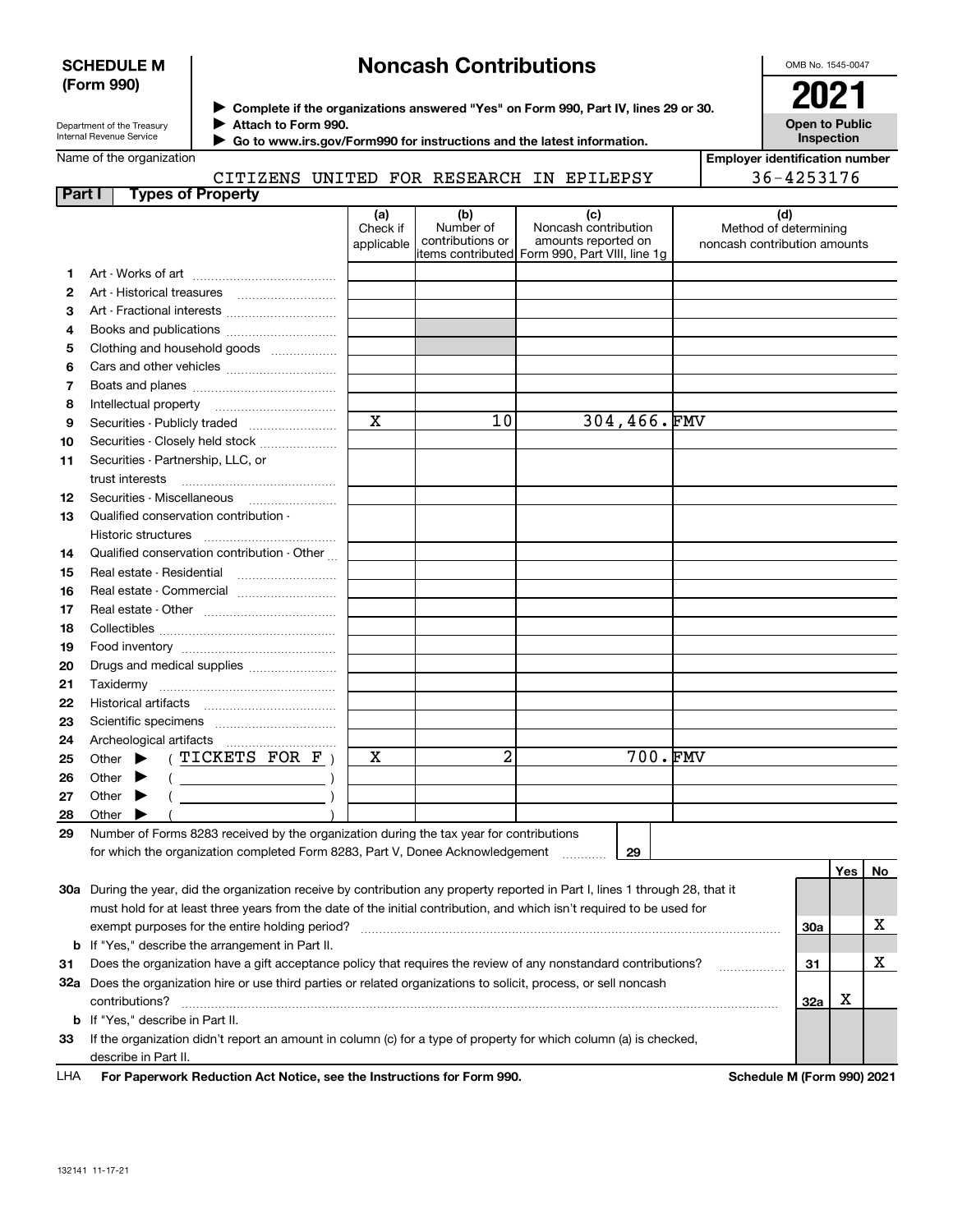**2**Schedule M (Form 990) 2021 Page CITIZENS UNITED FOR RESEARCH IN EPILEPSY 36-4253176Part II | Supplemental Information. Provide the information required by Part I, lines 30b, 32b, and 33, and whether the organization is reporting in Part I, column (b), the number of contributions, the number of items received, or a combination of both. Also complete this part for any additional information.

SCHEDULE M, PART I, COLUMN (B):

THE NUMBER OF CONTRIBUTIONS RECEIVED, RATHER THAN THE NUMBER OF STOCK

SHARES RECEIVED, ARE BEING REPORTED FOR SCHEDULE M PURPOSES. THE NUMBER

OF TICKETS RECEIVED IS ALSO BEING REPORTED ON SCHEDULE M.

SCHEDULE M, LINE 32B:

THE ORGANIZATION DISPOSES OF DONATED SECURITIES THROUGH AN INVESTMENT

BROKER UPON RECEIPT.